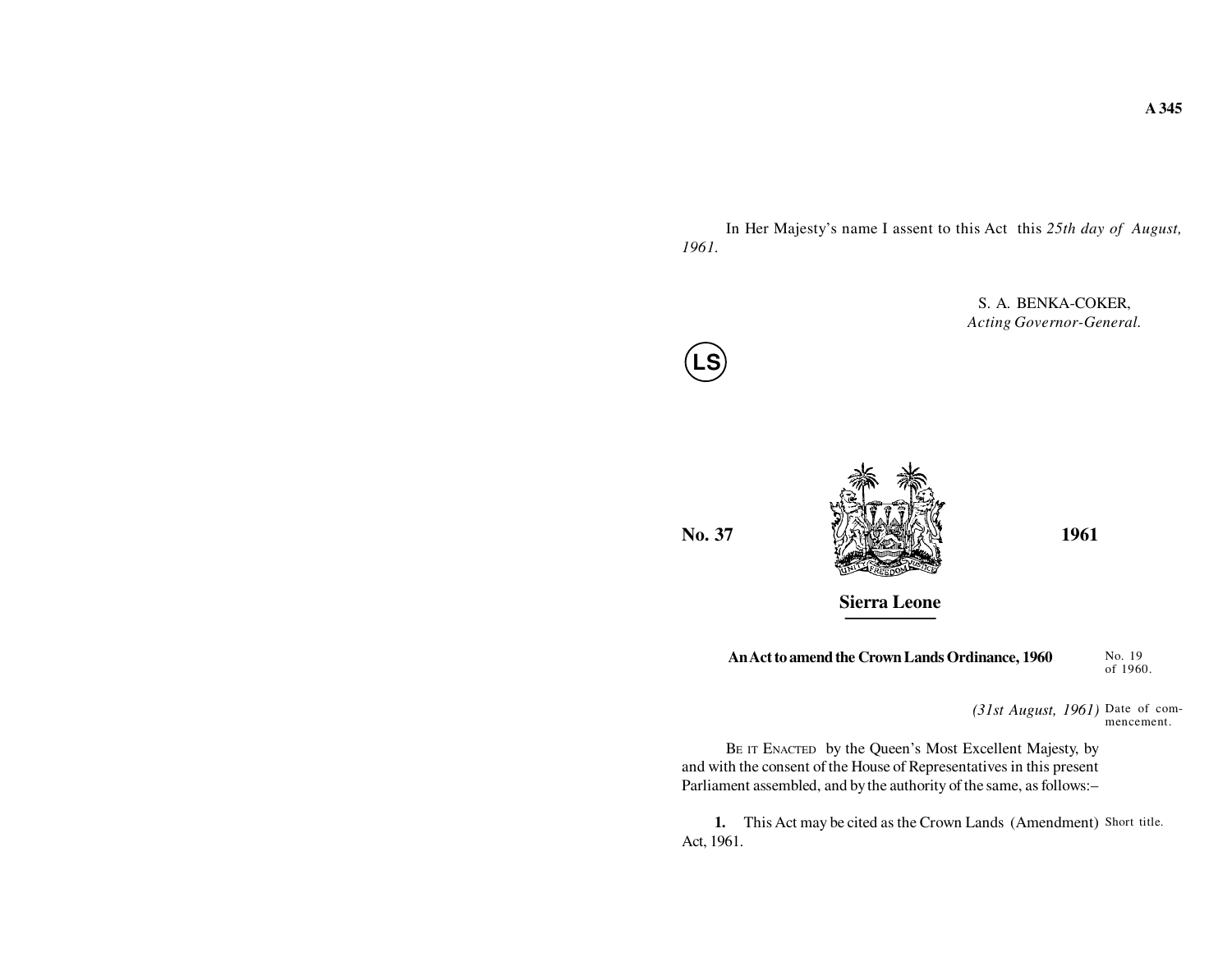| A 346                                                          | No. 37                                | Crown Lands (Amendment)                                                                                                                                                                                  | 1961 |        |                     |                                                        |
|----------------------------------------------------------------|---------------------------------------|----------------------------------------------------------------------------------------------------------------------------------------------------------------------------------------------------------|------|--------|---------------------|--------------------------------------------------------|
| Repeal of sec.<br>3 of Ord. No.<br>19 of 1960.                 |                                       | Section 3 of the Crown Lands Ordinance, 1960 (herein-<br>after referred to as the principal Ordinance) is hereby repealed.                                                                               |      |        |                     |                                                        |
| Amendment<br>of section 4<br>of Ord. No.                       | 3.                                    | Section 4 of the principal Ordinance is hereby repealed<br>and replaced by the following new section-                                                                                                    |      |        |                     | Assented to in Her Majesty's name this 5th day of June |
| 19 of 1960.                                                    | "Grants to be<br>made by<br>Minister. | The Minister may make grants of Crown Lands<br>4.<br>in such manner and subject to such conditions<br>as may be required and as he may deem proper".                                                     |      | LS)    |                     | H. J. L. BOSTC<br>Governor-Gene                        |
| Amendment<br>of sec. 5 of<br>Ord. No. 19<br>of 1960.           | 4.                                    | Section 5 of the principal Ordinance is hereby amended by<br>the insertion therein immediately after the words "by the Minister" of<br>the words "or a public officer authorised by him in that behalf". |      |        |                     |                                                        |
| Repeal of<br>secs. 9, 17 &<br>19 of Ord.<br>No. 19 of<br>1960. | 5.<br>repealed.                       | Sections 9, 17 and 19 of the principal Ordinance are hereby                                                                                                                                              |      | No. 18 |                     | 1963                                                   |
|                                                                |                                       | Passed in the House of Representatives this 27th day of July, in the year of<br>our Lord one thousand nine hundred and sixty-one.                                                                        |      |        | <b>Sierra Leone</b> |                                                        |

S. V. WRIGHT,*Clerk of the House of Representatives.*

THIS PRINTED IMPRESSION has been carefully compared by me with the Bill which has passed the House of Representatives and found by me to be a true andcorrect copy of the said Bill.

> S. V. WRIGHT,*Clerk of the House of Representatives.*

Assented to in Her Majesty's name this *5th day of June, 1963.*



H. J. L. BOSTON,*Governor-General.*

**Sierra Leone**

**An Act to Amend the Crown Lands Act**

No. 19of 1960.

*(6th June, 1963)* Date of commencement.

BE IT ENACTED by the Queen's Most Excellent Majesty, by and with the advice and consent of the House of Representatives in this present Parliament assembled, and by the authority of the same, asfollows:–

**1.** This Act may be cited as the Crown Lands (Amendment) Short title and Act, 1963, and shall apply to all Crown grants made on or after the first day of January, 1961.application.

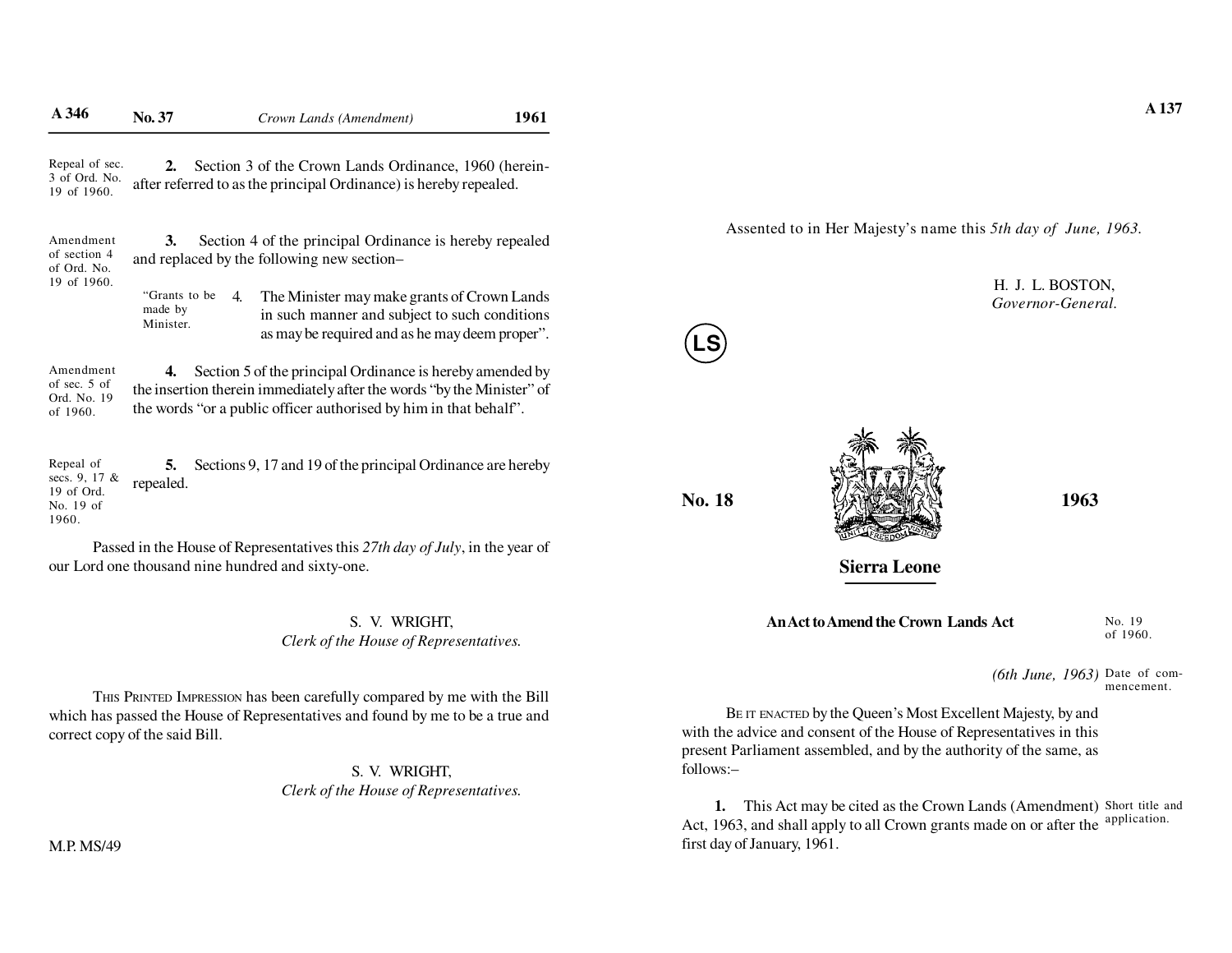**2.** Sections 12, 13, 20, and 28 of the Crown Lands Act, 1960, are hereby repealed.Repeal of sections 12, 13, 20, 28 of Act No. 19 of1960.

Passed in the House of Representatives this *21st day of March*, in the yearof our Lord one thousand nine hundred and sixty-three.

> S. V. WRIGHT,*Clerk of the House of Representatives.*

THIS PRINTED IMPRESSION has been carefully compared by me with the Bill which has passed the House of Representatives and found by me to be a true andcorrectly printed copy of the said Bill.

> S. V. WRIGHT,*Clerk of the House of Representatives.*

M.P. SLD/15/60

#### **CHAPTER 116**

#### **PUBLIC LANDS**

| An Ordinance to repeal The Public Lands Ordinance, 1896, and | 6 of 1898  |
|--------------------------------------------------------------|------------|
|                                                              | 12 of 1924 |
| to make other provision in lieu thereof.                     | 44 of 1924 |
|                                                              | 12 of 1928 |
| (12th April, 1808) $^{24}_{26}$ of 1932                      |            |
|                                                              | 26 of 1945 |
|                                                              | 10 of 1946 |
|                                                              | P.N. 148   |
|                                                              | of 1959    |

**1.** This Ordinance may be cited, for all purposes, as the Public Short Title. Lands Ordinance.

**2.** In this Ordinance, unless the context otherwise requires — Interpretation.

"Public work "means any work not coming within theprovisions of the Railway Ordinance executed, Cap. 134. maintained or repaired, and any measure orundertaking prosecuted, whether wholly or partly,at the public expense;

- "Land "includes all land, whether covered with wateror otherwise, together with all buildings and erections, if any, thereon, and, where such meaningmay be inferred, any right to the same;
- "Minister "means the Member of Executive Councilcharged for the time being with responsibility forthe subject of lands;P.N 148 of1959.
- "Chief Justice "includes any Judge of the SupremeCourt of Sierra Leone in its civil jurisdiction.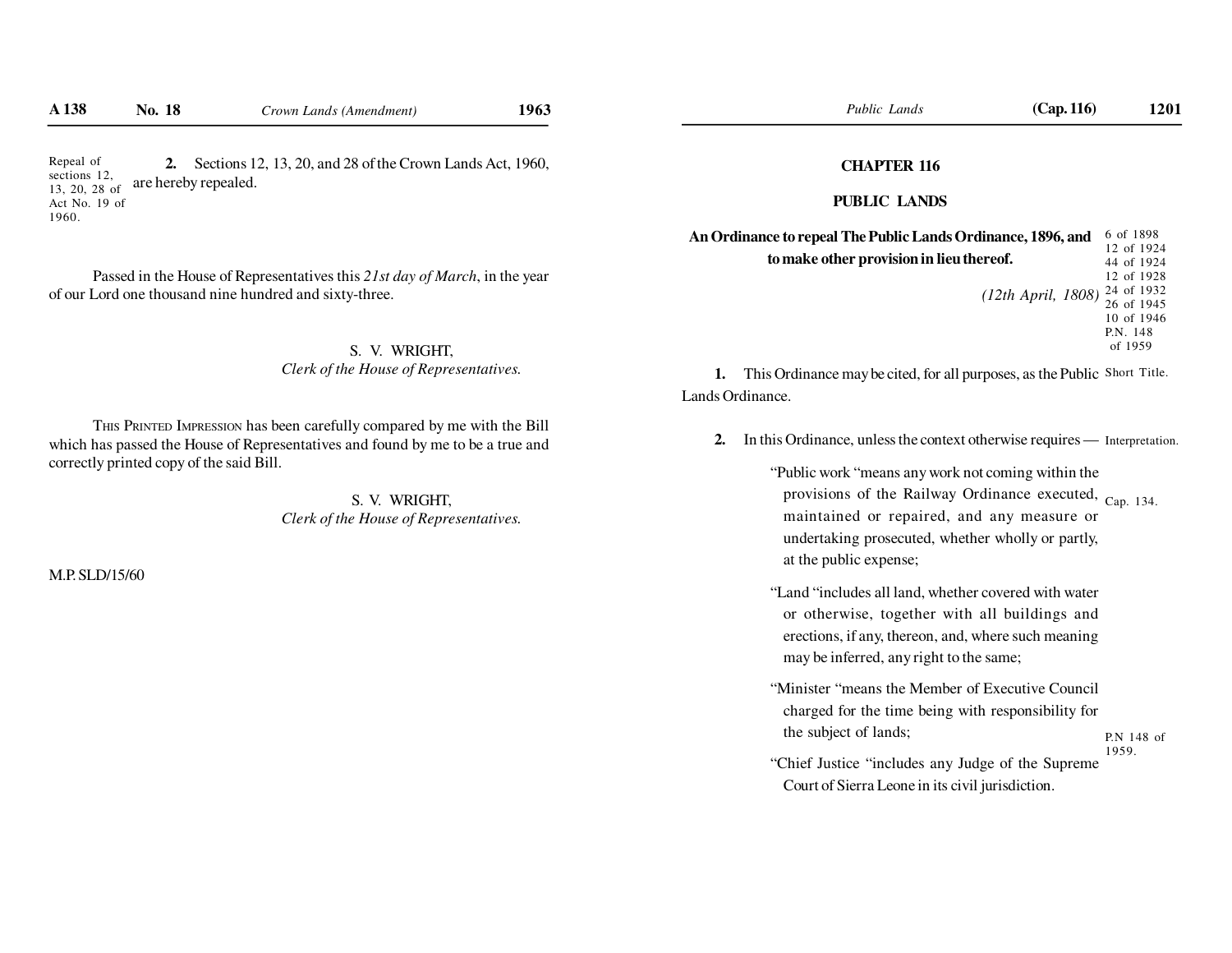#### PART I –ACQUISITION OF LANDS FOR THE SERVICEOF THE COLONY

Power to enter tosurvey.

# **3.** (1) Whenever the Governor in Council resolves that any

 land is required for any public work, the Governor may from time to time, by writing under his hand, authorise any person, together with his agents servants or workmen, to enter as often as may be necessary upon such land, and there to survey and take levels, to make borings or trial pits and to do such other acts as may be necessary with a viewto the taking or appropriating of any such land.

 (2) The report of any such person, together with a plan of such land, shall be laid before the Governor and House ofRepresentatives.

Warrant for acquisition ofland.

**4.** Whenever the Governor, with the advice and consent of the House of Representatives, shall by resolution declare that any land shall be acquired for any Public work, it shall be lawful for the Governor, by warrant under his hand and the public seal of the Colony,to direct that such lands shall be acquired for the service of theColony.

Every such warrant may be in the Form A in the schedule hereto, andshall be published in the *Gazette.*

Service of notice onowners.

**5.** Whenever, by any such warrant, as in the last section mentioned, it is directed that any land shall be acquired for the service of the Colony, the Director of Surveys and Lands shall cause to be served personally on the person or persons entitled to sell or interested in any lands specified in such warrant, or if he or they cannot be found, shall cause to be left at his or their last usual place or places of abode or business with some inmate thereof, to be given to such person or persons, and in case no such person can be ascertained or found, shall cause to be left with the occupier of such lands, or if there be no such occupier, shall cause to be affixed on some conspicuous part of such lands, within eight days from the date of such warrant, a notice in the Form B in the schedule hereto, or as nearthereto as possible.

**6.** After the lapse of twenty-one days from the publication of  $\frac{Power}{inter}$  to any such warrant in the Gazette it shall be lawful for the Director of land. Surveys and Lands, with all necessary Workmen and other servants,to enter upon such land, and also to set out, appropriate and take somuch of such land as is specified in the said warrant.enter and take

**7.** When the Director of Surveys and Lands shall set out, Land to be appropriate and take the land specified in any such warrant, he shallcause such land to be marked out, and a notice to be posted in someconspicuous part of such land, and such notice shall be in thesewords, viz.:- "Taken for the service of the Colony," and shall be signed by the Director of Surveys and Lands. All such land, when so setout, appropriated or taken, shall be vested in Her Majesty the Queen,free from all other estates and all liens, rights, charges andencumbrances whatsoever.marked out.

**8.** Within eight days after any such appropriation, the Director Plan and of Surveys and Lands shall cause a plan of the land so set out, <sub>be registered.</sub> appropriated and taken as aforesaid, together with a certificate, underhis hand, to the effect that the same has been taken and appropriatedfor the service of the Colony, to be registered in the Office of theRegistrar General.certificate to

**9.** When any land has been taken and appropriated for the  $\frac{Resistration}{to be}$ service of the of the Colony, whether under the provisions of this or conclusive. any other Ordinance, the registration of a plan of such Land, togetherwith the certificate in the Office of the Registrar General, as in the lastsection mentioned, shall conclusive evidence that such land hasbeen set out, appropriated and taken for the service of the Colonyunder the Provisions of this Ordinance.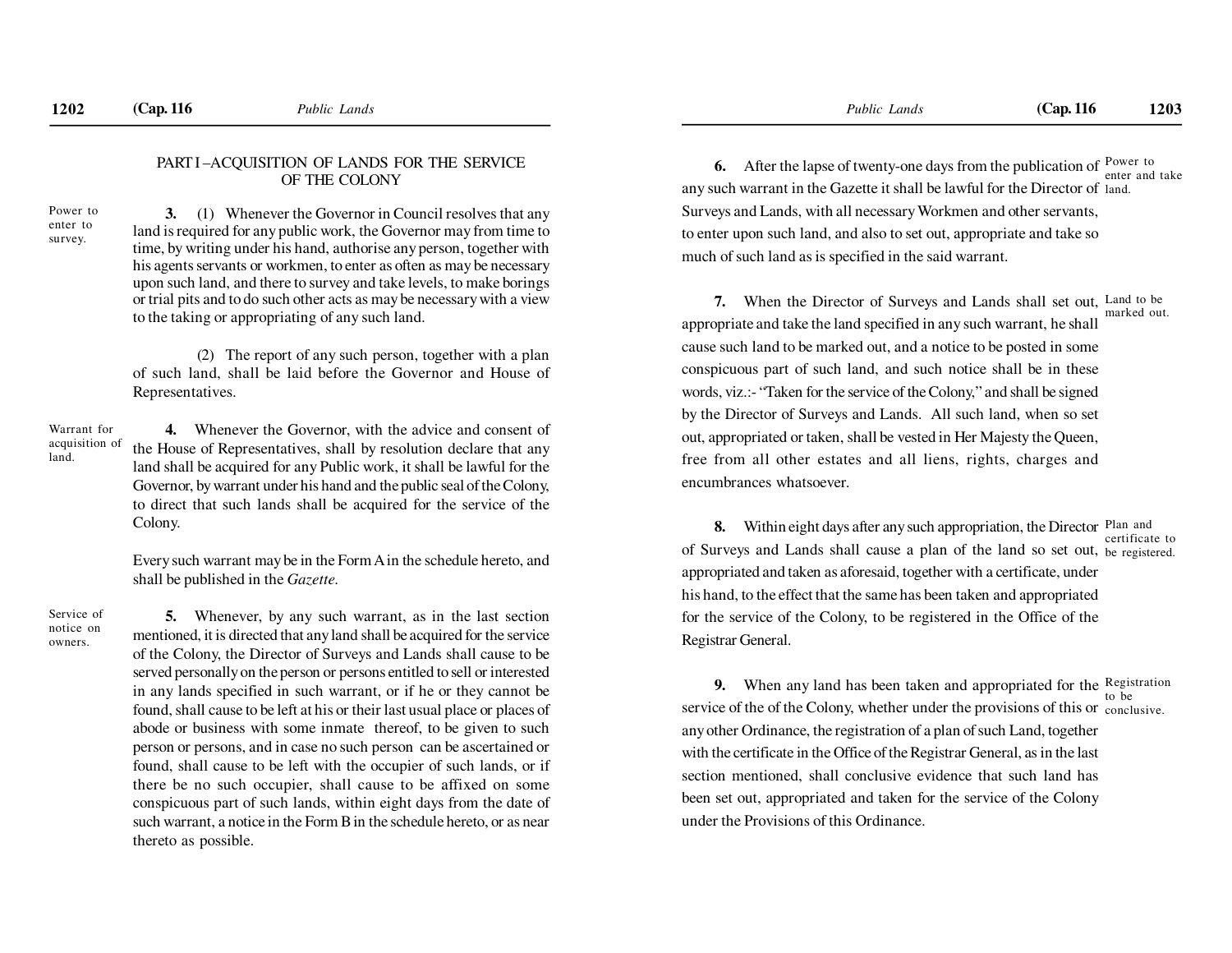Land injuriouslyaffected.

**10.** If any land be so cut through and divided by the taking and appropriation of part of such land for any public works as to leave a portion thereof practically useless to the owner for the purpose for which he had been accustomed to use the land, it shall be lawfulfor the owner of such land, by notice in writing to be served on the Director of Surveys and Lands, at any time, before an agreement is come to, for the purchase of the land taken as aforesaid, or before the assessment of the price to be paid for such land under the provisions of this Ordinance, to require the Governor, on behalf of her Majesty the Queen, to purchase not only the land actually taken as aforesaid,but also the land rendered useless as aforesaid by reason of the severance aforesaid, and thereupon it shall be lawful for the Governor to purchase the land rendered useless as aforesaid, or, if he refuse to do so, it shall be lawful for the Chief Justice, if he shall fine as a factthat any portion of the said land has been, by the severance, rendered useless as aforesaid, to adjudge that the Governor shall purchase the same and determine the price to be paid for the same in the same wayas if such land was actually taken for any public work.

Resale ofland.

**11.** It shall be lawful for the Minister to resell any land purchased under the provisions of the last preceding section, and any moneys arising from any such sale shall be carried to, and formpart of, the general revenue of the Colony.

Part of house etc., not to be taken.

**12.** Nothing in this Ordinance shall be deemed to authorize the Director of Surveys and Lands to take a part only of any house, building or manufactory, but where a part of land on which any house,building or manufactory stands is required for any public work itshall be lawful for the owner of such house, building or manufactory to require the Director of Surveys and Lands to take the whole house,building or manufactory:

Provided that it shall be lawful for the Minister to resell any portion of any such house, building or manufactory that may not be required for any such public work, and any moneys arising from any such sale shall be carried to, and form part of, the general revenue of theColony.

**13.** Whenever any land which has been acquired under the provisions of this Ordinance for a public work is not required for the sell, lease,purposes thereof, or the said public work has been abandoned, it shall be lawful for the Minister to sell, exchange, lease or in any other work manner dispose of such land, and any moneys arising from the said abandoned, or sale, exchange, lease or other disposal thereof shall be carried to, and superfluous toform part of, the general revenue.Power of Minister to etc., land when publicrequirements

**14.** If in any case in which, according to the provisions of this Cases in Ordinance, the Director of Surveys and Lands is authorized to enter  $\frac{m}{\omega}$  owner, etc., upon and take any land, and the owner or occupier of any such refuses to give **land, or any other person, refuse to give up possession thereof, or etc.** hinder the Director of Surveys and Lands, his workmen or servantsfrom entering upon or taking possession of the same, it shall belawful for the Governor to issue his warrant in the Form C in theschedule hereto, or as near thereto as possible, directed to the Sheriff,ordering him to deliver possession of the same to the Director ofSurveys and Lands, and upon receipt of such warrant the Sheriffshall deliver possession of any such land accordingly; and the costsaccruing by reason of the execution of such warrant, to be taxed by the Master of the Supreme Court, subject to review by the ChiefJustice, shall be paid by the person refusing to give possession orhindering the Director of Surveys and lands, his workmen or servantsas aforesaid, and the amount of such costs shall be deducted and retained by the Governor from the compensation, if any, then payableby him to such person, or if the same be less than the amount of such costs, then such costs or the excess thereof beyond such compensation, if not paid on demand, shall be levied by distress, andupon application to the Magistrate for that purpose, he shall issuehis warrant accordingly. which theup possession,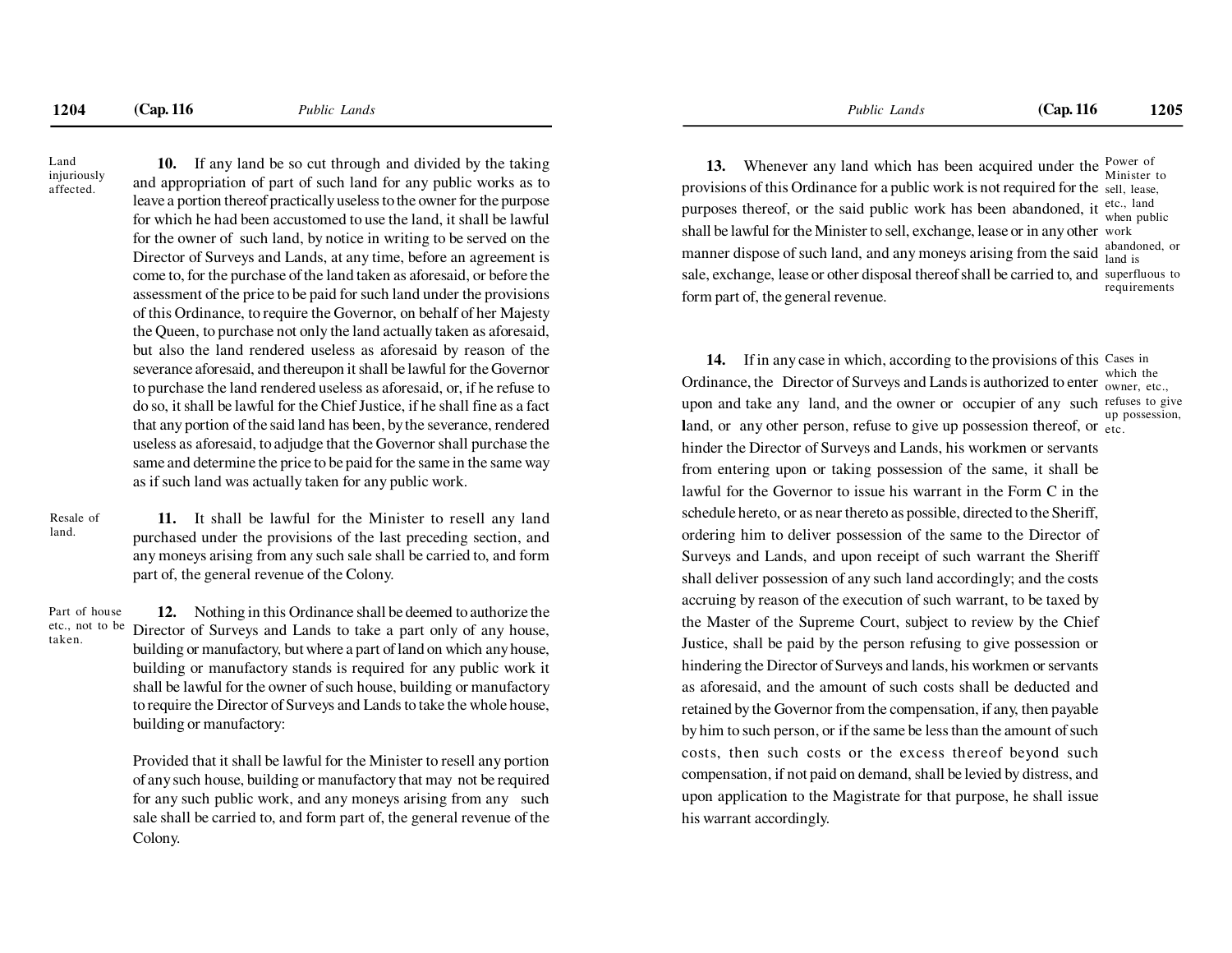#### **PART II–COMPENSATION**

**15.** The owners and occupiers of, and all other persons interested in, any land which may be appropriated, and taken or entered upon as aforesaid, shall be entitled to and shall receive,compensation for the value of the land so taken and appropriated,and for all damages sustained by such owners, occupiers and other persons, by reason of the exercise, as regards such Land, of the powers granted by this Ordinance, the amount of such compensationto be ascertained and determined as here-in after provided.Compensationto be allowed.

**16.** It shall be lawful for the Governor, for and on behalf of Her Majesty, to contract and agree with the owner or occupier or any other person interested in any land which may be appropriated and taken for the service of the Colony, or be affected by the exercise Colony, or be affected by the exercise of any of the powers as regards such land Granted by this Ordinance, for the compensation to be allowed, either in respect of the actual value of the land, or in respect of damages incurred by reason of the exercise of any of the said powers, and any sum or sums so agreed on as last aforesaid, or which shall be awarded under the provisions of this Ordinance, shallbe paid by the Accountant GeneralAgreedcompensation.

Cases of disputed compensation,etc.

**17.** In all cases in which any land has been appropriated, taken or entered upon under the provisions of this Ordinance, or has been injuriously affected by the exercise of any of a the powers granted by this Ordinance, if within twenty-one days after the publication of the warrant in the Gazette that such land shall be acquired for the service of the Colony as hereinbefore provided, no claim shall have been lodged with the Director of Surveys and Lands in respect of such lands, or if the person who may have lodged any claim and the Governor shall not have agreed as to the amount of compensation to be paid for the interest of any such person, or if any such person shall not have given satisfactory evidence of his alleged interest, or if separate and conflicting claims are made in respect of the same land, the amount of compensation due, if any, and every such disputed interest or title shall be settled in accordance with thefollowing provisions–

- (a) Application may be made by motion *exparte–*
- (1) By or on behalf of the Attorney General, or

(2) In the event of the Attorney General making no such application within eight days after the registration of the Plan of any land, and of the certificate of the Director of Surveys and lands thatsuch land has been set out, appropriated and taken for the service of the Colony in the Office of the Registrar General, either by, or on behalf of, the Attorney General, or of any person or persons claiming to be the owner, occupier, or to be otherwise interested in any such land, to the Chief Justice, who shall have jurisdiction to hear anddetermine in all such cases as aforesaid.

> (b) The Attorney General, or other person or persons applying to the Court as lastaforesaid, shall cause the records in the Registrar General's Office to be searched in order to ascertain whether or not there are or are not any mortgages or other charges affecting any of such land, or any partthereof, and in the event of there being any mortgage or other charge, affecting any such land or any part therof, shall produce at the hearing of any such application a report of all such mortgages or charges, the nature,the persons interested thereunder or affected thereby, and the Court shall thereupon directthat the value of the land so appropriated be ascertained, that the amount of compensation which ought to be paid to the several persons interested therein be determined, whatnotices shall be given or served to enable allpersons interested to protect their rights, and the manner in which such notices shall begiven or served, and shall further appoint the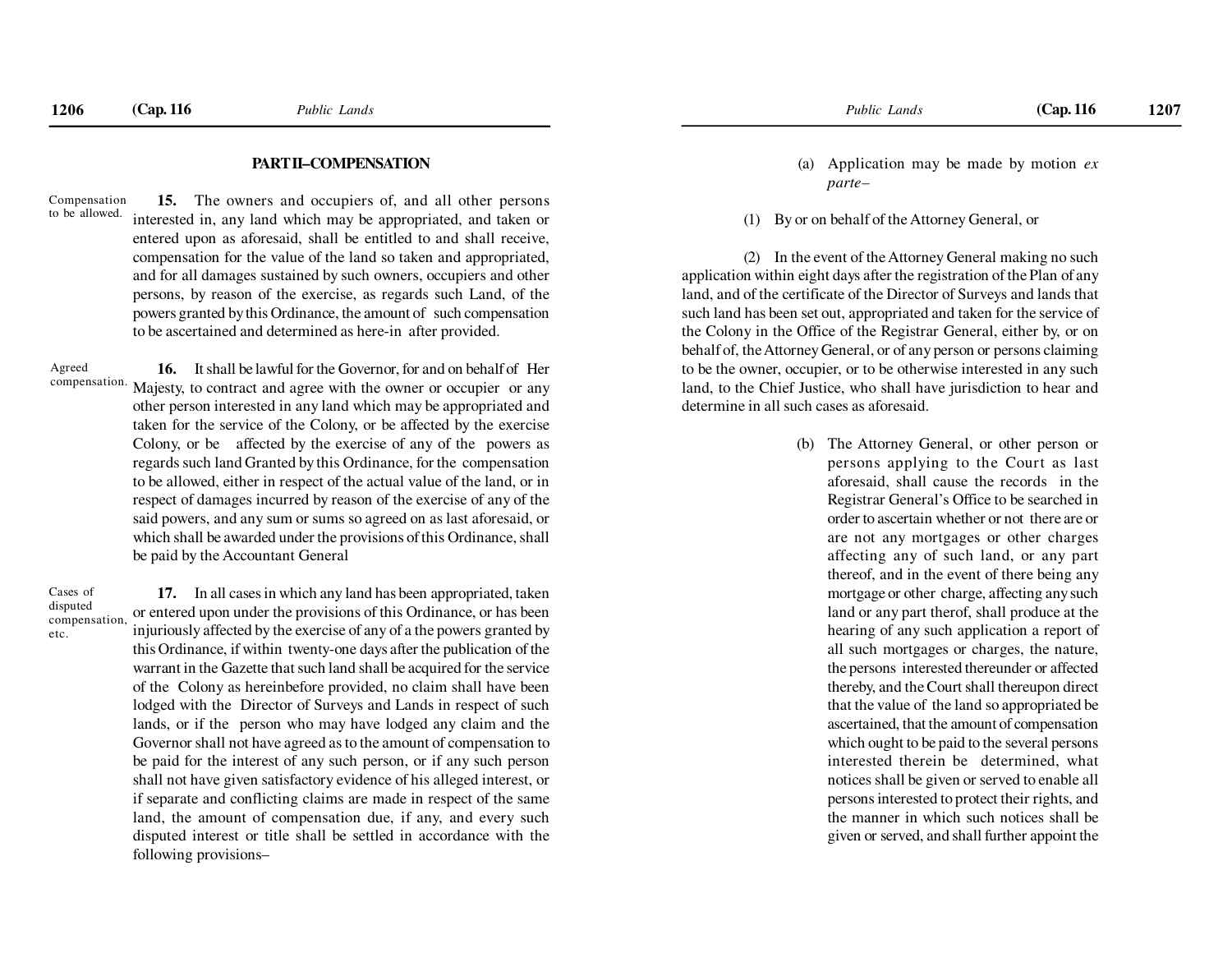time and the place at which he will sit to hear and determine the matter, and the Master of the Court shall cause public notice of the time and place so appointed to be published inthe *Gazette.*

- (c) The Court shall, after hearing evidence in thatbehalf, assess the amount of compensation to be paid by the Government to the owner of the land the subject of the application,and to all persons having any just right, title or interest in respect of the said land or any portion thereof, and whenever it shall appear that any such land is owned, either wholly or in part by, or that the occupier or any person injuriously affected as aforesaid is an infant,lunatic, or a person who is absent from the Colony, it shall be lawful for the Court to appoint a guardian or curator to protect the interest of any such infant, lunatic, or absentee, and every such guardian or curator shall be subject to the control and directionof the Court.
- (d) On the day appointed for the hearing-

(1) The Attorney General, or any person on his behalf, and every person interested in the land the subject matter of the said application, may appear before the Court and may tender such evidence as may be relevant in support of their alleged rights and the value thereof, and may cross-examine any witness produced in anyadverse interest, and may produce any adverse testimony;

(2) The Attorney general, or any person on his behalf, orany person interested as aforesaid, may summon any witness whomay be required.

- (e) When the owner, or any person claiming to be the owner, of such land, or to possess or represent the possessor of any interesttherein, shall not appear at the time appointed for the hearing, a decision may be given ex parte upon hearing the evidence adduced by the Attorney General, or any person on his behalf, and such decision shall be as effectualas if given after hearing and in the presenceof all parties.
- (f) The written report of the Director of Surveys and Lands, or any surveyor or engineer nominated by him, as to the value of such land, shall be evidence thereof, but shall notexclude any other evidence of such value.Such report may be proved by a copy thereofunder the hand of the Director of Surveys and Lands, or of any such surveyor engineer as last aforesaid, as the case may be, but any of them may be called to give evidence by any party having interest. Proof of the signature of such copy shall not be required,unless the Court sees reason to doubt thegenuineness thereof.
- (g) Compensation shall not be awarded to any party in respect of unoccupied land. Any land shall be deemed to be unoccupied where it is proved that beneficial use thereof forcultivation or inhabitation, or for collecting or storing water, or for any industrialpurposes, has not been made for twelve years next prior the date of which such land has been set out, appropriated and taken for theservice of the Colony under the provisions of this Ordinance.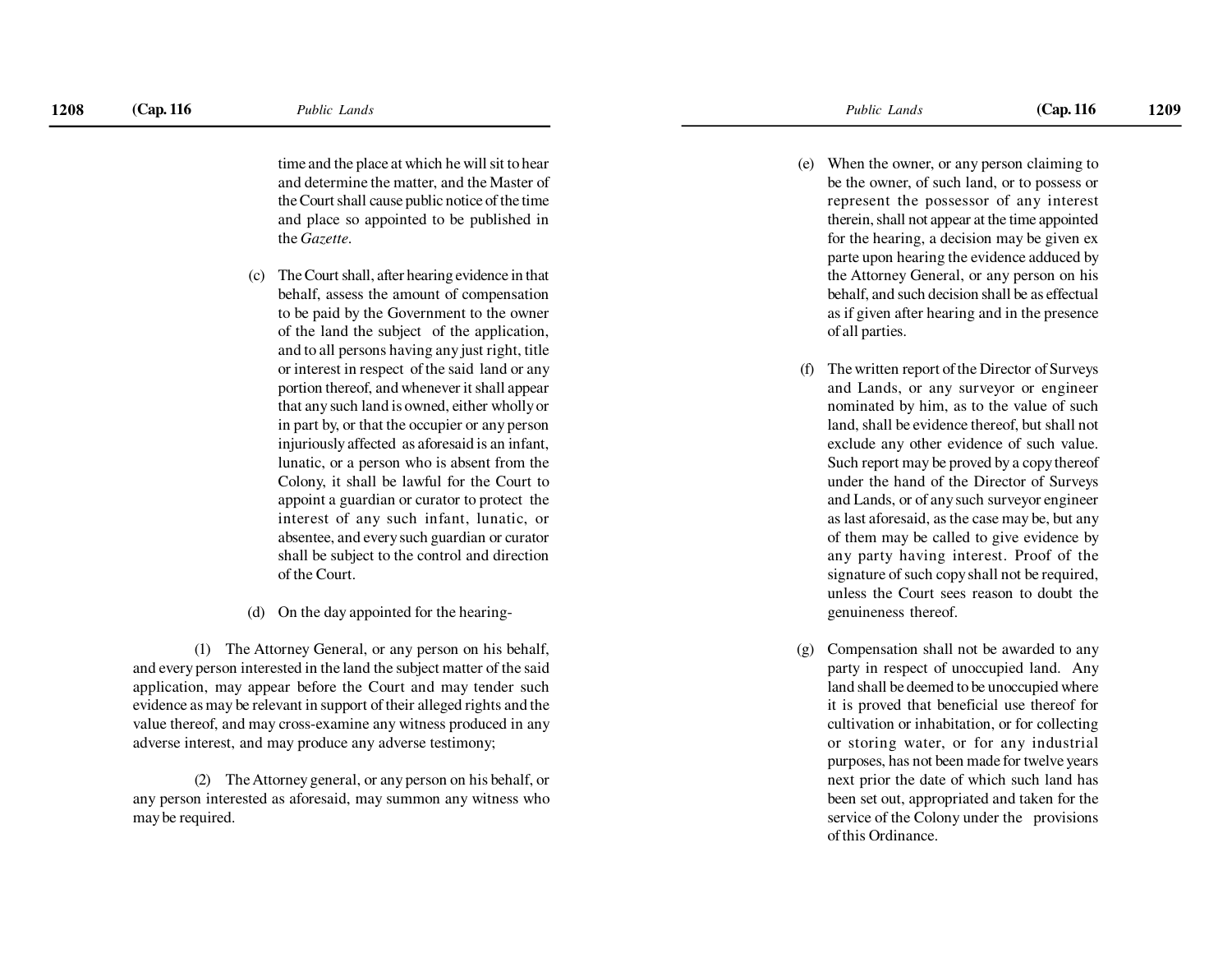**18.** (1) In determining the amount of compensation to be awarded for land acquired under this Ordinance, the Court shall takecompensation into consideration the following matters and no others, namely– Matters to be considered in determining10 of 1946.

- the market value at the date of the publication of the warrant under section 4 of thisOrdinance;
- (b) any increase in the value of other land of the person interested likely to accrue from theuse to which the land acquired will be put;
- (c) the damage, if any, sustained by the person interested at the time of the taking possession of land by reason of severing such landfrom his other land;
- the damage, if any, sustained by the person interested at the time of the taking and appropriation of the land by reason of the acquisition injuriously affecting his other property whether movable or immovable inany other manner or his actual earnings;
- (e) if, in consequence of the acquisition, he is compelled to change his residence or place of business, the reasonable expenses, if any,incidental to such change;
- (f) the damage, if any, sustained by personsinterested by reason of the imposition of any easement or exercise of any other rights ofuser on the basis of amount by which the value of the land shall have been diminishedthereby; and

(g) where land is, and but for the compulsory acquisition would continue to be, devoted to a purpose of such a nature that there is no general demand or market for land for thatpurpose, the compensation may, if the Courtis satisfied that reinstatement in some otherplace is *bona fide* intended, be assessed on the basis of the reasonable cost of equivalentreinstatement.

(2) For the purpose of paragraph (a) of sub-section (1) ofthis section–

- (a) if the market value has been increased by means of any improvement made by the owner or his predecessor in interest within two years before the publication of the warrant under section 4, such increase shallbe disregarded if the improvement was made in contemplation of proceedings for the acquisition of the land being taken underthis Ordinance;
- (b) when the value of the land is increased by reason of the use thereof or any premises thereon in a manner which could be restrained by any Court or is country to land or isdetrimental to the health of the inmates ofthe premises or to the public health the amount of the increase shall not be taken intoaccount;
- (c) the effect of any expressed or implied condition of title restricting the use to which the land may be put shall be taken intoaccount.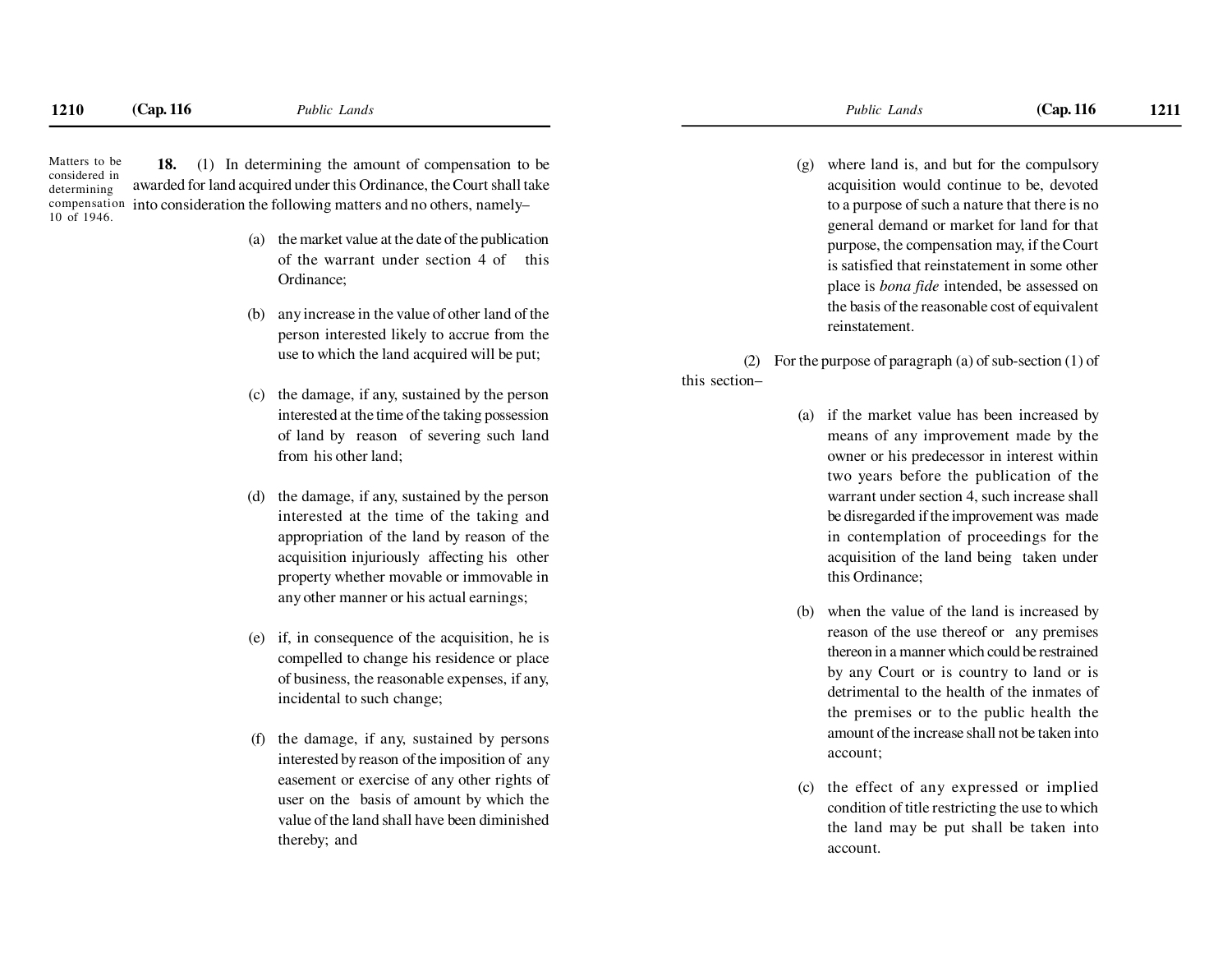**19.** In determining the amount of compensation to be awarded for land acquired under this Ordinance the Court shall not take intocompensation. consideration. Matters to beneglected indetermining

- (a) the degree of urgency which has led to theacquisition;
- (b) any disinclination of the person interestedto part with the land acquired;
- (c) any damage sustained by the person interested which, if caused by a privateperson, would not be a good cause of action;
- any damage which is likely to be caused to the land or buildings acquired after the date of the publication of the warrant undersection 4 by or in consequence of the use towhich it will be put;
- (e) any increase to the value of the land or building acquired likely to accrue from theuse to which it will be put when acquired;
- any outlay on additions or improvements to the land acquired, which was made after the date of the publication of the warrant under section 4, unless such additions or improvements were necessary for the maintenance of any building in a proper stateof repair;
- (g) any increase to the value of the land by reason of any work done thereon by or at the expense of the Governor in Council prior tothe acquisition;

(h) The special suitability or adaptability of the land for any purpose if that purpose is a purpose to which it could be applied only in pursuance of statutory powers, or for which there is no market apart from the special needs of a particular purchaser or the requirementsof the Governor in Council.

**20.** (1) Any final judgment of the Court respecting Appeals. compensation or in the case of disputed interest or title shall be subject to the like appeal to which other final judgments of any Courtare subject, including appeal to the West African Court of Appealand to Her Majesty's Privy Council where such appeal is allowed bylaw.

(2) The party who may desire to appeal against such Notice of judgment shall proceed according to any Rules of Court or Order in Appeal. Council for the time being regulating appeals, and if an appeal is not When Court's perfected within the period prescribed, the judgment of the Court or  $\frac{\text{decision to be}}{\text{final}}$ Court of Appeal, as the case may be, shall be final.final.

(3) The decision of any Court having competent Postponement jurisdiction, whether original or appellate, where appeal has been  $\frac{0}{\text{of price}}$ ; taken in manner above mentioned, respecting compensation, or on parties not any question of disputed interest or title, shall be final and conclusivenotified mayin regard to all persons upon whom notices have been served or  $\frac{\text{appear and}}{\text{claim.}}$ who have appeared and claimed or on whose behalf any person having authority to that effect has claimed any lands or any interesttherein:of payment

Provided that persons upon whom notices have not been Proviso. served, and who have not appeared or claimed or on whose behalf no claim has been made, may do so at any time within one year after thedate of the final decision.

S.L. – VOL. III–2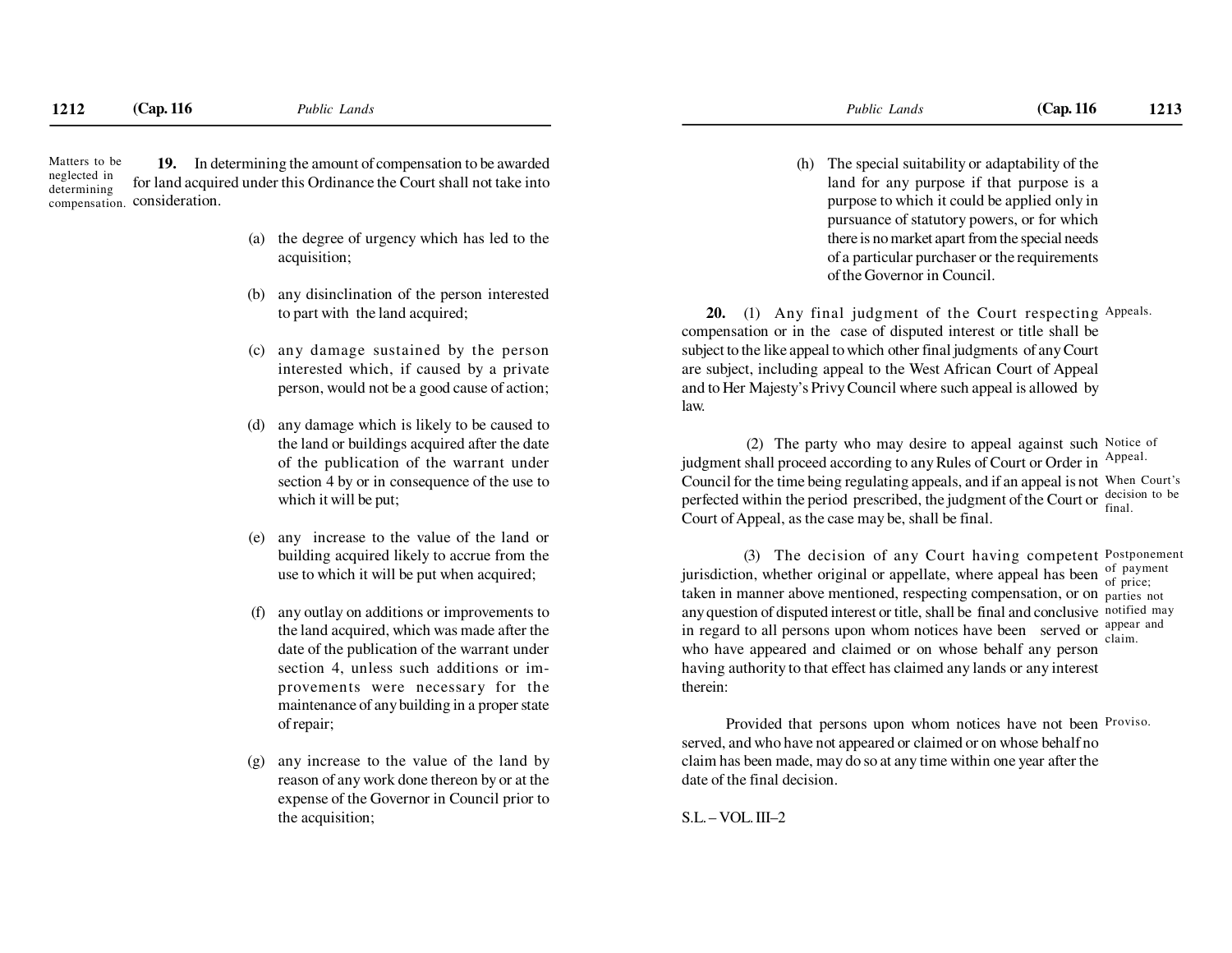(4) In all cases where any compensation has been awarded, except where a valid written title to the land shall be delivered, payment thereof shall be postponed until the period of one year shall have elapsed from the date of the judgment, or judgment on appeal, whereupon it may be paid over to the person who shall then appear by the judgment of the Court to have the best right thereto, and such payment shall, as concerns the Colonial Government, operate as a complete discharge and acquainttance of such compensation and ofall claims in respect of such lands or any interest therein:

Provided that such payment shall not hinder any subsequent proceedings at the instance of any persons having or alleging better right thereof as against the person to whom such payment may havebeen made.

that the land hereinafter described, that is to say *[insert description of land*], should be acquired for a Public Work:

Now, therefore, I do hereby, under the provisions of the Public Lands Ordinance, by this my warrant under my hand and the Public Seal of the Colony,direct that the said land be acquired for the service of the Colony.

\_\_\_\_\_\_\_\_\_\_\_

Dated this...........................................day of............................................19........

## **FORM B**

#### **NOTICE**

Notice is hereby given that the following land [*described land, denoting the boundaries by physical marks wherever practicable*] is to be acquired for the service of the Colony.

Any person claiming to be possessed of, or to have any right, title orinterest in, the said land, or to be injuriously affected by any such acquisition, isrequired, on or before the day of (*twenty-one days after the date of publication ofwarrant in the Gazette*), to forward to the Director of Surveys and Lands a statement of his right or interest, and the evidence thereof, and of any claim made by him inrespect of the value of such land or of his interest therein.1214 (Cap. 116 Pablic Lands)<br>
Fragment (Cap. 116 1215<br>
Fragment (Cap Court of the Unit Caps of the Caps of the Caps of the Caps of the Caps of the Caps of the Caps of the Caps of the Caps of the Caps of the Caps of the Ca Frame and the index where  $\frac{m_{\text{total}}}{m_{\text{total}}}$  and  $\frac{m_{\text{total}}}{m_{\text{total}}}$  and  $\frac{m_{\text{total}}}{m_{\text{total}}}$  and  $\frac{m_{\text{total}}}{m_{\text{total}}}$  and  $\frac{m_{\text{total}}}{m_{\text{total}}}$  and  $\frac{m_{\text{total}}}{m_{\text{total}}}$  and  $\frac{m_{\text{total}}}{m_{\text{total}}}$  and  $\frac{m_{\text{total}}}{m_{\text{total}}}$ 

The Governor is willing to treat for the purchase of the said land, but if no such statement is lodged with the Director of Surveys and Lands before the datehereby prescribed, the land is label to be dealt with as unoccupied land.

Dated the ....................................................day of .......................................19......

*. ....................................................... Director of Surveys and Lands*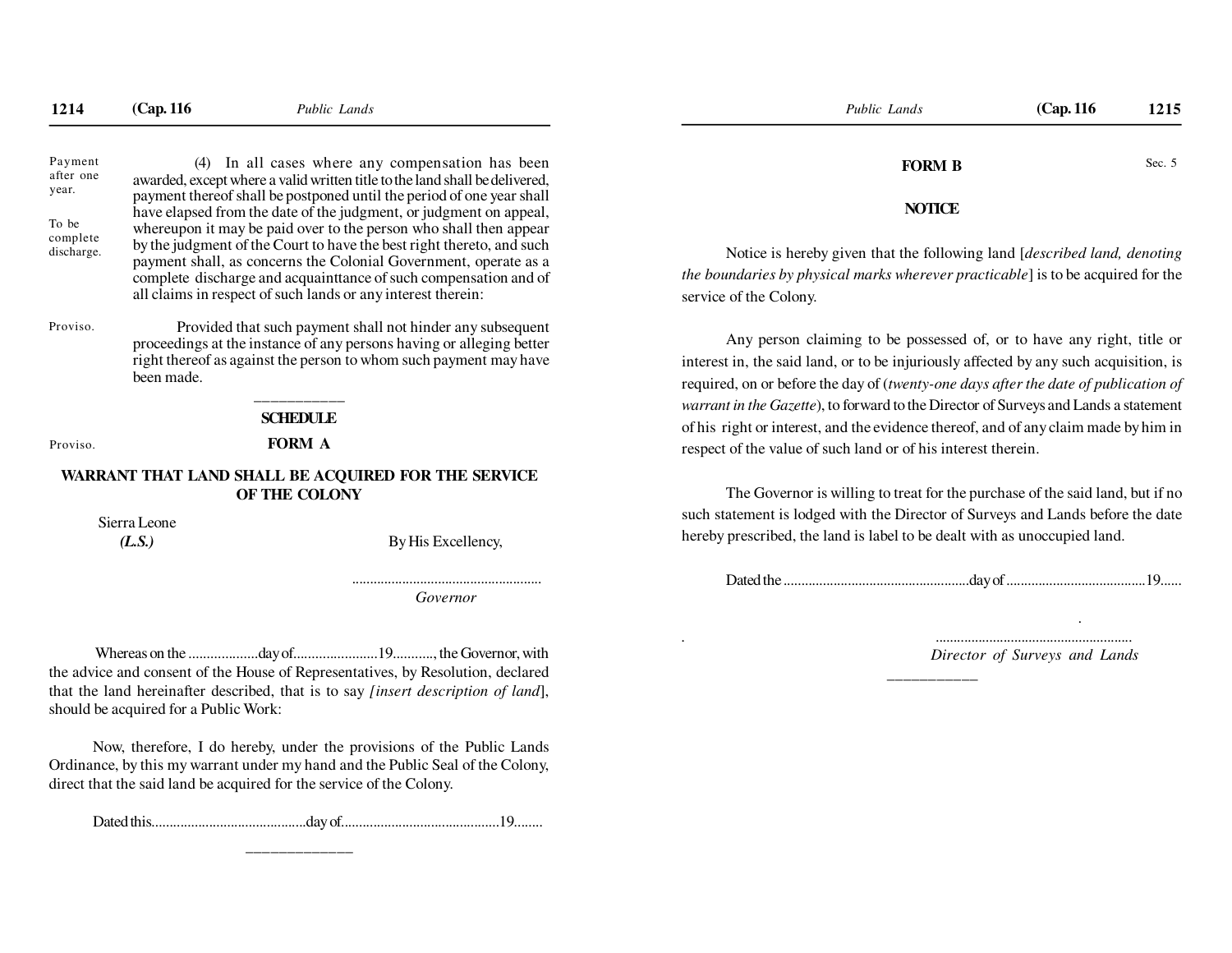#### **FORM C**

*Sec. 14*

#### **WARRANT TO THE SHERIFF**

*To the Sheriff of the Colony of Sierra Leone:*

Whereas by a warrant dated the .................. day of...................19............, under the hand of the Governor and the Public Seal of the Colony, it was directed that thefollowing land [*describe land*] should be acquired for the service of the Colony:

 And whereas twenty- one days have elapsed since the publication of thesaid warrant in the *Gazette.*

These are therefore to command you to put the Director of Surveys and Lands, or any person authorized by him in that behalf, in possession of the saidland and premises.

Dated the ....................................................day of .......................................19......

 $S.L.$  — Vol.III—2\*

#### **CHAPTER 117**

#### UNOCCUPLIED LANDS

#### ARRANGEMENT OF SECTIONS

**SECTION** 

- 1. Short title.
- 2. Interpretation.
- 3. Claim by Crown to unoccupied land.
- 4. What is unoccupied land.
- 5. Time for claimants to send in their claims.
- 6. Persons wrongfully claiming land.
- 7. Principles of decisions.
- 8. Undisputed claims.
- 9. Crown reservation.
- 10. When land to be deemed Crown land.
- 11. Power to make rules.

#### **CHAPTER 117**

#### UNOCCUPIED LANDS

**An Ordinance for more readily ascertaining the Ownership**12 of 1911**of Unoccupied Lands.**12 of 1928.

#### *[22ND APRIL, 1911]*

**1.** This Ordinance may be cited as the Unoccupied Lands Short title. (Ascertainment of Title) Ordinance.

**2.** The expression "certified copy" means a copy of a register Interpreta certified in accordance with the law relating to the registration of  $t$ <sup>tion.</sup> instruments affecting land.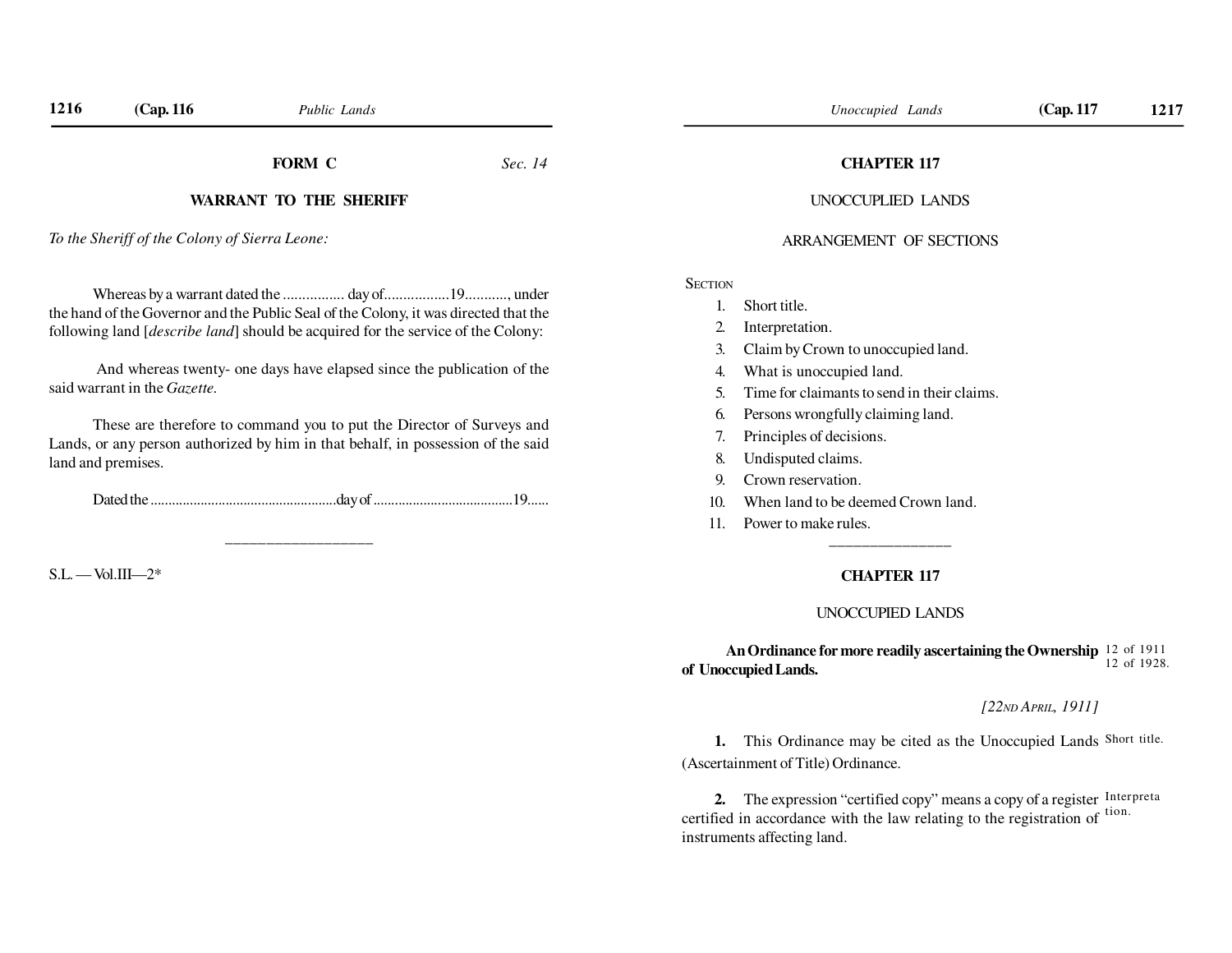Claim by Crown to unoccupiedland.

land.

**3.** Whenever the Director of Surveys and Lands shall be ofopinion that any land is unoccupied land, it shall be lawful for him to cause such land to be marked out and a notice to be posted in some conspicuous part of such land, and such notice shall be in these words, viz.: "Claimed as Crown Land" and shall be signed by theDirector of Surveys and Lands, and dated.

**4.** For the purposes of this Ordinance, all land shall be deemed to be unoccupied land where it is not proved, by the person claiming the same, that beneficial use thereof for cultivation or inhabitation, orfor collecting or storing water, or for any industrial purposes, hasbeen made for twelve years next prior to the commencement of thisOrdinance:What isunoccupied

Provided that the following lands shall not be deemed to beunoccupied land, namely–Exceptions.

> (1) Where the person claiming the same is able to produce the instrument or instruments, by virtue of which he is in possession thereof, or the register thereof, or a certified copy showing a title to such lands extending over a period of not less than twelve yearsprior to the commencement of this Ordinance:

- (2) Where the land forms part of the lands included in—
	- (a) The Public Register and plan of town lots ofFreetown;
	- (b) The Public Register and plan of town andcountry lots of Bonthe;
	- (c) The Public Register and plan of town andcountry lots of York Island.

(3) Where the land is planted with banana, coffee, cocoa, gum, kola or plantain trees, or other trees of a permanent economicvalue.

**5**. Within a period of six months after the posting of the notice Time for referred to in section 3 hereof, it shall be lawful for all persons claiming send in their the land referred to in such section to send written notice to the claims. Director of Surveys and Lands of their claims, and in such written notices the claimants shall set out the extent and boundaries of thelands claimed by them.claimants to

**6.** (1) Whenever it appears to the Supreme Court that any person is wrongfully claiming any unoccupied land, the Court, on claiming the application of the Attorney General, may cause a summon to be lands. served upon such person requiring him to appear before the Court atthe time and place therein mentioned, and to produce the instrumentor instruments, by virtue of which he claims such land, or the registerthereof, or a certified copy, or to other-wise prove his right to claimthe same.Persons wrongfully

 (2) If, on hearing such summons, the Court shall find thatsuch person is wrongfully claiming such land, the Court may orderhim to give up possession for the same, and shall issue such processas may be necessary for carrying its order into effect.

(3) Any proceeding under this section shall be deemed  $Cap. 7$ . to be a matter within the meaning of the Courts Ordinance.

**7.** On hearing such summons, the Court shall be guided by  $\frac{\text{Principles of}}{\text{decisions}}$  equity and good conscience only, and by the best evidence that can be Procured, although not such as may be required or be admissible in ordinary cases, nor shall it be bound by the strict rules of evidence or procedure in any case or by any technicalities or legal formswhatever.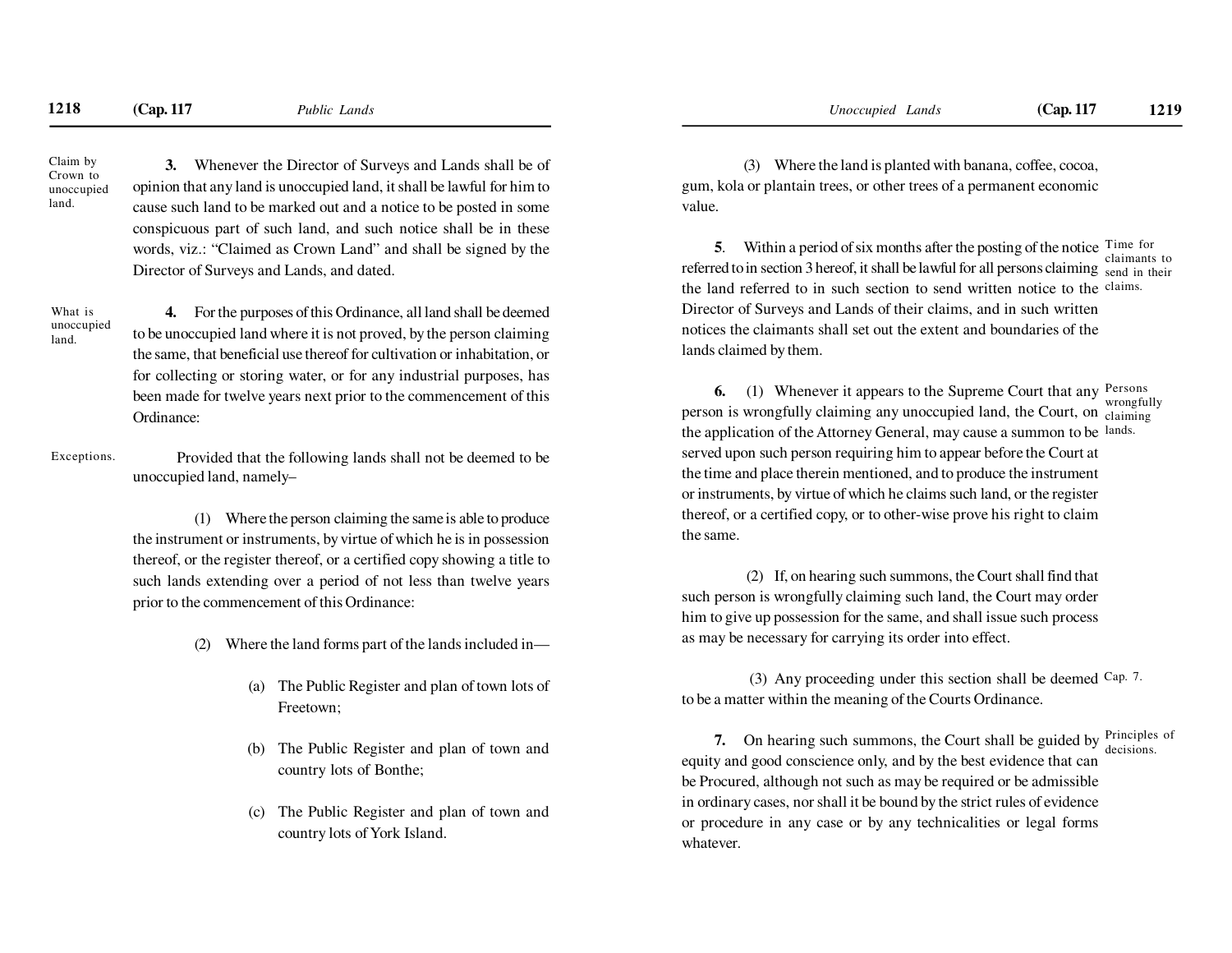**8**. (1) If the Court shall be of opinion that the land is notunoccupied land, but that the person claiming the same cannotproduce any instrument showing a title to such land extending overa period of not less than twelve years prior to the commencement ofthis Ordinance, or the register thereof, or a certified copy, it shallreport the same to the Governor, and thereupon the Governor mayissue a Crown Grant of such land to such person aforesaid, subjectto such reservations and conditions as the Governor shall determine.**1220 (Cap. 117** *Unoccupied Lands* **1221**<br>
Unoisspaced **8.** (1) If the Court shall be adjointent that the land is not<br> **1221 INCOLLE 1221**<br> **1221**<br> **1221**<br> **1221**<br> **1221**<br> **1221**<br> **1221**<br> **1221**<br> **1221**<br> **1221**<br> **12** 

 (2) Such Crown Grants shall be, as near as may be, in thewords or to the effect of the form in the schedule hereto.

**9.** All Crown Grants made under this Ordinance shall bedeemed to contain an express reservation to Her Majesty of all mines,metals, minerals, precious stones and mineral oils, and of a right onthe part of Her Majesty, or her nominees, to enter on lands conveyedby such grant, to dig, convert and carry away the said metals, minerals,precious stones, and mineral oils, and for the purposes aforesaid tosink, erect and make all necessary pits, shafts, erections, machinery,roads and other conveniences and things.

#### When land tobe deemed

Crown land.

**10.** If no person shall claim the said land so marked out asprovided in section 3 hereof within the said period of six months,such land shall be deemed to be Crown Land.

Power to make rulesCap. 7.

**11.** The provisions of section 24 of the Courts Ordinance shallbe deemed to extend to making rules for the purpose of carrying outthe provisions of this Ordinance.

#### **THE SCHEDULE**

Sec. 8 (2)

This grant made the.....................................day of.................................in

pursuance of the Unoccupied Lands (Ascertainment of Title) Ordinance.

Witnesseth that Her Majesty Queen Elizabeth II, doth hereby grant untoand to the use of (A.B.) his heirs and assigns forever, by the tenure of free andcommon socage all that all that piece or parcel of land situate, lying, and beingat........................................................

\_\_\_\_\_\_\_\_\_\_\_\_\_\_

*(L. S.)Governor of the Colony of Sierra Leone.*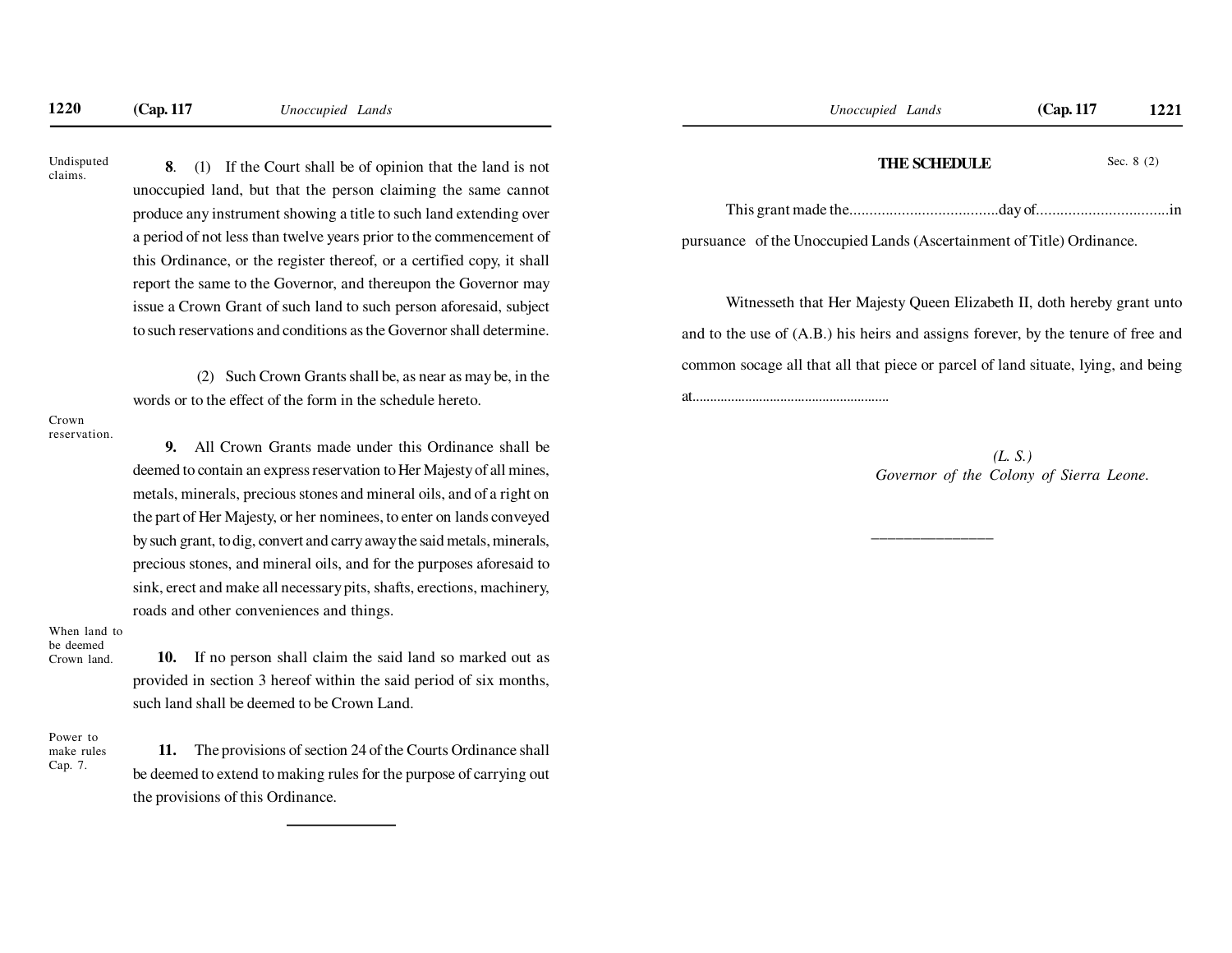#### **CHAPTER 122**

#### PROVINCES LAND

#### ARRANGEMENT OF SECTIONS

*SECTION*

- 1. Short title and construction.
- 2. Interpretation.
- 3. Conditions on which non-natives may occupy land in theProtectorate.
- 4. Non-native not to acquire greater interest than lease for 50years.
- 5. (1) Revision of rent.
	- (2) Indorsement on lease.
- 6. Tenancy exceeding three years to be under seal.
- 7. Construction of defective lease.
- 8. Determination of tenancies from year to year.
- 9. Voidable deed.
- 10. Record and evidence.
- 11. Fixtures, buildings and economic trees.
	- (a) Removability.
		- (1) Rent.
		- (2) Care in removal.
		- (3) Making good damage.
		- (4) Notice to Tribal Authority.
		- (5) Purchase by Tribal Authority.
	- (b) Compensation for economic trees.
	- (c) Enquiry as to value.
	- (d) Powers of District Commissioner, etc., at enquiry.
- 12. Definition of economic trees.
- 13. Settler's fee.
- 14. Saving of Cap. 121 and Cap. 223.
- 15. Registration by District commissioner of existing title to lands.
- 16. Power of Governor to make rules.

#### **CHAPTER 122**

#### PROTORATE LAND

| An Ordinance to make Provision Relating to the Tenure of | 16 of 1927. |
|----------------------------------------------------------|-------------|
|                                                          | 34 of 1928. |
| Land by Non-Natives in the Protectorate.                 | 32 of 1933. |
|                                                          | 1 of 1935.  |
| [1st August, 1927] Rules Nos. 1.                         |             |
|                                                          | 15 of 1930. |
|                                                          | 24 of 1933. |

WHEREAS all land in the Protectorate is vested in the Tribal Preamble. Authorities who hold such land for and on behalf of the nativeCommunities concerned:

AND WHEREAS it is expedient to make provision regulating the interests in land which such Tribal Authority may grant to nonnatives.

**1.** This Ordinance may be cited as the Protectorate Land Short title and Ordinance, and shall be read and construed as one with the Protectorate Ordinance.construction Cap. 60.

**2.** In this Ordinance unless the context otherwise requires – Interpretation.

 "decree book" means any book of record of such a nature as those in which, before the passing of this Ordinance, there were entered the terms on which Tribal Authorities consented to the settlement ofnon-natives on lands in the Protectorate: or any other form of record which the Governor shall by Orderprescribe;

- "deed" means an agreement under seal;
- "non native means any person etc. presented by Act29/72;
- "Tribal Authority" means paramount chiefs and their councillors, and men of note, or sub-chiefs and theircouncillors, and men of note;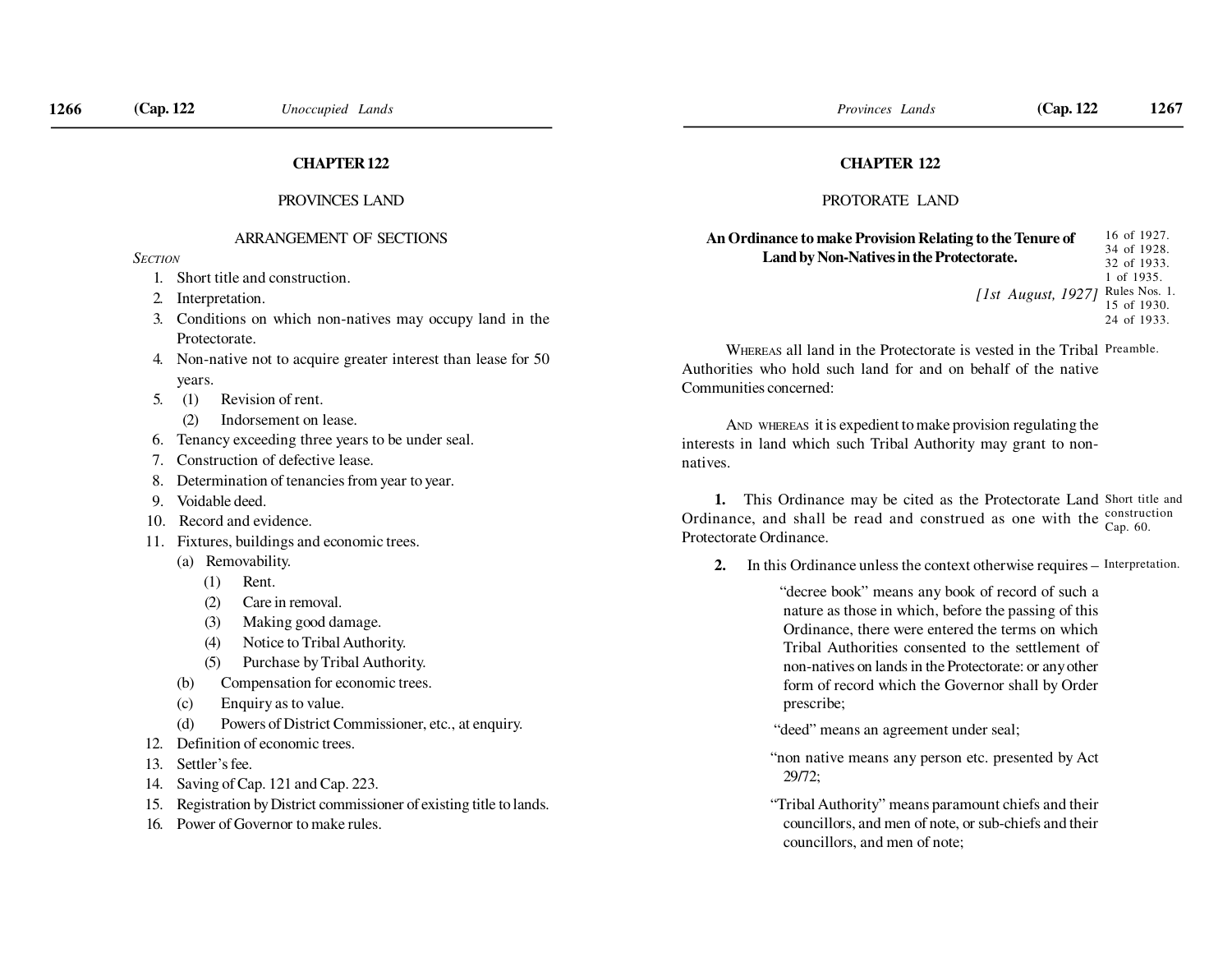which nonnatives may occupy landin theProtectorate.

- "tenancy at will" means a tenancy in which the lessee holds at the will of the lessor, and which may be determined without notice by either the lessor or thelessee;
- "tenancy at sufferance" means the tenancy of a person who having originally come into possession of land by a lawful title holds such possession after the determination of his title. Such tenancy may bedetermined without notice by the lessor;
- "term of years" means an interest in land created by lease and subject to a yearly rent payable at regularperiodic intervals;
- "lease" means a grant of the possession of land by the tribal authority, as lessor, to a non-native, as lessee,for a term of years or other fixed period with thereservation of a rent.

(2) In the purposes of this ordinance "Non-native" shall notinclude the government. (Act 15/61

**3. (**1) No land in the protectorate shall be occupied by a non-native unless he has first obtained the consent of the TribalAuthority to his occupation of such land.Conditions on

> (2) Any non-native who shall occupy land in the Protectorate without the approval of the District Commissioner shallbe a tenant at will within the meaning of this Ordinance.

> (3) Whenever any non-native shall, with the consent of the Tribal Authority and the approval of the District Commissioner,occupy land respect of which no lease shall be executed by the TribalAuthority as lessor and the non-native as lessee, a memorandum of the terms of such occupation, consent to which shall have beengiven by the Tribal Authority with the approval of the District

Commissioner, shall be drawn up and entered in the decree book or in such other manner as the Governor may by Order prescribe, by theDistrict Commissioner and shall set out–

- (a) the annual consideration to be paid by thenon-native for occupation of the land;
- (b) the duration of the land to be occupied;
- (c) the duration of the term, which shall in nocase be for more than three years;
- (d) any special conditions (such as an undertaking to establish permanentcultivation of crop, such as rubber, cocoa,etc.) with which the non-native has to comply in consideration of occupying the land without payment or at a reduced annualrental;
- (e) whether or not the interest of the non-native may be assigned or, in the case of death, is intended to devolve on his executors,administrators or assigns.

**4.** No non-native shall acquire a greater interest in land in the Non-native Protectorate than a tenancy for a term of fifty years; but nothing in  $\frac{1}{\alpha}$  acquire this shall greater section prevent the insertion in any lease of a clause interest than providing for the renewal of such lease, for a second or further terms lease for 50not exceeding twenty-one years.greateryears.

**5.** (1) The rent reserved under any lease of land in the Revision of Protectorate shall be subject to revision by the District Commissionerfrom whom there shall be a right of appeal to the provincialCommissioner– every seven years:

Provided that no increase of rent shall be sanctioned by the District Proviso. Commissioner by reason only of improvements made by the tenantor his predecessors in title.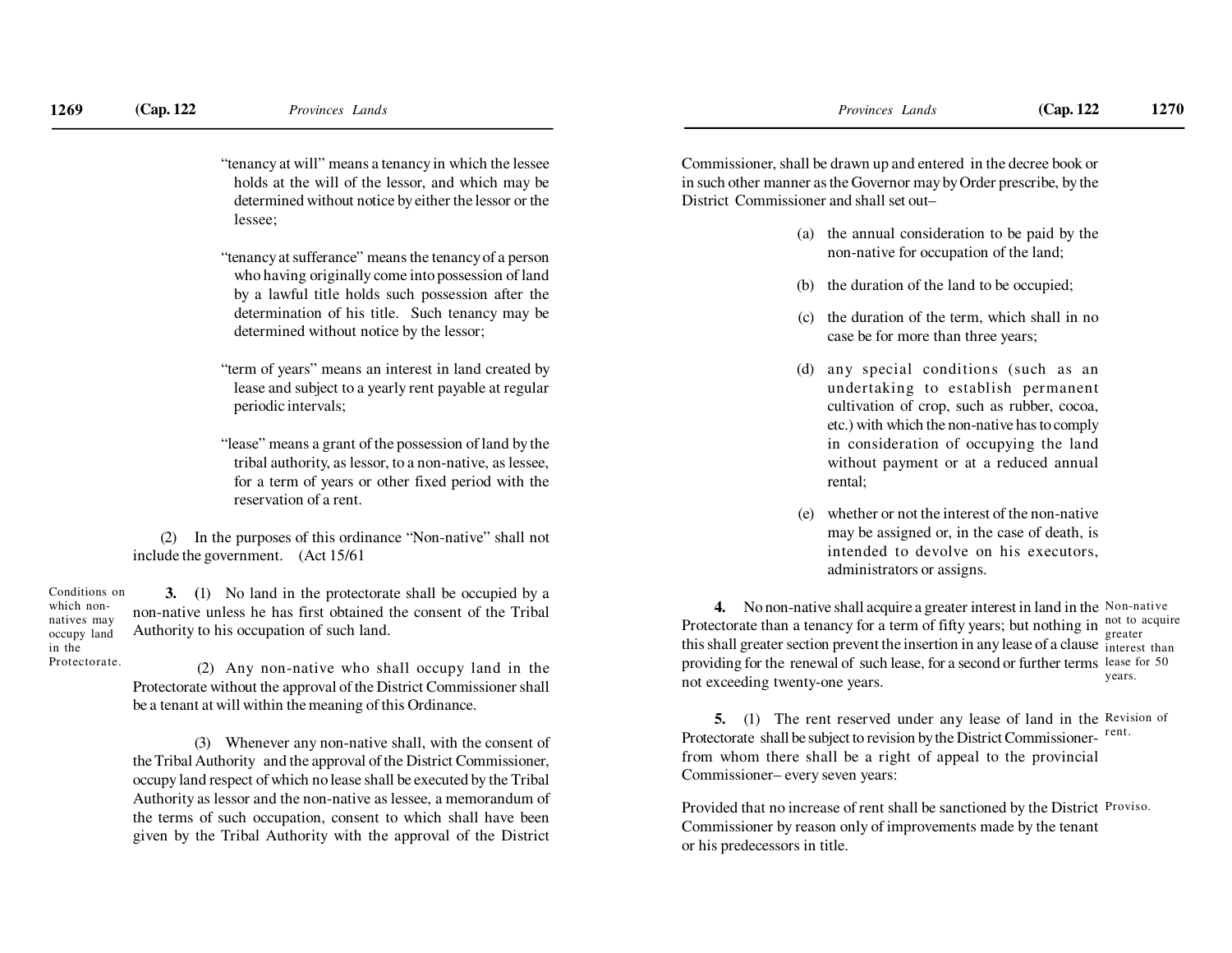(2) A note of any such revision of rent shall be endorsed on the lease and entered by the District Commissioner in the decreebook.Indorsementon lease.

**6.** No tenancy for a term exceeding three years shall be createdby any agreement not under seal.Tenancy exceeding three years tobe under seal.

**7.** No tenancy by this Ordinance requires to be created by agreement under seal shall, unless it is duly made by deed and unless the District Commissioner has endorsed thereon his consent, be construed as creating a greater interest than a tenancy from year toyear.Construction of defectivelease

**8.** Every tenancy from year to year shall be determinable by either party giving three months notice to the other. Such notice shallexpire at the end of a current year of the tenancy.Determinationof tenancies from year toyear.

**9.** Every deed creating a tenancy of land shall be voidable byeither party, unless it—Voidable deed.

- (a) is executed in the presence of two witnesses by the lessor before the District Commissioner of the district in which the land is situated;and is executed, in the presence of two witnesses, by the lessee or his attorney orhis agent before a Magistrate; and
- (b) has endorsed upon it certificates of execution in their presence signed respectively by the District Commissioner and the Magistratebefore whom it was executed; and
- (c) provides that the lessees shall not sublet or assign his interest thereunder except with the consent of the Tribal Authority with the approval in writing of the District Commissioner, provided that such consentshall not be unreasonably withheld; and
- (d) contains stipulations with regard to all the matters set out in rule 3 to the schedule tothis Ordinance; and
- (e) is registered in the office of the administrative and Registrar General with three months after being executed by both patties RegistrarGeneral.

**10.** The terms of all leases to which his consent is required Record and shall be recorded by the District Commissioner in the decree book, evidence. and such record shall be admissible in all courts of law in the Colonyand Protectorate as *prima facie* evidence of the matters therein stated.

**11.** The reversion in all fixtures affixed to the land by the tenant, Fixtures whether fences or of whatever other nature so ever, and any building  $\frac{\text{equating}}{\text{economic}}$ . erected by him thereon, and of all economic trees, shall, whether the trees. tenancies concerned were created before the date of the coming into operation of this ordinance or not in the case of a tenant at will, or in the case of a tenant on suffer-ance, be in the Tribal Authority; but in the case of a tenancy created by lease, in the absence of any agreementto the contrary contained thereinbuildings and

> (a) any fixture affixed to the land by the tenant Removability. whether fences or of whatever other nature so ever, and any building erected by him thereon which is not so affixed or erected in pursuance of some obligation in that behalf or instead of some fixture or building belonging to the Tribal Authority, shall be the property of and be removable by the tenant before or within two months after thetermination of the tenancy:

#### Provided that–

(1) Before the removal of any fixture or building the tenant  $\mathbb{R}^{\text{ent}}$ . shall pay all rent owing by him, and shall perform or satisfy all otherhis obligations to the Tribal Authority in respect to the land: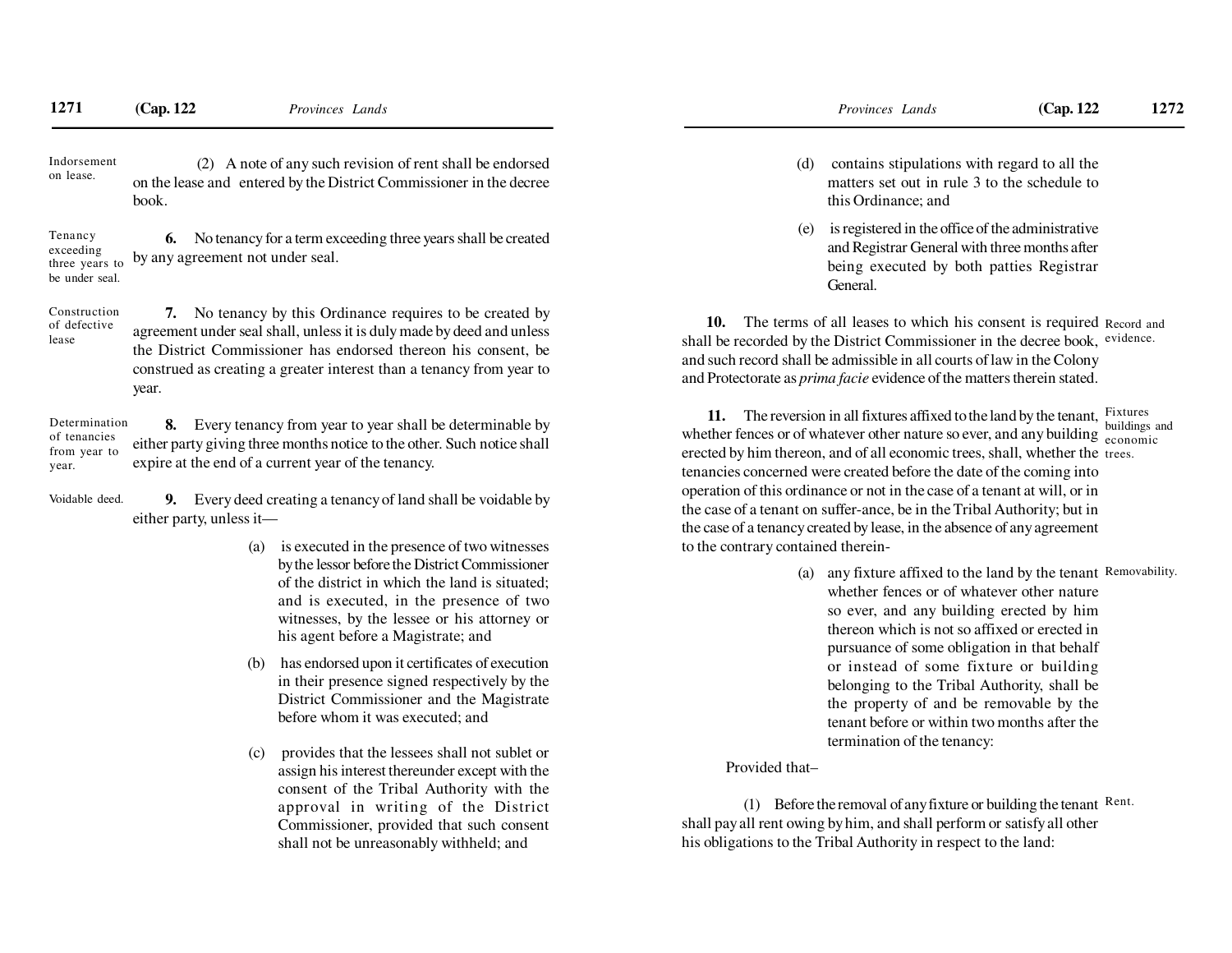| Care in<br>removal.                                                       | (2) in the removal of any fixture or building the tenant<br>shall not do any avoidable damage to any other building or other part<br>of the land:                                                                                                                                                                                                                                                                                                                                                                               |                                                                                                                                                                                                                                                                                                                                                                                                                               |  |  |
|---------------------------------------------------------------------------|---------------------------------------------------------------------------------------------------------------------------------------------------------------------------------------------------------------------------------------------------------------------------------------------------------------------------------------------------------------------------------------------------------------------------------------------------------------------------------------------------------------------------------|-------------------------------------------------------------------------------------------------------------------------------------------------------------------------------------------------------------------------------------------------------------------------------------------------------------------------------------------------------------------------------------------------------------------------------|--|--|
| Making good<br>damage.                                                    | (3)<br>immediately after the removal of any fixture or<br>building the tenant shall make good all damage occasioned to any<br>other building or other part of the land by the removal:                                                                                                                                                                                                                                                                                                                                          |                                                                                                                                                                                                                                                                                                                                                                                                                               |  |  |
| Notice to<br>Tribal<br>Authority.                                         | the tenant shall not remove any fixture or building<br>(4)<br>without giving one month's previous notice in writing to the Tribal<br>authority of his intention to remove it:                                                                                                                                                                                                                                                                                                                                                   |                                                                                                                                                                                                                                                                                                                                                                                                                               |  |  |
| Purchase by<br>Tribal<br>Authority.                                       | at any time before the expiration of the notice of<br>(5)<br>intention to remove any fixture or building, the Tribal Authority, by<br>notice in writing given by him to the tenant, may elect to purchase<br>any fixture or building comprised is the notice of intention to remove<br>and any fixture or building thus elected to be purchased shall be left<br>the tenant, and shall become the property of the Tribal authority,<br>who shall pay to the tenant the fair value thereof to an incoming<br>tenant of the land; |                                                                                                                                                                                                                                                                                                                                                                                                                               |  |  |
| Compens-<br>ation for<br>economic<br>trees.                               | (b)                                                                                                                                                                                                                                                                                                                                                                                                                                                                                                                             | the Tribal Authority shall pay to the tenant<br>the fair value to any incoming tenant of the<br>land of any economic trees which shall have<br>been economic planted by the tenant;                                                                                                                                                                                                                                           |  |  |
| Enquiry as to<br>value.                                                   |                                                                                                                                                                                                                                                                                                                                                                                                                                                                                                                                 | (c) if there is any dispute as to the value of any<br>fixture or building or any economic trees, the<br>District Commissioner shall hold an enquiry<br>and give his decision thereon. If either the<br>Tribal Authority or the tenant is dissatisfied<br>with the said decision, there shall be a right<br>of appeal to the Provincial Commissioner who<br>shall hold a further enquiry and whose<br>decision shall be final; |  |  |
| Powers of<br>District<br>Commissioner,<br>etc., at<br>enquiry.<br>Cap. 7. | (d)                                                                                                                                                                                                                                                                                                                                                                                                                                                                                                                             | for the purpose of such enquiry the District<br>Commissioner<br>and<br>the Provincial<br>Commissioner shall have all the powers<br>conferred upon the Magistrates' Courts by<br>the Courts Ordinance, or any Ordinance<br>amending or substituted for the same.                                                                                                                                                               |  |  |

**12.** For the purposes of the last preceding section, the term Definition of economic trees shall include all trees, shrubs and plants which are  $\frac{e_{\text{conomic}}}{\text{trees}}$ grown or cultivated for their intrinsic value.

**13.** Every non-native residing in a chiefdom who does not hold Settler's fee. a lease of land within the chiefdom, other than a non-native employed by a person holding a lease and residing on the land held under such lease, shall, in lieu of the customary presents or contribution of labour sanctioned by native law, pay to the Paramount Chief, in respect ofeach year or portion of a year of such residence, a settler's fee.

In no case shall the wife or husband or children of a settlerwho resides with him or her be liable to pay any settler's fee:

Provided that it shall be lawful for a Paramount Chief, with the consent of the Provincial commissioner, to forgo exacting paymentof the whole or any part of such fee in the case of a non-nativeresident within the chiefdom who —

- (i) by his knowledge of any special trade or calling, or by his maintenance of any school or other institution, is in the opinion the Paramount chief conferringa benefit on the chiefdom; or
- (ii) is employed by a person engaged in anyindustrial undertaking

For the purposes of this section the term "industrial undertaking" shall have the same meaning as in the Employers and EmployedOrdinance.

<sup>\*</sup>Section 33 of the Local Tax Ordinance, Cap.63, enacts that this section 13, about settlers fees, shall cease to apply in parts of the Protectorate to which it (Chapter 63) has been applied, with provisions which save acts done,rights acquired and so on. Chapter 63 has been applied to all parts of the Protectorate except the Toli Chiefdom in the Kono District (P.N. 1 of 1955and P.N. 70 of 1959)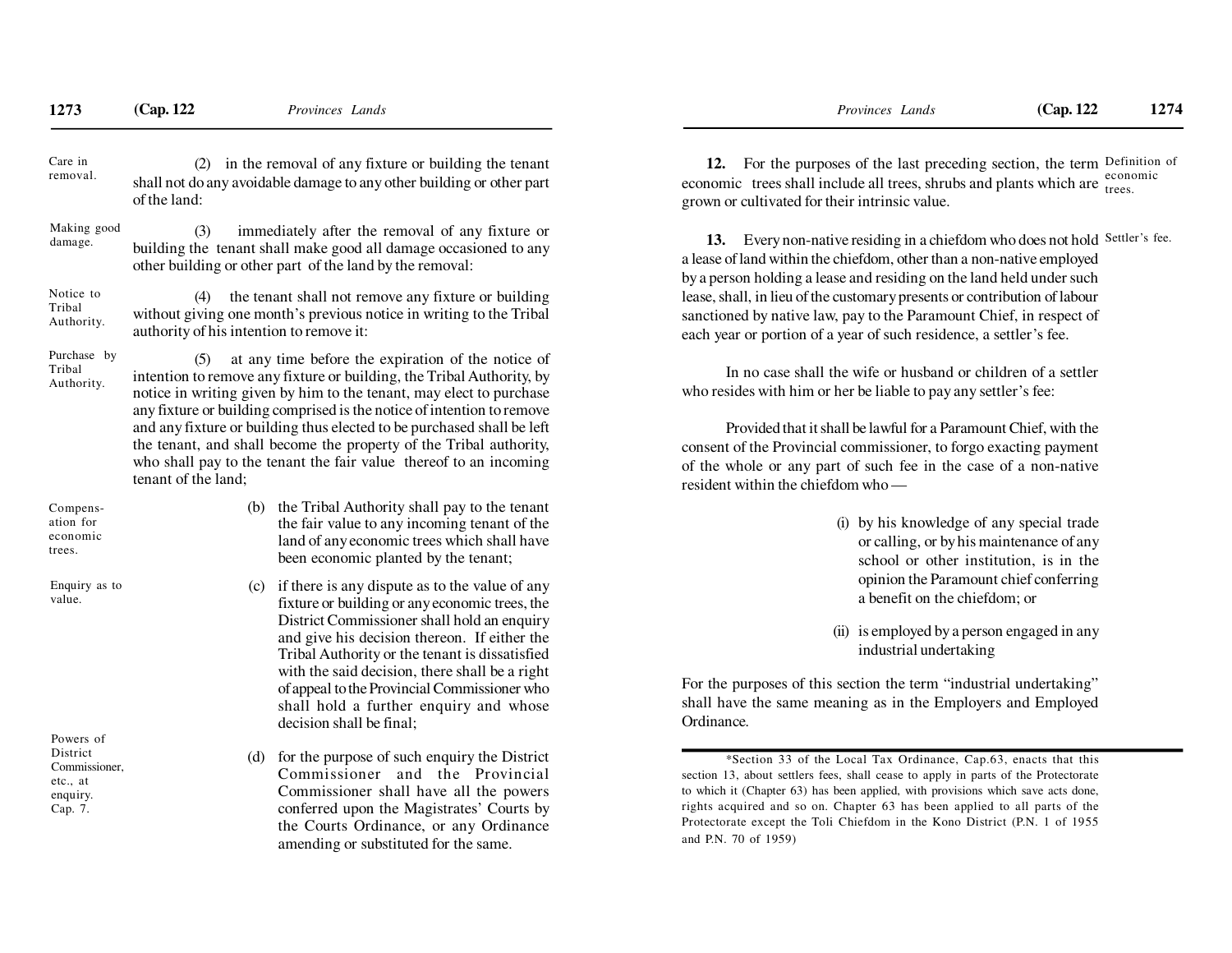| 1275                                                          | (Cap. 122)                                                                                                                                                                                                       | Provinces Lands                                                                                                                                | Provinces Lands                                                                        | (Cap. 122)                                                                                                                              | 1276 |  |
|---------------------------------------------------------------|------------------------------------------------------------------------------------------------------------------------------------------------------------------------------------------------------------------|------------------------------------------------------------------------------------------------------------------------------------------------|----------------------------------------------------------------------------------------|-----------------------------------------------------------------------------------------------------------------------------------------|------|--|
| Saving of<br>Cap. 121<br>And Cap.<br>230.                     | 14.                                                                                                                                                                                                              | Nothing in this Ordinance contained shall be deemed –                                                                                          | prescribing the procedure in submitting<br>(d)<br>deeds of lease for revision of rent; |                                                                                                                                         |      |  |
|                                                               |                                                                                                                                                                                                                  | to affect any interest obtained or which may<br>(a)<br>hereafter be obtained under the Concessions<br>Ordinance, or the Palm Oil Ordinance; or | (e)                                                                                    | specifying the person to whom rents and<br>settlers' fees shall be paid and the manner in<br>which such rents and fees shall be brought |      |  |
|                                                               |                                                                                                                                                                                                                  | except in so far as is expressly provided by<br>(b)                                                                                            | to account;                                                                            |                                                                                                                                         |      |  |
|                                                               |                                                                                                                                                                                                                  | this Ordinance, to affect any interest obtained<br>under Protectorate Native Ordinance,* 1924,<br>before the coming into force of this         | (f)<br>of the provisions of this Ordinance;                                            | generally for the more effectual carrying out                                                                                           |      |  |
|                                                               | Ordinance.                                                                                                                                                                                                       |                                                                                                                                                | Provided that until varied or revoked by any such rules, the rules                     |                                                                                                                                         |      |  |
| Registration                                                  | 15.<br>(1)                                                                                                                                                                                                       | Every non-native claiming any title to land in the                                                                                             | contained in the schedule to this Ordinance shall be in force.                         |                                                                                                                                         |      |  |
| by District<br>Commissioner<br>of existing<br>titles to land. | Protectorate shall, before the first day of April, 1929, produce to the<br>District Commissioner all documents of title upon which he bases<br>such claim, or, in the absence of such documents, a memorandum of |                                                                                                                                                | *Since repealed                                                                        |                                                                                                                                         |      |  |

## **SCHEDULE**

**1.** Every non-native residing in a chiefdom who does not hold Section 16 a lease of land within the chiefdom, shall pay to the Paramount Chief a settler's fee of one pound per annum, or of two shillings per mensem 1933 Settler's at the option of the payer during the continuance of his residence in fee. such chiefdom.Rules 15 of 1930 24 of

**2.** Settlers' fees shall fall due in advance on the first day of Mode of January in each year in the case of a yearly fee and on the first day of each month in the case of a monthly fee:payment of settlers' fees.

Provided that a non-native shall not be required to pay a settlers' fee in respect of the month in which he took up his residencein the chiefdom.

**3.** Every lease required by this Ordinance to be by deed shall Terms of state–deed.

 Protectorate, documents of title to which or a memorandum as to which have not been produced in conformity with the last precedingsub-section, shall be disallowed by every court in the Protectorate.

 the terms of such occupation signed by the lessor and lessee, which documents or memorandum shall be entered by the DistrictCommissioner in the decree book or in such other manner as the

(2) The claim of a non-native to a title to any land in the

**16.** The Governor in Council may make rules for any or all ofthe following purposes–Power of Governor tomake rules.

Governor may by Order prescribe.

- (a) fixing the amount payable as settlers' feeseither generally or in a particular locality;
- (b) prescribing the terms to be embodied inleases;
- (c) directing the manner in which leases shall berecorded;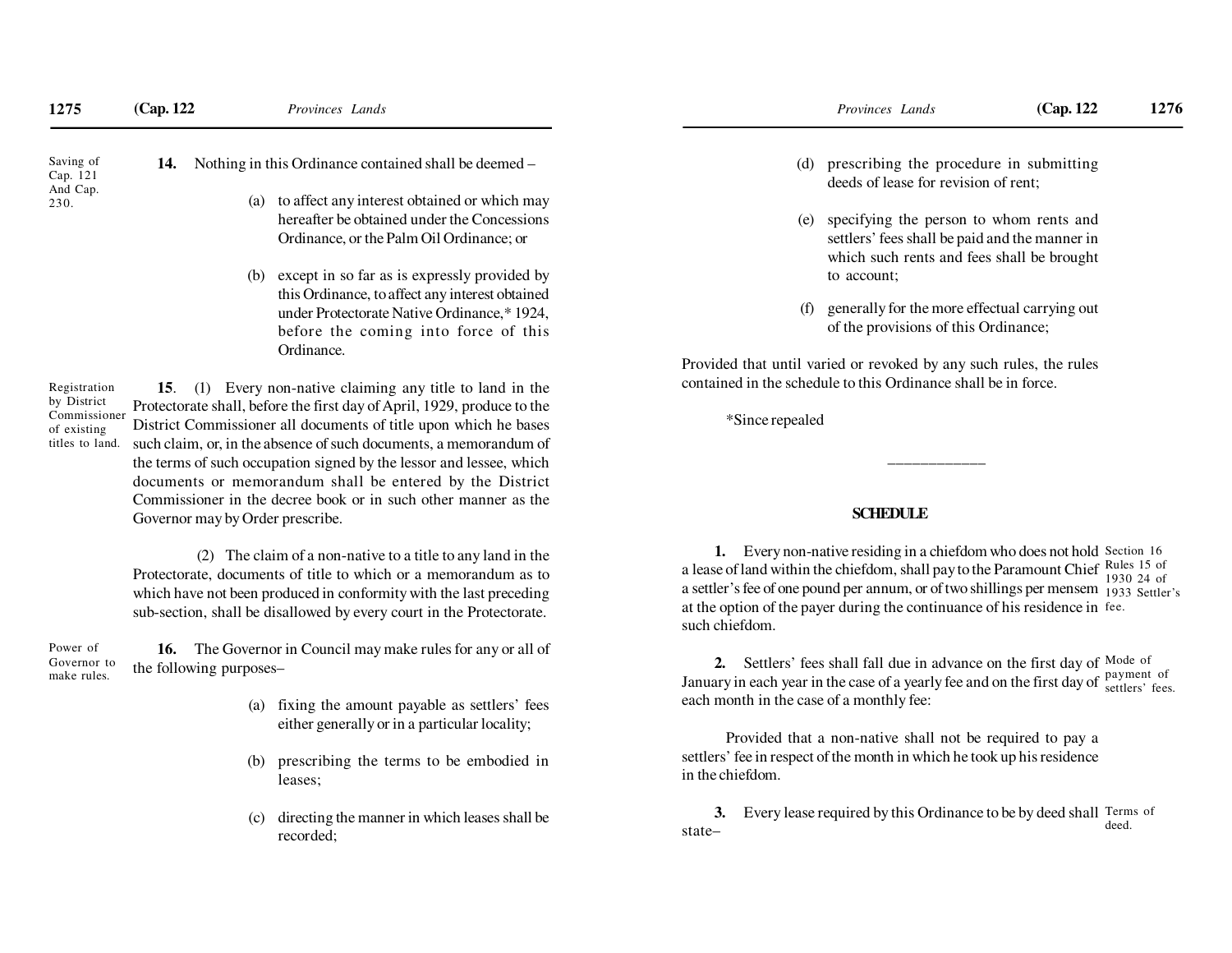(a) the rent;

(b) the term;

- (c) the purpose for which the land is to be used;
- (d) whether the interest is assignable;
- (e) where buildings of permanent construction are to be erected, the rights of the parties to and in respect of such buildings at theexpiration or determination of the lease;
- (f) in cases where the lease is for a longer period than seven years, that the rent is subject to revision every seven years by the District Commissioner subject to right of appeal tothe Provincial Commissioner.

**4.** The terms of all leases to which the consent or approval of the District Commissioner is required shall be recorded by the DistrictCommissioner in the decree book, in the same manner in which theterm of leases have therefore been recorded.Decree book.

> **5.** The District Commissioner shall keep a rent roll of all the rents due to each Tribal Authority in his district, and all rents in respect of tenancies, whether created before the date of the coming into operation of this Ordinance or not, shall be payable to him. He shall place all moneys so received by him on deposit in the colonialTreasury pending disbursement.

In Her Majesty's name I assent to this Ordinance this *??? day of April, 1961.*

### MAURICE H. DORMAN,*Governor.*

**No. 15**

**LS**



**Sierra Leone**

#### **As Ordinance to Amend the Protectorate Land Ordinance**Cap 186.

*[1st August, 1927]* Date of BE IT EANCTED by the Legislature of Sierra Leone, as follows:–commencement.

**1.** This Ordinance may he cited as the Protectorate Land Short title and (Amendment) Ordinance, 1961 and shall be deemed to have come  $\frac{\text{commence}}{\text{ment}}$ into operation on the 1st day of August, 1927.ment.

**2.** Section 2 of the Protectorate Land Ordinance is hereby Amendment amended as follows– of section 2of Cap. 186.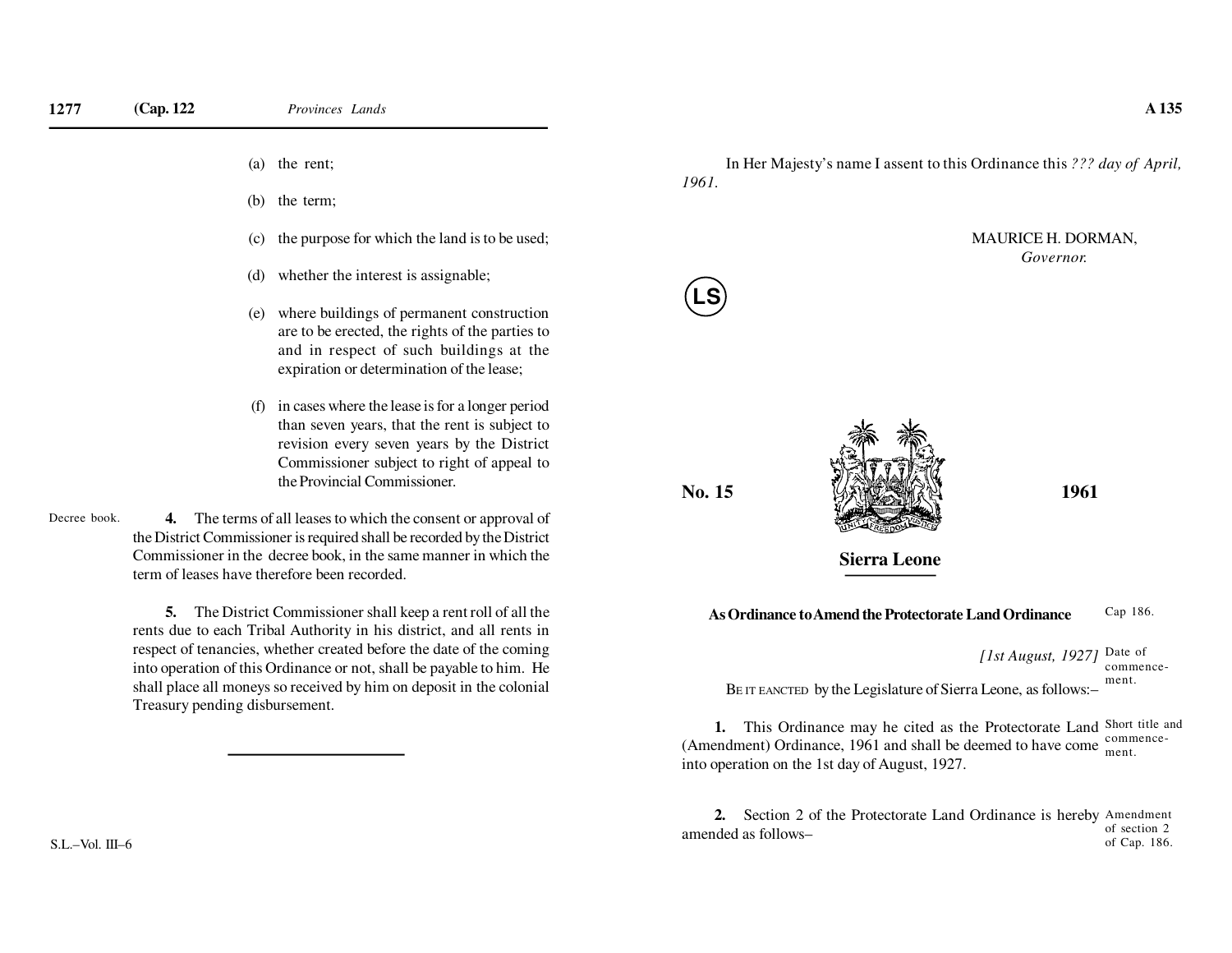- (a) by renumbering the section as 2. (1); and
- (b) by the addition thereto of the followingsubsection (2)–
- "(2) For the purposes of this Ordinance, the expression "non-native" shall not' include theGovernment."

Passed in the House of Representatives this *28th* day of *March* in the year of our Lord one thousand nine hundred and sixtyone.

#### S. V. WRIGHT.*Clerk of the House of Representative.*

THIS PRINTED IMPRESSION has been carefully compared by me with the Bill which has passed the House of Representatives andfound by me to be a true and correct copy of the said Bill.

> S. V. WRIGHT.*Clerk of the House of Representative.*

M.P. MS/91

Assent to in Her Majesty's name this *15th day of January, 1963.*

H. J. L. BOSTON,*Governor-General.*



**LS**



**Sierra Leone**

## **An Act to Provide for the Control and Protection of LandDevelopment by Non-Citizens**

*[17th January, 1963]*Date of commencement.

BE IT EANCTED by the Queen's Most Excellent Majesty by and with the advice and consent of the House of Representatives in this present Parliament assembled, and by the authority of the same, asfollows:–

**1.** This Act may be cited as the Land Development Short title. (Protection) Act, 1962, and shall apply to the Western Area only.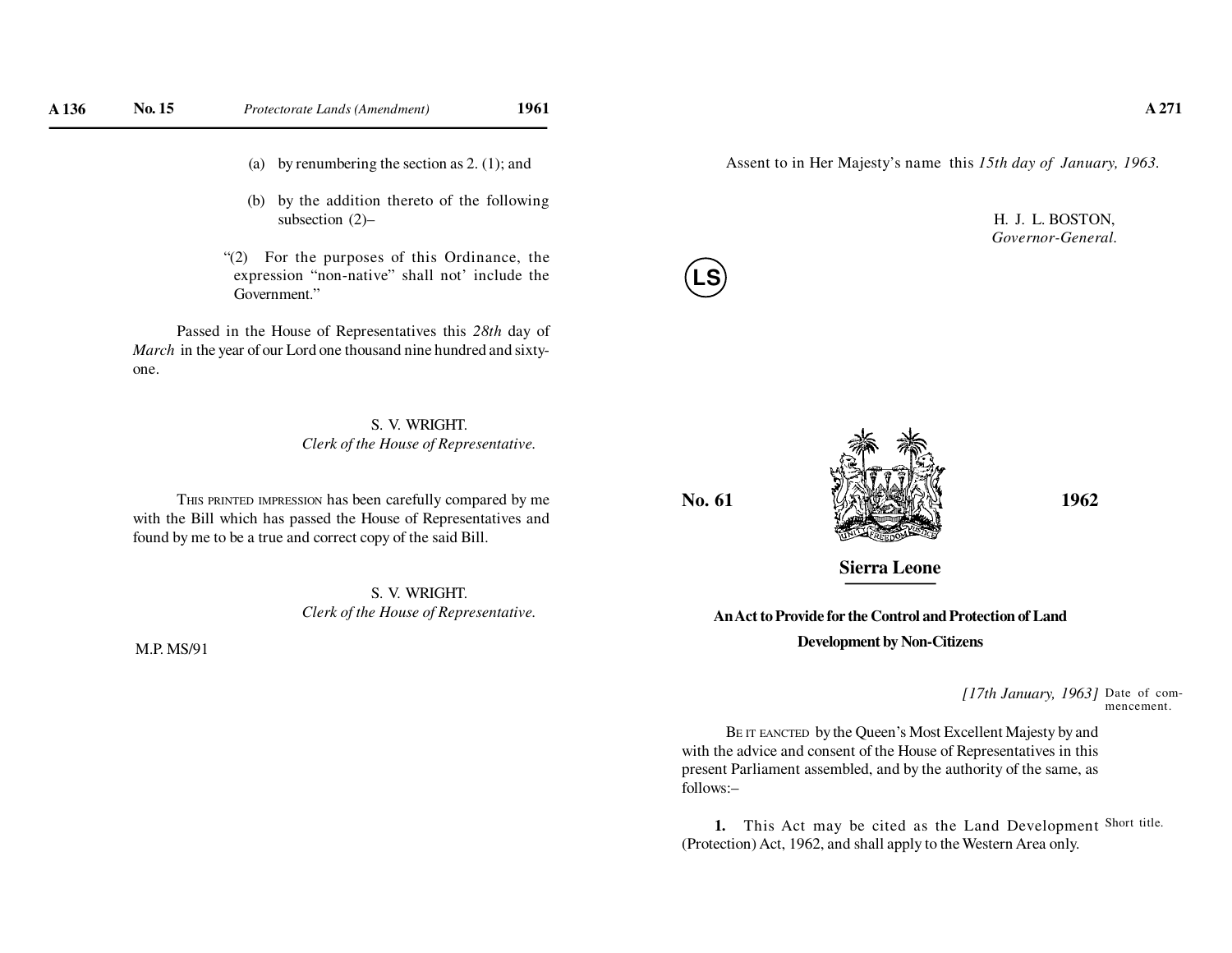**2.** In this Act–

**"Board"** means a Board consisting of the Ministers responsible for Trade and Industry, Lands, Finance, and Development and the Attorney-General, ofwhich the Minister of Lands shall be the Chairman.

#### **"Non-Citizen"** means–

- (a) an individual who is not a citizen of SierraLeone, and
- (b) any company or partnership which is controlled by a person or persons who arenot citizens of Sierra Leone;

**"Reserved Leaseholds"** mean leaseholds of which theunexpired term exceeds twenty-one years.

#### Non-citizensnot to

 purchasefreeholds.

Non-citizens

a gift any freehold land in the Western Area.

**3.** No non-citizen shall purchase or receive in exchange or as

not to purchase longleases in Western Areawithout the Licence ofthe Board.

**4.** (1) No non-citizen shall purchase or receive in exchange or as a gift any reserved leaseholds in the Western Area without firstobtaining a licence from the Board.

 (2) The Board may grant licences to purchase or receive in exchange or as a gift reserved leaseholds to non- citizens on such terms and conditions as it shall think fit and every such licence shallcontain a description of the land to which it applies.

 (3) At least three weeks before the grant of any such licence the Board shall publish a notice of its intention to grant the same in the *Gazette* specifying the land and the name of the intendingpurchaser.

Effect ofconveyance

**5.** (1) Any conveyance, lease, grant, transfer, declaration, agreement, settlement or other disposition (other than an assent in  $\frac{1}{\text{citizen}}$ ) favour of persons entitled under a will or on an intestacy) which, apart from the provisions of this Act, would have been effective (whether at law or in equity) to vest in a non-citizen (whether alone or together with any other person) the property in freehold land or, if the purchase has not been previously authorized by a licence issued under section 4, in reserved leaseholds, shall vest the land (whether freehold or leasehold) in the Board for the whole estate or interest conferred by, or in virtue of, the instrument and the Board shall causethe Sheriff to sell the same by public auction.to non-

- (2) The proceeds of sale after deducting–
	- (a) The costs of the sale, and
	- (b) Any payments which may have become due under a lease vested in the Board by virtueof this section;

shall be paid into the Consolidated Revenue Fund, unless the Board is satisfied that the failure to observe the law was due to genuine and excusable mistake or ignorance (whether of law or fact), in which case it may, if it thinks fit, cause to be paid out of the residual proceeds of the sale to the person or persons whose purchase of the freehold or leasehold land caused it to vest in the Board a sum not exceeding the original purchase price (or in the case of a gift or exchange suchsum as the Board shall think fit).

Instruments

**6.** The Registrar-General shall not register any suchinstrument relating to freehold land or reserved leaseholds other than  $\,$   $_{\rm unless}$  an assent in favour of persons entitled under a will or on an intestacy, provisionsuntil he is satisfied either –

not to be registered this Act havebeen obserd.

- (a) that a licence covering the transaction sought to be registered has been obtained undersection 4, or
- (b) that the person or persons to whom the freehold land or reserved leaseholds are being transferred or granted is not a noncitizen.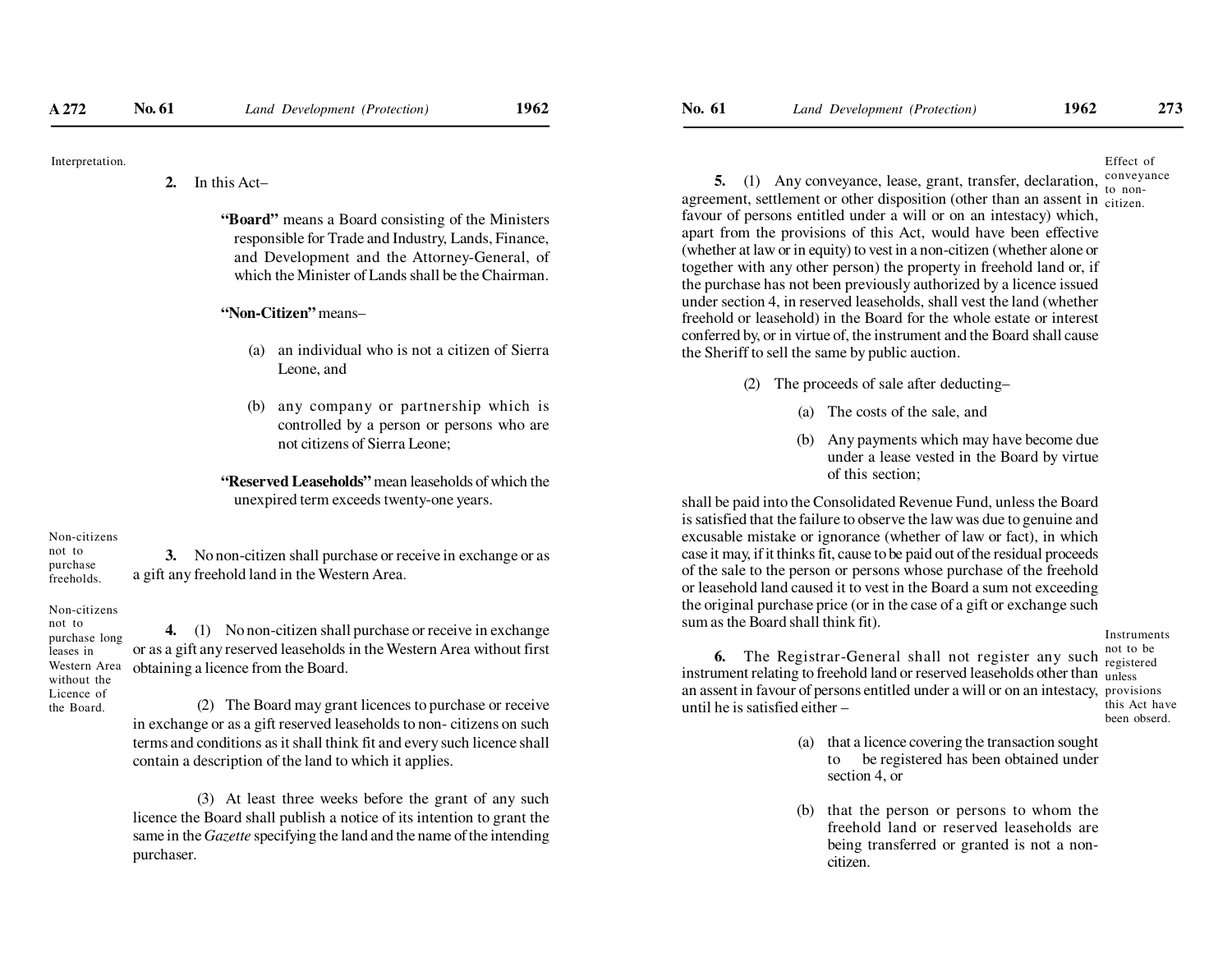**7.** (1) Nothing in this Act shall in any way affect any mortgage made before the commencement of this Act or in anywaylimit the powers or remedies of the mortgagee of any such property.

(2) Nothing in this Act shall apply to any transfer of property by way of mortgage made after the commencement of this Act but no order of foreclosure shall be made in favour of a mortgagee of any such property unless he has previously obtained a licence from the Board authorising him to take fore-closure proceedings withrespect to the property in question.

(3) Nothing in this section shall be construed as exempting any person who purchases or leases any property from the mortgagor or mortgagee thereof from complying with the provisions of section 4; but, notwithstanding the provisions of section 3, a non-citizen may, after obtaining a licence under section 4, purchase the freehold on a sale by the mortgagee of property subject to a mortgage made before the commencement of this Act, and for the purpose of granting any such licence the transaction shall be deemedto be a purchase of reserved leaseholds.

Passed in the House of Representatives this *14th* day of December, in theyear of our Lord one thousand nine hundred and sixty-two.

> S. V. WRIGHT,*Clerk of the House of Representatives.*

THIS PRINTED IMPRESSION has been carefully compared by me with the Bill which has passed the House of Representatives and found by me to be a true andcorrectly printed copy of the said Bill.

> S. V. WRIGHT,*Clerk of the House of Representatives*.

M.P. OPM 626

Assent to in Her Majesty's name this *8th day of June, 1965.*

H. J. L. BOSTON,*Governor-General.*

**No. 11**

**LS**



**Sierra Leone**

**An Act to Amend the Provinces Land Act**

Cap. 122.

*[10th June, 1965]* Date of commencement.

BE IT ENACTED by the Queen's Most Excellent Majesty, by and with the advice and consent of the House of Representatives in this present Parliament assembled, and by the authority of the same, asfollows:–

**1.** This Act may be cited as the Provinces Land (Amendment) Short title. Act, 1965.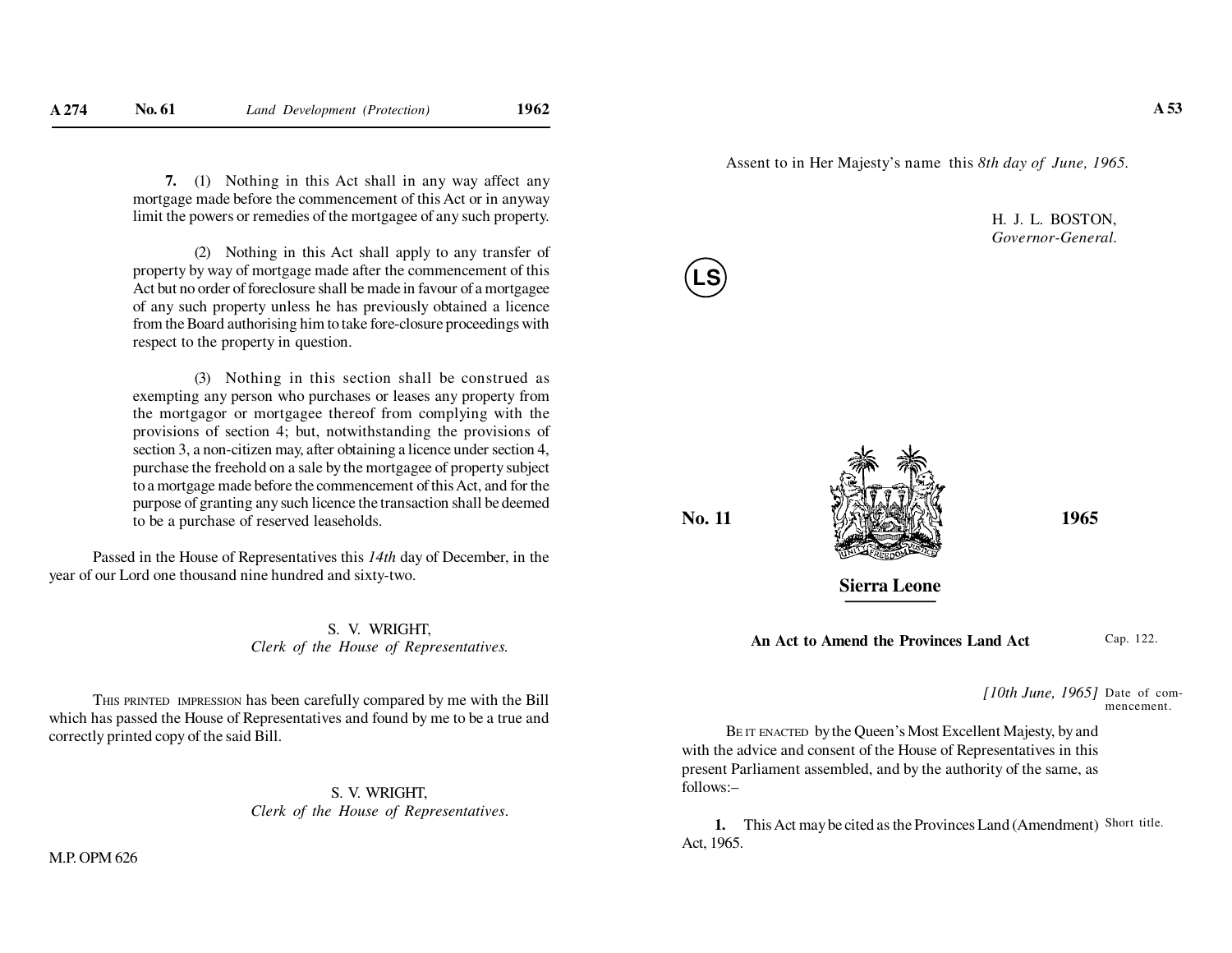**2.** Section 9 of the Provinces Land Act is hereby amended by the repeal and replacement of paragraph *(e)* thereof by the followingnew paragraph–A <sup>m</sup> <sup>e</sup> <sup>n</sup> d <sup>m</sup> <sup>e</sup> <sup>n</sup> <sup>t</sup> of section 9 ofCap. 122.

> *"(e)* is registered in the office of the Administrator and Registrar-General within three months afterbeing executed by both parties."

Passed in the House of Representatives this *7th* day of *May,* in the year ofOur Lord one thousand nine hundred and sixty-five.

> S. V. WRIGHT,*Clerk of the House of Representatives.*

THIS PRINTED IMPRESSION has been carefully compared by me with the Bill which has passed the House of Representatives and found by me to be a true andcorrectly printed copy of the said Bill.

> S. V. WRIGHT,*Clerk of the House of Representatives*.

M.P. P1/1/1.



SIAKA STEVENS,*President.*



**No. 18**

**LS**

**Sierra Leone**

**The Provinces Land (Amendment) Act, 1976**

Short title.

*(26th August, 1976)* Date of commencement.

BE IT ENACTED by the President and Members of Parliament inthis present Parliament assembled, as follows:–

1. Section 14 of the Provinces Land Act is hereby repealed. Repeal of Section 14 ofCap. 122.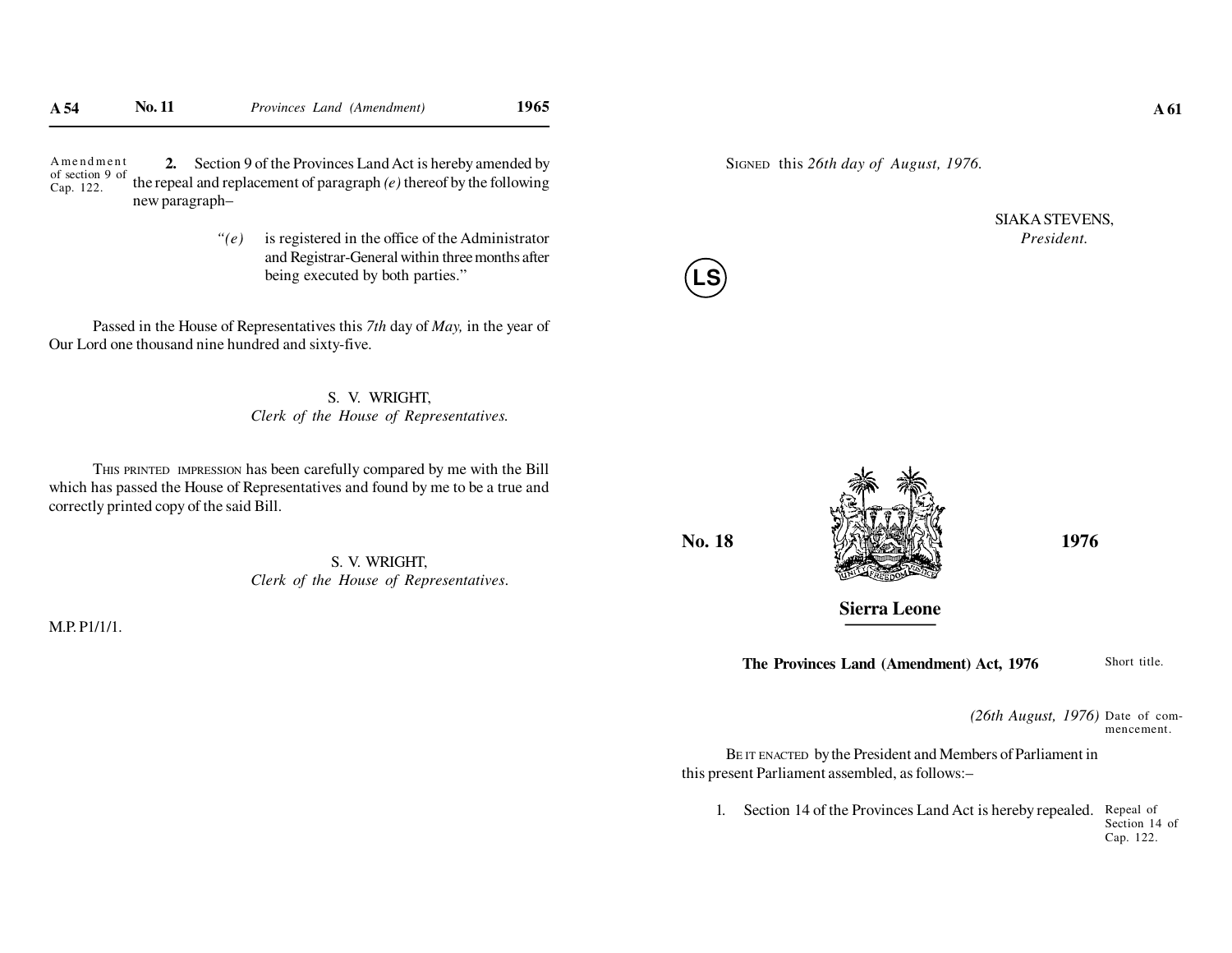M. MUNU,*Clerk of Parliament.*

THIS PRINTED IMPRESSION has been carefully compared by me with the Bill which has passed Parliament and found by me to be a true and correctly printedcopy of the said Bill.

> M. MUNU,*Clerk of Parliament.*

 **(**ii) In sub section (3) substitute–

**No. 29**

- (a) for the word "Consent" in line 2, the word"Approval".
- (b) for the words "The Secretary of State" in line2, the word "Parliament"
- (c) for the word "Consented" in line 3, the word"Approved".

#### CHAPTER 122

#### PROVINCES LAND

Between the definition of "deed" and of "Tribal Authority" Section 2. insert the following new definition–

> "non-native" means any person who is not entitled bycustomary law to rights in land in a Province".

#### CHAPTER 126

## FORTIFICATION SKETCHING

 Delete the words "whether a British subject or an alien"in line 2.Section 5.

Delete the words "Troops of the Colony" in line 2 and replacewith the following–

"Sierra Leone Military Forces"

#### CHAPTER 133

#### MOTOR VEHICLES (THIRD PARTY INSURANCE)

Delete the words "or by the Imperial Government" in line 2 of Section 5. paragraph *(a).*

#### CHAPTER 134

#### RAILWAY

In the definition of "engineer" delete the words "the Secretary Section 2. of State, or".

Delete the words "the Secretary of State" in line 2 and replace Section 3. with the word "Parliament".

For the words "Queen's enemies" in *paragraph* (b) of Section 32. subsection (1) substitute the words" enemies of the Republic".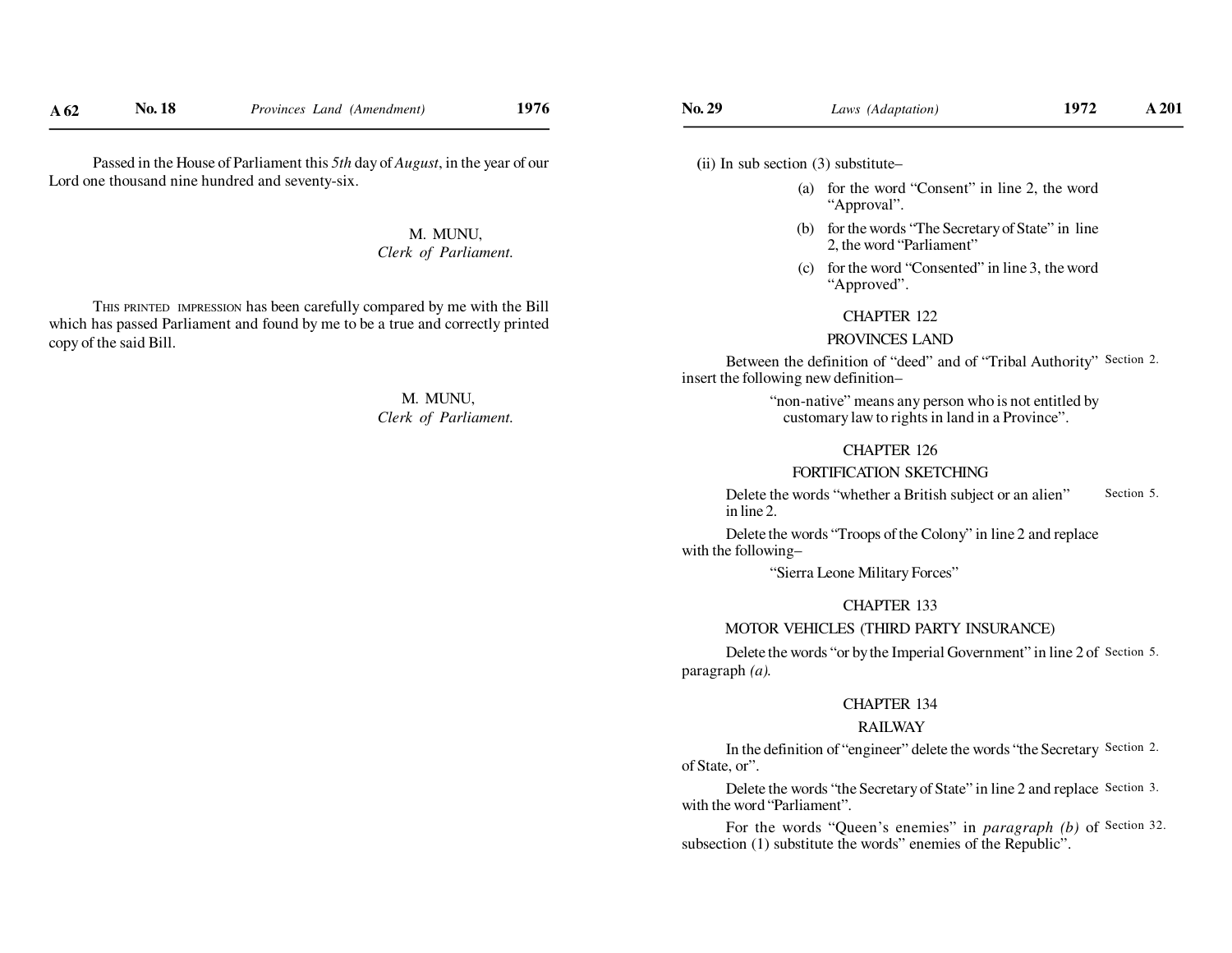#### CHAPTER 136

#### MARAMPA RAILWAY AND HARBOUR WORKS**CONSTRUCTION**

Section 33.

- (i) In line 4 of subsection (1) delete the words "a British Section 33.subject" and replace with the following- "an Africanof Sierra Leone origin".
- (ii) In line 5 of subsection (l) delete thewords "Great Britain or".

#### CHAPTER 112

#### PUBLICATIONS

 For the expression "Trustees of the British Museum" whereverit occurs substitute the following expression–

"Public Archives of Sierra Leone."

#### CHAPTER 119

#### DEFENCE LANDS ACQUISITION

- In the definition of "defence purposes" delete the comma and the words "in relation to the Secretary of State for Air" occurringimmediately after the word "and" in line 5.Section 2.
- In subsection (1), delete the words beginning with "The Commissioners" in line 1 and ending with the word "severally" in line3 and replace with the following words–Section 3.

"The President may",

Delete the words "authority, being the Commissioners for executing the office of Lord High Admiral in the United King-dom, the Secretary of State for War or the Secretary of State for Air" inlines 9 to 12, and replace with the following word. "State".Section 8.

#### CHAPTER 120

#### AIRFIELDS AND DEFENCE LANDS (ACQUISITION OFCLEARANCE RIGHTS)

Section 2.

(i) In the definition of "airfield "–

- (a) Delete the words" the Air Navigation (Colonies, Protectorates and Mandated Territories) Order, 1929", and replace with thewords "any law",
- (b) Delete the words" or of any of Her Majesty'sAir Forces"
	- (ii) Delete the definition of "defence land"and replace with the following–
- "Defence land" means land held or acquired for defencepurposes" and insert the following new definition–
- "Defence purposes" has the meaning assigned to itby the Defence Lands Acquisition Act."
	- (iii) Delete the definition of "land" andreplace with the following definition–

 "Land" has the meaning assigned to it by the DefenceLands Acquisition Act."

#### CHAPTER 121

#### **CONCESSIONS**

- (i) Delete the words "consent of the Section 6. Secretary of State" in paragraph
- (c) of subsection (1) and replace with the wordsfollowing–

#### "Approval of Parliament"

Substitute a full stop for the comma immediately after the Section 9. word "Parliament" in paragraph *(e)* of the proviso to paragraph *(f)* ofsubsection (2), and delete the words thereafter following.

For the word "British" wherever it occurs in sections 65 and Sections 65, 90 substitute the words "Sierra Leone".90.

#### STATE LANDS ACT

#### *(No. 19 of 1960)*

For the word "Colony" in line 2 there shall be substituted the Section 1. words "Western Area".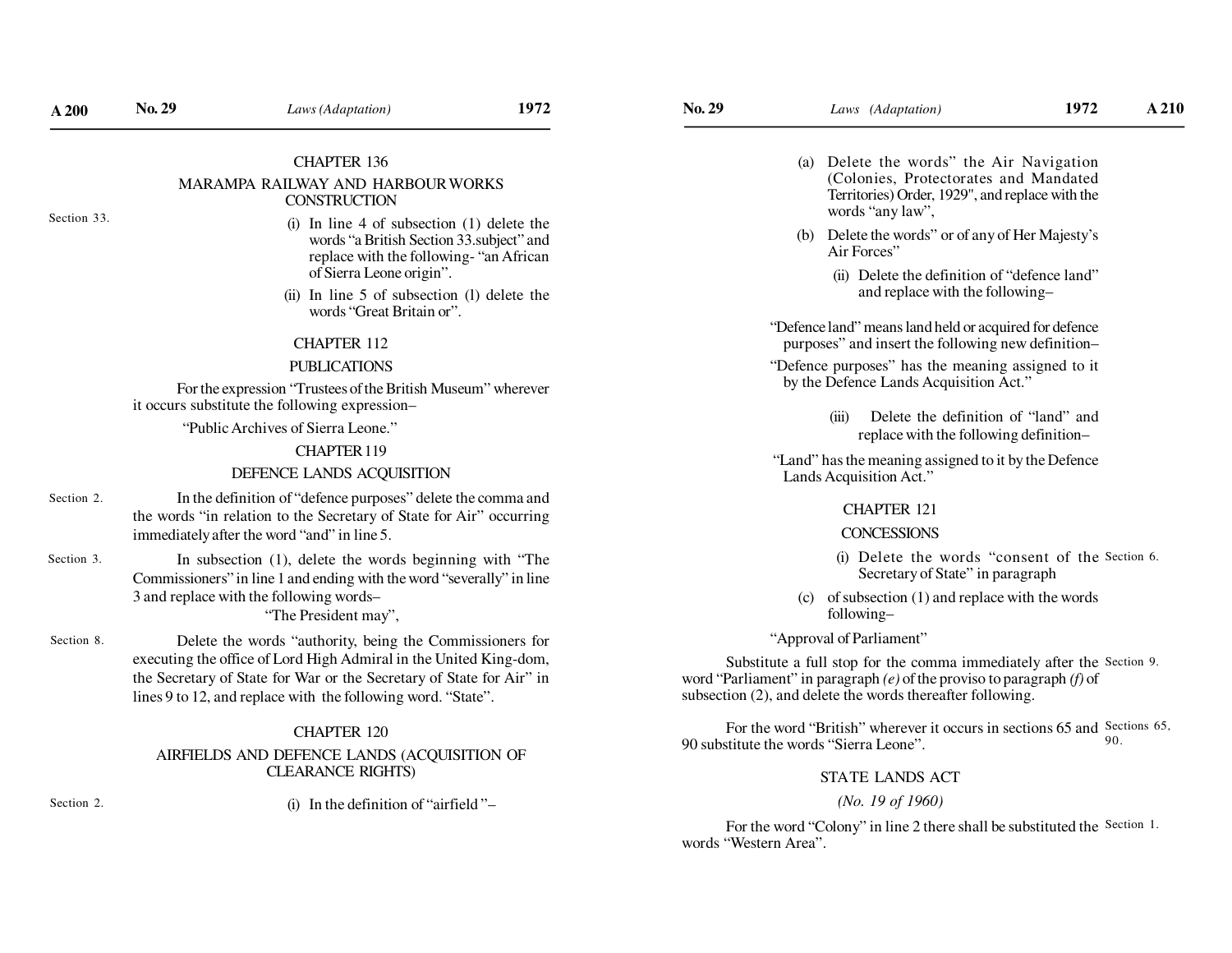Assent to in Her Majesty's name this *14th day of November, 1962.*

#### CARRIAGE OF DECK PASSENGERS ACT*(No. 30 of 1960)*

Replace the words "the United Kingdom." in line 3 ofsubsection (3) with the words "Sierra Leone".Section 8.

#### SIERRA LEONE MILITARY FORCES ACT*(No.* 34 *of 1961)*

- (i) Delete the word "Royal" wherever it isused to describe this Act...
- (ii) For the expression" Her Majesty's" wherever it occurs substitutes theexpression "Sierra Leone Government".

Section 2.

- (i) Replace the definition of "Court ofAppeal" with the following–
- "Court of Appeal" means the Court of Appeal established under section 66 of the Constitution ";
	- (ii) Replace the expression "Her Majesty's Forces" and the definition thereof withthe following–
- "Sierra Leone Military Forces" means any of the naval, military or air forces raised by the Government ofSierra Leone";
	- (iii) In the definition of the word "public" delete the words "or to the Governmentof the United Kingdom
- For the word" the Commonwealth" in line 2, substitute thewords "Sierra Leone".Section 62.

#### SIERRA LEONE NATIONALITY A ND CITIZENSHIP ACT(No. 10 of 1962)

Section 2.

(i) Replace the definition of the word "alien" in subsection (1) with thefollowing–

"Alien" means a person who is not a citizen of SierraLeone".

> (ii) In the definition of the expression "protected person" insert immediately after the word "country" in line 2, theexpression "(other than Sierra Leone)".



*Acting Governor-General*



**LS**



### **Sierra Leone**

**An Act to Amend the Airfields and Defence Lands(Acquisition of Clearance Rights) Act**Cap 120.

> Date of commencement.

*(22nd November, 1962)*

BE IT ENACTED by the Queen's Most Excellent Majesty, by and with the advice and consent of the House of Representatives in this present Parliament assembled, and by the authority of the same asfollows-–

1. This Act may be cited as the Airfields and Defence Lands Short title. (Acquisition of Clearance Rights) (Amendment) *Act.* 1962*.*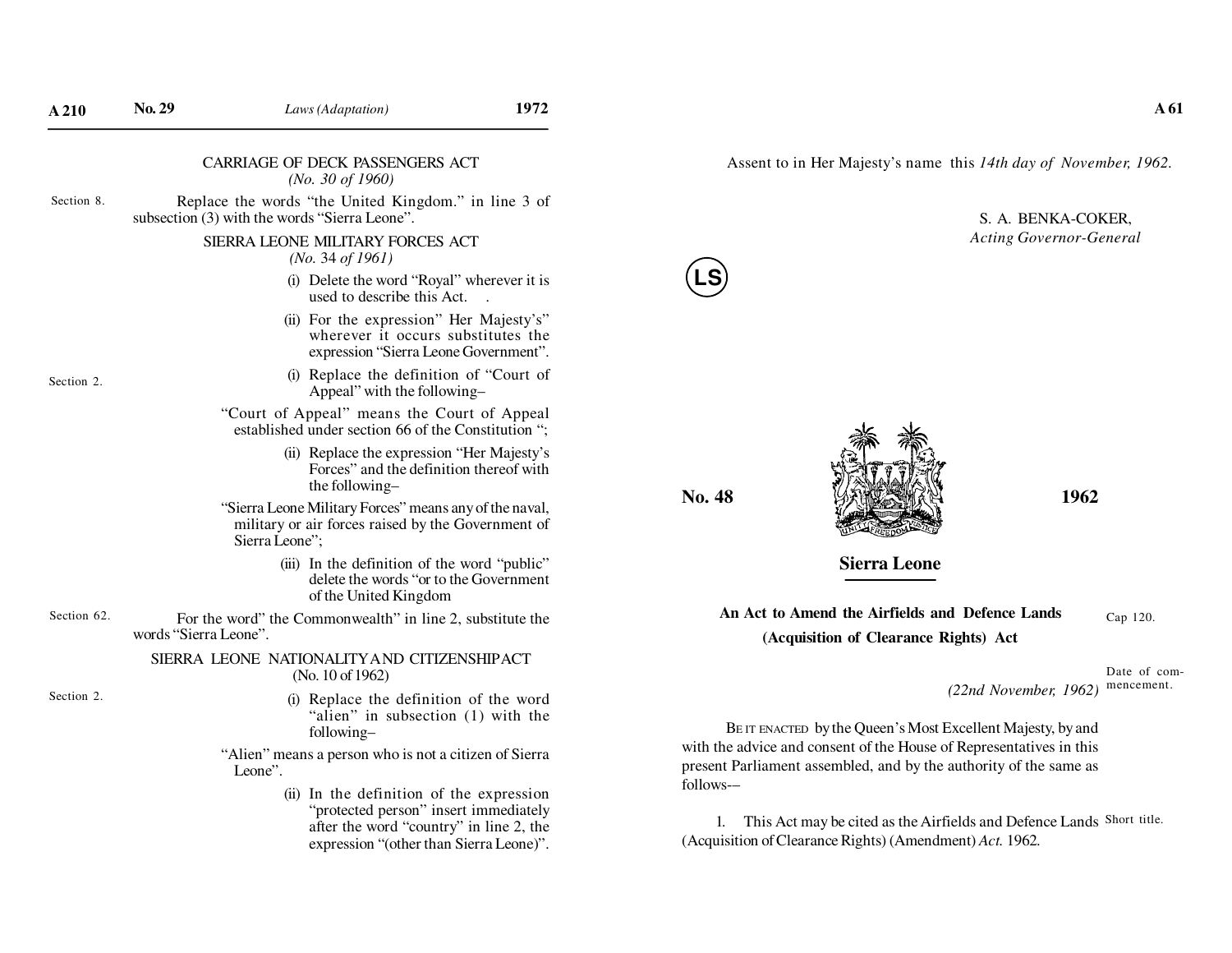| A 222                                       | <b>No. 48</b>                | 1962<br>Airfields and Defence Lands (Acquisition of<br>Clearance Rights (Amendment)                                                                                                                             |
|---------------------------------------------|------------------------------|-----------------------------------------------------------------------------------------------------------------------------------------------------------------------------------------------------------------|
| Replacement<br>of section 2<br>of Cap. 120. | 2.<br>following new section- | Section 2 of the Airfields and Defence Lands (Acquisition<br>of Clearance Rights) Act is hereby repealed and replaced by the                                                                                    |
|                                             | "Interpre-2                  | In this Act, unless the context otherwise requires-                                                                                                                                                             |
|                                             | tation.                      | "Aircraft" means any type of air-supported vehicle,<br>whether mechanically propelled or not, and includes<br>all types of aerodynes and aerostats;                                                             |
|                                             |                              | "Airfield" means any area of ground or water under<br>the control of the Government and used for the<br>landing and departure of aircraft;                                                                      |
|                                             |                              | "Authorized officer" means the Director of Surveys<br>and Lands or such other public officer as may be<br>appointed for the purposes of this Act by the<br>Minister of Lands;                                   |
|                                             |                              | "Court" means the Supreme Court;                                                                                                                                                                                |
|                                             |                              | "Defence land" means land in the possession or<br>occupation of the Minister of Defence;                                                                                                                        |
|                                             |                              | "Land" includes all land whether covered by water or<br>not."                                                                                                                                                   |
|                                             |                              | Passed in the House of Representatives this 2nd day of August, in the year<br>of our Lord one thousand nine hundred and sixty-two.                                                                              |
|                                             |                              | J. W. E DAVIES<br>Clerk of the House of Representatives.                                                                                                                                                        |
|                                             |                              | THIS PRINTED IMPRESSION has been carefully compared by me with the Bill<br>which has passed Parliament the House of Representaives and found by me to be<br>a true and correctly printed copy of the said Bill. |

J. W. E. DAVIES*Clerk of the House of Representatives.*

M.P. C/3/12

#### CHAPTER 66

#### **FREETOWN IMPROVEMENT**

| An Ordinance for the improvement of the City of Freetown | 23 of 1899   |
|----------------------------------------------------------|--------------|
|                                                          | 32 of 1908   |
|                                                          | 8 of 1926    |
| (1st January, 1900)                                      | 22 of 1940   |
|                                                          | 10 of 1941   |
|                                                          | 27 of 1941   |
|                                                          | 29 of 1942   |
|                                                          | P.N. 165 of  |
|                                                          | 1942         |
|                                                          | Sec. $23$ of |
|                                                          | 13 of 1912   |
|                                                          | Sec. $29$ of |
|                                                          | 12 of 1924   |
|                                                          | 30 of 1953   |
|                                                          |              |

#### PART I–PRELIMINARY

**1.** This Ordinance may be cited as the Freetown Improvement Short title. Ordinance.

**2.** This Ordinance, except in cases where its application is Application. expressly limited, applies to the whole of the city:

Provided nevertheless that this Ordinance shall not apply to any 'land or building belonging to or held in trust for theImperial orColonial Government.

**3.** This Ordinance is divided into eight parts as follows–Part I.–Preliminary Part II.–Sub-divisions of WardsPart III–Buildings (general) Part IV.–Roofing of buildings Part V.–Unfinished and dilapidated buildingsPart VI.–Fences Part VII. –Streets Part VIII.–MiscellaneousDivision ofOrdinance.

**4.** (1) In this Ordinance, unless the context otherwise Interpretation requires–and delegation.

30 of 1953.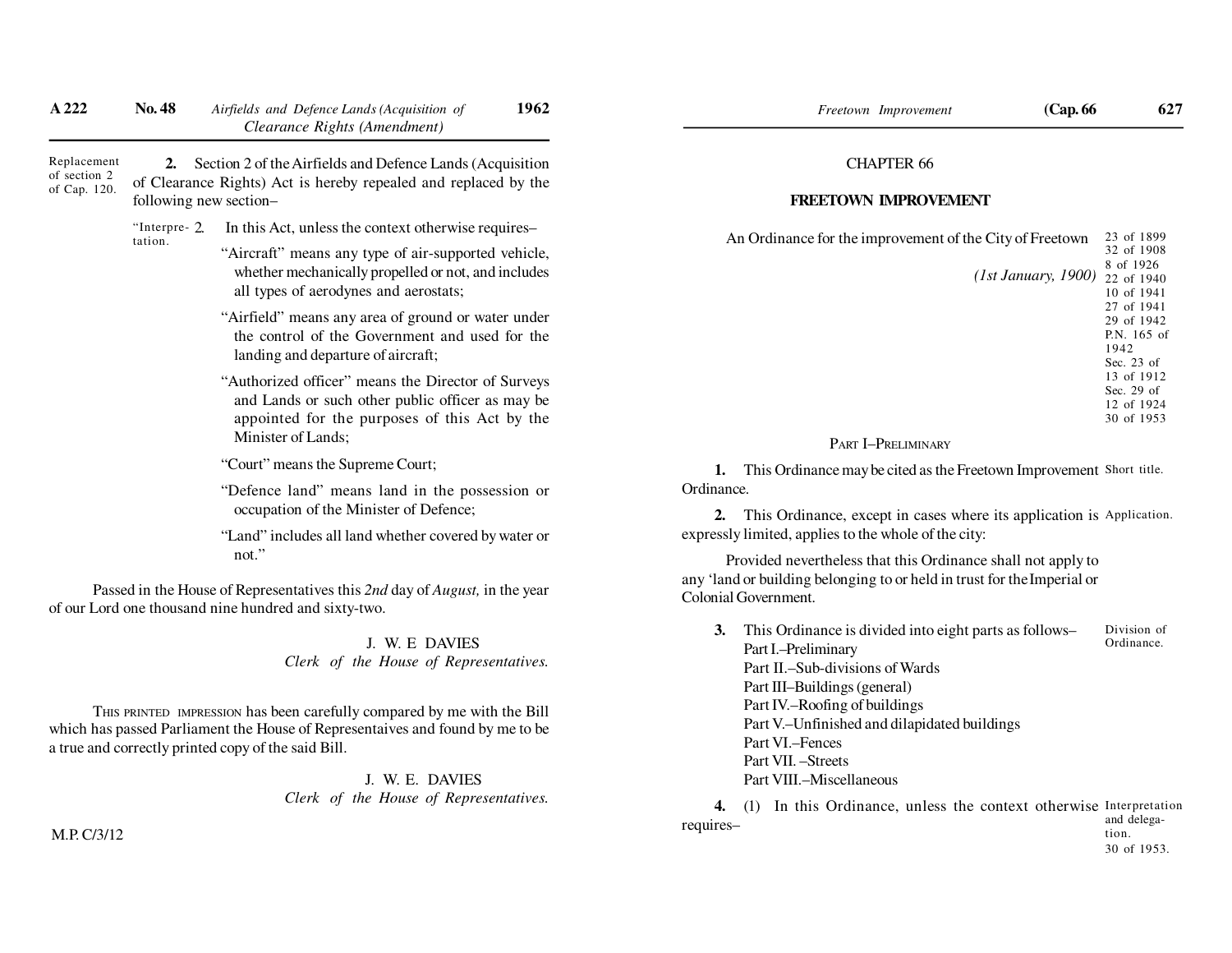"barbed wire" means any wire with spikes or jaggedprojections;

- "builder " means the master builder or other person who is employed to execute or who actually executesany work upon any building;
- "building" means any structure whatsoever, includinga wall, except where such wall is used only as a fence;
- "dwelling house" means any building used wholly orin part for human habitation;
- "owner" includes any person in possession of any land or building, other than as a tenant from year to year or for any less term, or as a tenant at will, and also includes a person who is receiving or entitled to receive the rent of any land or building whether on his own account or on behalf of himself and others or as an agent or trustee, or who would so receive the rent or be entitled to receive it if the land orbuilding were let to a tenant;
- "street" includes any highway, road, avenue, alley,footpath, square, court or other thoroughfare or openspace over which the public have a right of passage;
- "ward" means a ward of the city; any reference to "this Ordinance" shall be deemed to include a reference to any rules which may be made under the powersconferred by section 62.

(2) Any of the powers or duties conferred or imposed by this Ordinance on the Director of Public Works may, whenever the Director of Public Works so determines, be exercised by any other servant of the Government appointed by the Director of Public Works to act on his behalf, and all references to the Director of Public Worksin this Ordinance shall be construed accordingly.

#### PART II–SUB-DIVISION OF WARDS

**5.** For the purpose of this Ordinance the wards of the city are Sub-divisions sub-divided into sections, each of which is named after the ward ofwhich it forms a part. of wards intosections.

**6.** The Central Ward is sub-divided into, and consists of, six Sections of sections to be called-Central–Ward–First, Second, Third, Fourth,Fifth and Sixth Section respectively. The said sections are as follows,that is to say–Central Ward.

(1) The Central Ward (First Section) comprises the area within a line which starts from a point on the bank of the Sierra Leone River, opposite Bathurst Street, and passes thence up Bathurst Streetto its junction with Pademba Road, thence along Pademba Road to its junction with Poultney Street, thence across Government House to the top of Garrison Street, thence down Garrison Street to the beach at Susan's Bay, thence along the bank of the Sierra Leone River in a westerly direction till the said line reaches its startingpoint.

(2) The Central Ward (Second Section) comprises the area within a line which starts from a point on the bank of the River,opposite Bathurst Street, and passes thence up Bathurst Street to its junction with Pademba Road, thence in a southerly direction along Pademba Road, to its junction with Upper Brook Street, thence down Upper Brook Street to its junction with Westmoreland Street, thence along Sanders or Ede-oroko Brook to its junction with the Sierra Leone River, and thence in an easterly direction along the bank ofthe Sierra Leone River till the said line reaches its starting point.

 (3) The Central Ward (Third Section) comprises the area within a line which starts from a point on the beach at Susan's Bay,opposite Garrison Street, and passes thence in an easterly direction along the said beach to Nicol Brook, thence up Nicol Brook, to whereFrederick Street crosses the said brook, thence along Frederick Street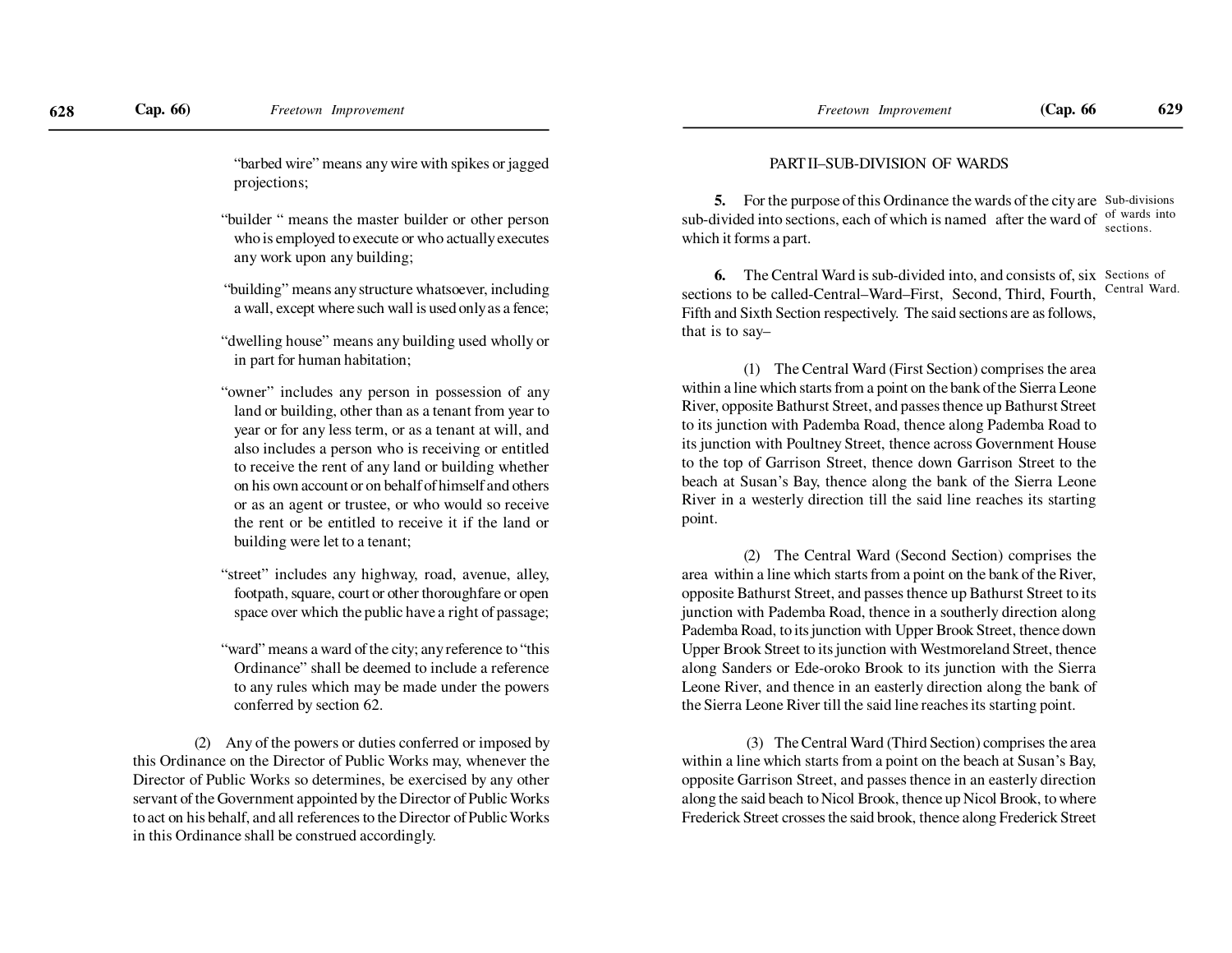to its junction with Circular Road, thence along Circular Road in a northerly direction to its junction with the top of Upper Howe Street,thence down Upper Howe Street to its junction with Garrison Street,thence down Garrison Street till the said line reaches 'it's startingpoint.

(4) The Central Ward (Fourth Section) comprises the area within a line which starts at the junction of Pultney Street and Pademba Road, and passes thence in an easterly direction along the north ends of Soldier Street, Fort Street and Hill Street until it meets the boundary of the War Department property at Tower Hill, thence in a southerly direction along the said boundary till it meets Circular Road,thence along Circular Road in a westerly direction to its junction with Pademba Road, thence along West Street to the point where itmeets Sanders Brook, thence along Sanders Brook to the point where Upper Brook Street meets Westmoreland Street, thence up Upper Brook Street to its junction with Pademba Road, thence along Pademba Road in a northerly direction till they said line reaches its startingpoint.

 (5) The Central Ward (Fifth Section) comprises an area within a line which starts at the junction of Nicol Brook and Western Boundary of War Department property at Mount Aureol; thence in a southerly direction along the War Department Boundary to the Freetown Water Works Reservation Boundary, thence in a westerly direction along the Freetown Water Works Reservation Boundary to its junction with Highbay Brook, thence in a northerly direction, along Highbay Brook to its junction with Sanders Brook, thence in a northwesterly direction along Sanders Brook until its junction with WestStreet, thence in an easterly direction along West Street to its junction with Pademba Road, thence in an easterly and, northerly direction along Circular Road to its junction with Frederick Street, thence in an easterly direction along Frederick Street to its junction with NicolBrook, thence in a southerly direction along Nicol Brook till the saidline reaches its starting point.

(6) The Central Ward (Sixth Section) comprises the area within a line which starts at the junction of Fort Street with Circular Road, and passes thence up Circular Road in an easterly direction to its junction with King Street, thence along Circular Road in a northerly direction till it meets Frederick Street, thence along Circular Road to its junction with Upper Howe Street, thence down Upper Howe Street to its junction with Garrison Street, thence in a westerly direction along Garrison Street and across Government House grounds until it meets Pademba Road at its junction with Pultney Street, thence in an easterly direction along the north ends of Soldier Street, Fort Street and Hill Street till it meets the boundary of War Department property at Tower Hill, thence along the said boundaryin a southerly direction till the said line reaches its starting point.

**7.** The East Ward is sub-divided into, and consists of, three Sections of sections to be called East Ward-First, Second and Third Section East Ward. respectively. The said sections are as follows, that is to say–

 (1) The East Ward (First Section) comprises the area within a line which starts at the crossing of First Street over NicolBrook, and passes thence along First Street to its .junction with Mountain Cut, thence in a northerly direction along Mountain Cut to its junction with Kissy Road thence along Kissy Road to its junction with Bombay Street, thence along Bombay Street to its junction with George Street, thence along George Street to its junction with Patton Street, thence along Patton Street to its junction with Malta Street,thence along Malta Street, to its junction with Savage Square, thence along Savage Square to its junction with Davies Street, thence along Davies and Maltby Streets to the junction of Maltby Street with Ross Road, thence down Ross Road to the bank of the Sierra Leone River, thence in a westerly direction along the bank of the Sierra Leone River to the mouth of Nicol Brook, thence up Nicol Brook tillthe said line reaches its starting point.

(2) The East Ward (Second Section) comprises the area within a line which starts at a point on the left bank of Granville Brookwhich the centre line of Kissy Road if produced in a straight line in an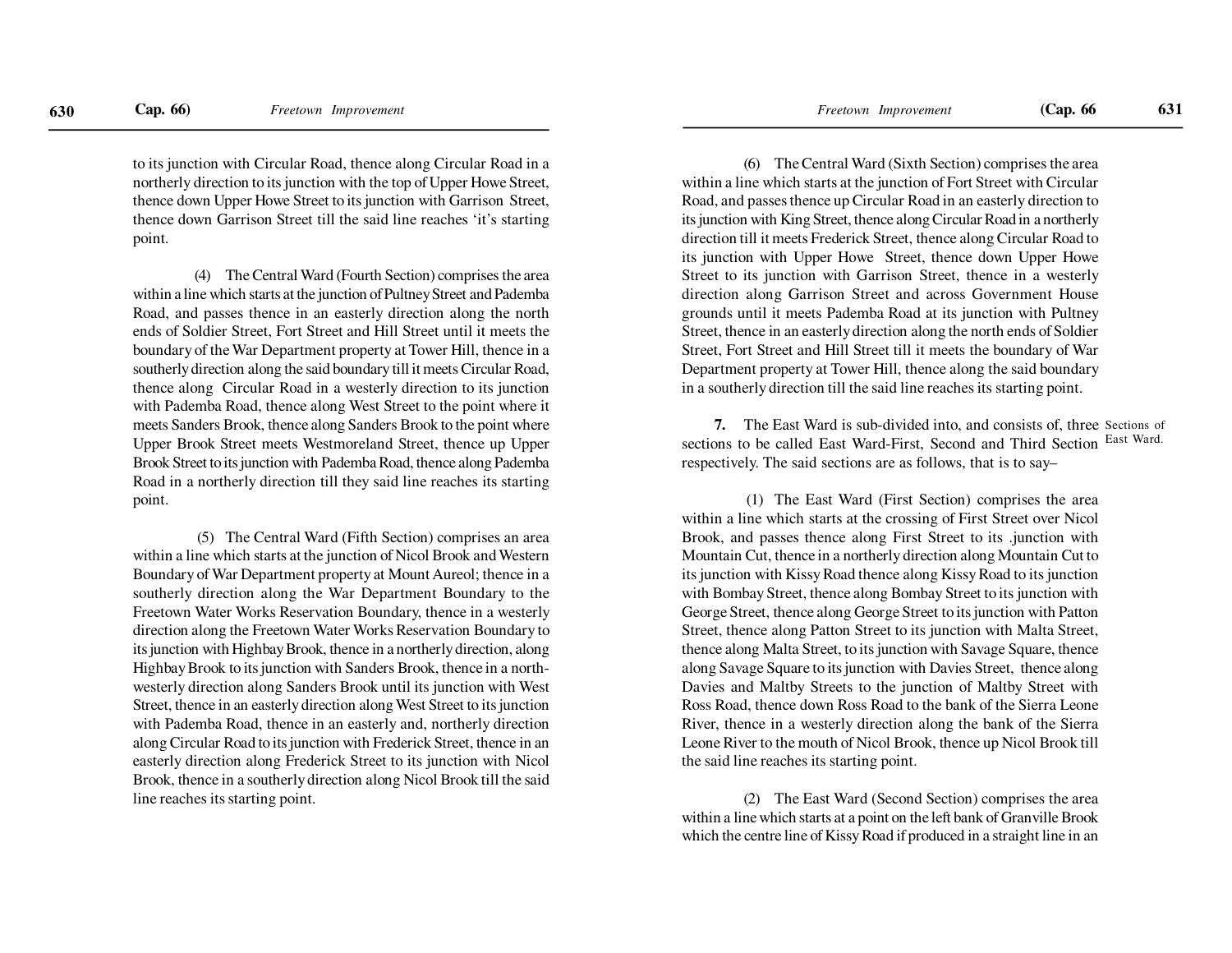easterly direction will meet, and passes thence along this lastmentioned line in a westerly direction to Kissy Road, and along Kissy Road to its junction with Bombay Street, thence along Bombay Streetto its junction with George Street, thence along George Street to, its junction with Patton Street, thence along Patton Street to its junction with Malta Street, thence along Malta Street to its junction with Savage Square, thence along Savage Square, to its junction with Davies Street thence along Davies and Maltby Streets to the junction of Maltby Street with Ross Road, thence down Ross Road to the bank of the Sierra Leone River, thence in an easterly direction along the bank of the Sierra Leone River until it joins the left bank of .Granville Brook, thence up the left bank of Granville Brook till thefirst-mentioned line reaches its starting point.

(3) The East Ward (Third Section) comprises the area within a line which starts from the point where the southern boundary of the city crosses Nicol Brook, and passes in an easterly direction along the said boundary until it meets the left bank of Granville Brook,thence down the left bank of Granville Brook to a point on Granville Brook which the centre line of Kissy Road if produced in a straightline will, meet, thence along the last-mentioned straight line to easy and, thence along Kissy Road to its junction with Mountain Cut,thence in a southerly direction along Mountain Cut to its .junction with First Street, thence along First Street in a westerly direction to where it crosses Nicol Brook, thence up the said brook till they saidline reaches its starting point .

#### Sections ofWest Ward.

**8.** West Ward is sub-divided into and consists of five sections to be called West Ward-First, Second, Third, Fourth, Fifth Sectionrespectively. The said sections are as follows, that is to say–

(1) The West Ward (First Section) comprises the area within a line which starts from the junction of Upper Brook Street and Westmoreland Street, and passes thence along Sanders Street to its junction with Priscilla Street, thence along Priscilla Street to Alligator Brook, thence down Alligator Brook to the bank of the Sierra Leone River, thence along the said bank to the mouth of Sanders Brook, andthence up Sanders Brook till the said line reaches its starting point.

(2) The West Ward (Second Section) comprises the area within a line which starts at the junction of Priscilla Street and Sanders Street, and passes thence along Priscilla Street till it meets Alligator Brook, thence up the said brook to its crossing with Morgan Street,thence along Morgan and Sanders Streets to the junction of Sanders Street with Campbell Street, thence along Campbell Street to itsjunction with Pademba Road, thence along Pademba Road to Sanders Brook, thence down Sanders Brook to Westmoreland Street, thence along Westmoreland and Sanders Streets till the said line reaches itsstarting point.

(3) The West Ward (Third Section) comprises the area within a line which starts at Alligator River at its crossing with Morgan Street, thence it passes along Morgan Street to its junction with Sanders Street, thence along Sanders Street to its junction with Pademba Road, thence along Pademba Road to Sanders Brook, thence up Sanders Brook to its junction with Highbay Brook, thence up Highbay Brook to the Freetown Water Works Reservation Boundary,thence in a westerly direction along the Freetown Water Works Reservation Boundary to Alligator River, thence down Alligator Rivertill the said line reaches its starting point.

(4) The West Ward (Fourth Section) comprises the area within a line which starts at a point on Alligator Brook, where it is crossed by King Tom Bridge and passes thence down Alligator Brook to the bank of the Sierra Leone River thence along the said bank in a westerly direction until it meets the point on the right bank of Congo Town Brook where that brook is crossed by Ascension Town Road,thence along Ascension Town Road in an easterly direction till thesaid line reaches its starting point.

(5) The West Ward (Fifth Section) comprises the area within a line which starts at a point on Alligator River where it is crossed by Kingtom Bridge, thence it runs in a southerly direction along Alligator River to Mereweather Road, thence in a Westerly direction along Mereweather Road to its junction with King HarmanRoad, thence in a north-westerly direction along King Harman Road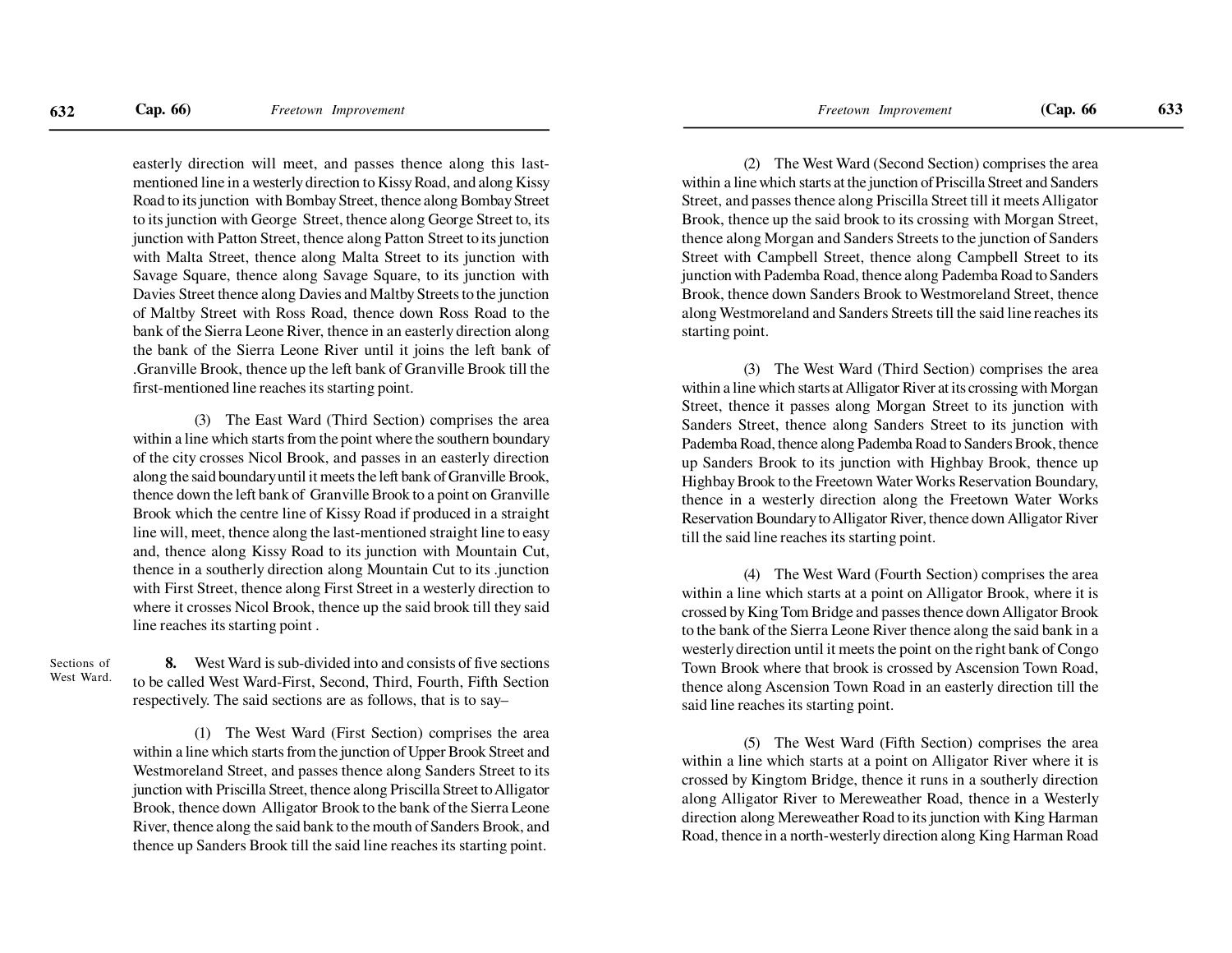to its junction with Admiralty Road, thence in a westerly direction along Admiralty Road to its junction with Riverside Drive, thence due west to Cantonments Road, thence in a south-westerly direction along Cantonments Road to the right bank of the Congo River, thence in a northerly direction along the right bank of the Congo River to its junction with Ascension Town Road, thence along Ascension TownRoad till the said line reaches its starting point.

(6) The West Ward (Sixth Section) comprises the area within a line which starts at a point on Alligator River where it is crossed by Mereweather Road, thence in a westerly direction along the Mereweather Road to its junction with King Harman Road, thence in a north-westerly direction along King Harman Road to its junction with Admiralty Road, thence in a westerly direction along Admiralty Road to its junction with River side Drive, thence due West to Cantonments Road (footpath), thence in a south-westerly Direction along Cantonments Road to the right bank of the Congo River, thence in a southerly direction along the Congo River, to its junction with the Freetown Water Works Reservation Boundary, thence in an easterly and northerly direction along the Freetown Water Works Reservation Boundary until its junction with Alligator River, thence in a north-westerly direction along Alligator River till the said linereaches its starting point

**9.** Where the line of delimitation of any section passes up, down or along any street or brook, it shall, unless the contrary appears, be deemed to pass along the middle of such street or book.Division line between twosections.

Part III to have effectsubject to Orders by Governor inCouncil.Newbuilding.

#### PART III–BUILDINGS (GENERAL)

**10.** The provisions of this Part of the Ordinance shall have effect subject to such Orders as may be made by the Governor inCouncil in accordance with the powers conferred by section 63.

**11.** Every new building shall be constructed in accordance with the provisions of this Ordinance and of any Rules madethereunder.

A building shall be deemed to be new whenever the external Old walls thereof have not been carried higher than the footings previously to the day on which this Ordinance shall come into operation. Any other building shall be deemed to be an old building.building.

**12.** Any alteration, addition, or other work made or done for Alterations any purpose, except that of necessary repair not affecting the construction of any external or party wall, in, to or upon any old <sub>building.</sub> building, or in, to or upon any new building, after the roof has been covered in, shall to the extent of such alteration, addition or work be subject to this Ordinance and whenever mention is hereinafter made of any alteration, addition or work in, to, or upon any building itshall, unless the contrary appears from the context, be deemed to imply an alteration, addition or work to which this Ordinance applies.and additions to old

**13.** Whenever any old building has been, or shall be, taken Rebuilding old down to any extent exceeding one-half of such building, such half to be measured in cubic feet, or shall be converted into a dwelling house, such building not having been originally constructed for human habitation, the rebuilding or conversion thereof shall be deemed to be the erection of a new building, and every portion of such old building that is not in conformity with this Ordinance shallbe forthwith altered or taken down as the case may require.building.

**14.** Before the erection of a new building is commenced, the Intention to person or builder intending to erect the same shall give to the Director erect new of Public Works notice in writing of such intention, and shall  $_{\text{notified}}$ accompany such notice with a plan of the proposed building, which shall include or be accompanied by such particulars as to the construction and intended use thereof as will enable the Director of Public Works to ascertain that the provisions of this Ordinance willbe complied with:building to be

Provided always that in the case of buildings of not morethan one storey–

(1) Where the frontage on any street does not exceedtwenty-five feet,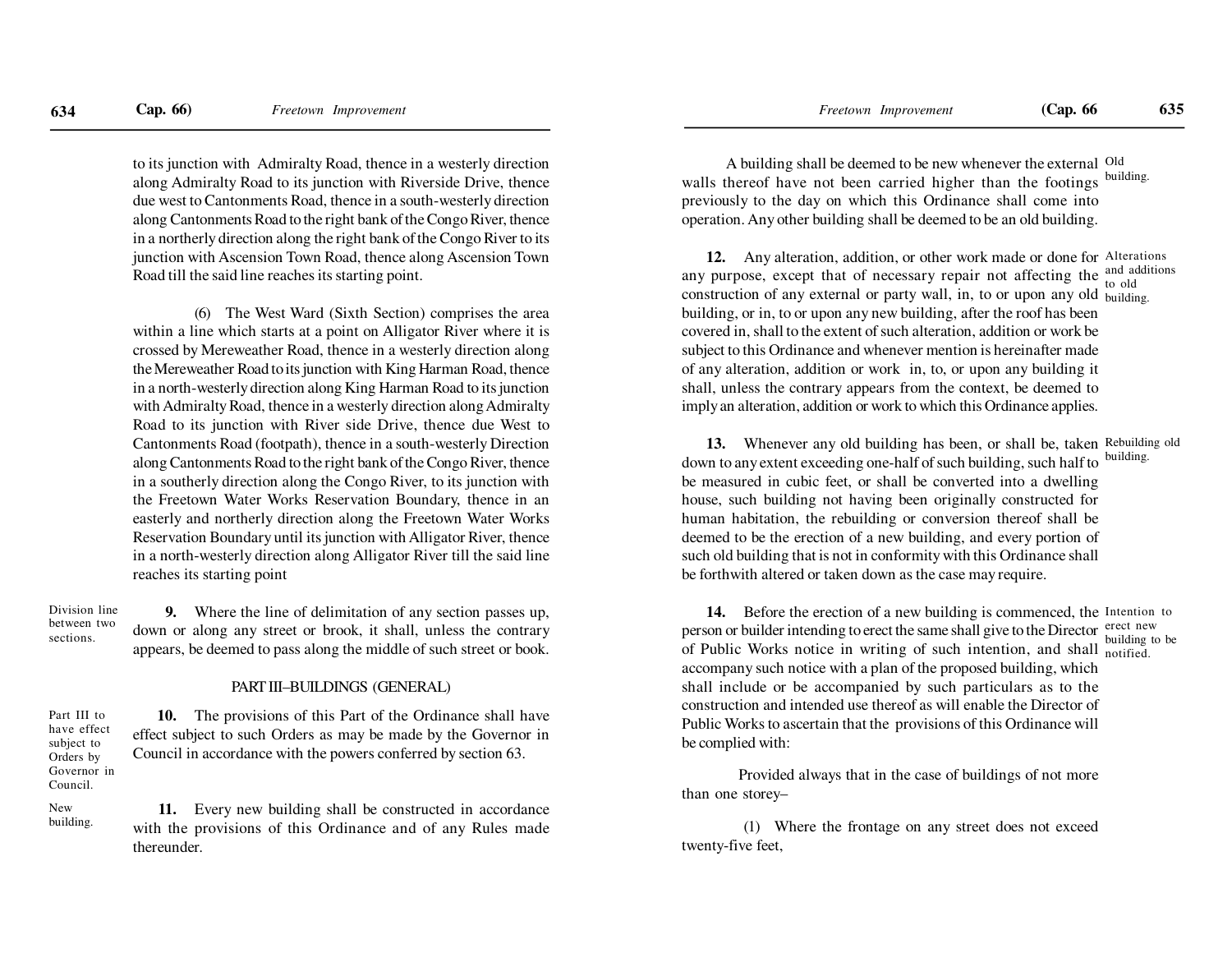(2) Where the external walls thereof are principally constructed of wood, the Public Works Department may dispense with a plan if the design of the proposed building is sufficiently indicated by a description thereof. Such notice shall be upon the form according to the first schedule hereto or upon any other form made in pursuance of this Ordinance, and copies of such forms shallbe obtainable on application at the Public Works Department, free ofcost.

Notification of time for completionof building.

**15.** In the notice accompanying the plan or description of proposed building, the person giving such notice shall state the limitof time within which he proposes to complete the building, and the Director of Public Works may, within one month after receiving the same, fix any other time for the completion thereof; and if the Director of Public Works shall not fix any other time for that purpose, the time stated in the said notice shall be deemed to be fixed by the Director ofpublic works for the completion of the building.

**16.** (1) Within one month after receiving a notice of intentiondisapproval of to erect a new building the Director of Public Works may either-Approval andplans for newbuildings30 of 1953.

- (a) If he is of the opinion that the plan and description of the proposed building comply in all respects with the provisions of this Ordinance, signify his approval thereof by issuing a permit in writing (hereinafter called a building permit) authorizing the erection of the building and specifying, if he thinks fit,the purposes for which the building or anypart thereof may be used; or
- (b) If he is of the opinion that the plan or description of the proposed building fails to comply with any of the provisions of this Ordinance (for which purpose he may take into consideration any statement by theapplicant as to the intended use of the

building), signify his disapproval thereof by issuing, a notice to the applicant pointing out in what respects the plan or descriptionfails to comply with the said provisions:

Provided that if for any reason the Director of Public Works is unable to arrive at a decision within the said period of one month he shall issue a notice to the applicant informing him that a decision will be communicated to him within such further period, not exceedingone month, as may be specified in the notice.

 (2) If**,** within one month after receiving a notice of intention to erect a new building accompanied, by a description and plan, (unless a plan be dispensed with) the Director of Public Works fails to signify his approval or disapproval as aforesaid or to issue a notice in accordance with the proviso to the last preceding subsection or, having issued such notice, fails to communicate decision to the applicant within the time specified therein the applicant may,notwithstanding anything hereinbefore contained, proceed to erectthe building according to the plan and description, provided that the building be otherwise in accordance with the provisions of thisOrdinance.

(3) In the event of any discrepancy between the plan or description of the building and any of the provisions of this Ordinance, the said provisions shall prevail, notwithstanding thatthe Director of Public Works may have signified his approval of theplan or description as aforesaid,

**17.** Where the Director of Public Works has signified his  $\frac{Use}{building}$ approval of the erection of a new building subject to the condition  $\frac{30}{30}$  of 1953. that such building or some part thereof shall be used for a specified purpose, any person who, without the permission in writing of the Director of Public Works, uses the building or that part thereof for a different purpose shall be guilty of an offence and shall be liable, on summary conviction, to a fine not exceeding one hundred pounds,and to a further fine not exceeding ten pounds for every day duringwhich the offence continues: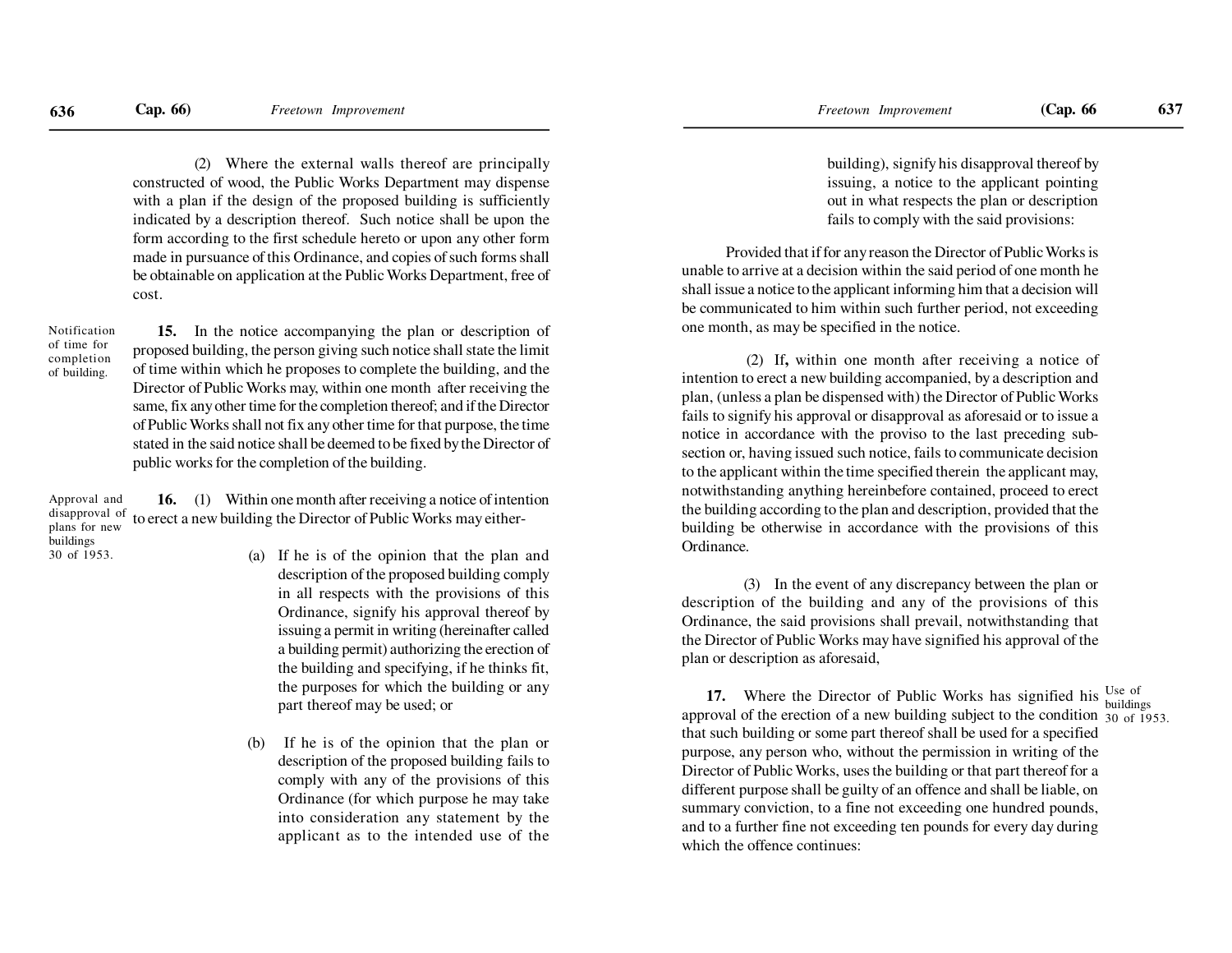Provided that a Magistrate shall not convict any person charged with an offence against this section if such person proves to theMagistrate's satisfaction-–

- (a) That, at the time when he first used the building for a purpose different from that specified in the condition, he had no noticeof the condition; and
- (b) That, within a month of receiving such notice, he complied with such condition and hascontinued to do so since.

Alteration ofbuildingserected withoutnotice.

**18.** If such building be begun without such notice having been given and, where a plan is required, without such plan having been furnished, or without the approval of the Director of Public Works within the said one month, or otherwise not in accordance with the provisions of this Ordinance, the owner and builder thereof shall be deemed to have committed an offence and shall for every such offence be liable, upon summary conviction, to a penalty notexceeding one hundred pounds; and the Director of Public Works may, at any time before or within twelve months next after the completion of the building, make complaint thereof before a Police Magistrate, who, upon being satisfied of the default of such owner or builder, shall order such building to be altered, taken down or demolished as the case may require, and upon failure of the owner or builder within one month from the date of such order to alter, taken down or demolish the building, the Director of Public Works may cause it to be altered, taken down or demolished pursuant to such order, and the expenses, incurred by the Director of Public Works in respect thereof shall be repaid to him by the person failing to complywith the provisions aforesaid, arid shall be recoverable as damages.

30 of 1953

(2) The Director of Public Works shall be under no liability to any person in consequence of anything done or omitted to bedone by him in, accordance with the provisions of this section.

**19.** Upon the commencement of any building and also uponthe completion of the structure of the said building when the roof has  $_{\text{of com}}$ . been covered in, and at any time thereafter, in case of any repair, mencement addition or alteration thereto, the owner, occupier or builder shallgive to the Director of Public Works notice in writing of such commencement and completion as the case may require. Such notice shall be upon the form according to the second schedule hereto or upon any other forms made in pursuance of this Ordinance, and copies of such form shall be obtainable on application to the Directorof Public Works, free of costNotificationand completion ofbuilding.

**20.** Any person neglecting to give notice for seven days after Nonthe commencement or completion of any building, or of .any repair,  $\frac{\text{notification}}{\text{an officer}}$ addition or alteration thereto, shall be deemed to have committed an offence under this Ordinance, and shall for such offence be liable,upon summary conviction, to a penalty not exceeding one hundredpounds.

**21.** If the Director of Public Works has reasonable grounds Inspection of for believing that any of the provisions of this Ordinance have not  $\frac{\text{building}}{30 \text{ of } 19}$ been or are not being complied with in respect of any building, whether such building has been completed or is in the course of construction,he may enter upon any land for the purpose of inspecting the building, and may enter and inspect the building; and any owner,occupier or builder refusing to admit he Director of Public Works or to afford him reasonable facilities for the purpose of inspection shallbe guilty of an offence and shall be liable on summary conviction, to a fine not exceeding one hundred pounds and to a further fine notexceeding ten pounds for every day during which the offencecontinues:30 of 1953.

Provided that in the case of an occupied building the Director of Public Works shall not, without the consent of the occupier, enter the building and inspect the interior thereof unless he shall first have obtained a search warrant as provided in the Criminal ProcedureOrdinance.Cap. 39.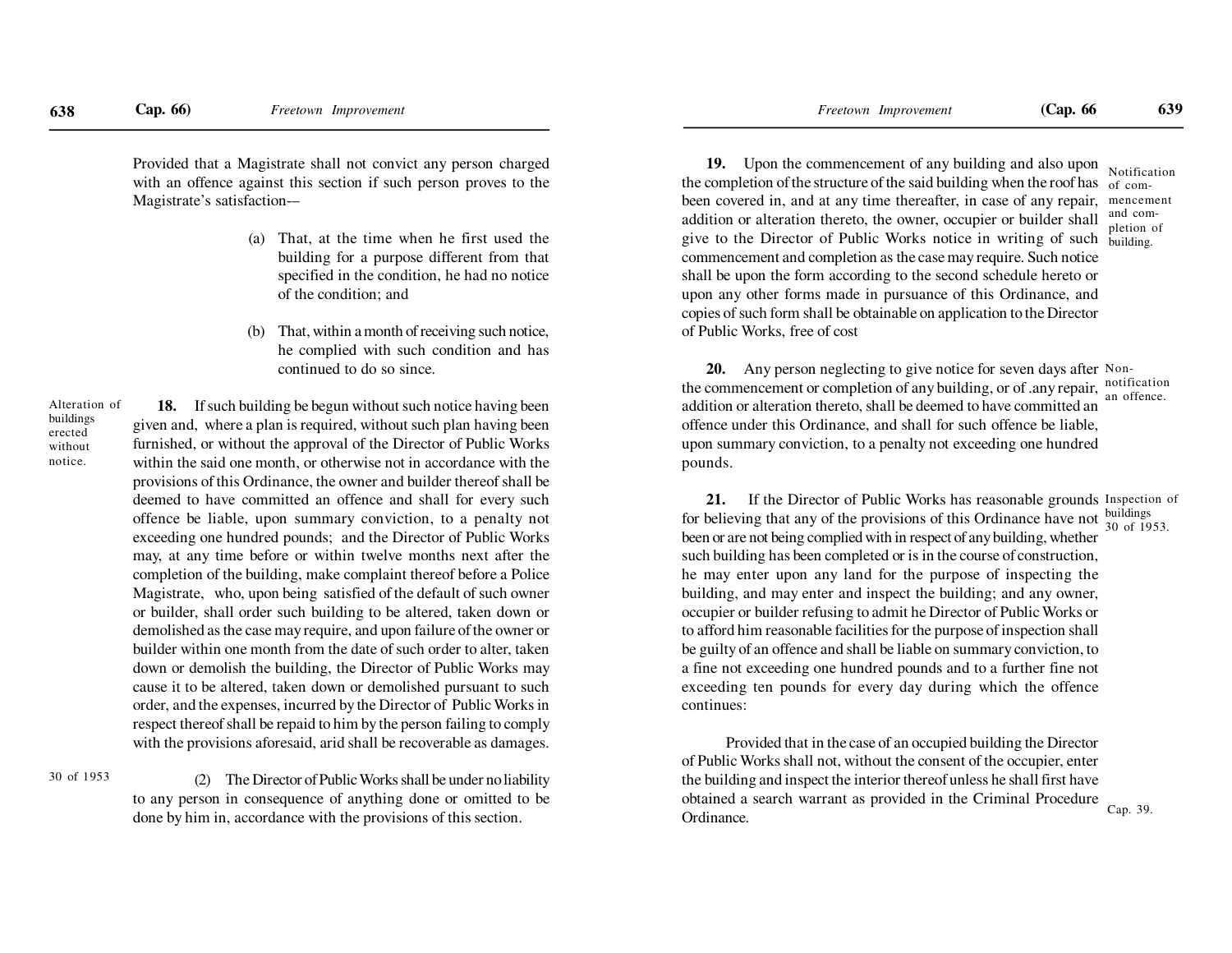Notice toamendbuilding.

**22.** If the Director of Public Works by inspection of any Building finds any portion of any work the building thereat not to be in accordance with the provisions of this Ordinance he shall cause notice in writing, in the form according to the third schedule hereto,to be given or left on the said premises for the person engaged incarrying out such work to amend the same.

Omission toamend anoffence.

**23.** If the person so engaged shall not forthwith amend the same in the manner necessary to make such work conform to this Ordinance, he shall be deemed to have committed an offence punishable, upon summary conviction, by a penalty not exceeding one hundred pounds, and not exceeding ten pounds for everydaythat he shall so make default.

Correction offrontages30 of 1953.

**24.** (1) When any building, any part of which projects on to or over any street, has been taken down in order to be rebuilt oraltered, the Director of Public Works may require the same to be setbackwards to such extent and in such manner as he shall direct.

 (2) Failure to comply with any such requirement of the Director of Public Works shall be deemed to be a failure to complywith the provisions of this Ordinance.

Notificationto removenewprojections.

**25.** The Director of Public Works may give notice to the occupier of any building to remove or alter any porch, shed, projecting window, balcony, verandah, shoot, step, or similar, projection which,after this Ordinance comes into operation, shall be erected or placed against or in front of any building, on or over any street contrary to this Ordinance, and such occupier shall, within fourteen days after the service of such notice upon him, remove such porch, shed,projecting window, balcony, verandah, shoot, step, or projection or alter the same in such manner as shall have been directed by the Director of Public Works, and in default thereof shall be liable to a penalty not exceeding one hundred pounds; and the Director of PublicWorks in such case may remove any such porch, shed, projecting

window, balcony, verandah, shoot, step, or projection, and the expenses of the Director of Public Works for, or incident to, such removal shall be paid by the occupier so making default, and shall berecoverable as damages:

Provided always that, except in the case in which such porch,shed, projecting window, balcony, verandah, shoot, step, or projection shall be made or put up by the occupier, such occupier shall be entitled to deduct the expenses of removing the same fromthe rent payable by him to the owner of the building.

26. If any such porch, shed, projecting window, balcony, Powers ofverandah, shoot, step, or projection was, or shall be, erected or placeagainst, or in front of, any building on, or over, any street before this with regard to Ordinance comes into operation, the Director of Public Works may existing cause the same to be removed or altered as he thinks fit: Director of Public Worksprojections.

Provided that the Director of Public Works gives notice of such intended removal or alteration to the occupier of the said building fourteen days before such alteration or removal is begun and if such porch, shed projecting window, balcony, verandah, shoot,step or projection shall be proved by the owner or occupier to have been lawfully made and without a condition subjecting the same to removal, the Director of Public Works shall make reasonable compensation to every person who suffers damage by such removalor alteration.

**27.** (1) If the Director of Public Works is of the opinion that Notice to any building or thing attached thereto is in a ruinous state or is, by  $\frac{\text{owner to take}}{\text{down}}$ reason of its condition, construction or situation, likely to cause <sub>dangerous</sub> danger to any person, he may forthwith cause the building to be building fenced off for the protection of passers-by, and if he considers thatthere is any immediate danger, may take all such steps as he deems necessary to prevent any person from being injured thereby, and shall forthwith cause notice in writing in the form in the fourth schedule to this Ordinance, to be given to the owner of the building,if he be known and resident within the city, and shall cause a copy of30 of 1953.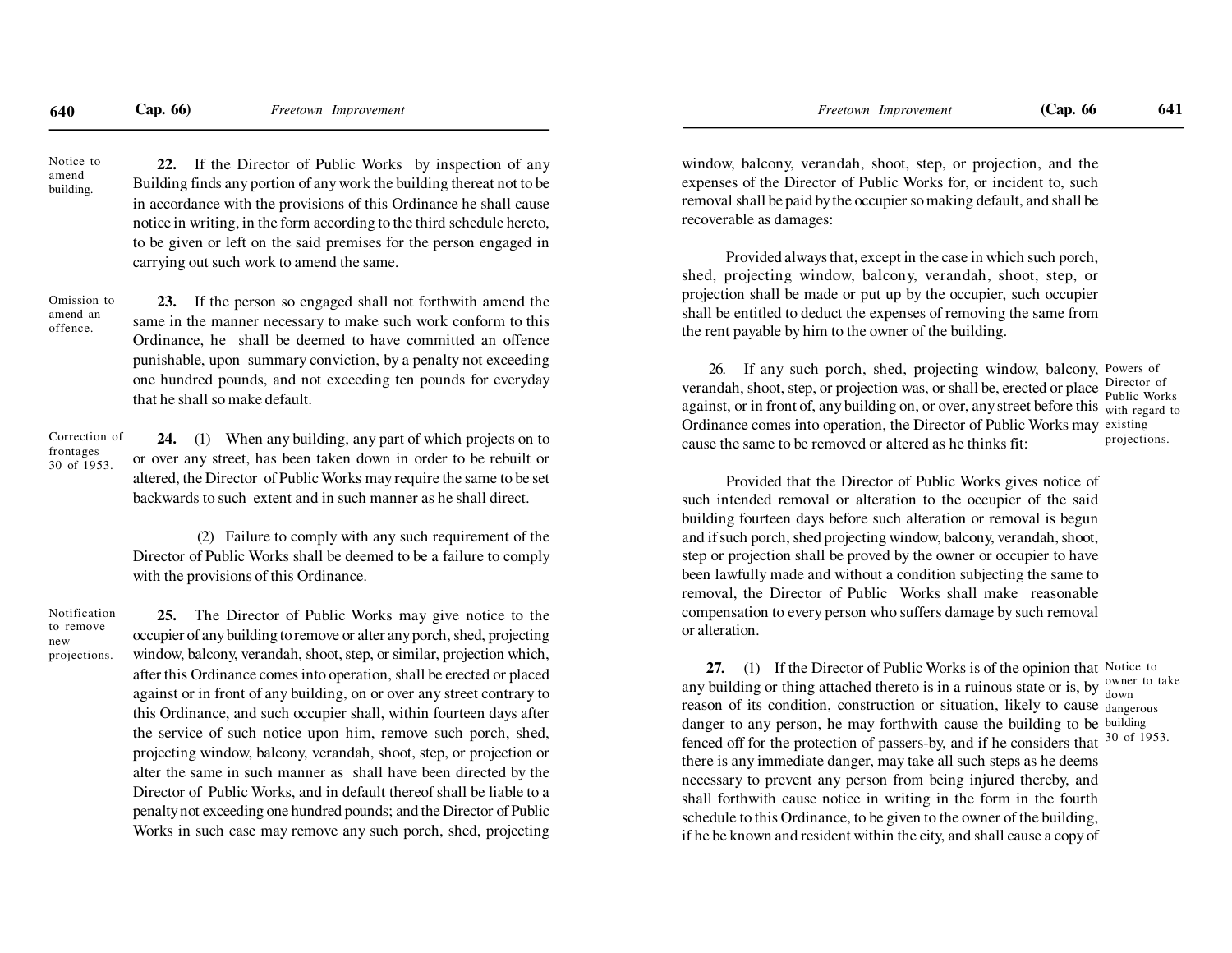the said notice be affixed to the door or other conspicuous part of the building or shall otherwise give notice to the owner thereof, requiring him to take down, repair, rebuild or secure the building or thing attached thereto in such manner and within such time as may bespecified in the notice.

(2) The Director of Public Works shall be under no liability to any person in consequence of anything done or omitted to bedone by him in accordance with the provisions of this section.

On failure ofowner, Director of Public Worksmay takedown orrepair30 of 1953.

**28.** (1) If the owner, after notice has been given as provided in section 27, does not begin to take down, repair, rebuild or secure the building referred to in the notice within the space of seven days or such shorter period as may be specified in the notice and complete the taking down, repairing or securing as speedily as the circumstances will allow, or if no owner can be around the Director ofPublic Works may make complaint thereof before a Magistrate, who upon being satisfied of the failure of the owner to comply with therequirements of the notice (whether it has been served upon him ornot) shall make an order directing the owner to take down, repair,rebuild or secure, to the satisfaction of the Director of Public Works,within such time as may be fixed by the Magistrate, the building orsuch part thereof as appears to the Director of Public Works to be in a ruinous state or likely to cause danger to any person; and in case the same be not taken down, repaired, rebuilt or secured within the time so limited, or if no owner can be found*;* on whom to serve the order, the Director of Public Works shall, with all convenient speed,cause the building or so much thereof as appears to him to be likely to cause danger to any person, to be taken down, repaired, rebuilt orsecured in such manner as he deems necessary; and all the expensesincurred by the Director of Public Works in connection with the putting up of any fence and the doing of any other thing which he is authorized to do by section 27, and of taking down, repairing,rebuilding or securing the building shall be paid by the owner of thebuilding.

 (2) The Director of Public Works shall be under no liability to any person in consequence of anything done or omittedto be done by him in accordance with the provisions of this section

**29.** If such owner can be found within the city, and if on Expenses to demand of the expenses aforesaid, he neglect or refuse to pay the same, then such expenses, upon proof thereof before the Magistrate,  $\frac{1}{\text{owner}}$ may be levied by distress, and the Magistrate may issue his warrantfor the levy to be made accordingly.be levied by distress on the

**30.** If such owner cannot be found within the city, or sufficient If owner not distress of his goods and chattels cannot be made, the Director of Public Works, after giving twenty-eight days' notice of his intention Public Worksto do so by posting a printed or written notice in a conspicuous place may take on such building, or on the land whereon such building stood, may  $\frac{1}{\text{ground}}$  take such building or land, provided that such expenses be not paid making comor tendered to him within the said twenty-eight days, making pensation. compensation to the owner of such building or land in the manner provided by the Public Lands Ordinance, in the case of lands takenotherwise than with the consent of the owners and occupiers thereof,  $C_{ap.}$  116. and the Director of Public Works shall be entitled to deduct out of such compensation the amount of the expenses aforesaid, and thereupon to sell or otherwise dispose of the said building or landfound the Director ofhouse or

**31.** If any building or any part of the same be taken down or Sale of demolished by virtue of the powers conferred by this Ordinance, the Director of Public Works may sell the materials thereof, or so much of Public Works the same as shall be taken down or demolished, and apply the restoring to proceeds of such sale in payment of the expenses incurred in respect owner overof such building, and the Director of Public Works shall restore any from sale overplus arising from such sale to the owner of such building, on demand; nevertheless the Director of Public Works, although he sellsuch materials for the purposes aforesaid, shall have the same remedies for compelling the payment of so much of the said expenses as may remain due after the application of the proceeds of such sale,as are herein- before given to him for compelling the payment of thewhole of the said expenses. materials by Director ofplus arising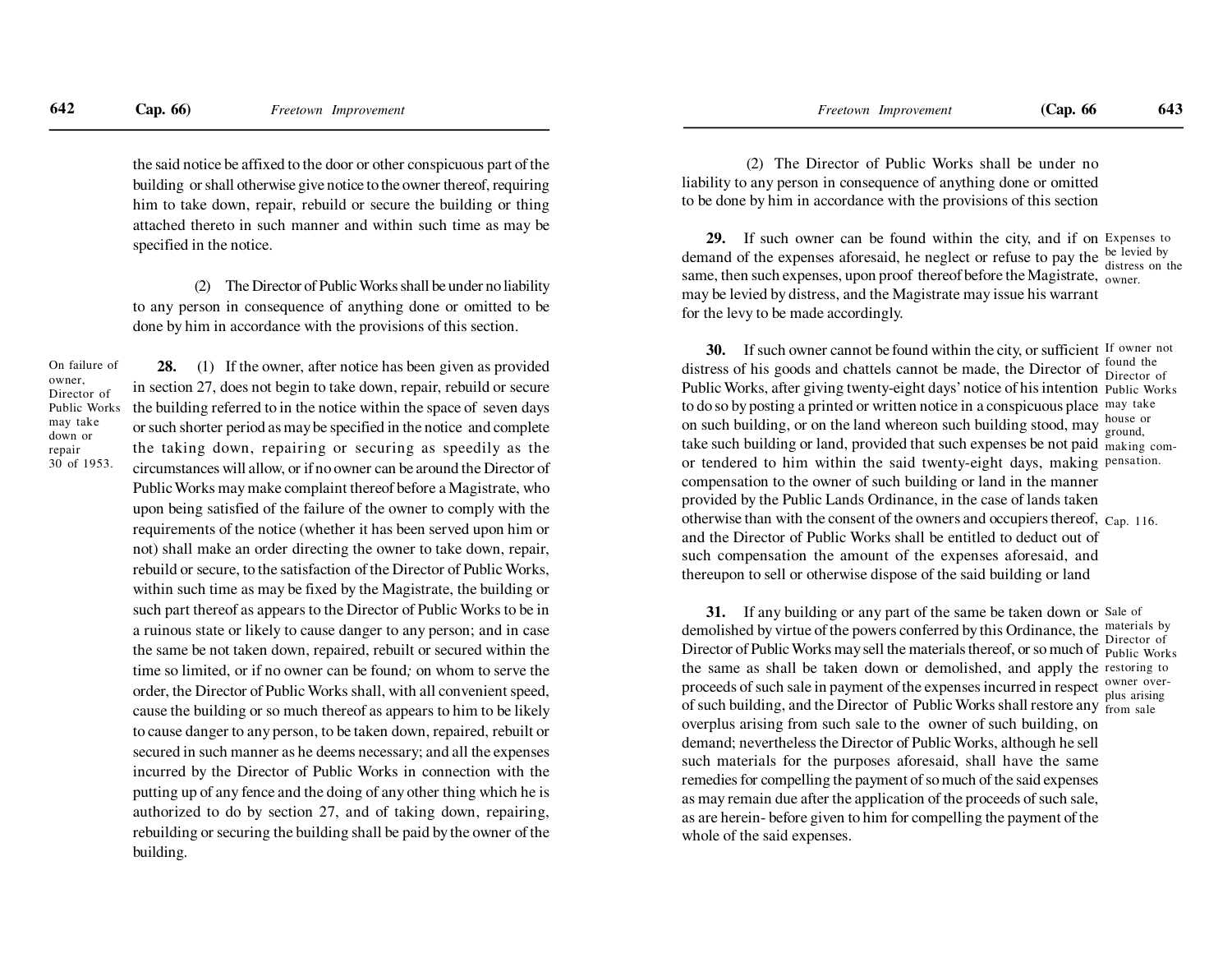Recovery ofexpensesfromoccupier.

**32.** It shall be lawful for the Director of Public Works to require the payment of any expenses, which the owner of any premises may be liable to pay under this Ordinance, from any person who then, or at any time thereafter, occupie such premises: and the owner shallallow every such occupier to deduct all sums of money, which he so pays or which are levied by distress, out of the rent from time to time becoming due in respect of the said premises, as if the same had beenactually paid to such owner as part of such rent:

Provided always that no such occupier shall be required to pay any further sum than the amount of rent for the time being due from him or which, after such demand of such expenses from such occupier, and after notice not to pay the owner any rent without firstdeducting the amount of such expenses, becomes payable by such occupier; unless he refuse, on application made to him for that purpose by, or on behalf of, the Director of Public Works, truly to disclose the amount of his rent and the name and address of the person to whom such rent is payable; but the burden of proof that the sum demanded from any such occupier is greater than the rent due by him at the time of such notice, or which has since accrued, shall lie upon suchoccupier.

#### **PART IV– ROOFING OF BUILDINGS**

**33.** The provisions of this Part of the Ordinance shall have effect subject to such Orders as may be made by the Governor inCouncil in accordance with the powers conferred by section 63Part IV to have effectsubject to Orders of Governor inCouncil.

Prohibition ofinflammableroofs.

**34.** From and after the times hereinafter respectively mentioned no roof of any building within the sections hereinafter specified shallbe, or remain, covered externally with any other than non-inflammablematerials, that is to say-

(1) Within the First, Second and Third Sections of the Central Ward, from and after the expiration of one year from the dateof the coming into operation of this Ordinance;

(2) Within the Fourth Section of the Central Ward, the First Section of the East Ward and the First Section of the WestWard, from and after the expiration of two years from the date of thecoming into operation of this Ordinance;

(3) Within the Second Section of the East Ward and the Second Section of the West Ward, from and after the expiration of three years from the date of the coming into operation of thisOrdinance :

Provided nevertheless that the Governor in Council may by Order exempt any building from the operation of this section, and forsuch time, if any, as may be prescribed in the said Order:

Provided also that a dwelling house may be thatched for such period and subject to such conditions as may be specified in writing by the Director of Public Works. For the purpose of this proviso "dwelling house" means a building intended wholly for human habitation and excludes the use of any part thereof for the purposesof trade.

**35.** The owner of any building having any roof made of Liability of materials contrary to the provisions of the last preceding section of <sup>owner.</sup> this Ordinance, shall be guilty of an offence, and shall be liable, upon summary conviction, to a penalty not exceeding one hundred pounds, and to a further penalty of ten pounds for each day that theoffence continues.

**36.** Where the owner of a building fails to make the roof in Liability of accordance with the provisions of section 34 of this Ordinance, itshall be lawful for the Director of Public Works, by notice in writing to be given to the occupier of such building, to require him to do so;and if he thereafter continue in the occupation thereof he shall be liable to make such roof in accordance with the provisions of the saidsection:occupier.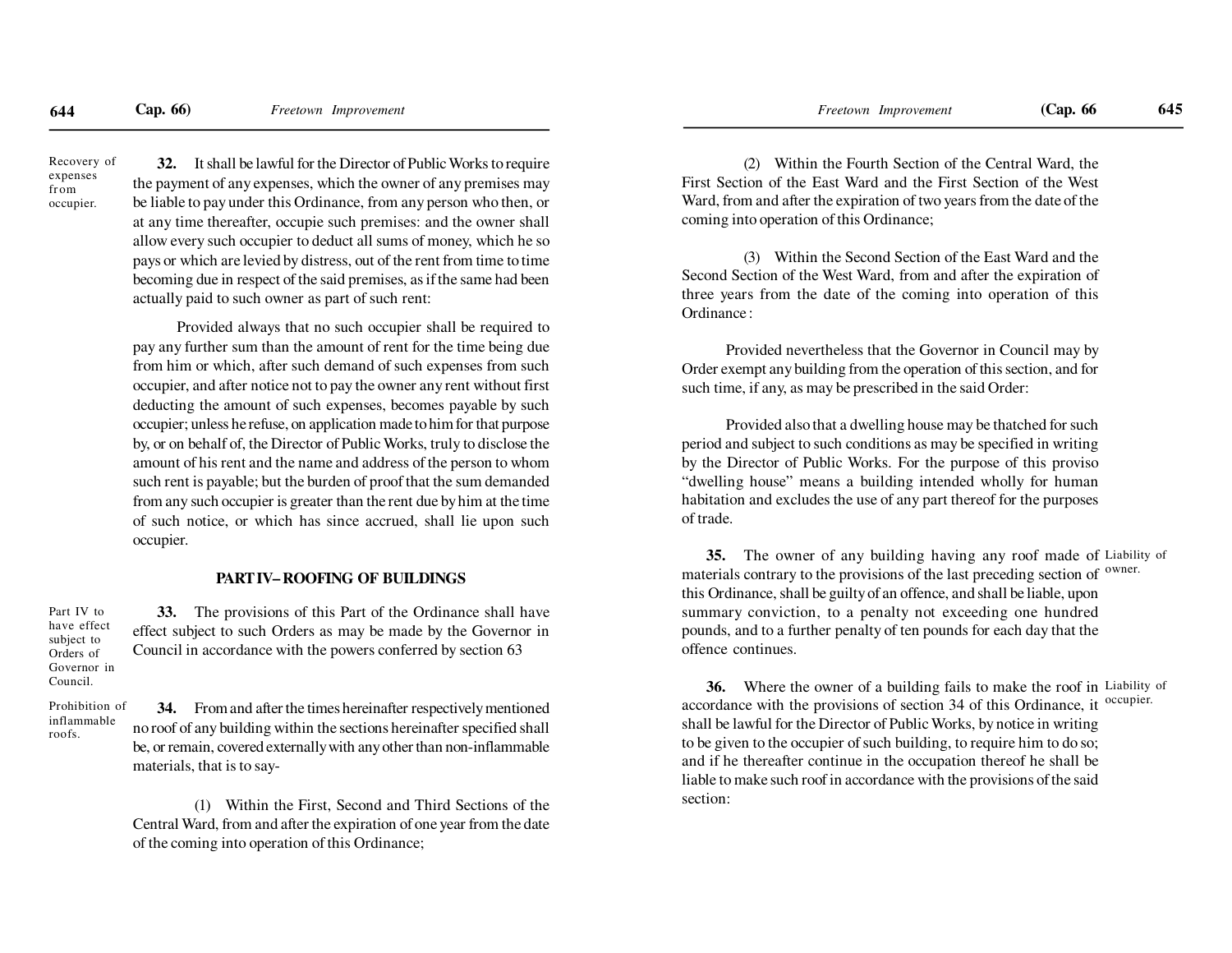Provided nevertheless that, subject to any contract made or to be made between the occupier and the owner, the occupier shallupon making the roof as aforesaid be entitled to deduct cost thereof from the rent payable to the Owner, and to occupy the building untilthe rental shall be sufficient to repay such cost, unless the ownershall in the meantime pay the cost to him.

Powers of Director of Public Worksin case of default ownerand occupier.

Part V.

**37.** In default of the owner or occupier making the roof of a building in accordance with the provisions of section 34 of this Ordinance, it shall be lawful for the Director of Public Works to make such roof, or otherwise to take down the same or the whole building;and the expenses for so making or taking down the roof or building shall be repaid by the owner to the Director of Public Works and be recoverable in the manner prescribed in sections 30, 31 and 32 of thisOrdinance in the case of dangerous ruinous buildings pulled down.

#### PART V–UNFINISHED AND DILAPIDATED BUILDINGS

**38.** The provisions of this Part of the Ordinance shall have effect subject to such Orders as may be made by the Governor inCouncil in accordance with the powers conferred by section 63.Part V to have effectsubject to Orders of Governor inCouncil.

**39.** Part V of this Ordinance shall apply to the First, Second, application of Third and Fourth Sections of the Central Ward, the first section of the East Ward and to the First Section of the West Ward.Limit of

**40.** There shall be paid to the Director of Public Works in respectof every building which shall be commenced, and shall be, and remain in an unfinished state for a period of six months from and after the time which the Director of Public Works as aforesaid fix for its completion, a sum equal to double the value of the city rate at which the same, if finished, would be liable to be assessed under the provisions of the Freetown Municipality Ordinance, and such amountshall be paid by the occupier of such unfinished building, and if therebe no occupier by the owner thereof.Fine for unfinishedbuilding.Cap. 65.

#### PART VI–FENCES

**41.** Every plot of land, or part thereof, which shall have no Fencing of building thereon abutting on a street, and every stone quarry abutting land abutting on a street, whether public or private, shall be enclosed and kept enclosed by the owner or occupier thereof with a fence less than four feet high and of uniform height or level; and made with stone, brick, iron, wood, or living plants where the use of a fence of living plantsis not prohibited by this Ordinance:on street.

Provided always that all such fences made of living plantsshall he kept carefully cropped of all superfluous branches.

**42.** Such fence if made with wood in any of the First, Second, WoodenThird and Fourth Sections of the Central Ward, or in the First Section of the East Ward, or in the First Section of the West Ward shall be of,wood cut in uniform widths and fixed, at uniform distances and shallbe secured with nails or screws and not with rope or withes.fences.

**43.** In the First, Second, Third and Fourth Sections of the Fence of Central Ward, in the First Section of the East Ward, and in the FirstSection of the West Ward, no fence shall be made of living plantsexcept with the written approval of the Director of Public Works,living plants.

**44.** No fence abutting on any street shall be made with barbed Prohibiting of wire.barbed wire.

**45.** (1) Where, at the date of the coming into operation of Removal of this Ordinance, there is abutting on a street any fence which shall not be in accordance with the provisions of this Ordinance such fence shall, within six months thereafter, be removed by the owner oroccupier thereoffence.

- (a) If such owner or occupier fail to remove anysuch fence, or
- (b) Where any fence abutting on a street shallbe made contrary to the provisions of thisOrdinance;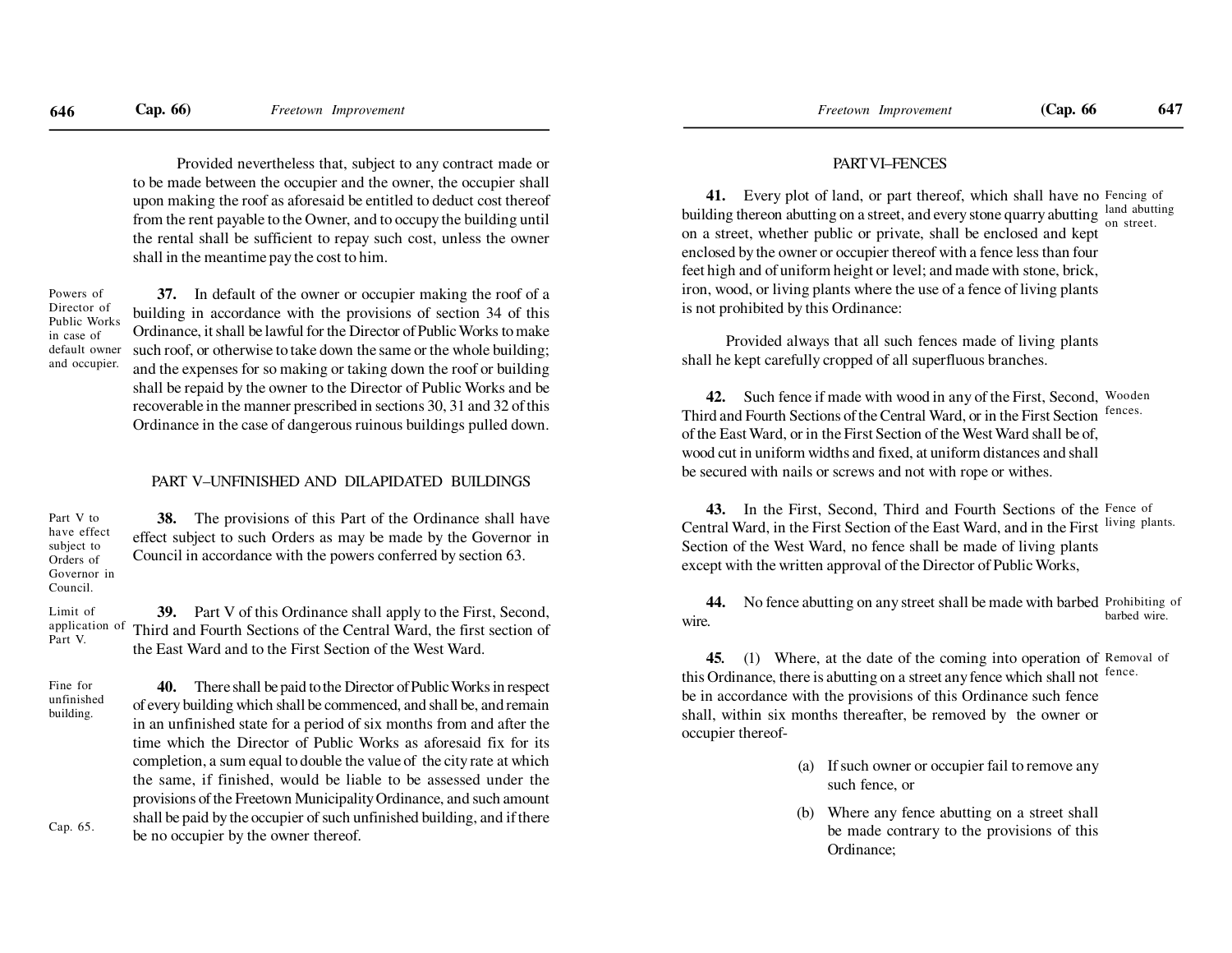such fence shall be deemed to be a nuisance to such street; and it shall be lawful for the Director of Public Works to serve a notice in writing on the occupier of the land on which such fence is found,requiring him within a time therein stated, which shall not be less than one month, nor more than three months after the date of thenotice, to abate such nuisance.

(2) If on the expiration of the time stated in the notice the occupier shall have failed to comply therewith, it shall be lawful for the Director of Public Works to apply to the Magistrate for a summary order, and the Magistrate, if satisfied that such fence is a nuisance as aforesaid, shall, by summary order direct the occupier, within a time to be stated in the order, to abate such nuisance; and on his failure to comply with such order the Director of Public Works may do whatever may be necessary to abate the nuisance and otherwise in the execution of the order, and recover in a summary manner the expensesincurred in connection therewith.

Penalty.

**46.** Any person, who contravenes any of the provisions of Part VI of this Ordinance, shall, be guilty of an offence, and shall upon summary conviction thereof be liable to a fine not exceeding,one hundred pounds and a further penalty of ten pounds for every day that the offence continues after the expiration of the time stated in the notice which shall have been served by the Director of PublicWorks under the provisions of the last preceding section.

#### **PART VII –STREETS**

Plots withoutbuildings deemed to beoccupied.

**47.** Every plot of land abutting on a street on which no building is, or shall be, erected or is in the course of erection, shall be deemed to be occupied by the owner thereof unless the same shall be provedby the owner to be in the actual occupation of some other person .

Prohibition of obstruction ofstreets.

**48.** Any person–

 (1) Who shall place or leave or cause to be placed or left, without the consent of the Director of Public Works, any lumber,brick or stone, or any goods, bale, package, puncheon, barrel orcask, or any box, basket, tray or other impediment whatsoever–

(b) Upon any quay or wharf, except within the space of twenty feet from, the outward edge of such quay or wharf, or within such, space for any time exceeding three days from the time of the same being first placed upon suchquay or wharf, or

(2) Whosoever by leaving, washing, cleaning or repairing any vehicle, whether a motor vehicle, cart or gig and whether in good or dismantled condition, or any part of such vehicle, any street, quay or wharf shall obstruct or impede the free passage of such street,quay or wharf, or

(3) Who shall do any of the aforesaid acts mentioned in this section on any land abutting on any street arid not enclosed within a wall or fence, shall be guilty of an offence, and shall be liable,upon summary conviction, to a penalty not exceeding five pounds for each such offence and to a further penalty, of ten shillings foreach day that the offence continues:

Provided nevertheless that it shall be lawful for the Directorof Public Works to cause any such article to be removed from the street, and to, sell the same, unless it be claimed and taken away by the owner thereof within seven days after such removal; and the expenses of the Director of Public Works for, or incident to, the removing, keeping or selling of any such article shall be repaid to him by the owner, and be recoverable as damages, or be deducted fromthe proceeds of the sale of any such article.

<sup>49</sup>. No crossing over any open drain or gutter in any street Crossings (1). Who shall place or leave or cause to be placed or left any street Crossings over any open drain or gutter in any street Crossings shall be constructed except with the permission of the Director of  $\frac{over\ }{drains}$ . Public Works and upon an approved plan.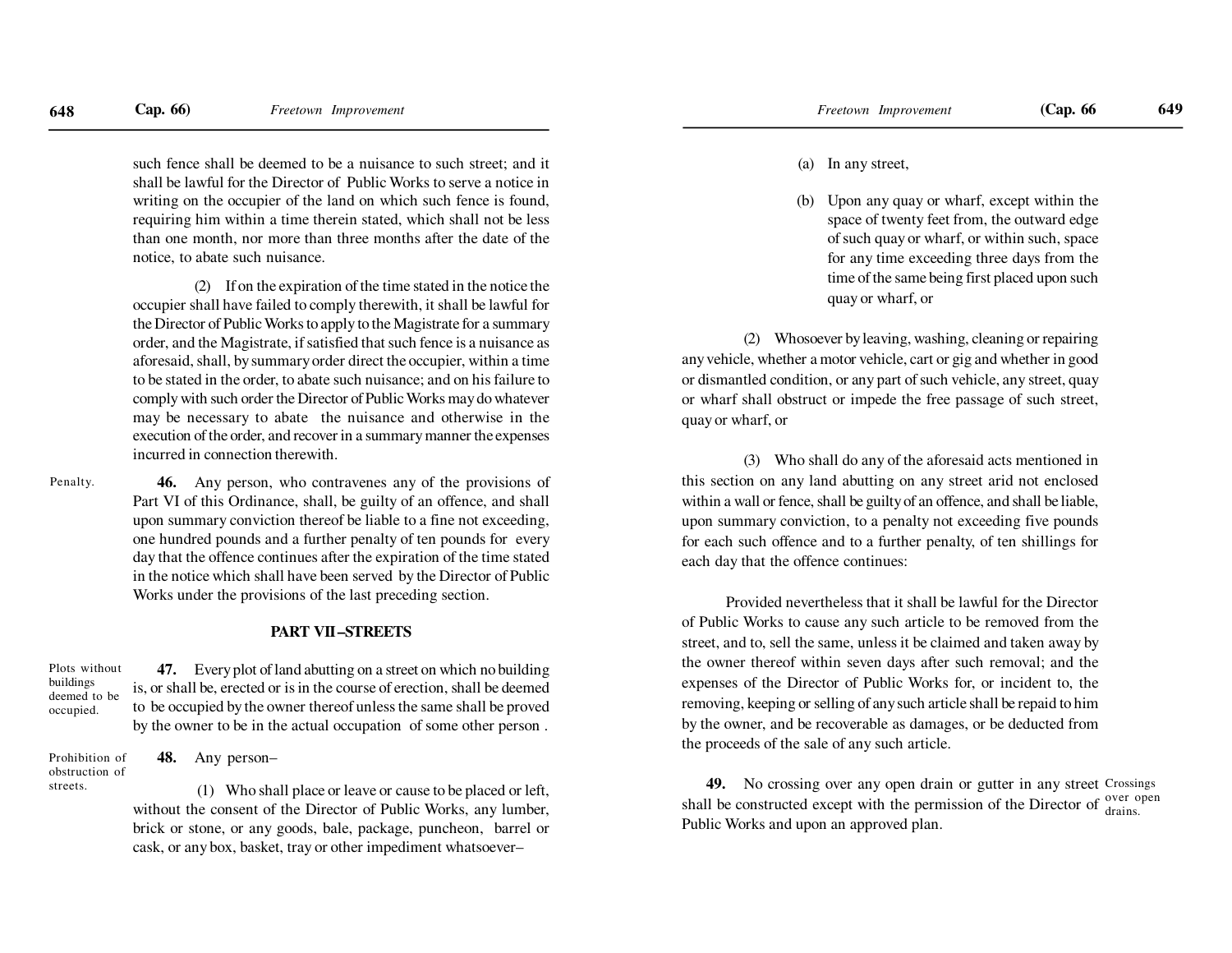**50.** After two years from the date of the coming into operation of this Ordinance, it shall be lawful for the Director of Public Works to remove, or order the owner to remove, any crossing made by anyprivate person over any open drain or gutter in any street.Removal of crossing overopen drains.

Prohibition ofremoval ofsoil or material fromstreets.

**51.** It shall not be lawful for any person to remove any soil, earth or other material from any street, or to change, divert or obstructor attempt to change, divert or obstruct, any water course withoutthe consent of the Director of Public Works under a penalty notexceeding twenty pounds, upon summary conviction before theMagistrate.

Notification of intention to lay out newstreet.

**52.** Every person who intends to make or layout any new street, or to layout any piece or parcel of land for building purposes, shallgive notice in writing to the Director of Public Works and shallaccompany such notice with a plan of the said street or piece of land,and lands adjoining thereto, to a scale of not less than forty feet to one inch. The level, width and building line of every new street, the size of the street blocks and building plots, the drainage arrangements and such areas as shall remain open spaces, shall be fixed under the direction of the Director of Public Works, and the building line so fixed shall be kept thereafter by every person erecting any buildingor structure in such street.

Failure of Director of Public Worksto fix levels.

**53.** If the Direct of Public Works does not fix such level and width within six weeks from the time of the delivery of such notice as aforesaid, unless the fixing of such level and width be delayed by the appeal hereinafter provided, the person giving such notice may proceed to lay out the street at any level and width which will allow of compliance with the other provisions of this Ordinance, as if such level and width had been fixed by the Director of Public Works; and in such case every change of the level and width which the Director of Public Works afterwards deems requisite, and the works consequent thereon, shall be made by the Director of Public Works,and the expense thereof, and any damage which and any which any person sustains in consequence of such alterations, shall be defrayedby the Council.

**54.** Every person who makes or lays out any such new street Liability of as aforesaid without causing such notice to be given to the Director persons laying of Public Works as aforesaid, shall be liable to defray all the expenses  $_{\rm without}$  consequent upon any change of the level or width of the said street notice. deemed requisite by the Director of Public Works, and every person who, in erecting any building in such street, does not keep the leveland width fixed by the Director of Public Works shall be liable to defray all the expenses consequent upon any change which the Director of Works deems requisite, of the level or width of that part ofthe street on which such building abuts.

#### PART VIII –MISCELLANEOUS

**55.** (1) No person shall establish and carry on any foundry, Foundry or forge, farrier's shop, or cooperage within the city without the licence be established in writing of the Director of Public Works and any person who shall without establish or carry on any such foundry, forge, farrier's shop orcooperage without such consent as aforesaid, shall be guilty of an offence, and upon summary conviction thereof be liable to a penalty of twenty pounds and to a further penalty of one pound, for everyday he shall so carry on the said business. forge not tolicence.

(2) Any person who shall be desirous of obtaining such Penalty for consent shall, fourteen days before making application for the same, establishing put up in front of the office of the Director of Public Works, and in forge without front of the police office for Freetown a notice in the form prescribed in the fifth schedule hereto, within which period any person who shall deem that he would suffer annoyance or detriment, either in person or property, by the granting of such licence, shall be at liberty to state in writing to the Director of Public Works his objection to thegranting thereof; and at the expiration of the said period the Directorof Public Works, after hearing the opposing parties, shall either grantor refuse the licence, as to him in his discretion shaII seem meet.establishing licence.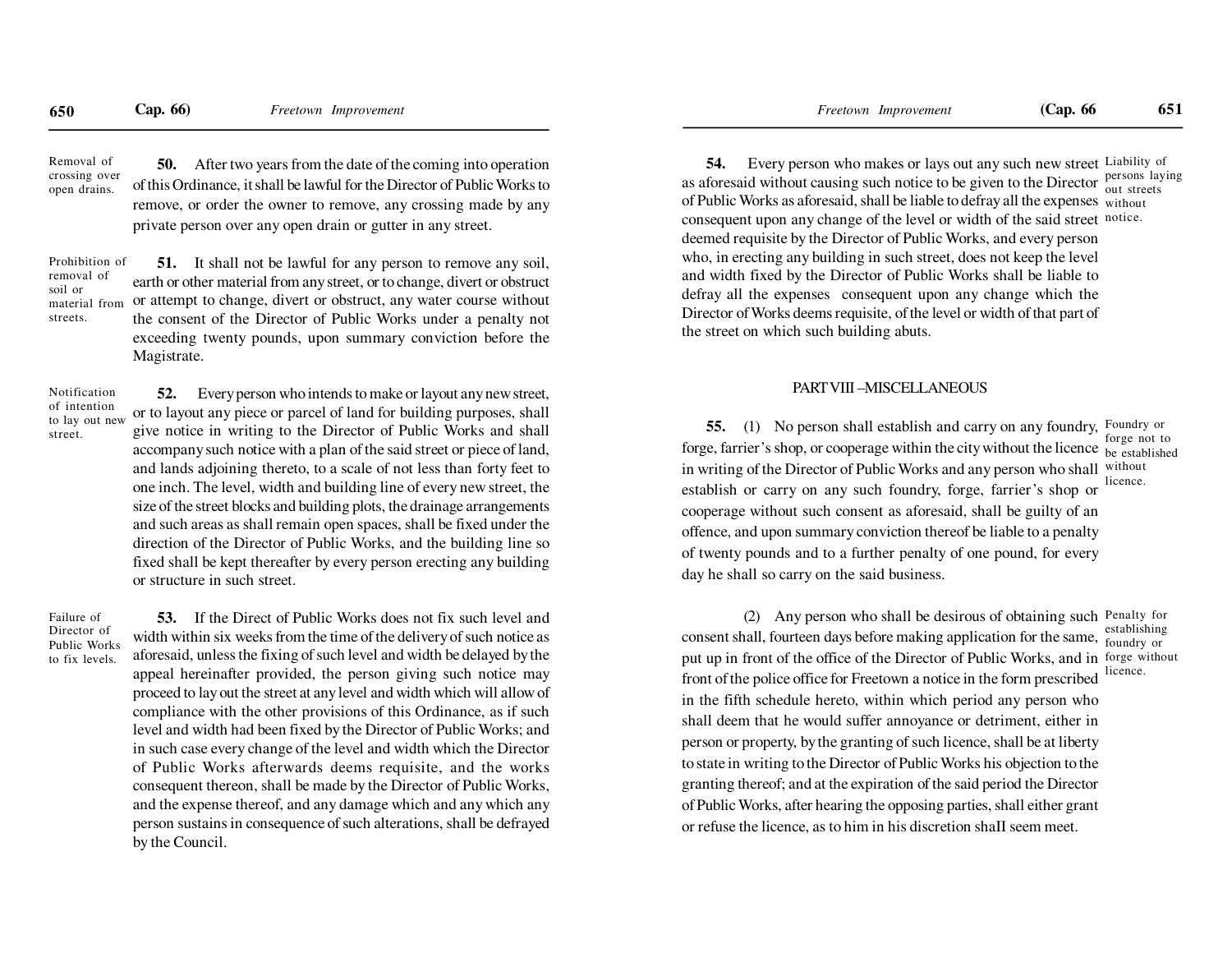Penalty uponoccupiers obstructing execution of works or notdisclosingowner's name.

**56.** If the occupier of any premises prevent the owner thereof from carrying into effect, with respect to such premises, any of the provisions of this Ordinance, or any order made in pursuance thereof,he shall be liable to a penalty not exceeding one hundred pounds for every day during the continuance of such refusal or neglect; and if the occupier of any premises when requested by, or on behalf of, the Director of Public Works to state the name and description of the owner of the premises occupied by him refuse, or willfully omit, to disclose or willfully mis-state the same, it shall be lawful for the Magistrate to summon the party to appear before him, and if the party summoned neglect or refuse to attend at the time and place appointed by the Magistrate and do not show good cause for such refusal, or if such wilful omission or mis-statement be proved, the Magistrate may impose upon the offender a penalty not exceedingone hundred pounds.

Appeals against orderor act of Public WorksDepartment.

**57.** (1) Any person who deems himself aggrieved by any order or direction of the Director of Public Works in relation to the level or width of a new street or to the level of any building thereon, or by any notice, order or act of the Director of Public Works in relation to the construction, repair, alteration, taking down or demolition of any building may, within fourteen days after notice to the occupier of any such order or notice, or after such act of the Director of Public Works, appeal to the Supreme Court against thesame.

(2) Such person shall give seven days' clear notice in writing of his intention to appeal and the grounds thereof to theDirector of Public Works.

 (3) The said Supreme Court shall hear and determine the appeal, and either allow or disallow the same or make such order inthe premises as shall be lawful.

 (4) The said Supreme Court shall, subject to this Ordinance have the same powers, jurisdiction and authority with respect to any appeal, and the proceedings thereon and the costs asif the appeal were an ordinary action within its jurisdiction

**58.** Every notice, demand, or other document required by this Authentica-Ordinance to be given or made by, or on behalf of, the Director of  $\frac{\text{tion of}}{\text{notes}}$ Public Works shall be in writing and signed by the person issuing the same, or, by such other person as is duly authorized in that behalf.

**59.** In every case where the amount of any damage, costs or Recovery of expenses is by this Ordinance directed to be ascertained or recovered damages and in a summary manner, or the amount of any damage costs or expenses is by this Ordinance directed to be paid and the method of ascertaining the amount or enforcing the payment thereof is notprovided for such amount shall, in case of dispute, be ascertained and determined by, and shall be recovered before, the Magistrate in the manner provided by section 79 of the Public health (Colony) Ordinance, for the recovery of a debt directed by the last-mentionedOrdinance, to be recovered summarily.

**60.** The Director of Public Works may, from time to time as to Alteration of him shall seem fit, alter or add to the forms contained in the schedules <sup>of Forms.</sup> hereto or make other forms in substitution therefore.

**61.** It shall be lawful for the Director of Public Works to Authorisation authorise any officer or person to do or perform any act which the  $\frac{1}{2}$  of officer to Director of Public Works himself is empowered by this Ordinance todo or perform.perform acts.

**62**. (1) The Governor in Council may make rules for the better Power of carrying into effect of the provisions of this Ordinance.Governor in

Council tomake Rules

 (2) In particular, and without prejudice to the generality and Orders of the powers conferred by sub-section (1) of this section, the Governor in Council may make rules for all or any of the followingpurposes–30 of 1953.

- (a) Prescribing the materials of which buildings generally or specified classes of buildings orany parts thereof shall be constructed;
- (b) Restricting the heights of building;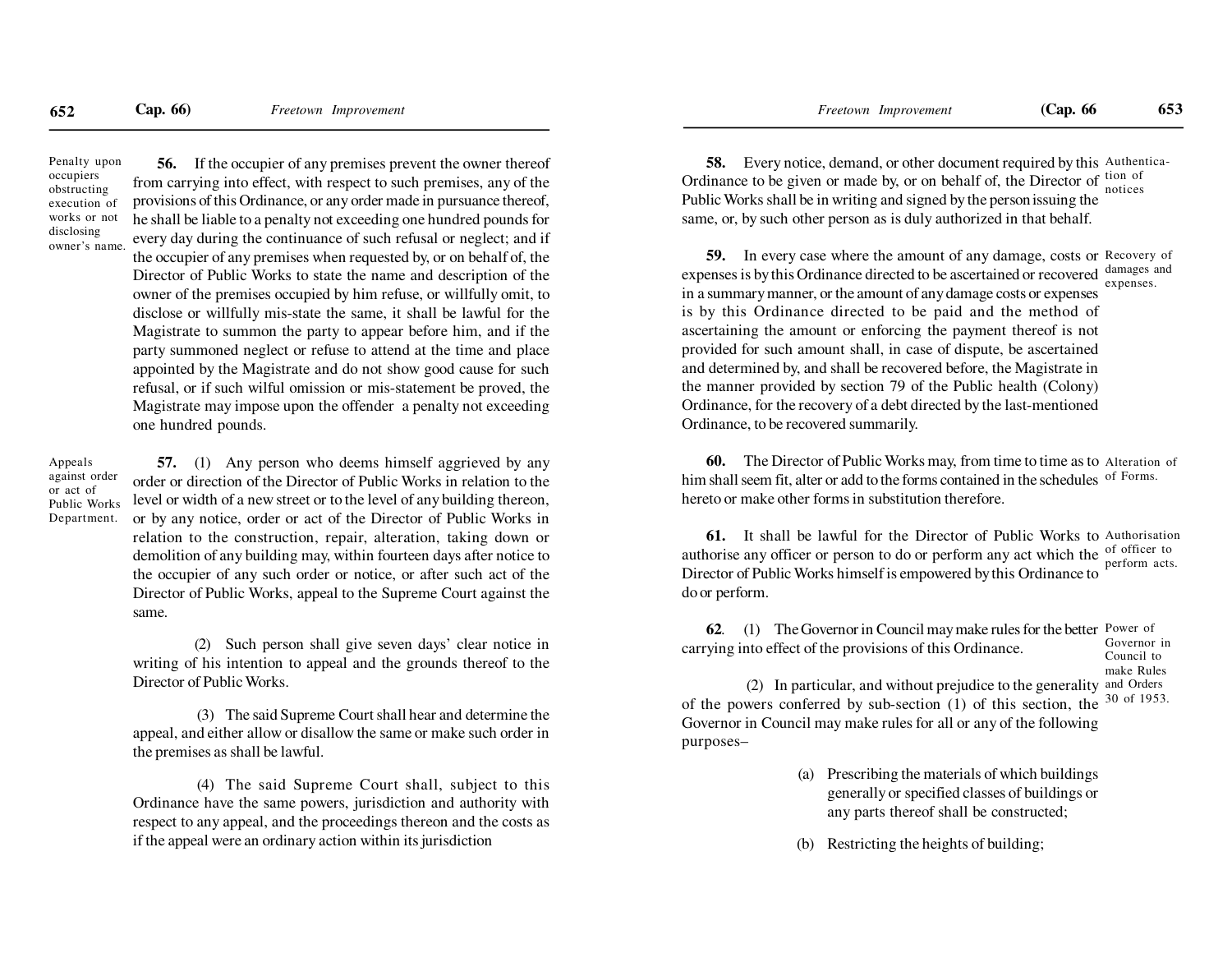- (c) Prescribing the thickness of walls ofbuildings;
- (d) Providing, in relation to the construction, materials or situation of buildings, for theprevention of fire;
- (e) Determining and regulating the building lineof buildings fronting on streets;
- (f) Prescribing the distances to be left between buildings, and the distances between buildings and the boundary lines of the plotson which they are situate;
- (g) Prescribing the proportion of the area of anyplot which may be built upon;
- (h) Regulating the position of outhouses, cesspits and drains;
- (i) Regulating the drainage and disposal of rain water and waste water and prescribing the gutters and drains which shall be providedfor that purposes;

\_\_\_\_\_\_\_\_\_\_\_\_\_\_\_\_\_\_\_\_\_\_\_\_\_\_\_\_\_\_\_\_\_\_\_\_\_\_\_\_\_\_\_\_\_\_\_\_\_\_\_\_\_\_\_\_\_\_\_\_\_\_\_\_\_\*Cap. 190 of the 1946 Edition. It has been omitted from the Edition.

- (j) Prescribing the foundations upon whichbuildings shall be constructed;
- (k) Providing for the paving of the cartilage ofbuildings; and
- Prescribing penalties, not exceeding a fine. of one hundred pounds and in the case of acontinuing offence a fine of ten pounds for

every day during which the offence is continued on summary conviction for thebreach of any rule made under this section.

(2) The Governor in Council may, by Order, from time to time extend to any section of any ward, or any part thereof, theapplication of Parts IV, V, and sections 42 and 43 of Part VI of thisOrdinance, and shall cause the said Order to be published in theGazette on two occasions, with an interval of not less than one month;and any such Order shall, from the date of the Gazette in which thesecond publication shall be made, be deemed to be incorporated with this Ordinance, and the part or parts of this Ordinance, the application of which is so extended shall then apply to the sections or placeswhich the Order shall specify.

**63.** (1) The Governor in Council may from time to time by Governor in order declare any area, to which this Ordinance applies or to which it  $\frac{1}{\text{delay}}$ may hereafter be applied, to be a Town Planning Area.

 Council may to be a TownPlanningArea.

 (2) Notwithstanding anything contained in thisOrdinance, the Governor in Council if satisfied that it is necessary in order to give proper effect to the purposes of a Town Planning Schememay by order prohibit or restrict the construction or repair of any building within the whole or any specified part of a Town PlanningArea. Such orders may impose penalties for contravention thereofnot exceeding a fine of one hundred pounds and give such powersof demolition of any unlawfully constructed or repaired building asthe Governor in Council may think fit.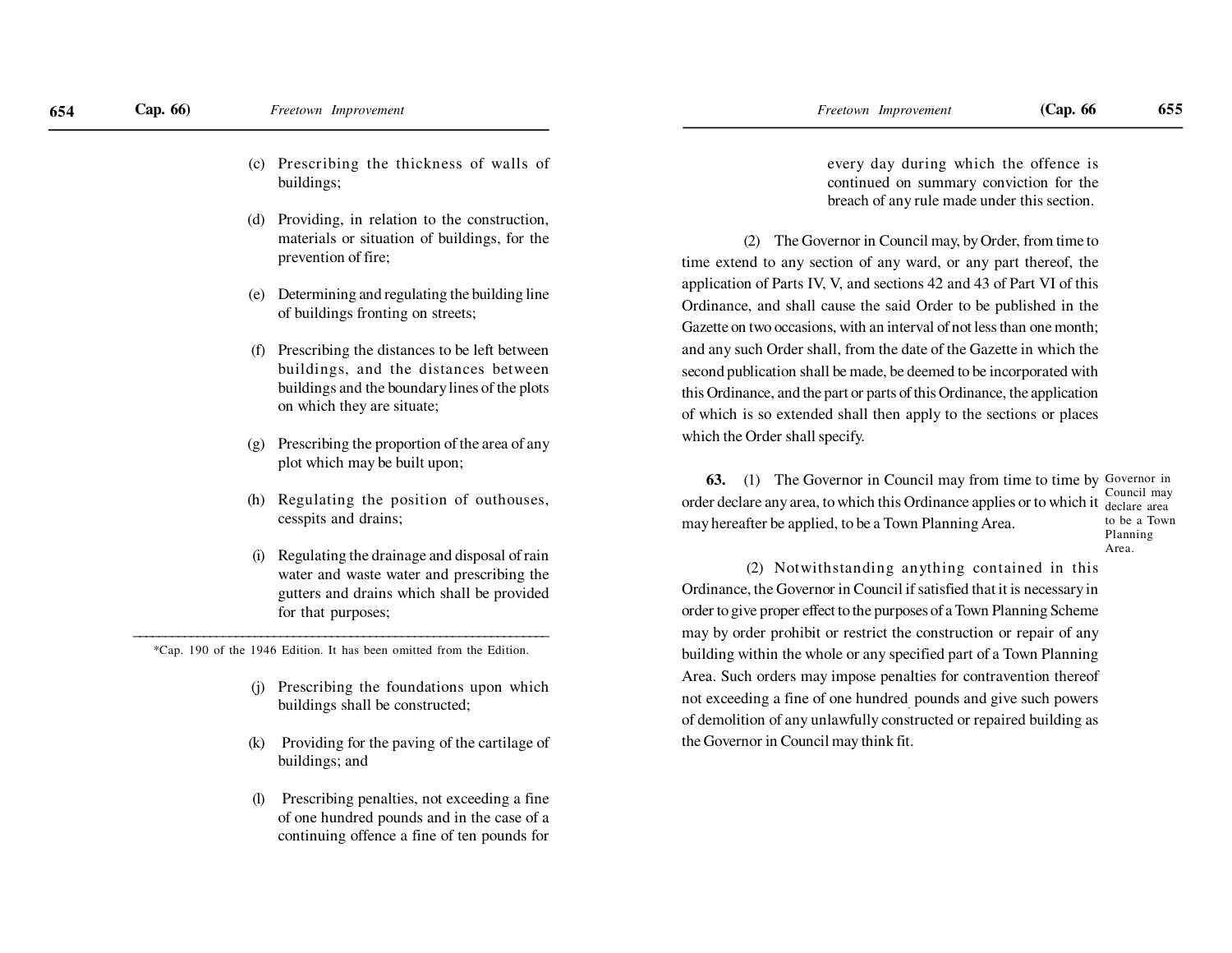| 656                                                                                                                       | Cap. 66)                                                                                                                                                                                                                                                                                                                                                                                                | Freetown Improvement                                                                               | (Cap. 66)<br>Freetown Improvement                                                                                                                                                                                                                                                                                                                             |          | 657 |  |
|---------------------------------------------------------------------------------------------------------------------------|---------------------------------------------------------------------------------------------------------------------------------------------------------------------------------------------------------------------------------------------------------------------------------------------------------------------------------------------------------------------------------------------------------|----------------------------------------------------------------------------------------------------|---------------------------------------------------------------------------------------------------------------------------------------------------------------------------------------------------------------------------------------------------------------------------------------------------------------------------------------------------------------|----------|-----|--|
| Sec 14 and<br>15.                                                                                                         |                                                                                                                                                                                                                                                                                                                                                                                                         | <b>FIRST SCHEDULE</b><br>THE FREETOWN IMPROVEMENT ORDINANCE<br>Notice of intention to build        | THE FREETOWN IMPROVEMENT ORDINANCE<br>Notice of completion of Building                                                                                                                                                                                                                                                                                        | Sec. 19. |     |  |
| *[Describe<br>nature of<br>building, such<br>as dwelling<br>house,<br>dwelling house<br>and<br>outbuilding<br>shop, etc.] | I hereby give to the. Public Works Department notice that I<br>ofFreetown, particulars of which are described at<br>the foot hereof.<br>I propose to complete the building within from the<br>commencement thereof.<br>$\ldots \ldots \ldots \ldots \ldots \ldots \ldots \ldots \ldots \ldots \ldots \ldots (Address)$<br>To the Director of Public Works<br>Description of premises above referred to. |                                                                                                    | I hereby give you notice that I have completed<br>ofreferred to in my notice to you of theday<br>$\dots\dots\dots\dots\dots\dots\dots\dots\dots\dots\dots(Address)$<br>To the Director of Public Works                                                                                                                                                        |          |     |  |
|                                                                                                                           |                                                                                                                                                                                                                                                                                                                                                                                                         |                                                                                                    | <b>THIRD SCHEDULE</b>                                                                                                                                                                                                                                                                                                                                         |          |     |  |
|                                                                                                                           |                                                                                                                                                                                                                                                                                                                                                                                                         |                                                                                                    | THE FREETOWN IMPROVEMENT ORDINANCE<br>Sec. 22                                                                                                                                                                                                                                                                                                                 |          |     |  |
| Sec. 19.                                                                                                                  |                                                                                                                                                                                                                                                                                                                                                                                                         | <b>SECOND SCHEDULE</b><br>THE FREETOWN IMPROVEMENT ORDINANCE<br>Notice of commencement of Building | Notice to Amend<br>Toofor other, the owner, builder or persons                                                                                                                                                                                                                                                                                                |          |     |  |
| *(Describe<br>nature of<br>building as in<br>notice of<br>intention to<br>build).                                         | I do hereby give you notice that I have commenced the<br>pursuant to my notice of intention to build dated theday<br>$of$ 19<br>The erection of the building was commenced on                                                                                                                                                                                                                           |                                                                                                    | with the Freetown Improvement Ordinance and the Orders in Council<br>made there-under, and require amending in .the following particulars-<br>It is my duty to request you to at once carry out these works<br>to avoid further proceedings under the provisions of the above-<br>mentioned Ordinance.<br>Dated theday of19<br><b>Public Works Department</b> |          |     |  |
|                                                                                                                           |                                                                                                                                                                                                                                                                                                                                                                                                         |                                                                                                    | <b>Director of Public Works</b>                                                                                                                                                                                                                                                                                                                               |          |     |  |

To the Director of Public Works

## THIRD SCHEDULE

## *Notice to Amend*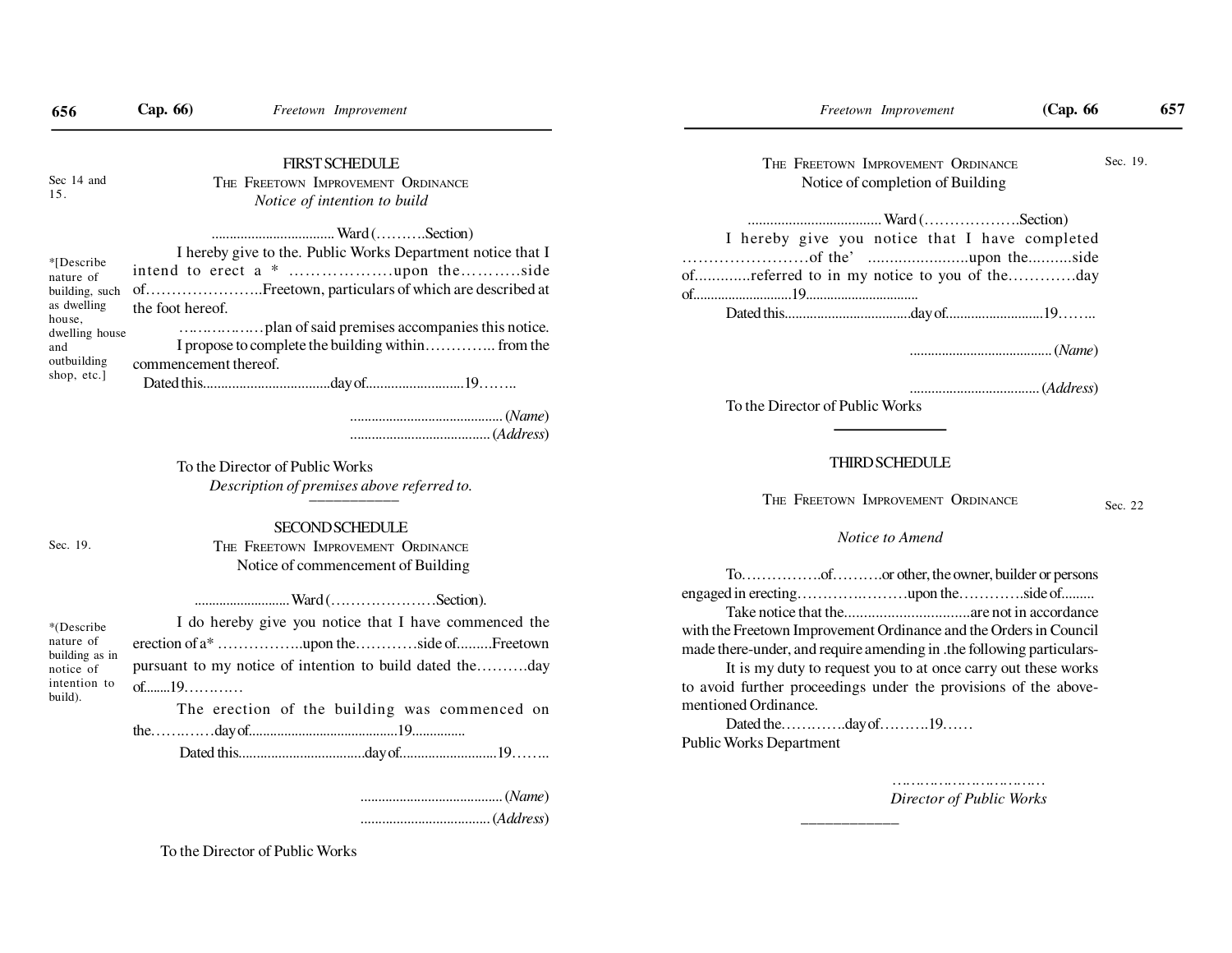#### **FOURTH SCHEDULE**

Sec. 27

Sec. 55

THE FREETOWN IMPROVEMENT ORDINANCE

*Notice as to Dangerous Buildings*

To……………..of............or other, the owner or occupier of a......................................... situated at.....or to whomsoever it mayconcern.

Take notice that I have this day found the said………..premises to be in a dangerous state so far as regards………..and, pursuant to section twenty-six of the abovementioned Ordinance, I hereby give you notice to ...................within……….days of the date hereof .

Dated the……………..day of.................. 19………..

Public Works Department

…………………………………… *Director of Public Works*

#### FIFTH SCHEDELE

\_\_\_\_\_\_\_\_\_

THE FREETOWN IMPROVEMENT ORDINANCE

#### *Notice of Application for Licence*

Notice is hereby given, that I…….....…………residing in…………… Street in………….'do intend to make application to the Director of Public Work on the…………day of…………….for a licence to establish\* upon the premises: belonging to………situated in ………… Street in the City of Freetown and numbered………………..in theplan of town lots. †

Assent to in Her Majesty's name this *3rd day of June 1964.*

## S. A. BENKA-COKER,*Acting Governor-General*





**Sierra Leone**

**An Act to Amend the Freetown Improvement(Extension) Act**

Cap. 77.

*(4th June, 1964)* Date of commencement.

BE IT EANCTED by the Queen's Most Excellent Majesty, by and with the advice and consent of the House of Representatives in this present Parliament assembled, and by the authority of the sameas follows:-–

**1.** This Act may be cited as the Freetown Improvement Short title. Extension) (Amendment) Act, 1964.

**LS**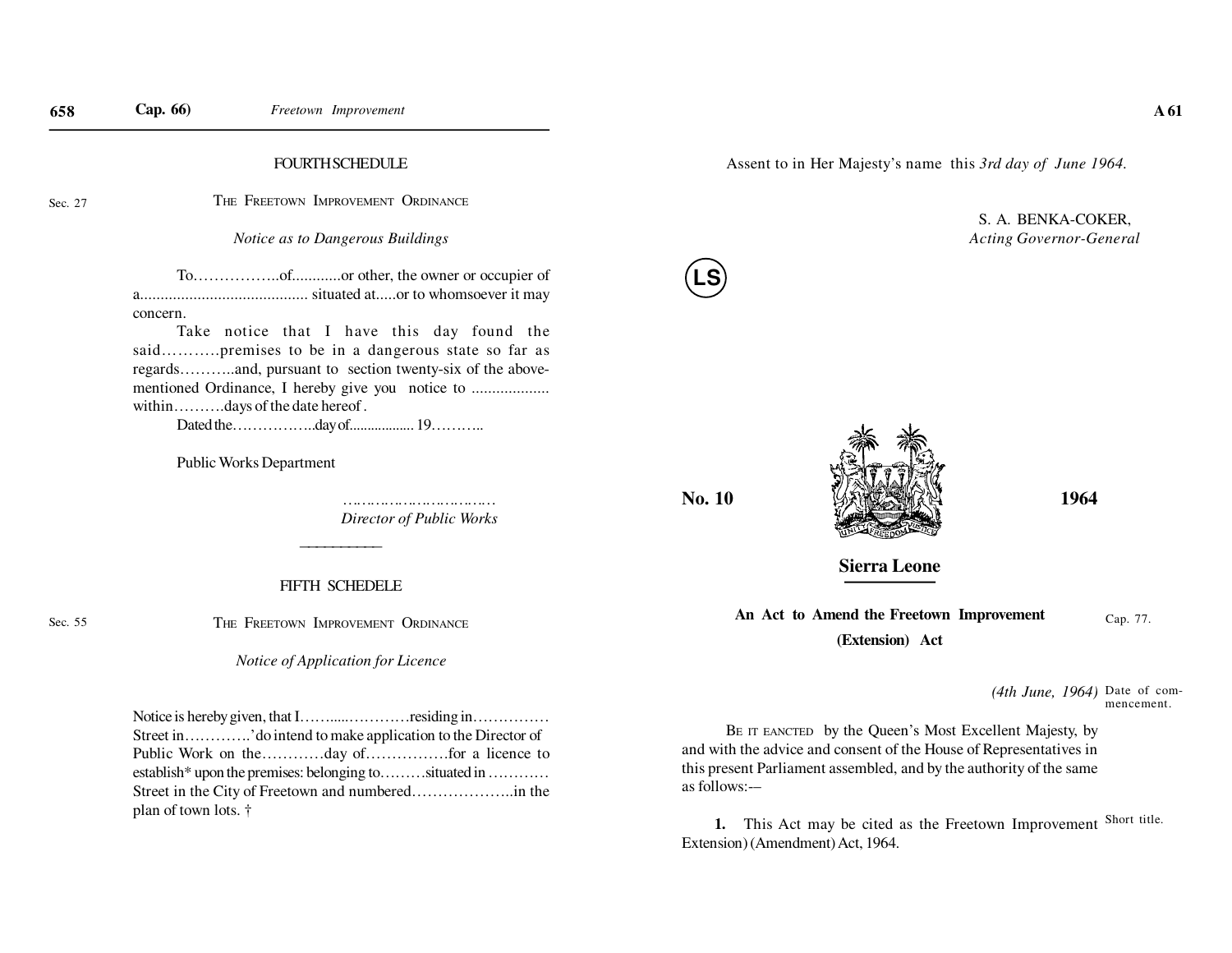| A 96                                    | Cap. No. 10                                                                                        |  | Freetown Improvement (Extension)<br>(Amendment)                                                                                                                                                   | 1964 |  |  |
|-----------------------------------------|----------------------------------------------------------------------------------------------------|--|---------------------------------------------------------------------------------------------------------------------------------------------------------------------------------------------------|------|--|--|
| Amendment o<br>section 2 of<br>Cap. 77. | 2.<br>the addition thereto of the following-                                                       |  | Section 2 of the Freetown Improvement (Extension) Act<br>(hereinafter called the principal Act) is hereby amended by the<br>substitution of a semi-colon for the full stop at the end thereof and |      |  |  |
|                                         | "Minister" means the Minister for the time being<br>responsible for Housing and Country Planning". |  |                                                                                                                                                                                                   |      |  |  |
| General<br>Amendment<br>of Cap. 77.     | 3.                                                                                                 |  | Wherever the words" Governor-General" or "Permanent<br>Secretary of the Ministry of Works" occur in the principal Act there<br>shall be substituted therefore the word Minister".                 |      |  |  |
|                                         |                                                                                                    |  | Passed in the House of Representatives this 7th day of May,<br>in the year of our Lord one thousand nine hundred and sixty-four.                                                                  |      |  |  |
|                                         |                                                                                                    |  | S. V. WRIGHT<br>Clerk of the House of Representatives                                                                                                                                             |      |  |  |

THIS PRINTED IMPRESSION has been carefully compared by me with the Bill which has passed the House of Representatives andfound by me to be a true and correctly printed copy of the said Bill.

> S. V. WRIGHT*Clerk of the House of Representatives*

P. M. MHCP/3/11

## **B 214**

PUBLIC NOTICE NO. 76 OF 1964 M.P.MHCP/3/11

*Published 24th September, 1964*

*THE FREETOWN IMPROVEMENT (EXTENSION) ACT*(Cap. 77)

THE FREETOWN IMPROVEMENT, (EXTENSION) ORDER, 1964

In exercise of the powers conferred on him by sections 3 and 5 of the Freetown Improvement (Extension) Act, the Governor-General,acting in accordance with the advice of the Cabinet, hereby makesthe following Order:–

1. This Order may be cited as the Freetown Improvement Citation and (Extension) Order, 1964, and shall come into operation on the first  $_{\text{ment}}$ . day of September, 1964.commence-

2. The areas delimited in Parts I and II of the First Schedule Creation of are hereby declared to be Urban Areas and shall be known respectively Third Urban as the Second Urban Area and the Third Urban Area. Second andAreas.

3. The provisions of the Freetown Improvement Act, which Certain are specified in the Second Schedule, shall, subject to the  $_{Cap. 66 \text{ to}}^{\text{provisions}}$  modifications indicated therein, apply to the Second and Third Urban apply to the Areas. provisions ofSecond and Third UrbanAreas.

4. The provisions of section 63 of the Freetown Improvement Section 63 of Act are hereby applied to the First Urban Area.Cap. 66 to apply to FirstUrban Area.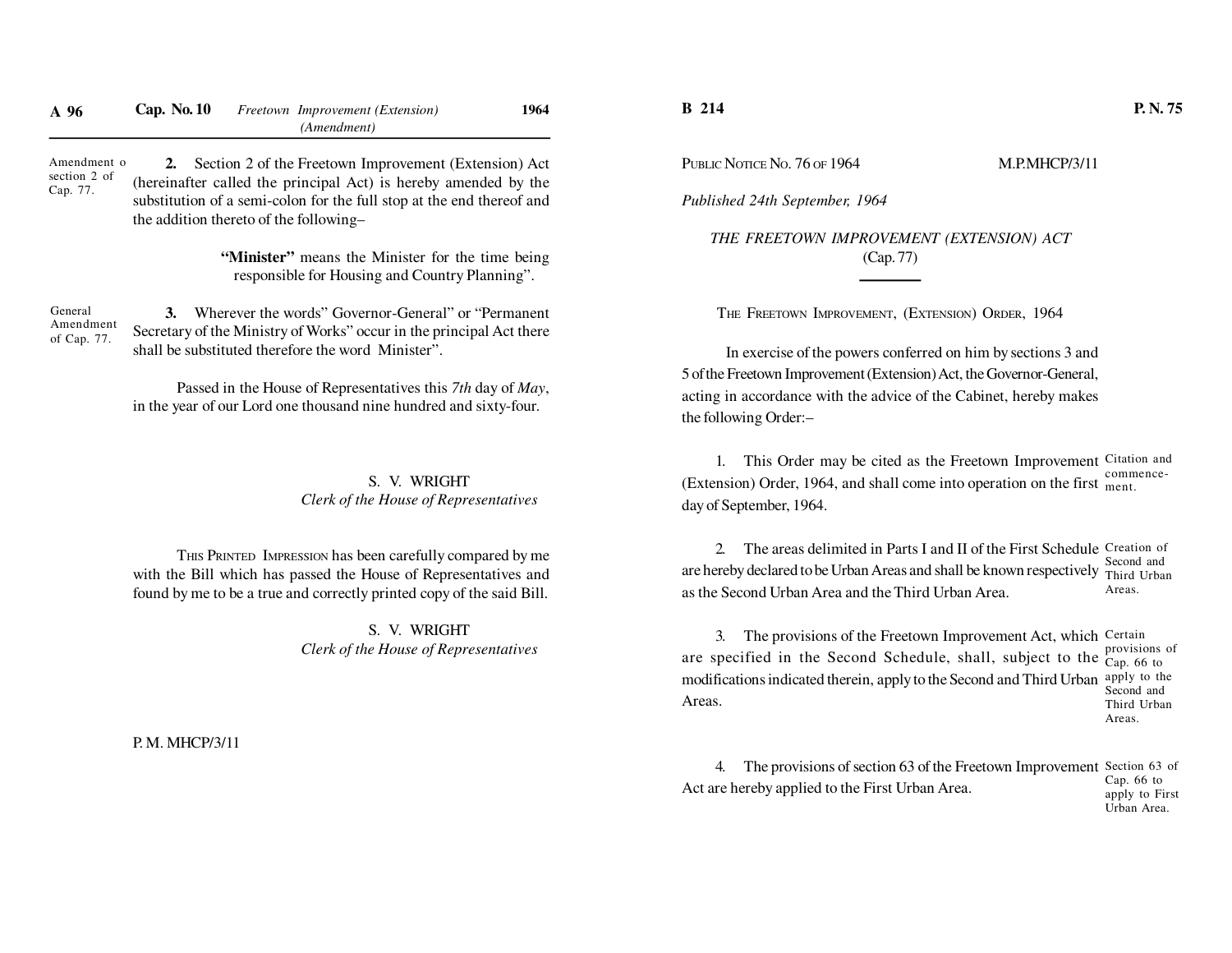PUBLIC NOTICE No. 75 OF 1964 M.P. MHCP/3/11

*Published 24th September, 1964*

#### THE FREETOWN IMPROVEMENT (EXTENSION) ACT(Cap. 77)——————

THE FREETOWN IMPROVEMENT (EXTENSION) (SECOND ANDTHIRD URBAN AREAS) (BUILDING LINES) RULES, 1964

In exercise of the powers conferred on him by section 6 of the Freetown Improvement (Extension) Act, the Minister of Housingand Country Planning hereby makes the following Rules:–

Citation.

**1.** These Rules may be cited as the Freetown Improvementcitation. (Extension) (Second and Third Urban Areas) (BuildingLines) Rules, 1964.

Building linesfor certain roads within the Second and ThirdUrban Areas.

- **2.** No new building shall be erected within fifty-five feet ofthe centre line of the following roads and parts of roads-
	- (a) Freetown-Waterloo Road from the CityBoundary to Hughes Water at Wellington.
	- (b) Freetown-York Road from the City Boundaryto Hamilton.
	- (c) Congo Cross from the City Boundary-SignalHill to Bathurst Village.

MADE this *2nd* day of *April, 1964.*

Issued under my hand,

## G. DICKSON-THOMAS,*Minister of Housing and Country Planning*

APPROVED by the House of Representatives this *18th* day of *September,1964.*

## S. V. WRIGHT,*Clerk of the House of Representatives.*

## CHAPTER 124

# WAR DEPARTMENT LANDS(KORTRIGHT HILL AND KENNEDY RIDGE)

## ARRANGEMENT OF SECTIONS

**SECTION** 

1. Short title.

2. Vesting of land in the Secretary of State on behalf of Her Majesty.

#### ——————CHAPTER 124

## WAR DEPARTMENT LANDS(KORTRIGHT HILL AND KENNEDY RIDGE)

## **An Ordinance for giving Possession to the War Department**5 of 1884. **of Land at Kortright Hill and Kennedy Ridge for the purpose ofConstructing Barracks and a Rifle Range thereon**.

#### *(7TH MARCH, 1884.)*

WHEREAS it is desirable that Her Majesty's Principal Secretary of State for the time being for the War Department (hereinafter called the said Secretary of State) should, on behalf of Her Majesty, Her heirs and successors, have possession of lands at Kortright Hill and Kennedy Ridge for the purpose of constructing barracks and a rifle range thereon, and that the same should be vested in the saidSecretary of State:

AND WHEREAS an Ordinance instituted An Ordinance relating Preamble. to the barracks and rifle range at Kortright Hill and Kennedy Ridge has been passed in the Legislative Council of Sierra Leone enabling the said Secretary of State to acquire compulsorily purchase land atthe said places:

AND WHEREAS due and sufficient notice has been given of intention of the said Secretary of State to acquire land under that Ordinance, and all claims for compensation under this Ordinancehave been satisfied.

**1.** This Ordinance may be cited as the War Department Lands Short title. (Kortright Hill and Kennedy Ridge) Ordinance.

\*Her Majesty Queen Victoria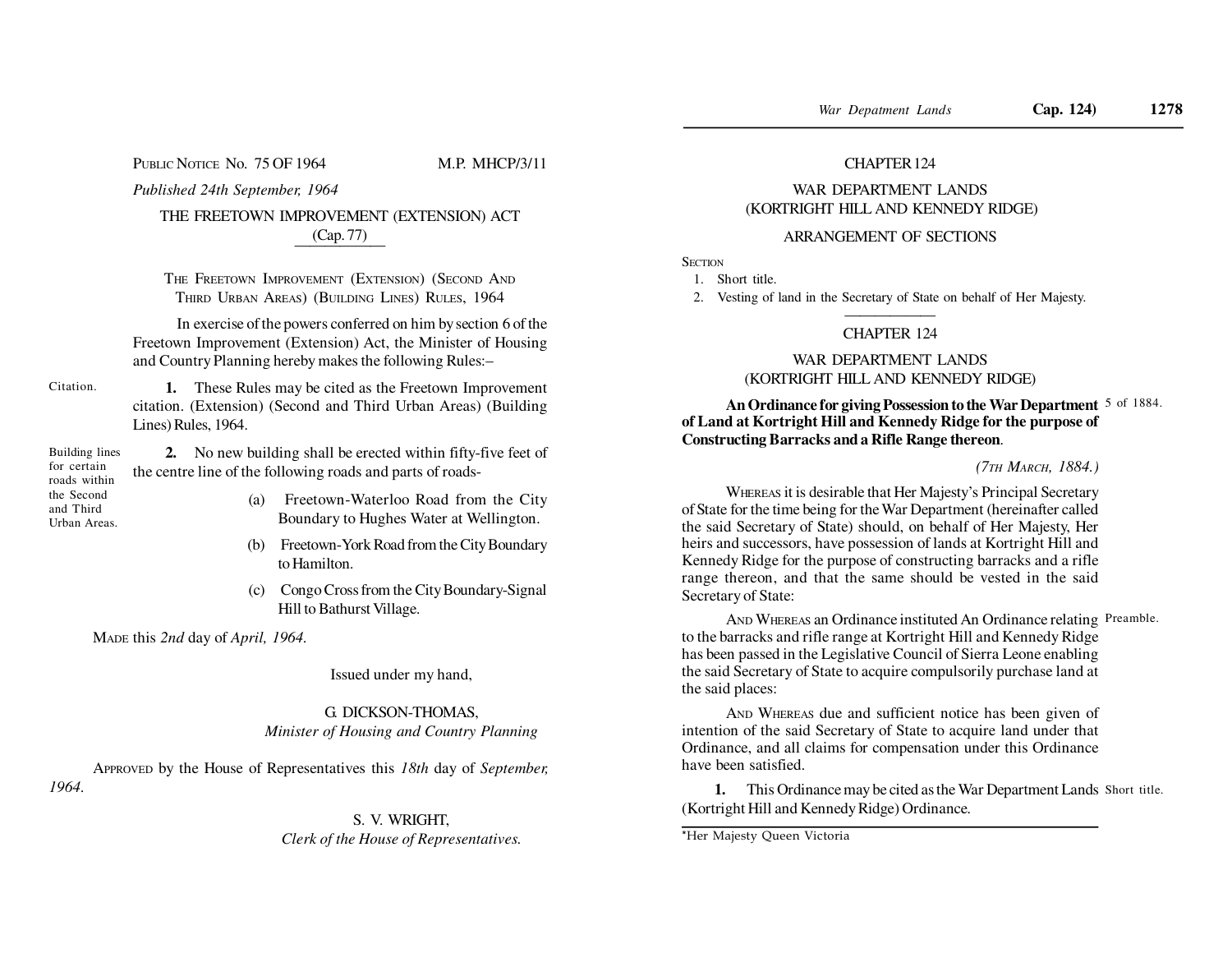Vesting of land in the Secretary ofState on behalf of HerMajesty.

**2.** Immediately from and after the time that this Ordinance becomes law, the portion of land described in the schedule, together with all messusages, tenements, estates, and other hereditaments,and all streams therein included (but no portion of the stream referred to as Leicester Stream), shall be, remain, and continue vested in the said Secretary of State in trust for Her Majesty, Her heirs andsuccessors:

Provided always that no works which may interfere with the running of adjacent streams shall be constructed on the said land without the permission of the Governor, signified in writing, and thatit shall be lawful for the Director of Public Works, or for any person authorized by the Governor in that behalf to enter at any time upon the said lands, or any part thereof for the purpose of viewing and examining the building and construction of any such works, and of viewing and examining the condition of any stream running through,or rising out of, the said land.

Section 2.

#### **SCHEDULE**

The land at Kortright Hill and Kennedy Ridge to the S.E. of Freetown, which forms the subject of this Ordinance, is shown on the sketch C (deposited at Government House), and included in the following boundaries–

(1) From a boundary mark at Savage Bridge where theexisting Path to Kortright Hill crosses White Water, up this stream toa boundary mark at the junction of Tipping Brook and Allen Stream.

(2) Along Allen Stream to a boundary mark at the springfrom which it flows.

(3) From the spring in a southerly direction to a boundarymark at the pool in Leicester Stream known as Wawn's Dip.

(4) Down the Leicester Stream to a boundary mark atStreeten Falls.

(5) Along a path of which the plan B (deposited atGovernment House) is a survey. Boundary marks are placed at thepoints marked 1 to 9 on this plan.

## CHAPTER 81

## TOWN AND COUNTRY PLANNING

#### ARRANGEMENT OF SECTIONS

## PART I–PRELIMINARY

**SECTION** 

- 1. Short title.
- 2. Interpretation.

#### PART II–TOWN AND COUNTRY PLANNING B OARD

- 3. Town and Country Planning Board established.
- 4. Majority decision Quorum.
- 5. Casting vote.

#### PART III–DECLARATION OF PLANNIN G AREAS AND POWERS OF BOARD

- 6. (1) Declaration of Planning Area.
	- (5) Rules
	- (6) (a) Applications to Supreme Court(b) Appeals.
- 7. Prohibition of development.
- 8. Vesting of powers in the Board.
- 9. Power of Board to delegate authority.
- 10. Planning Committee.
- 11. Duties and powers of Committee.

#### PART VI–PLANNING SCHEME

- 12. Outline planning schemes.
- 13. Detailed planning schemes.
- 14. Obligation to give information to Board.
- 15. Entry, examination and survey.
- 16. (1) Deposit of scheme.
	- (2) Notice.
- 17. Approval by the Governor.
- 18. Deposit of approved scheme.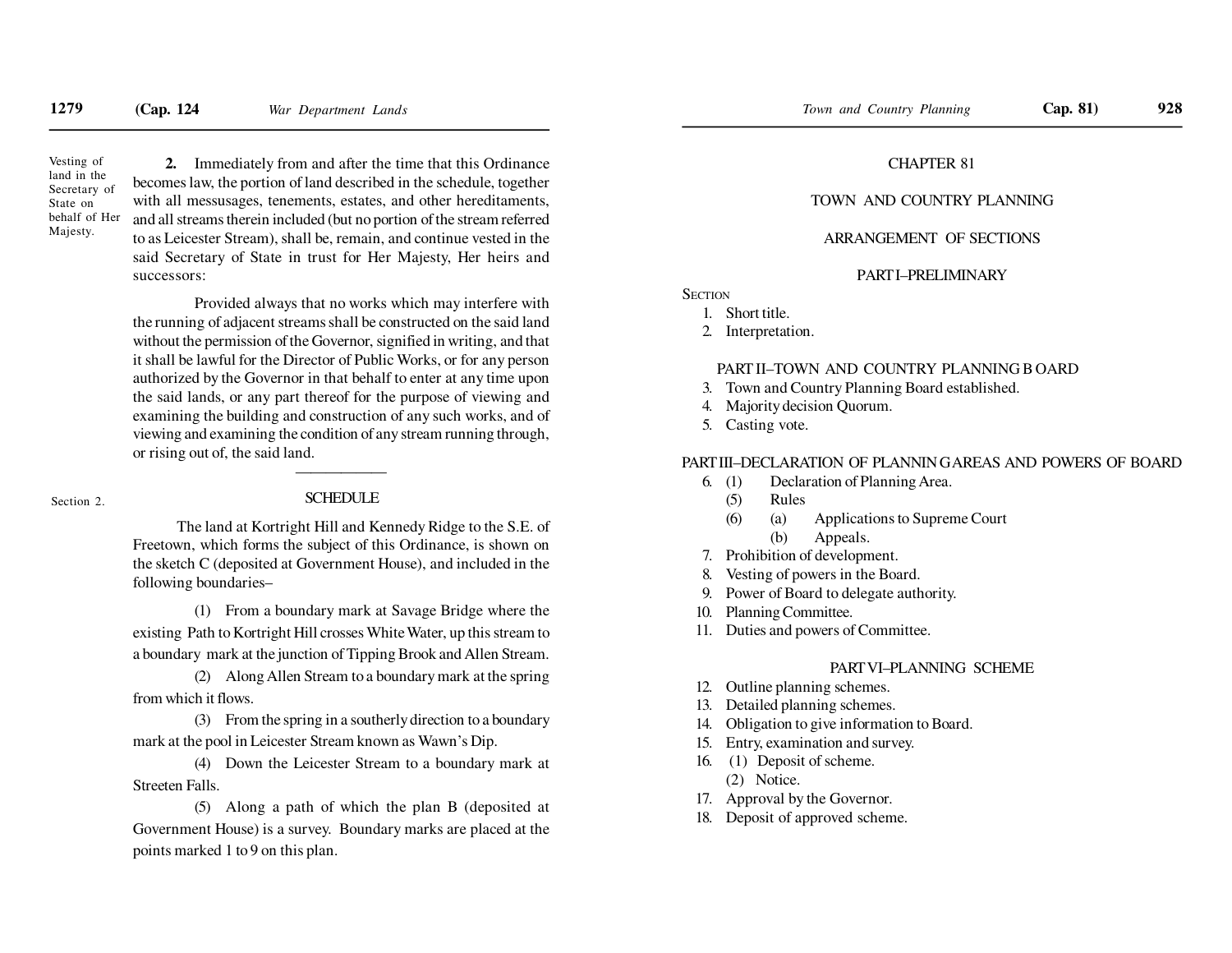## PART V– EXECUTION OF SCHEMES

- 19. Execution of scheme by Board.
- 20. (1) Power to carry out scheme
	- (2) Notice
	- (3) Penalty
- 21. Entry on land
- 22. Obstruction
- 23. Penalty for contravention of a scheme
- 24. (1) Acquisition of land by Board
	- (2) Compulsory acquisition
	- (3) Notice to owner, etc
	- (4) Entry
	- (5) Land to be marked out.
- 24. (6) Plan and certificate to be registered.
	- (7) Compensation.
	- (8) (a) Delivery of possession by Sheriff. (b) Costs
	- (9) Land, etc., to be used solely for scheme.
	- (10) Sale of land, etc.

## PART VI.–COMPENSATION AND BETTERMENT

- 25. Compensation for loss, etc.
- 26. No compensation in certain classes of cases.
- 27. Claims for compensation.
- 28. Recovery of betterment by Board.
- 29. Disputes.
- 30. Receipts and expenses of Board.

#### PART VII–MISCELLANEOUS

- 31. Revocation or modification of scheme at request of Board.
- 32. Service of notices, etc.
- 33. Power of Board to make regulations.

FIRST SCHEDULE

#### **SECOND SCHEDULE**

## CHAPTER 81

#### TOWN AND COUNTRY PLANNING (COLONY)

An Ordinance to Make Provisions for Town and CountryPlanning.

*(27th June, 1946)*

## PART I–PRELIMINARY

1. This Ordinance may be cited as the Town and Country Short title. Planning Ordinance.

2. (1) In this Ordinance, unless the context otherwise requires–Interpretation.

"Building" means any building, erection, structure or any other building erected on or made on, in or under any lands and includes the land in or under whichthe building is situate;

"Building Operations" include any road or other workspreliminary or incidental to the erection of buildings;

"Colony" means the Colony of Sierra Leone, includingthe Sherbro Judicial District;

"Development" in relation to any land includes any building or re-building operations and any use of the land or any building thereon for a purpose which is different from the purpose for which the land or building was being used until immediately before the date of the Order declaring a Planning Area undersection 6 of this Ordinance:

Provided that the laying down by the occupier of farmland to fallow, or any change of crops grown or to be grown or in the method of their cultivation by the said occupier shall not be deemed to be development save in so far as the Governor or the Board maydetermine;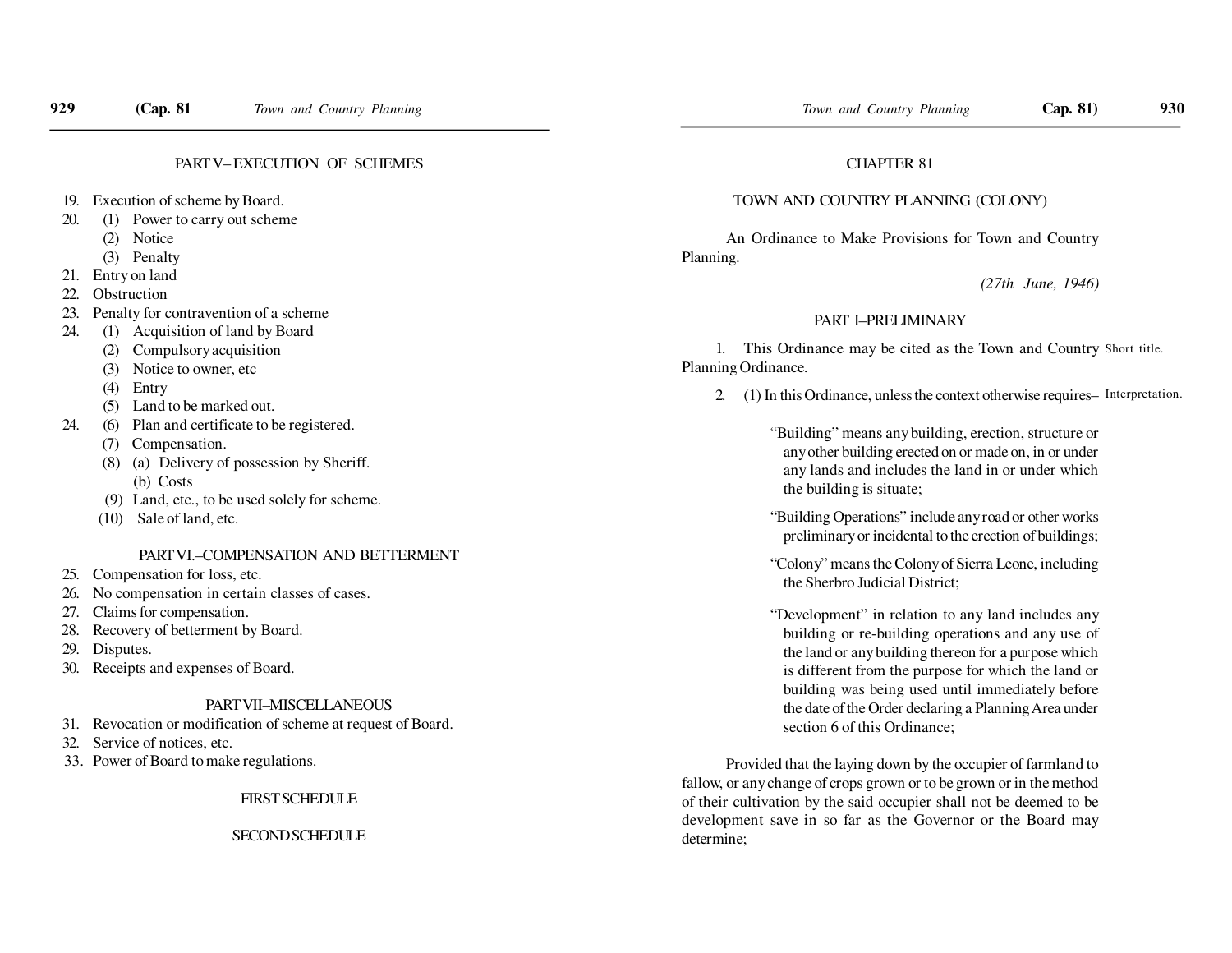**"**Existing Building" means a building erected or constructed before the date of the Order declaring aPlanning Area under section 6 or the Ordinance;

"Fence" includes any hoarding or paling used as such,and also banks and walls;

- "Hedge" includes any tree or shrub forming a part ofhedge;
- "Land" includes land covered with water and also include incorporeal as well as corporeal hereditaments of every tenure or description, and any interest therein, and also an undivided share ofland;
- "Municipal Area" means the area within the authority of the City Council of Freetown or within the authority of the Council of any city or town now orhereafter established;
- "Owner" includes joint owner, Jessee, tenant for life,and any other person in the actual possession of premises or entitled to receive the rents of premises of any tenure or description, and the agent or attorney of such persons or and of them, and anyother person who has an interest in or draw the rents;
- "Road" means any road whether public or private and includes any street, square, court, alley, lane, bridge,footway, trace, bridle path, passage or highway,whether thoroughfare or not;

"Scheme" means a scheme made under this Ordinance;

"Site" in relation to any buildings includes offices, outbuildings, yards, courts or gardens occupied orintended be occupied therewith;

"Town Council" means the City Council of Freetown or the Council of any town now or hereafterestablished.

(2) For the purposes of this Ordinance the placing or keeping on any land of any shed, tent or other object, whether fixed or removable or movable or collapsible, which is not a building, shallbe a use of such land.

#### PART II— TOWN AND COUNTRY PLANNING BOARD

3. (1) There shall be established a Board to be known as the Town and Town and Country Planning Board (hereinafter referred to as the Board) consisting of a President to be appointed by the Governor, a  $_{\rm Board}$  representative of the Medical, Public Works and Surveys and Lands established. Departments, respectively, and not less than two and not more than four other members (one of whom shall be an Elected Member of the Freetown City Council), to be appointed by the Governor for such periods or period as he shall determine, provided that any one of the Heads of the Medical, Public Works and Surveys and Lands Departments may, for good cause, appoint a person to take the place of the representative of his department at any meeting of the Board.Country Planning

(2) Notwithstanding the provisions of the immediately preceding sub-section, the Governor may appoint the representative of any one of the departments therein referred to, to be President of the Board and in any such event it shall be lawful for the Governor toappoint an additional member to the Board.

 (3) The Board shall be the authority for town and country planning in the Colony and shall be a body corporate and shall have perpetual succession and a common seal, which shall be officially and judicially noticed and the seal shall be authenticated by the signature of the President, or the member appointed under the provisions of section 4 of this Ordinance to preside, and one othermember of the Board.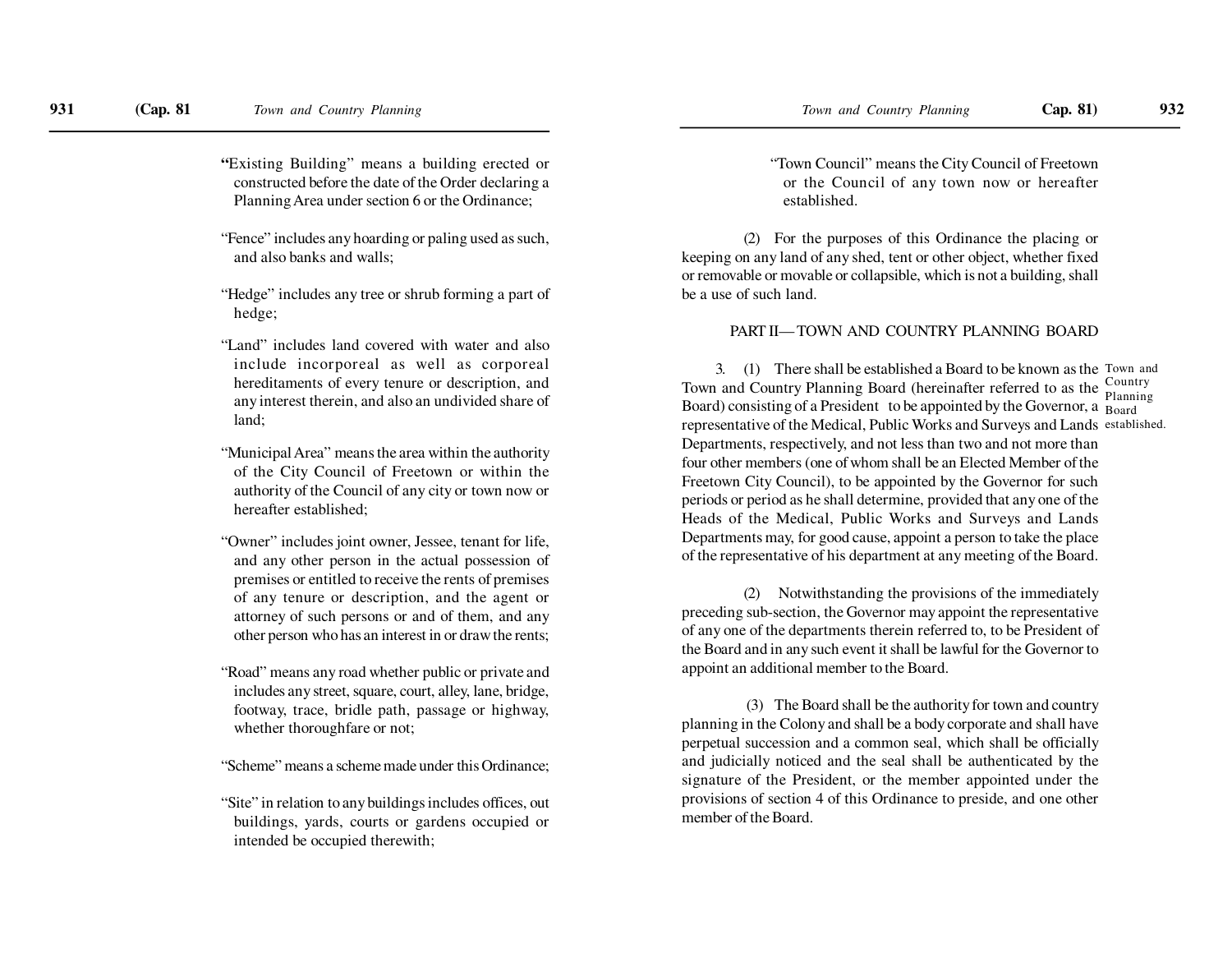(4) Any member of the Board, who has any financial or other interest in any matter before it for determination, shall disclose such interest to the Board and shall take no part in the discussion onany such matter, nor vote thereon.

(5) The Board may sue and be sued in its corporate name.

(6) The Board with the approval of the Governor may appoint a suitable person to be Secretary to the Board, and may with the like approval appoint such other officers as may be necessary forcarrying out the duties and functions of the Board.

4. All acts whatsoever authorised or required by this Ordinance to be done by the Board, and all questions that may come before the Board shall be done and decided by the majority of votes;Majoritydecision.

Provided that the Board shall not be competent to act in any case unless there be present at and throughout the meeting four members at least, of whom one shall be either the President or one ofthe members appointed in writing by the President to preside.Quorum .

5. The President or member presiding shall have an original vote in common with the other members, and also a casting vote, ifupon any question the votes shall be equal.Casting vote.

# PART III —DECLARATION OF PLANNING AREAS ANDPOWERS OF BAORD

Declaration of PlanningArea.

6. (1) If the Board, after consultation in the case of Freetown with the City Council, in the case of any town hereafter established with the Council of such town, in the case of the Sherbro Urban District with the Sherbro Urban District Council, and in the case of other parts of the Colony with the Rural Area Council, is of the opinion that a scheme should be made for any area and makes representations to that effect (such representations to be accompanied by a plan) to the Governor in Council, the Governor in Council may by order declare that the area specified in such representations shall be a PlanningArea;

Provided that the Governor in Council shall have power before approving to modify the area specified by the Board's representations by adding thereto or omitting therefrom any portion or portions ofland.

 (2) Such order shall come into operation upon the day of its publication in the *Gazette* and shall cease to have effect within three years from such date no scheme in respect of the Planning Area or any part thereof has been approved under the provisions of section17 of this Ordinance.

 (3) A copy of the order shall also be posted at such placeswithin the Planning Area as the Board shall direct.

(4) When an area has been declared a Planning Area under the provisions of this section, the value of any building or land in such area shall, for the purposes of determining the amount of compensation or betterment payable under the provision of this Ordinance, be deemed to be the value of the building or land at thedate of such declaration.

(5) The Governor in Council may make rules prescribing Rules. the manner in which compensation shall be assessed and such rules may provide for the appointment by the Governor of Committees to advise the Board as to the compensation which should be paid in planning areas, and the Board may either award compensation in accordance with such advice or award such other compensation asto the Board seems fit.

 $(6)$  (a) If the person to whom compensation is payable is Applications dissatisfied with any compensation awarded as aforesaid, the Board <sup>to Supreme</sup> or such person may apply to the Supreme Court to determine theamount of compensation which should be paid.Court.

(b) Any final judgement in any such case as aforesaid Appeals. shall be subject to the like appeal to which other final judgements of the Court is subject, including appeal to the West African Court of Appeal and to Her Majesty's Privy Council where such appeal isallowed by law.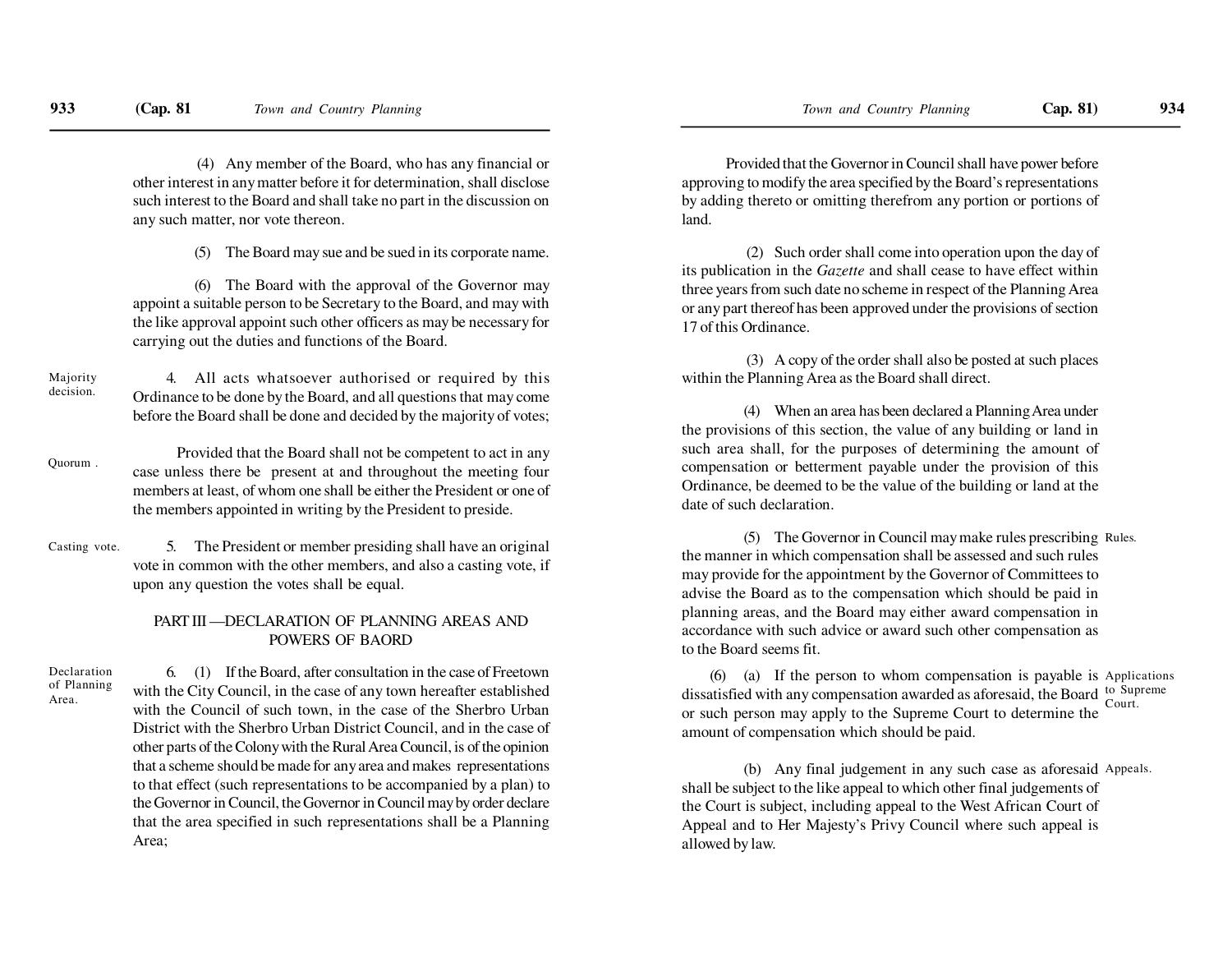7. (1*)* When an order declaring a Planning Area has been published under section 6 of this Ordinance, no person shall within the Planning Area carry out any development of land or any construction, demolition, alteration, extension, repair or renewal of any building until a detailed scheme is approved under section 17 ofthis Ordinance for the area containing such land or building;Prohibition ofdevelopment.

> Provided that the Board may grant to any person applying in writing therefore permission in writing, subject to such conditions, one of which may be that in respect thereof, no compensation shallbe payable, as it may deem necessary to impose, to develop land or to construct, demolish, alter, extend, repair or renew a particularbuilding lying within the Planning Area;

> And provided further that no such permission shall be necessary in respect of minor repairs the total cost or value of whichdoes not exceed the sum of ten pounds in any one year.

> (2) Every person who otherwise than under a final scheme proceeds with or does any work in a Planning Area without such permission as aforesaid shall be liable, on summary conviction, to a fine of ten pounds together with, in the cases of a continuation offence, a further fine of one pound for every day during which theoffences continues after conviction.

Vesting of powers in theBoard.

8. (1) When an order declaring a Planning Area in respectof an area lying wholly or partly within a municipal area has beenpublished under section 6 of this Ordinance–

(a) The powers to undertake any of the matters described in the First Schedule to this Ordinance, which are or may be vested in the Town Council by virtue of the Ordinance establishing the Town Council, shall, if the Governor so directs, be transferred to and become vested in the Board, and shall, subject to any exercise by the Board of its powers under section 9 of this Ordinance, be exercised and performed exclusively by the Board in respect of the municipal areacontained in the Planning Area;

Provided that any power vested in the Town Council to undertake road transport services or public utility service within themunicipal area shall remain vested in the Town Council;

(b) The Board shall, subject to any exercise by the Board of its powers under section 9 of this Ordinance, be empowered exclusively to administer any regulations relating to town planning and buildingoperations made by the Town Council.

(c) In respect of that part of the Planning Area which lies wholly outside the municipal area, the powers and duties relating to buildings roads or open spaces, conferred or imposed upon any person under any Ordinance shall become vested in the Board and shall, subject to any exercise by such Board of its powers under section 9 of thisOrdinance be exercised exclusively by the Board.

(2) When an Order declaring a Planning Area in respect of an area lying wholly outside a municipal area is published under section 6 of this Ordinance, the powers and duties relating to buildings,roads or open spaces, conferred to imposed upon any person under any Ordinance, shall become vested in the Board and shall, subject to any exercise by the Board of its powers under section 9 of thisOrdinance, be exercised and perform exclusively by the Board.

9. The Board may delegate to a Committee appointed under Power of section 10 of this Ordinance or to any other person, all or any of the powers and duties conferred upon it by this Ordinance and in so <sub>authority</sub> doing may impose upon the Committee or upon such person or body of persons such conditions, exceptions and qualifications in the exercise of any powers so delegated as to the Board may seem fit;Board to delegate

Provided that nothing herein contained shall authorise the Board to delegate the power to make regulations under section 33 ofthis Ordinance.

10. (1) When an order declaring a Planning Area has been Planning published under section 6 of this Ordinance, the Board shall appoint a committee to be called the Planning Committee.committee.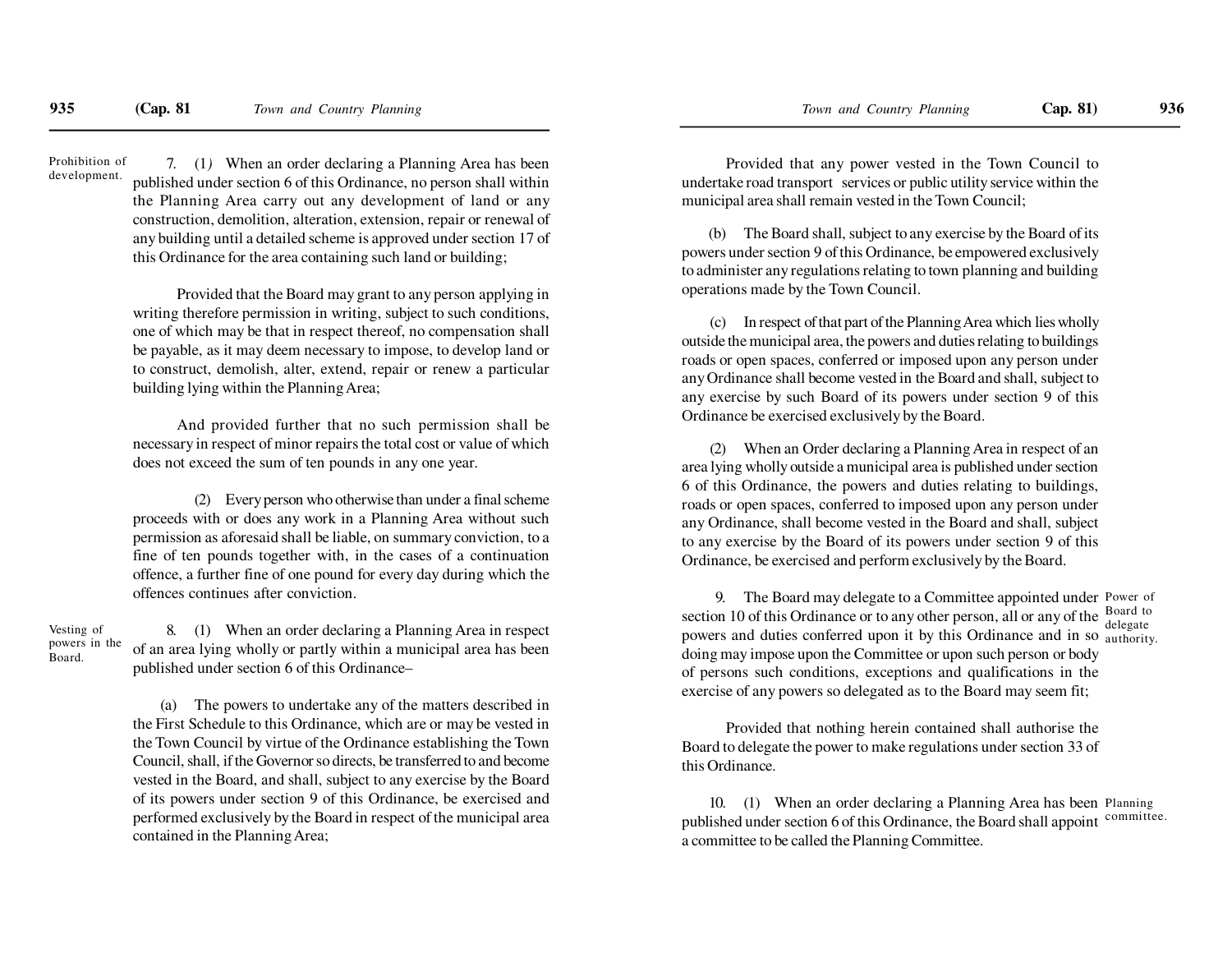(2) The Planning Committee shall consist of not less than five persons appointed by the Board for such period or periods as theBoard may determine;

Provided that where the Planning Area lies wholly or in partwithin a municipal area, the Planning Committee shall include among its members the Medical Officer of Health of the Town Councilconcerned or if there is no such Medical Officer, then a MedicalOfficer appointed by the Director of Medical Services, the Town Engineer of such Council, or if there be no such Town Engineer, the Provincial or Executive Engineer, and not less than two members ofsuch Council to be nominated by the Town Council.

(3) The chairman of any Planning committee shall be appointed by the Board from among the members of such Committee and he or the members presiding at any meeting of the Committee shall have an original vote in common with the other members, and also a castingvote if upon any question the votes shall be equal.

(4) All acts whatsoever authorised or required to be done by the Planning Committee shall be done and decided by the majority ofvotes;

Provided that the Planning committee shall not be competentto act in any case unless there be present at and throughout the meeting three members at least, of whom one shall be either the chairman or one of the members appointed in writing by the chairmanto preside.

(5) Any member of a Planning Committee who has any financialor other interest in any matter coming before the Committee for determination, or who is financial or otherwise personally interested in any recommendation which the Committee may wish to make to the Board, shall disclose such interest to the Committee and if it is any matter on which a vote is to be taken by the Committee, he shallnot vote on such matter.

11. (1) (a) The Planning Committee shall furnish to the Duties and Board such particulars and information as the Board may require with regard to the present and future planning needs and the probabledirection and nature of the development of its area.powers of committee.

(b) The Committee shall keep proper minutes of all its meetings, and on confirmation by the Committee, copies of such minutes shallbe sent to the Board.

(2) The Planning Committee shall exercise such of the powers of the Board as may be delegated to it under the provisions of section9 of his Ordinance.

#### PART IV–PLANNING SCHEMES

12. (1) (a) Every Planning Committee shall, at the request Outline of the Board, submit to the Board, submit to the Board within such planning time as may be prescribed by the Board, an outline Planning scheme in respect of all lands within the Planning Area, with the generalobject of securing proper conditions of health, sanitation and communication and amenity and convenience in connection with thelaying out and use of the land.scheme.

 (b) Any outline scheme submitted by a Planning Committee may be adopted by the Board with or without such modification oralterations as to the Board seems fit.

 (2) Without prejudice to the powers of the Planning Committee under this Ordinance, every scheme to which this section applies shall make provision for all or any of the following matters, as may beprescribed by the Board–

- (a) Construction, diversion or alteration of streets, main roads and communications andgeneral building lines;
- (b) Drainage, including sewerage;
- (c) Water supply;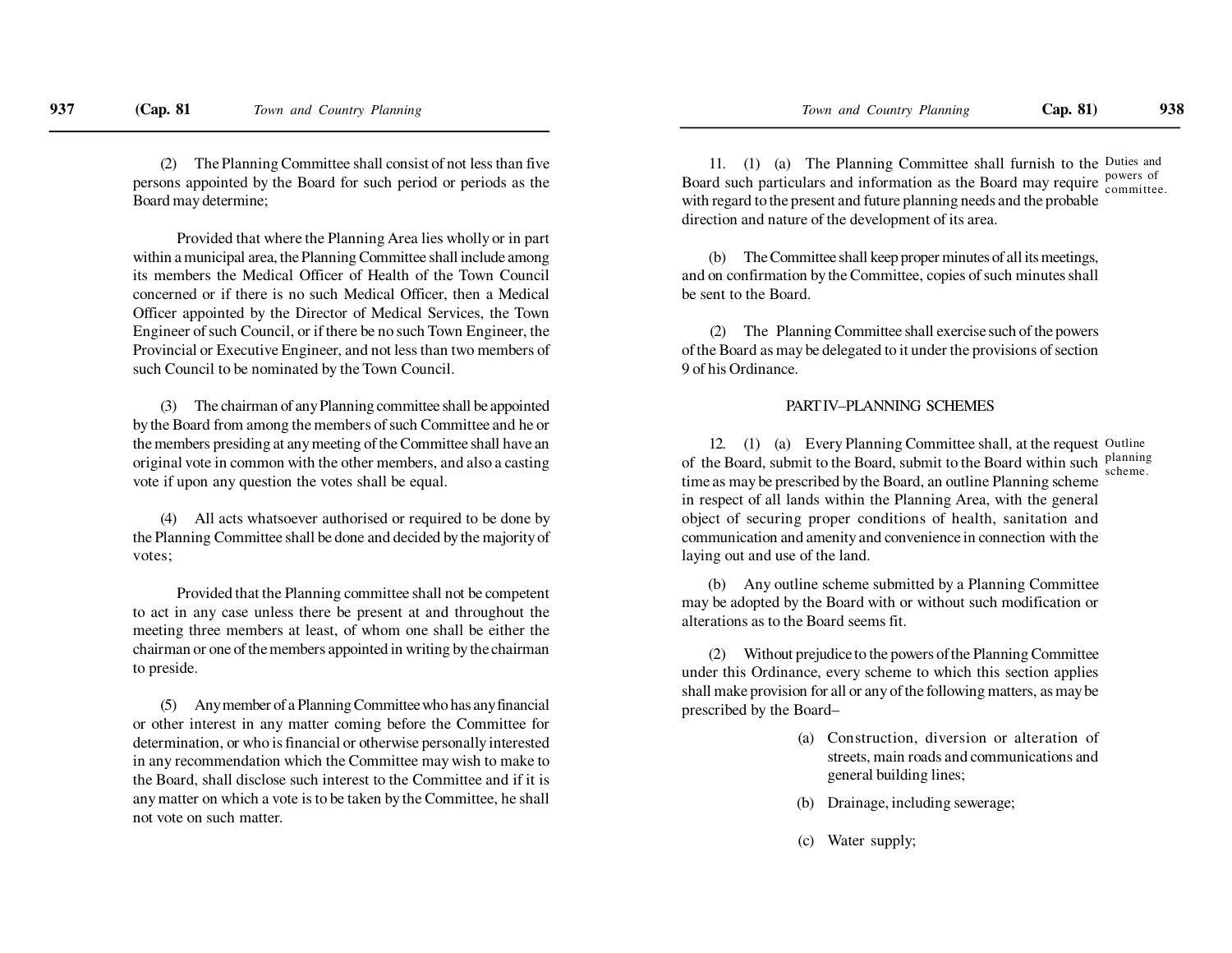- (d) The limitation of zones within which special trades and industries may be carried on or which are reserved exclusively for residentialor other purposes;
- (e) The imposition of conditions and restrictions to the open space to be maintained aboutbuildings and the particular height and character of buildings to be allowed inspecified areas.

(3) If a Planning Committee fails or neglects to submit within the time prescribed such outline planning scheme as aforesaid,the Board may prepare an outline scheme and such scheme shall for all the purposes of this Ordinance be deemed to be an outline planningscheme prepared by the planning Committee.

 (4) An outline planning scheme shall in all cases beaccompanied by a plan or plans of the area.

(5) Any law relating to development, road construction or building operations in consistent with the provisions of a scheme the application of which would tend to hinder the carrying out of thescheme shall not apply to the area to which the scheme relates.

Detailed planningscheme.

13. (1) (a) When an outline scheme has been prepared the Planning Committee may at any time prepare for submission to the Board a detailed planning scheme with reference to any land within the planning area, or may adopt, with or without modifications for submission to the Board, any planning scheme proposed by all orany of the owners of such land;

Provided that if no such scheme as aforesaid is submitted and the Board is satisfied that a detailed planning scheme ought to be made by the Planning Committee as regards any land within the planning area, the Board may require the Planning Committee to prepare and submit a detailed planning scheme within such time asthe Board shall prescribe.

 (b) Any detailed scheme submitted by a Planning Committee may be adopted by the Board with or without such modifications oralterations as to the Board seems fit.

 (2) A detailed planning scheme shall in all cases beaccompanied by a plan or plans of the area.

(3) If the Planning Committee fails to submit a detailed planning scheme within the time prescribed by the Board, the Board may prepare a detailed scheme and such scheme shall, for all purposes of this Ordinance, be deemed to be a detailed planning schemeprepared by the Planning Committee.

 (4) A detailed planning scheme prepared or adopted under this section shall deal with the matters prescribed in section 12 (2) and, in addition, may make provision for any of the mattersmentioned in the First Schedule to this Ordinance.

(5) A detailed planning scheme may provide for the redistribution of lands or for the readjustment of the boundaries andareas of such lands.

(6) Any law relating to development, road construction, or building operations inconsistent with the provisions of a scheme the application of which would tend to hinder the carrying out of thescheme shall not apply to the area to which the scheme relates.

14. (1) The Board may, for any purpose arising in relation to Obligation to the making, enforcement or carrying out of a scheme, by notice in  $\frac{\text{give inform}}{\text{tion to Bond}}$  writing require the owner of any land or building in the area to which such scheme relates or is intended to relate to state in writing and deliver or forward by registered post to the Board within thirty days of the date of the notice, particulars of his estate, Interest in or rightover or in respect of, such land or building, and the name and address,and the estate, interest or right (so far as they are known to him) if every person who to his knowledge has any estate or interest in orright over or in respect of such land or building.tion to Board.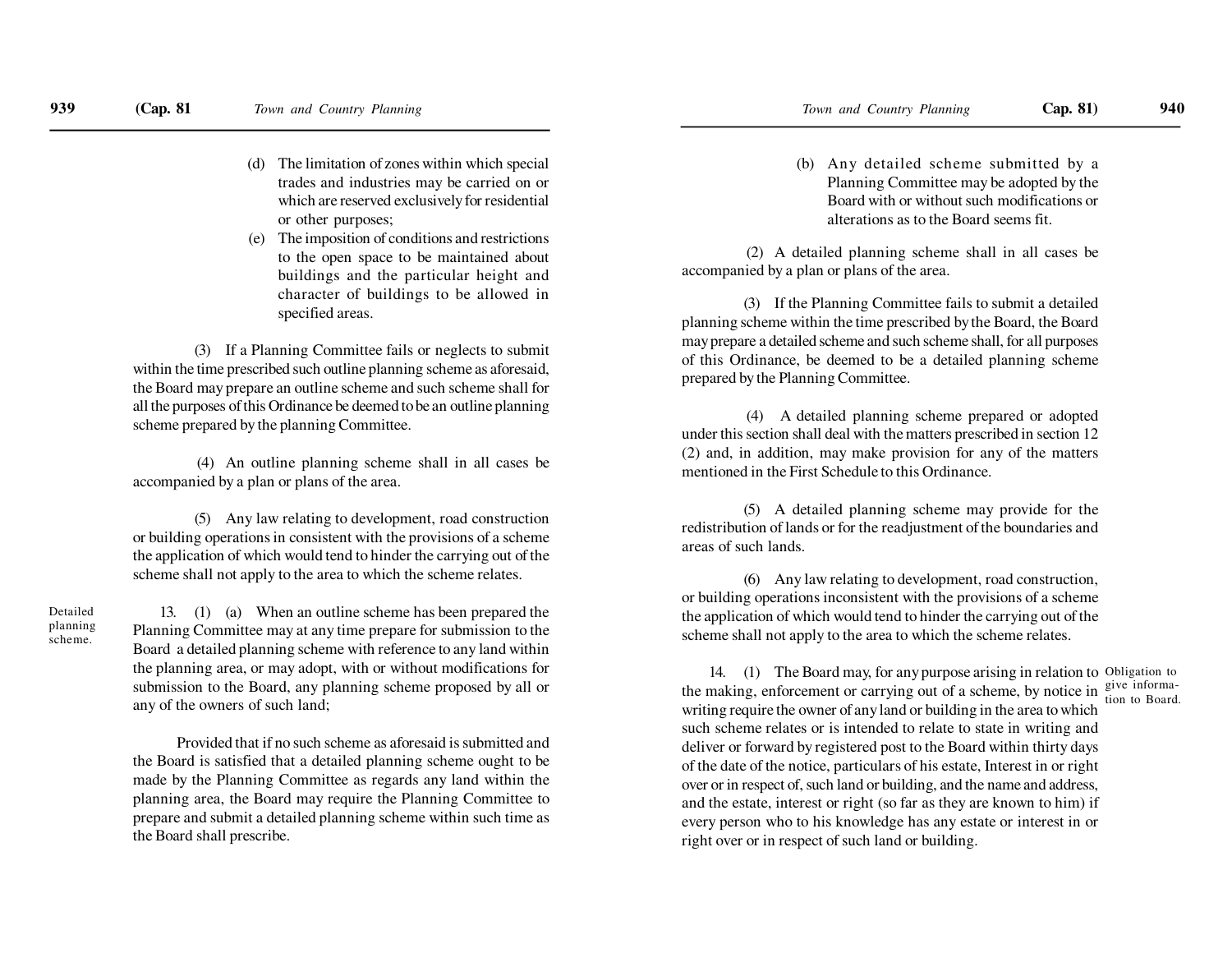(2) Every person required to make and deliver or forward a statement under this section who shall wilfully make and deliver or forward any false statement, or fail without reasonable cause or refuse to make and deliver or forward a statement, shall be liable, on summaryconviction, to a fine of twenty-five pounds.

Entry examinationand survey.

15. (1) The Board may at any time cause the whole or any part of any land to be entered upon, examined and surveyed and the circumstances and requirements thereof to be Investigated for the purpose of deciding whether or not a scheme should be made in respect of any such land or any part thereof and of making suchscheme if decided upon.

 (2) Any person authorised in that behalf in writing by the Board may, for the purpose of any entry, examination, survey or investigation which the Board is authorised by this section to cause to be made, and on production of such written authority, enter and there do anything which such person shall reasonably consider tobe necessary for the said purpose.

Deposit ofscheme.

16. (1) When a scheme has been framed or adopted it shallbe deposited in such place as the Board shall decide.

Notice.

(2) Notice of such deposit and of the period in which any person may inspect and make representations respecting the scheme shall be published by the Board in the Gazette and in local papers circulating in the Colony, and by exhibiting public notices in suchother places in the Colony, as the Board may direct.

(3) Any person may within two months of the date of the notice of such deposit inspect, and make representations to the Board respecting the scheme, and upon the expiration of such period the Board shall forthwith submit the scheme, together with any such representations and any recommendation thereon by the Board, forconsideration by the Governor.

17. A scheme in respect of the whole or part of a Planning Area Approval by shall not have effect unless and until it is approved by Order of the <sup>the Governor.</sup> Governor, and before giving his approval the Governor may makesuch modifications thereof as he thinks fit;

Provided that a scheme though approved may, subject to theprovisions of section 31 of this Ordinance be modified or revoked.

18. When a scheme has been approved by the Governor in Deposit of respect of the whole or Part of a Planning Area, a copy of it shall be approved deposited for inspection in such place within the Planning Area asthe Board shall direct.scheme.

#### PART V–EXECUTION OF SCHEMES

19. Where a scheme has been approved in respect of a Planning Execution of Area, the Board shall be the authority responsible for executing andenforcing the scheme.scheme byBoard.

20. (1) Subject to the provisions of this section the Board  $\frac{Power\ to}{Power\ to}$ may at any time–carry outscheme.

- (a) Remove, pull down or alter, so as to bring into conformity with the provisions of the scheme, any building or other work which does not conform to those provisions, or the removal, demolition or alteration of which is necessary for carrying the scheme into effect, or in the erection or carrying out of which any provision of the scheme has not beencomplied with;
- (b) Where any building or land is being used in such manner as to contravene any provisionof the scheme, prohibit it from being so used;
- (c) Where any land has been, since the date when the order declaring a Planning Area under section 6 of this Ordinance has been published, put to any use which contravenes any provision of the scheme reinstate theland;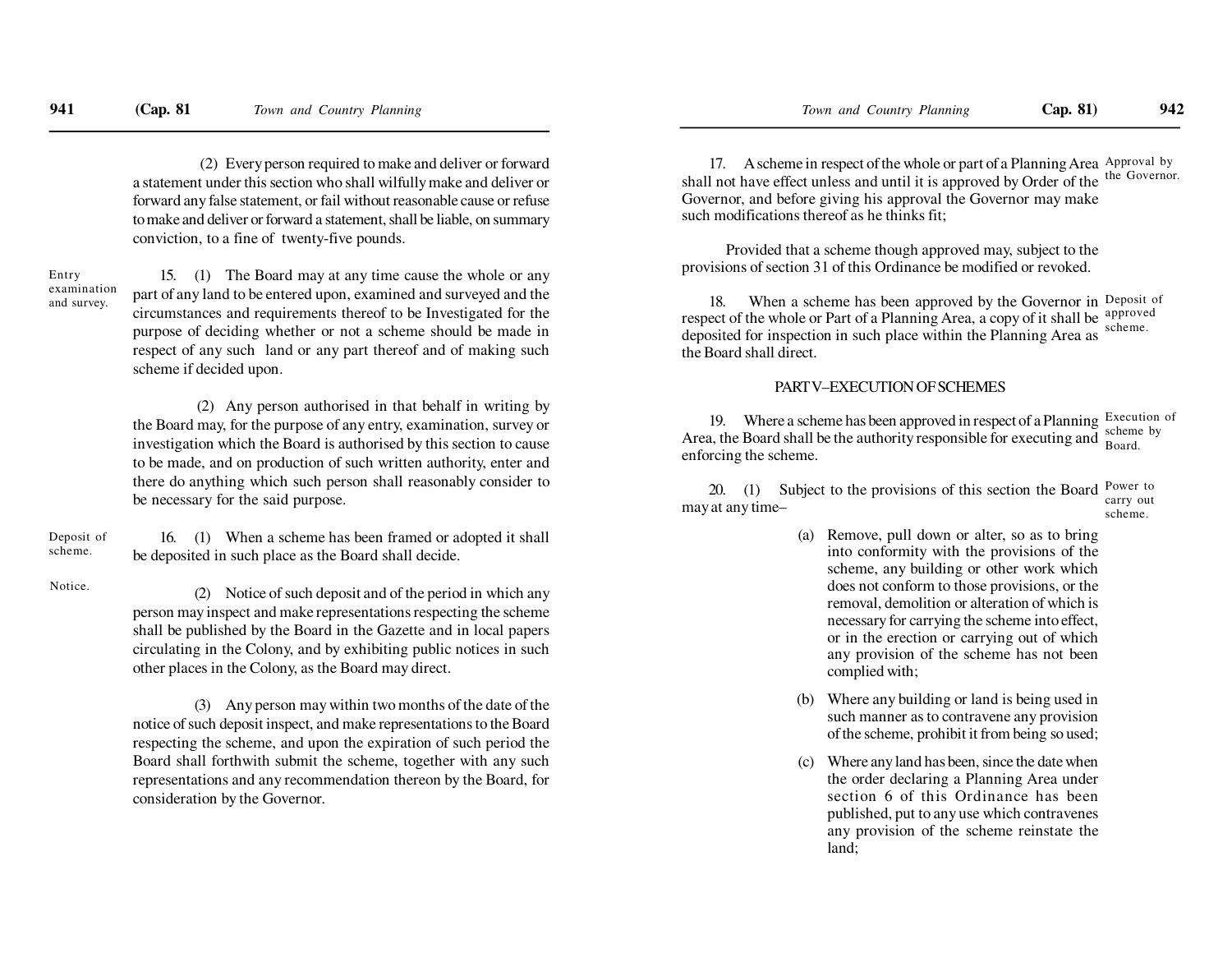(d) Execute any work which it is the duty of any person to execute under the scheme in any case where delay in the execution of the work has occurred and the efficient operation of the scheme has been or is likely to be therebyprejudiced.

(2) Before taking any action under this section the Board shall serve a notice on the owner and on the occupier of the building or land in respect of which the action is proposed to be affected thereby, specifying the nature of and the grounds upon which itproposes to take such action.Notice.

> (3) The date stated in a notice served under this section any the date on or after which the intended exercise of the power therein mentioned is intended to be begun shall be not less than three months when any building is affected, and in any other case not less than one month after the date of service of such notice, and the Board shall not do any act or thing in exercise of such power in relation to the building or land mentioned in the notice before suchdate.

(4) Every such person who uses any building or land in a manner prohibited under this section shall, in addition to any civilliability, be guilty of an offence and liable, on summary conviction, toa fine of twenty-five pounds.Penalty.

21. Any person authorised in that behalf in writing by the Board may, on production of such written authority, enter on any land in a Planning Area to which a scheme relates and there make such inspection, survey, examination and investigation and there carry out such work as may be necessary for the purposes of theenforcement or carrying out of a scheme.Entry onland.

22. Every person who wilfully obstructs or interferes with any person in the lawful exercise of any power conferred by this ordinance shall be liable, on summary conviction, to a fine of twenty five pounds.**Obstruction** 

23. Any person who wilfully does any act which is a Penalty for contravention of a provision contained in a scheme or who wilfully  $\frac{\text{contravention}}{\text{of a scheme}}$  fails to comply with a provision in a scheme shall be liable, on summary conviction, to a fine of fifty pounds and in the case of a continuing offence, to a further fine of five pounds for every day during whichthe offence continues after conviction.

24. (1) The Board may acquire such land or buildings as may Acquisition of be necessary or expedient for carrying into effect the provisions of ascheme.land by Board.

(2) Where the Board is unable to purchase by agreement Compulsory any land or building required for carrying into effect the provisions acquisition. of a scheme, the Governor in Council, upon the application of the Board and after consideration of any representation which may be submitted by the owner, and after such enquiry as he may think proper, may declare that any land or building shall be acquired for town or country planning purposes as the case may be and the Governor may thereupon by warrant under his hand and the public seal of the Colony directs that such land or building shall be acquiredfor town or country Planning purposes as the case may be.

Every such warrant may be in the Form A in the Second Schedulehereto and shall be published in the *Gazette.*

(3) Whenever by any such warrant as in the immediately Notice to preceding sub-section mentioned it is directed that any land or <sup>owner, etc.</sup> building shall be acquired for town or country planning purposes as the case may be the Board shall cause to be served personally on the building specified in such warrant, or if he or they cannot be found shall cause to be left at his or their last usual place or places of abode or business with some inmate thereof, to given to such person or persons, and in case no such person can be ascertained or fond,shall cause to be left with the occupier of such land or building or if there be no such occupier, shall cause to be fixed on some conspicuous part of such land or building within fourteen days from the date of such warrant, a notice, in the Form B in the Second Schedule hereto,or as near thereto as possible.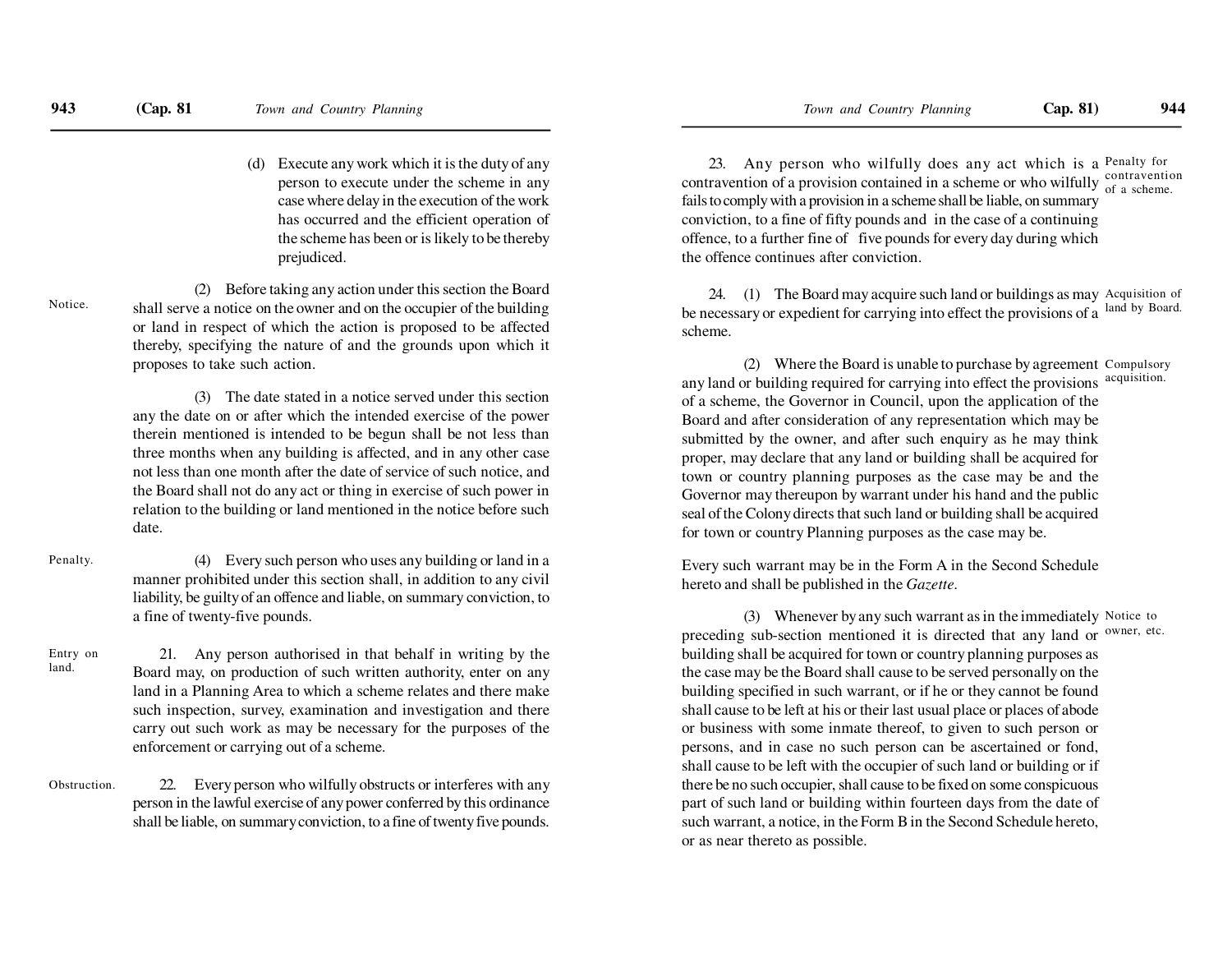(4) After the lapse of twenty-one days from the publication of any such warrant in the *Gazette* it shall be lawful for the Board with all necessary workmen and other servants to enter upon such land or building and also to set out, appropriate and take so much of such land or building, as is specified in the said warrant.Entry.

 (5) When the Board shall appropriate and take any land or building as aforesaid, the Board shall cause a notice to be posted in some conspicuous part of such land or on such building as the case may be, and such notice shall be in the following words, viz.:– "Taken for Town Planning Purposes" or "Taken for Country Planning purposes" as the case may be and shall be signed by the President ofthe Board.Land to bemarked out.

> Any land or building so appropriated and taken shall thereupon vest in the Board, free from all other interests, liens, rights,charges and encumbrances whatsoever.

(6) Within twenty-one days of any appropriation of any land as aforesaid, theBoard shall cause a plan of the land so appropriated and taken together with a certificate under the hand of the President of the Board that the land has been appropriated and taken for town or country planning purposes as the case may be to be registered in the office of the Registrar General and the registration of such plan and certificate shall be conclusive evidence that such land has been appropriated for town or country planning purposesas the case may be.Plan and certificate tobe registered.

 (7) The provisions of this Ordinance relating to compensation shall apply to any land or building appropriated inaccordance with this section.Compensation.

(8) (a) If in any case in which, according to the provisions of this Ordinance,the Board is authorized to enter upon and take any land or building, and the owner or occupier of any such land or building, or any other person, refuse to give up possession thereof,or hinder the Board, their workmen or servants from entering upon orDelivery of possession bySheriff.

taking possession of the same, it shall be lawful for the Governor to issue his warrant in the Form C in the Second Schedule hereto, or as near thereto as possible, directed to the Sheriff, ordering him to deliverpossession of the same to the Board and upon receipt of such warrantthe Sheriff shall deliver possession of any such land or buildingaccordingly.

 (b) The costs accruing by reason of the execution of such warrant, to be taxed by the Master of the Supreme Court in accordance with the Rules of the Supreme Court subject to review by the Chief Justice, shall be paid by the person refusing to give possession or hindering the Board, their workmen or servants as aforesaid; and the amount of such costs shall be deducted and retained by the Governorfrom the compensation if any, then payable by him to such person,and if no compensation be payable to such person, or if the same be less than the amount of such costs, then such costs or the excessthereof beyond such compensation, if not paid on demand, shall be levied by distress, and upon application to a magistrate for thatpurpose he shall issue his warrant accordingly:

Provided that no costs shall be taxed under this section unless due notice has been given to the owner or occupier or any otherperson who has refused to give up possession to the Board, or who has in any way hindered the Board, their workmen or servants fromtaking possession or entering upon any land or building.

(9) Subject to the provisions of the immediately Land, etc. to succeeding sub-section all lands and buildings acquired under this section for carrying into effect the provisions of a scheme shall be used only for or in connection with the scheme for which they wereso acquired:be used solely for scheme.

Provided that nothing in this sub-section contained shall be taken to preclude the Board, in furtherance of any scheme, from sellingor otherwise disposing of any land acquired.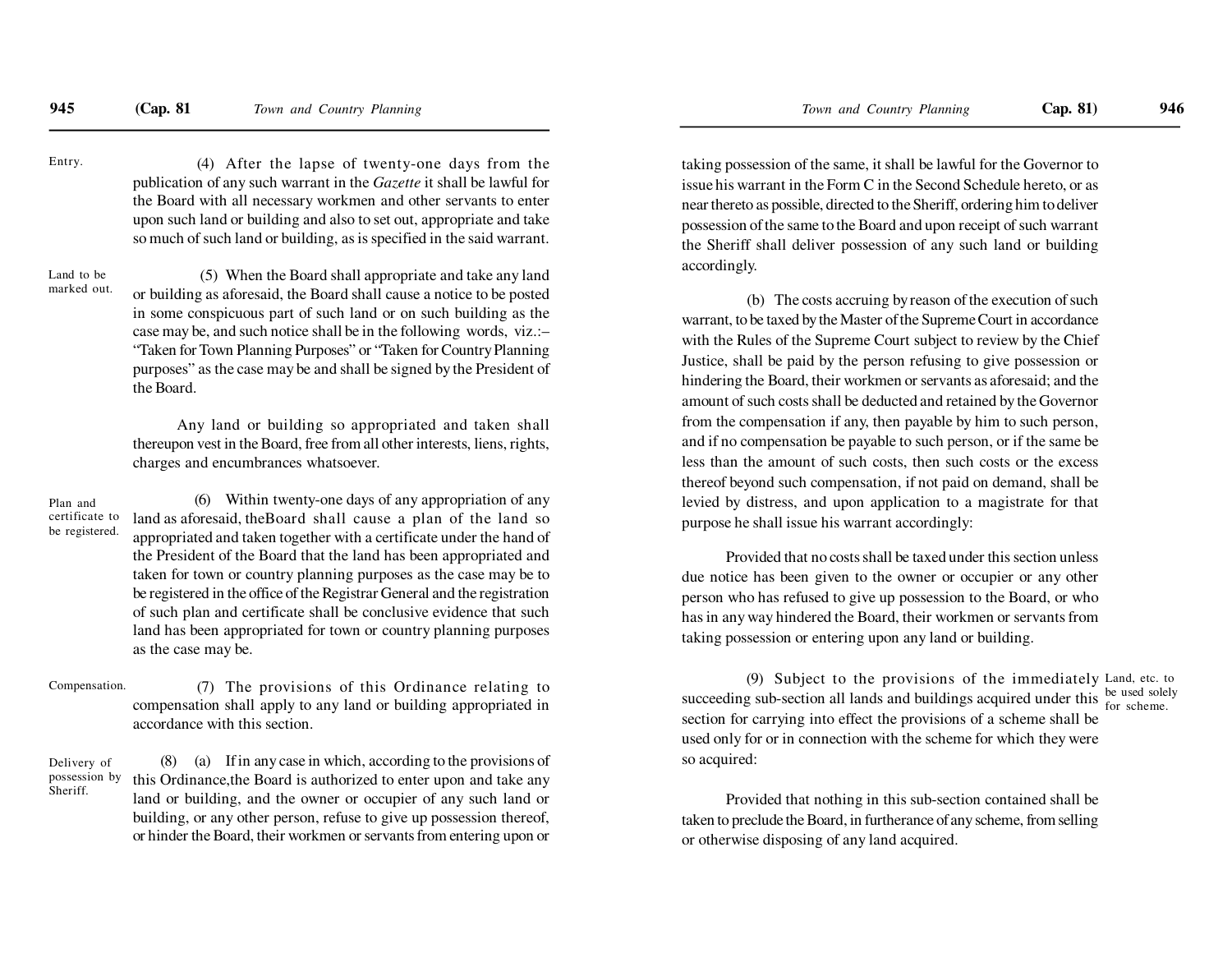Sale of landetc.

(10) When any scheme is revoked or abandoned, it shall be lawful for the Board to sell or otherwise dispose of any land or building acquired under this Ordinance, provided that the Board shall, in the first place, offer the land or building to the person from whomit was acquired before selling it to any other person.

#### PART VI–COMPENSATION AND BETTERMENT

Compensationfor loss, etc.

25. Subject to the provisions of this Ordinance, any person–

- (a) Whose property is injuriously affected by the coming into operation of any provision contained in a scheme or by theexecution of any work under a scheme, or
- (b) Who, for the purpose of complying with any provision contained in a scheme or in making or resisting a claim under the provisions of this Ordinance relating to compensation and betterment, has incurred expenditure which is rendered abortive by a subsequentrevocation or modification of the scheme,

shall, if he makes a claim within the time limited for the purpose by this Ordinance, be entitled to recover as compensation from the Board the amount by which his property is decreased in value, or, so far as it was reasonably incurred, the amount of the abortive expenditure,as the case may be.

No compensation in certain classesof cases.

26. (1) No compensation shall be payable in respect of the prohibition imposed by sub-section (1) of section 7 of this Ordinance upon development of land or construction, demolition, alteration,extension, repair or renewal of buildings

 (2) No compensation shall be payable in respect of any building the erection of which was begun after the date of the publication of the order declaring a Planning Area under section 6 of this Ordinance, unless such erection was begun Under and erectedin accordance with the permission of the Board.

 (3) No compensation shall be payable in respect of anyof the following Provisions in a scheme, namely, any provision which–

- (a) Prescribes the location of buildings, the extentof the yards, gardens and cartilage ofbuildings;
- (b) Imposes any health conditions in connectionwith buildings;
- (c) Limits the number of buildings or the number of buildings of a specified class which may be constructed, erected on or made in orunder any area;
- (d) Prohibits or regulates the sub-division ofland;
- (e) Regulates or empowers the Board to regulate the size, height, spacing, design, colour andmaterials of buildings;
- (f) Controls, restricts or prohibits the objectswhich may be affixed to buildings;
- (g) Prohibits or restricts building operations permanently on the ground that by reason of the situation or nature of the land the erection of buildings thereon would be likely to involve danger or injury to health or excessive expenditure of public money in the provision of roads, sewers, water supply or other publicservices;
- (h) Prohibits (otherwise than by way of prohibition of building operations) the useof land for a purpose likely to involve danger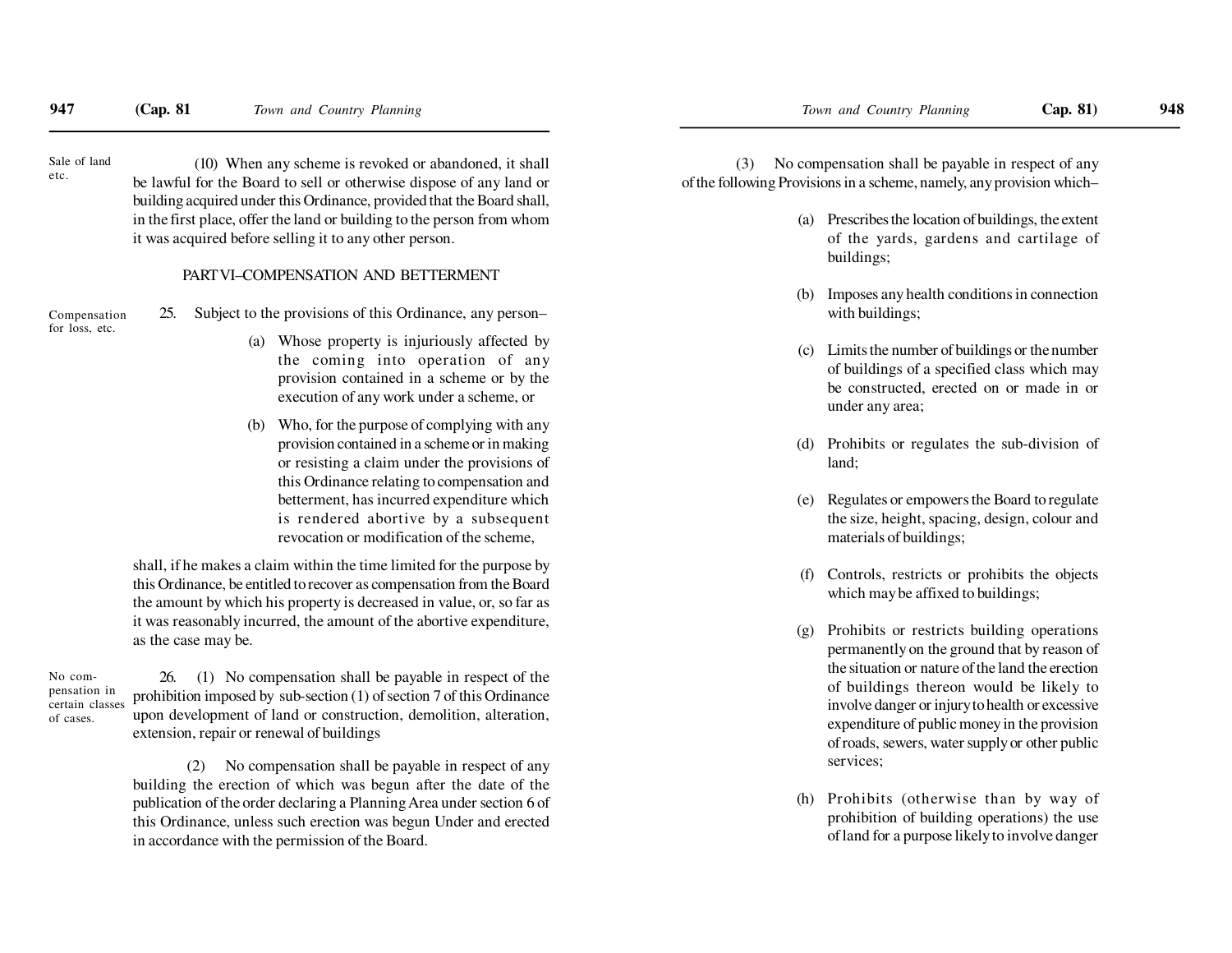or injury to health, or detriment to the neighborhood, or restricts (otherwise than by way of restriction of building operations) the use of land so far as may be necessary for preventing such danger, injury ordetriment;

- (j) Restricts the purposes for and the manner in which land or buildings may be used or occupied, or reserves of allocates any particular land or all land in any particular area for buildings of a specified class orclasses or to be used for a specified purpose;
- In the interests of safety, regulates, or empowers the Board to regulate the height and position of proposed walls, fences or hedges near the corners or bends of roads orat a railway level-crossing;
- (k) Limits the number or prescribes the sites of new roads entering a road or the site of aproposed road;
- Fixes in relation to any road or intended road a line beyond which no building in that road or intended road may project unless, within a period of two years immediately Preceding the publication of an Order under section Six ( 6 ) of this Ordinance declaring the Planning Area within which the scheme lies, the landwas or formed the site of a building.
- (m) In the case of the erection of any building intended to be used for purposes of business or industry, requires the provision of accommodation for parking, loading, unloading or fuelling vehicles, with a view topreventing obstruction of traffic on any road;
- (n) Prohibits, restricts or controls, either generally or in particular places, theexhibition, whether on the ground, on any

building or any temporary erection, or on any vehicle, boat, aircraft or other movable object (whether on land or in water or in the air), of all or any particular forms of advertisementsor other public notices; or

- (o) prohibits, restricts or controls, eith general particular places, the exhibition, whether on the ?? any building or any temporary erection, or on any boat, aircraft or other movable object (whether on land or in water or in the air), of all or any particular forms ofadvertisements or other public notices; or
- (p) Prevents remedies or removes injury to amenities arising from the ruinous or neglected condition of any building or by the objectionable or neglected condition of any land attached to a building or abuttingon a road or situate in a residential area.

(4) Where any provision of a scheme is revoked or modified by a later scheme, no compensation shall be payable in respect of any property on the ground that it has been injuriously affected by any provision contained in the later scheme if and in so far as that later provision is the same, or substantially the same, as the earlier provision so revoked or modified; but if at the date when the revocation or modification of that earlier provision becomesoperative–

- (a) There is still outstanding any claim forcompensation duly made there under; or
- (b) The time originally limited for making such aclaim has not expired,

any such outstanding claim and any such claim made within the time so limited shall be entertained and determined, and may be enforced, in the same manner in all respects as if all the provisions of the earlier scheme had continued in operation, unless the claim is in respect ofa restriction removed by the later scheme.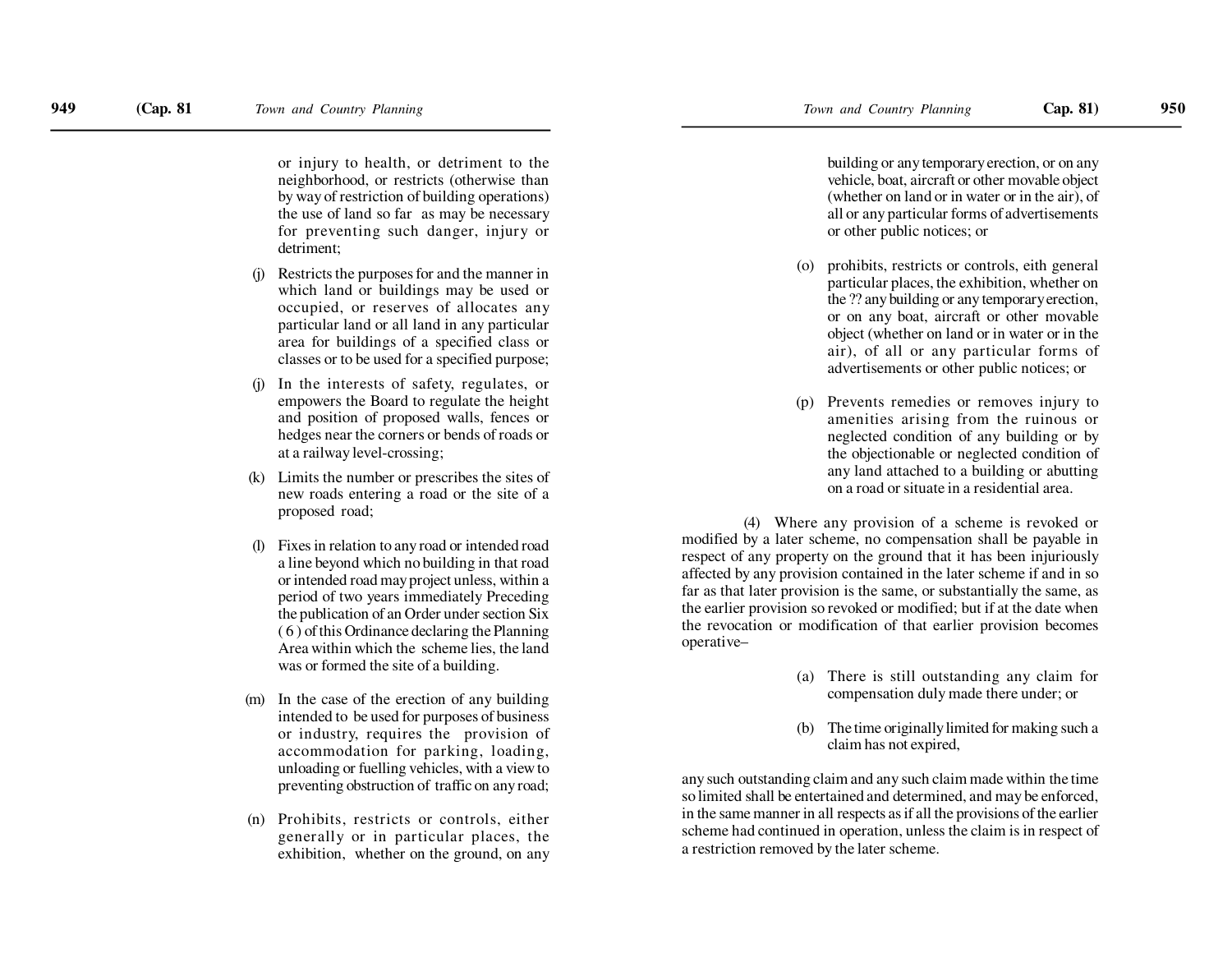(5) Nothing contained in sub-section (3) of this section shall preclude an owner from claiming compensation for loss or injuryarising from–

- (a) Being prevented by the operation of a scheme from maintaining a building which was in existence on the date of the publication of an order declaring a Planning Area under section 6 of this Ordinance or from continuing to use any such building for the purpose for whichit was used on such date; or
- (b) Where a permanent building which was in existence at the time within two years immediately before the date of the publication of an order declaring a Planning Area under section 6 of this Ordinance has been demolished or been destroyed by fire or otherwise, being prevented by the operation of a detailed scheme from erecting on the site of such demolished or destroyed building a new building which substantially replaces such demolished or destroyed building or from using such new building for the purpose for which such demolished or destroyedbuilding was last used.

27. (1) A claim for compensation shall be made by serving upon the Board a notice in writing stating the grounds of the claimand the amount claimed.Claims forcompensation.

> (2) Subject to the provisions of sub-section (3) of this section, no claim for compensation shall be entertained unless the written notice has been served on the Board within six months after the date on which the provision giving rise to the claim came into operation or within such longer period as may be specified in the scheme or, in respect of expenditure rendered abortive by the revocation or modification of a scheme, within six months after the date on which the revocation or modification of the scheme becameoperative;

Provided that on cause being shown to the satisfaction of the Board, the period of six months hereinbefore referred to may be extended, but only to the extent that the time in which notice may be given shall not exceed twelve months from the dates in this subsection specified.

 (3) Where it is alleged that property has been injuriously affected by the execution of any work, the period, within which a claim in respect of that injurious affection may be made, shall be aperiod of one year after completion of the work.

28. (1) Whereby the coming into operation of any provision Recovery of contained in a scheme, or by the execution of any work under a  $\frac{\text{between}}{\text{Beord}}$  scheme, any property within the area to which the scheme applies is increased in value, the Board, if it makes a claim for the purpose within two years after the date on which the provision came into operation, or within two years after the completion of the work, as the case may be, shall be entitled to recover from any person whose property is so increased in value 75 per cent, of the amount of the ofthat increase.Board.

(2) A claim in respect of an increase in the value of any property shall be made by serving upon the person from whom the amount alleged to be payable is claimed a notice in writing statingthe grounds of the claim and the amount claimed.

 (3) Any sum recoverable under this section may be setoff against any claim to compensation.

(4) Where any provision of a scheme is revoked or modified by a later scheme, no property shall be deemed to be increased in value by any provision contained in the later scheme if and in so far as that provision is the same, or substantially the same,as a provision contained in the scheme so revoked or modified:

Provided that, if at the date when the revocation or modification of such scheme becomes operative, there is stilloutstanding any claim in respect of an increase in the value of any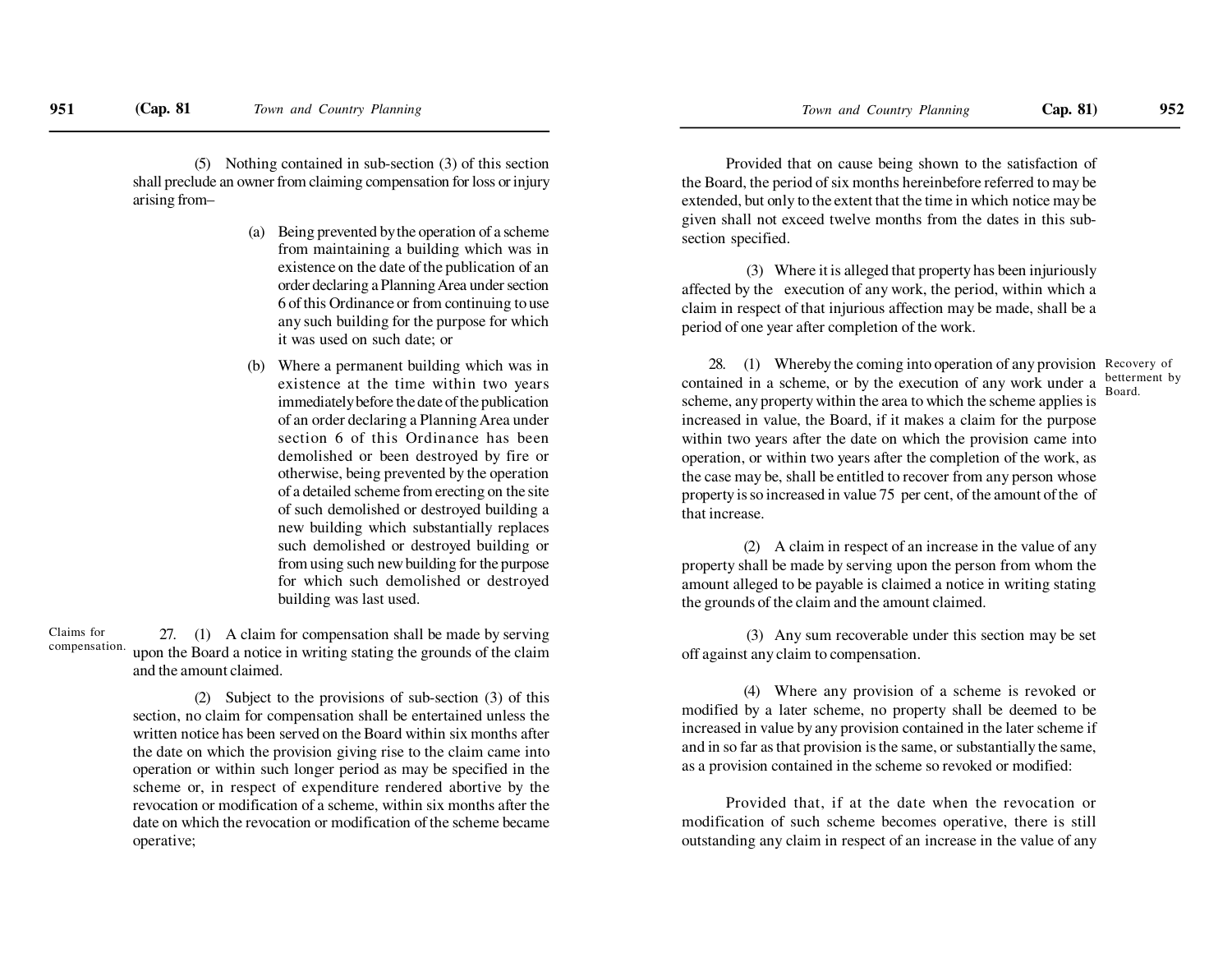property duly made there under, or the time originally limited for making such a claim has not expired, any such outstanding claim, and any such claim within the time so limited, shall be entertained and determined and may be enforced in the like manner in all respectsas if all the provisions of the earlier scheme had continued in operation.

Disputes.

Board.

- 29. (1) Any dispute arising under this Ordinance as to–
	- (a) the right of a claimant to recovercompensation, or
	- (b) the right of the Board to recover betterment, shall, upon application of any party concerned, be heard and determined by theSupreme Court.

(2) Any final judgment in any such case as aforesaid shall be subject to the like appeal to which other final judgments of the Court are subject, including appeal to the West African Court of Appeal and to Her Majesty's Privy Council where such appeal isallowed by law.

 (3) Any dispute referred to the Court under the provisions of sub-section (1) of this section shall be by way of a suitby or against the Board.

30. (1) All such sums received by the Board in respect of betterment or otherwise shall, unless the Governor otherwise directs,be paid into the general revenue of Sierra Leone.Receipts andexpenses of

> (2) All expenses incurred by the Board in the discharge of its functions and all amounts due by it under this Ordinance shall,unless the Governor otherwise directs, be defrayed from the generalrevenue of Sierra Leone.

#### PART VII–MISCELLANEOUS.

31. (1) The Board may at any time apply to the Governor for the revocation or modification of a scheme which has been approved under section 17 of this Ordinance on any of the following grounds–Revocation ormodification of scheme atrequire ofBoard

- (a) on account of the amount of the compensation which has been awarded or is likely to be awarded in respect of provisions containedin the scheme;
- (b) on account of practical difficulties in theexecution or enforcement of the scheme;
- (c) on account of events which have occurredsince the making of the scheme.

(2) When an application has been made under subsection (1) of this section, the Governor may either revoke or modifysuch scheme or refuse the application.

(3) When the Governor modifies or revokes such scheme, the Board shall, within one month of the date of such modification or revocation give notice thereof to the owner of any property affected, and thereupon any compensation already agreed upon or awarded by the Supreme Court or the Court of Appeal as the case may be shall be discharged, but without prejudice to the right of the owner to make a further claim for compensation in respect of a later scheme, but subject nevertheless to the provisions of sub-section (3) of section26 of this Ordinance.

32. (1) Any notice, summons, writ or other proceeding as Service of law or otherwise required to be served on the Board for any of the notices, etc. purposes of this Ordinance may be served by delivering it to the President of the Board, or by sending it by post in a registered letteraddressed to the President at the office of the Board.

(2) Subject to the provisions of sub-section (1) of this section any notice, order or other document required or authorisedto be served under this Ordinance may be served either–

> (a) By delivering it to the person on whom it isto be served;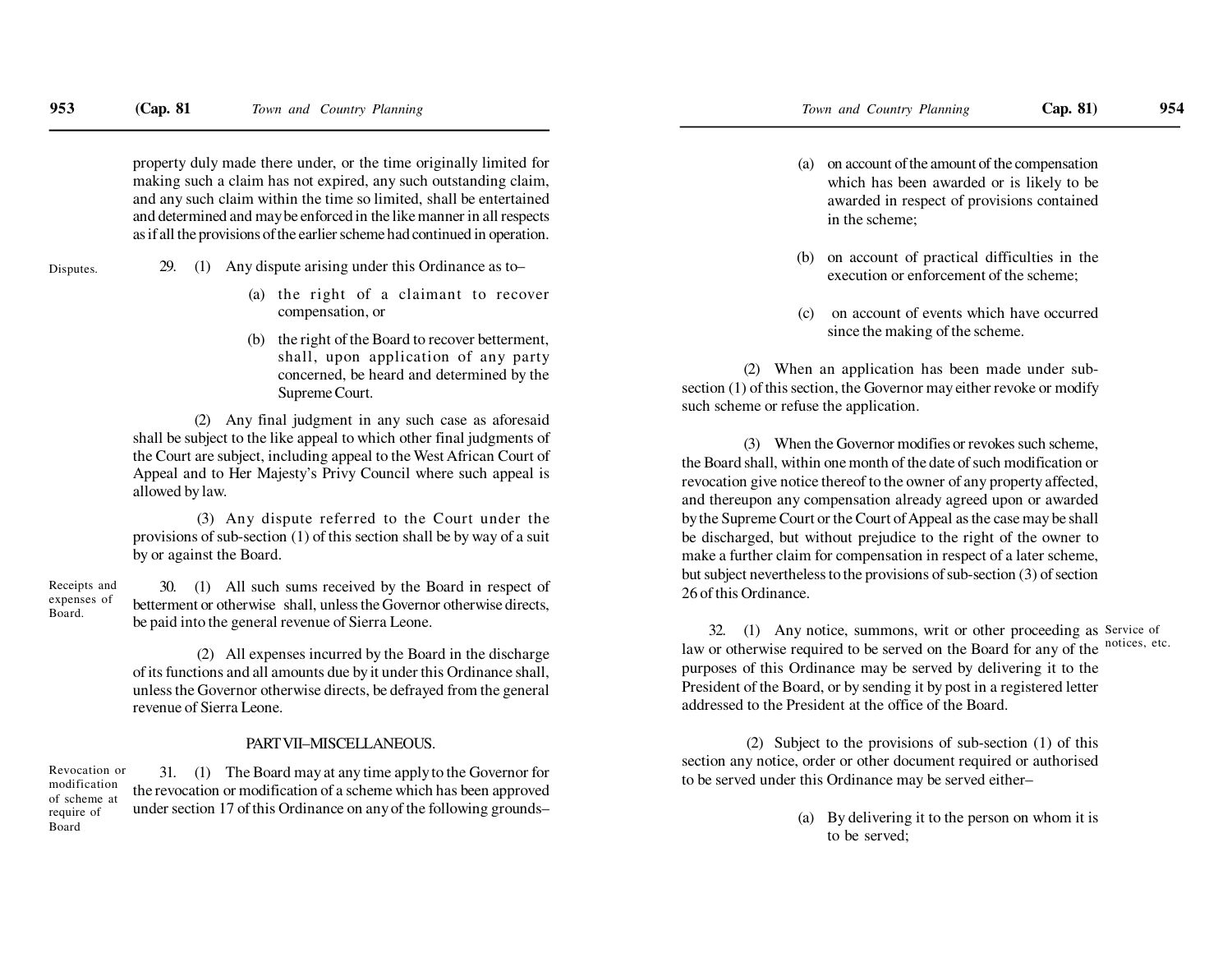- (b) By leaving it at the usual or last known placeof abode of that person;
- (c) By sending it by post in a registered letter addressed to that person at his usual or lastknown place of abode;
- (d) In the case of a company or body incorporated in the Colony, by delivering itto the secretary of the company or body atits registered or principal office or sending itby post in a registered letter addressed tothe company or body at such office;
- (e) In the case of a company or body incorporated outside the Colony, by delivering it to the individual resident in the Colony in charge of the operations of the company or body in the Colony or sending itby post in a registered letter addressed to such individual at the principal office of thecompany or body in the Colony;
- In the case of a partnership, by delivering it to one of the partners at the principal place of business of the partnership, or to any person having at the time of service the control or management of the partnership business at such place, or by sending it by post in a registered letter addressed to one or more of the partners, or to the person having the management and control of the partnership, at the principal place of businessof the partnership; or
- If it is not practicable after reasonable enquiry to ascertain the name or address of any person on whom it should be served, byaddressing it to him by the description of

"owner "or " lessee " or "occupier " of the premises (naming them) to which it relates,and by delivering it to some person on the premises or, if there is no person on the premises to whom it can be delivered by affixing it, or a copy of it, to some conspicuouspart of the premises.

33. (1) It shall be lawful for the Board to make regulations Power of with respect to any or all of the following matters–Board to

makeregulation.

- (a) The determination and adjustments of the limits of plots or estates within planningareas;
- (b) The procedure generally in connection with the Board and schemes, and in particular (butnot so as to exclude others) with respect tothe following matters–
	- (i) The submission of claims forcompensation; and
	- (ii) Permission to develop an area and to carry out building operations between the date of the publication of an order declaring a Planning Area under section 6 of this Ordinance and the coming intooperation of the scheme for that area;
- (c) The preparation, deposit, publication andsubmission of schemes;
- (d) The grant and exercise of all necessary powers in connection with schemes and withthe preparation of schemes;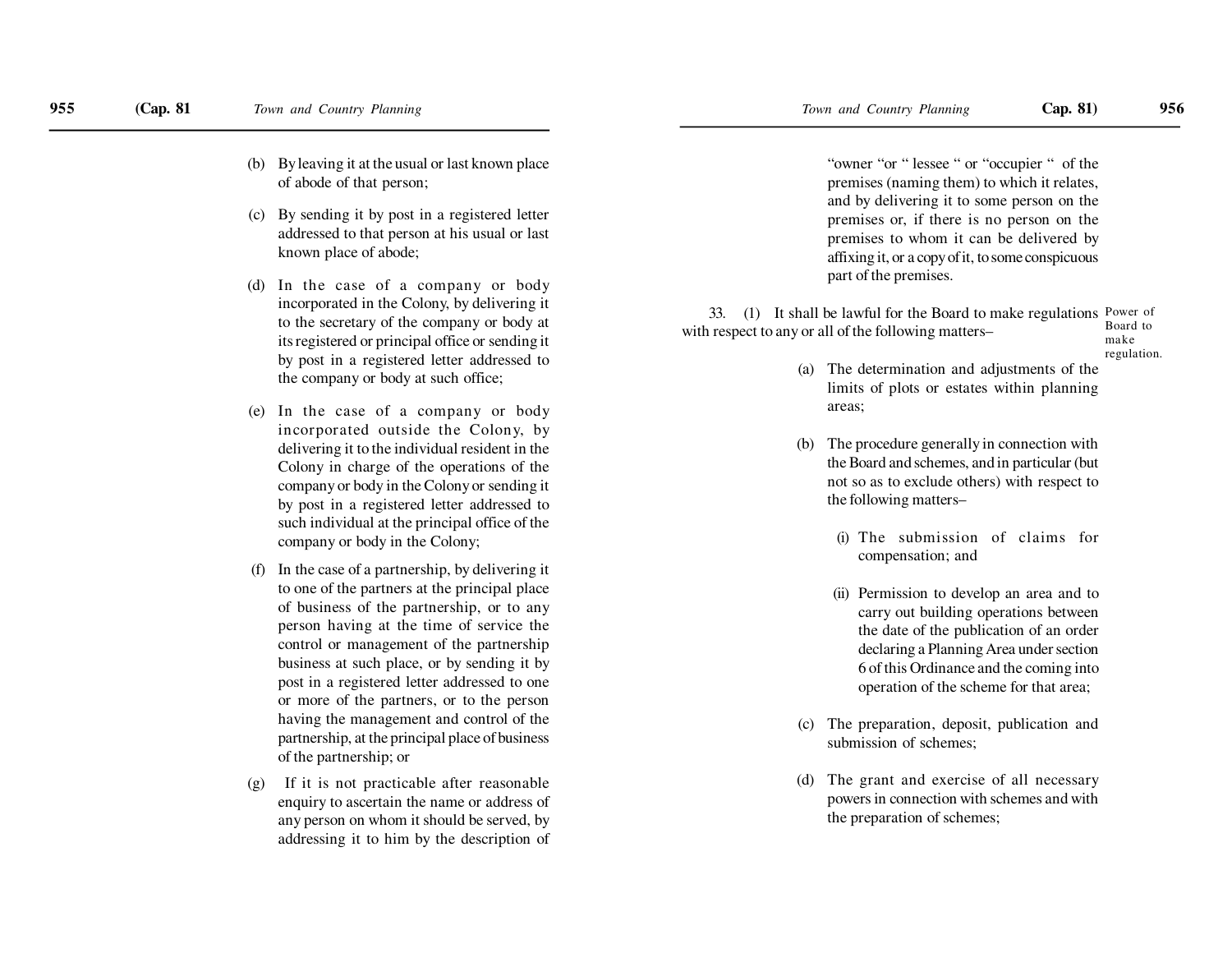- (e) The further, better or more convenient effectuation of theprovisions and purposes of schemes or of any particularscheme;
- (f) The modification and revocation of schemes;
- (g) For obtaining without charge information which may be required for the purposes of or in connection with the preparation or making or carrying into effect of schemesby inspection of or obtaining copies from AssessmentRolls, Valuation Rolls, Rate Books and other similardocuments and to search, without the payment of any fees,the registers and documents in the custody of the RegistrarGeneral.

 (2) Such regulations may impose a fine not exceeding Twenty-five pounds or in Default of payment imprisonment not exceeding two months for thebreach of any such regulations and in the case of a continuing offence, a furtherpenalty not exceeding one pound for each day after written notice of that offencehas been served on the offender.

(3) Regulations made under sub-section (1) of this section shall be subject to the approval of the Governor in Council, who before approving, mayamend or alter them.

(4) All regulations made under sub-section (1) of this section shall, after approval by the Governor in Council, be published in the *Gazette* and shallthereupon have the same force and effect as if they had been enacted in thisOrdinance, either immediately or on and from such later date as may therein or intheir regard be provided.

#### FIRST SCHEDULE

## PART I–ROADS

1. Providing for the reservation of land for roads, the <sub>Section 8 and</sub> construction of new roads, improvement of existing roads, and  $^{13}$  (4) establishment of public rights of way.

2. Providing for the closing or diversion of existing roadsand public and private rights of way and traces.

3. Restricting and controlling the construction of new roadsand the alteration of existing roads whether by the Board or owners.

4. Regulating the line, width, level, construction and generaldimensions and character of roads whether new or existing.

5. Enabling the Board to require an owner of land as acondition of his developing such land in any manner–

- (a) To reserve land for such roads as it may thinknecessary;
- (b) To contribute to the cost of the construction of new roads or the improvement of existingroads by the Board.

6. Providing for and generally regulating the construction orexecution whether by the Board, or by owners, of works incidental to the making or improvement of any road including the erection ofshelters, provision of seats, planting or protecting of grass, trees andshrubs on or adjoining such road.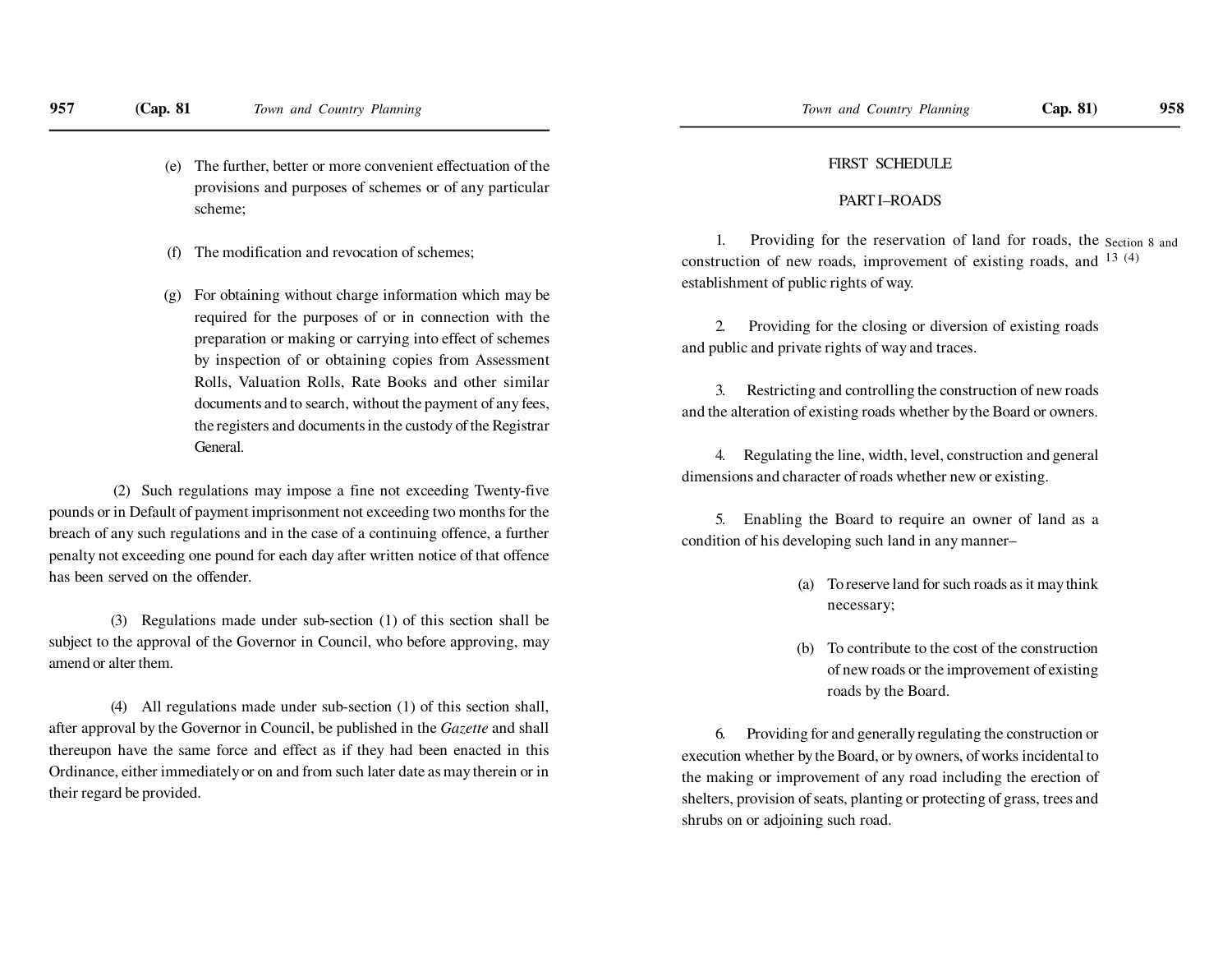#### PART II–BUILDINGS AND OTHER STRUCTURES.

 1. Regulating and controlling, either generally or in particular areas, all orany of the following matters–

- (a) the size, height, spacing and building line of building;
- (b) the objects which may be affixed to buildings;
- (c) the location of buildings, the extent of yards, gardens andcartilage of building;
- (d) the purposes for and the manner in which buildings may used or occupied including in the case of dwelling-houses,the letting thereof in separate tenements;
- (e) The prohibition of building on any land, or regulating suchoperations.

2. Regulating and controlling or enabling the Board to regulate and controlthe design, external colour and materials of buildings and fences.

3. Reserving or allocating any particular land or all land in any particular area for building of a specified class or classes, or prohibiting or restricting, either permanently or temporarily, the making of any buildings or any particular class orclasses of buildings on any specified land.

4. Reserving or allocating any particular land or all land in any particular area for the purpose of any industrialist or trade purpose or for any specifiedundertaking.

5. Limiting the number of buildings or the number of buildings of a specifiedclass which may be constructed, erected or made on, in or under any area.

6. Providing for the removal, demolition or alteration of buildings or workswhich are inconsistent with or obstruct the operation of a scheme.

7. Providing for the reservation of sites for places of religious worship, schools and public buildings and for places required for public services.

- **(Cap. 81** *Town and Country Planning Town and Country Planning* **Cap. 81) <sup>960</sup>**
	- 8. Providing for health conditions.
	- 9. Providing for the reservation of sites for housing schemes.
	- 10. Providing for slum clearance in specified areas.

## PART III – AMENITIES

1. Providing for the reservation of lands as open spaces, whether public orprivate, and for burial grounds.

2. Providing for the preservation of views and prospects and of the amenitiesof places and features of natural beauty or interest

3. Providing for the reservation of buildings and objects of artistic, architectural, archaeological or historical interest.

4. Providing for the preservation or protection of forests, woods, treesshrubs, plants and flowers.

5. Prohibiting, restricting or controlling either generally or in particular places, the exhibition, whether on the ground, on any building or any temporary erection, on any vehicle, boat, aircraft or other movable object, whether on land, or on or in water or in the air, of all or any particular forms of advertisement or otherpublic notices.

6. Preventing, remedying or removing injury to amenities arises from the ruinous or neglected condition of any building or fence, or by the objectionable or neglected condition of any land attached to a building or fence or abutting on aroad or situate in a Planning Area.

7. The prohibition, regulation and control of the deposit or disposal ofwaste materials and refuse.

## PART IV – PUBLIC UTILITY SERVICES

Facilitating the construction of works in relation to lighting, water supply,sewerage, drainage, sewage disposal and refuse disposal or other public utilityservice.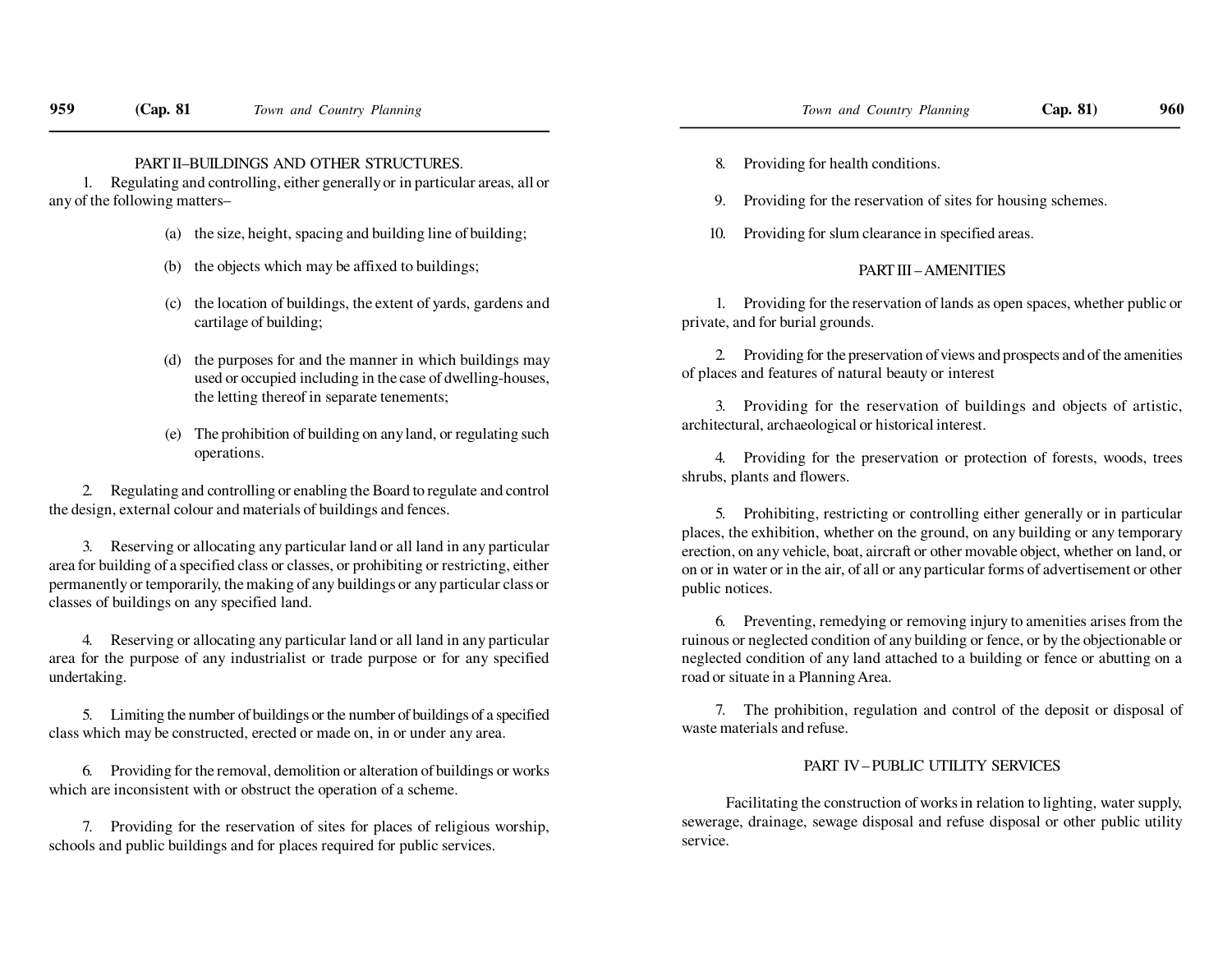**1.** Facilitating the establishment, extension or improvement of systems oftransport whether by land, water or air.

2. Allocating sites for use in relation to transport and providing for thereservation of land for that purpose.

3. Providing for the establishment, extension and improvement of telegraph, telephonic or wireless communication, allocating sites for use in relation to suchcommunication and providing for the reservation of land for that purpose.

#### PART VI – MISCELLANEOUS

1. Declaring the persons by whom and the manner in which the cost of the execution of works (whether of construction, demolition, removal or alteration) inpursuance of the scheme are to be borne.

2. Subject to the provisions of this Ordinance, declaring the notices to be served for the purposes of the scheme by the Board and the persons on whom, themanner in which and the times at or within which such notices are to be served.

3. Subject to the provisions of this Ordinance, declaring the manner in which and the times at or within which notice for the purposes of the scheme maybe served on the Board by other persons.

4. Providing for and regulating the making of agreements for the purpose of a scheme by the Board with owners and other persons and by such personswith one another.

5. Dealing with the use or disposal of land acquired under the provisions ofthis Ordinance.

6. Prohibiting the sub-division of land until a plan showing the sub-divisionand proposed access to the land has been approved.

- 7. Making any provisions necessary for –
	- (a) Adjusting and altering the boundaries and areas of anylands, roads, rights of way or traces.
	- (b) Effecting such exchanges of land or cancellation of existing sub-divisions as may be necessary or convenient for thepurposes aforesaid.

8. Providing for and regulating the construction, alteration, removal and use of railways, pipe lines, telegraph and telephone lines, electric current transmission lines, drainage or irrigation channels, aerial cable ways and theirancillary structures.

9. Preventing the pollution of streams, water courses, rivers, wells lagoonsand harbors.

10. Works ancillary to or consequent on a scheme.

11. Any other matter (not hereinbefore mentioned) necessary or incidentalto a scheme or its administration.

The mention of particular matters in this schedule shall not be held toprejudice or affect the generality of any other matter.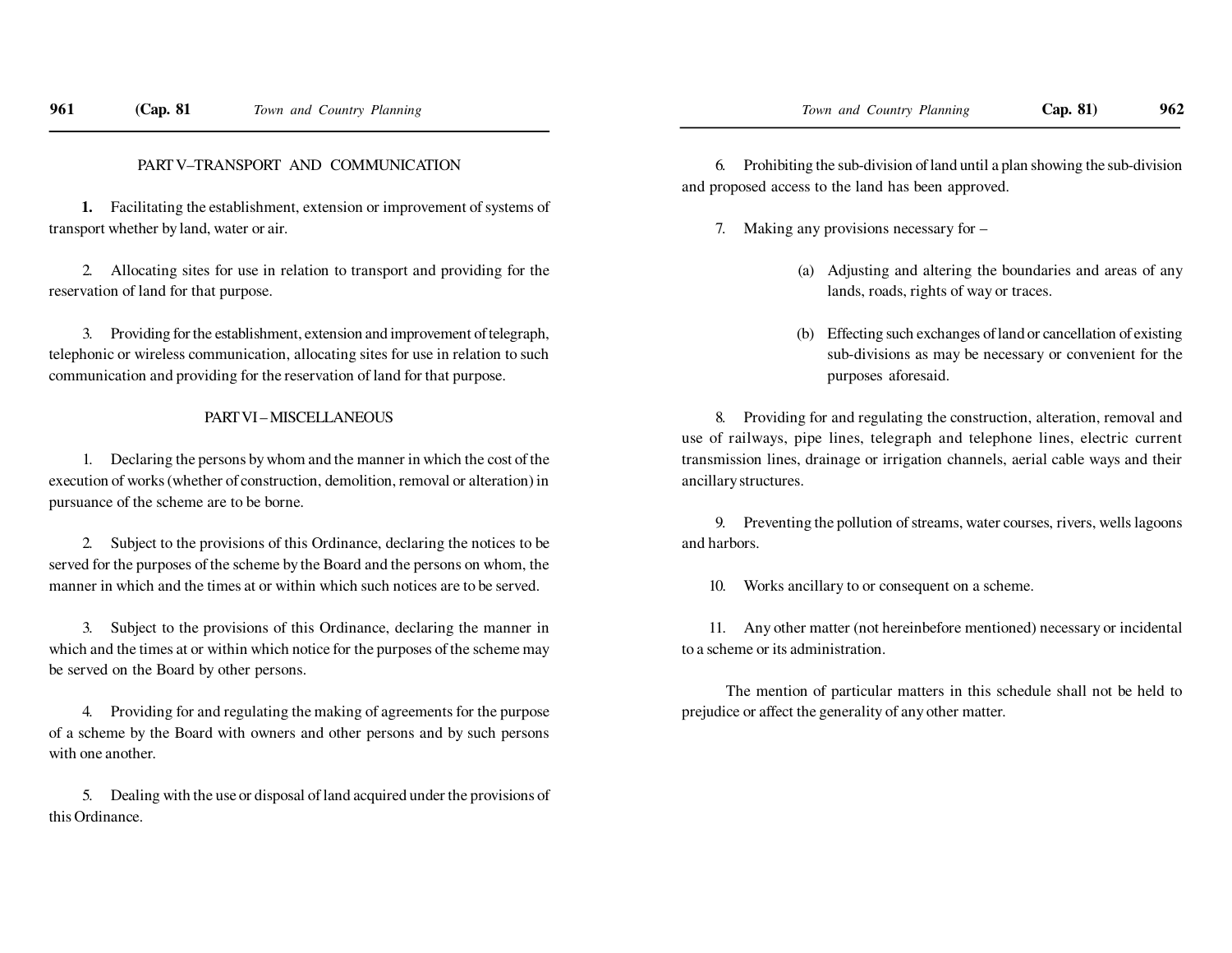# SECOND SCHEDULEFORM A

Sec. 24 (2)

# WARRANT THAT LAND (AND/OR BUILDINGS) SHALL BEACQUIRED FOR TOWN PLANNING PURPOSES

SIERRA LEONE

<sup>B</sup>Y HIS EXCELLENCY,

 *(LS)*

……………………………………  *Governor*

WHEREAS on the ……………… day of ………………. 19…...the Governor in Council declared that the land (and /or buildings)hereinafter described, that is to say …………. (insert description ofland (and/or buildings)), should be acquired for Town Planningpurposes:

Now, therefore, I do hereby, under the provisions of the Townand Country Planning Ordinance, by this my warrant under my handand the public Seal of the Colony, direct that the said land (and/orbuildings) shall be acquired for Town Planning purposes.

Dated this………………….. day of…………………….

19………………….

By His Excellency's Command,

 ……………………………………*Minister*

## FORM B

#### Sec. 24(3)

#### NOTICE

Notice is hereby given that the following land [and/orbuildings]……………. (describe land (and/or buildings) denoting theboundaries of the land by physical marks wherever practicable) is[are] to be acquired for Town Planning purposes.

Any person claiming to be possessed of, or to have any righttitle or interest in, the said land (and/or buildings) or to be injuriouslyaffected by any such acquisition, is required, on or before the day of(twenty-one days after the date of publication of warrant in the*Gazette)*, to forward to the Board a statement of his right or interest,and the evidence thereof, and of any claim made by him in respect ofthe value of such land [and/or buildings] or of his interest therein.

Dated this………………….. day of…………………….19………………….

> …………………………………… *President,Town and Country Planning Board*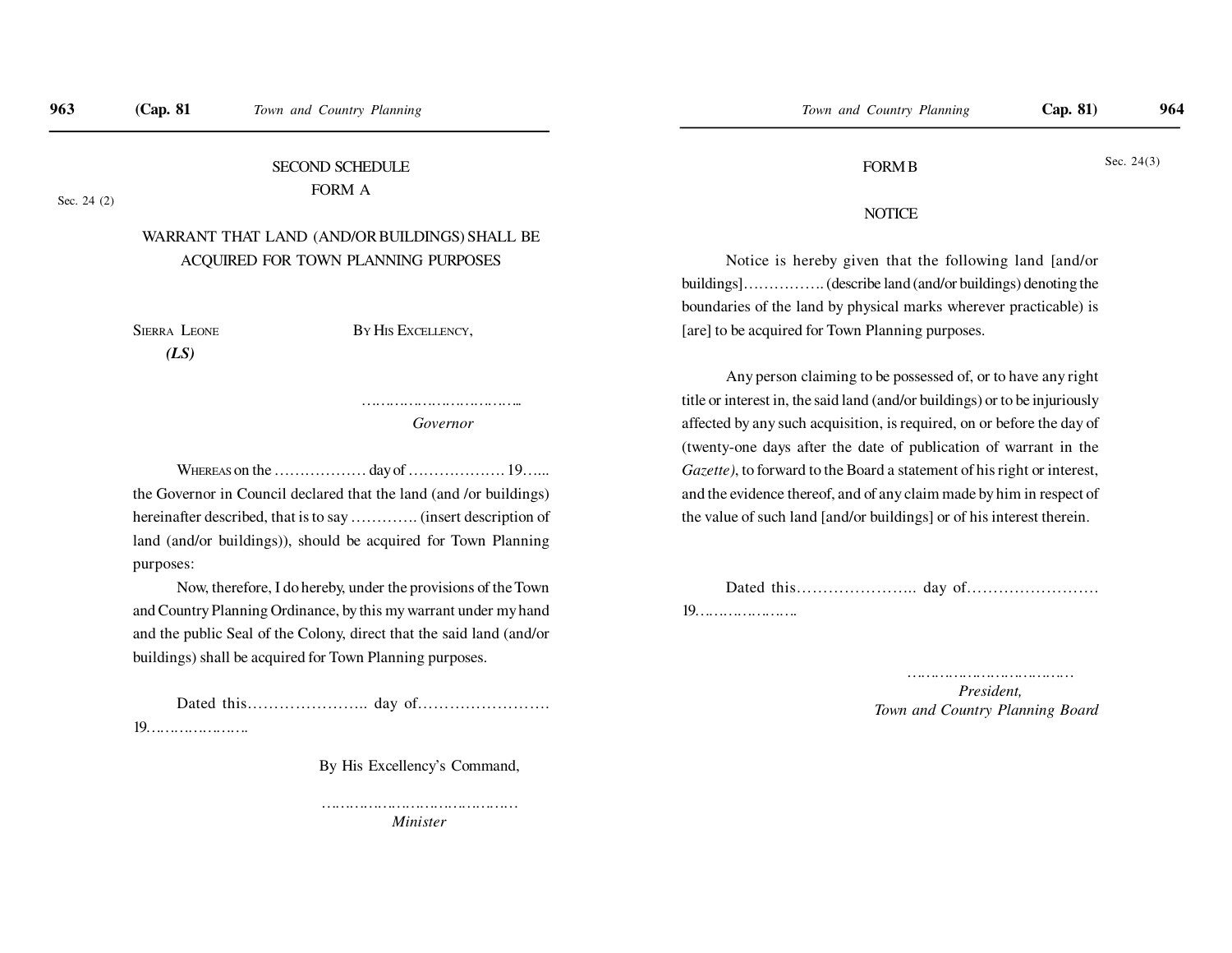#### WARRANT TO THE SHERIFF

FORM C

#### To – THE SHERIFF OF THE COLONY OF SIERRA LEONESec. 24(8)

WHEREAS by a warrant dated the ………… day of………..19…........ under the hand of the Governor and the Public Sealof the Colony, it was directed that the following land [and/orbuildings)……………….. (describe land [and/or buildings)) shouldbe acquired for Town Planning purposes.

And whereas twenty-one days have elapsed since thepublication of the said warrant in the *Gazette.*

These are therefore to command you to put the Board or anyperson authorised by them in that behalf, in possession of the saidland (and/ or buildings).

Dated this………………….. day of…………………….19………………….

By His Excellency's Command,

 ……………………………………*Minister*

SIGNED this *24th day of April, 2001.*

## ALHAJI AHMAD TEJAN KABBAH,*President.*



**No. 3**



**Sierra Leone**

#### **The Town and Country Planning (Amendment) Act, 2001**Short title.

Being an act to amend the Town and Country Planning Act

*(3rd May, 2001)* Date of commencement.

Enacted by the President and Members or Parliament in thispresent Parliament assembled.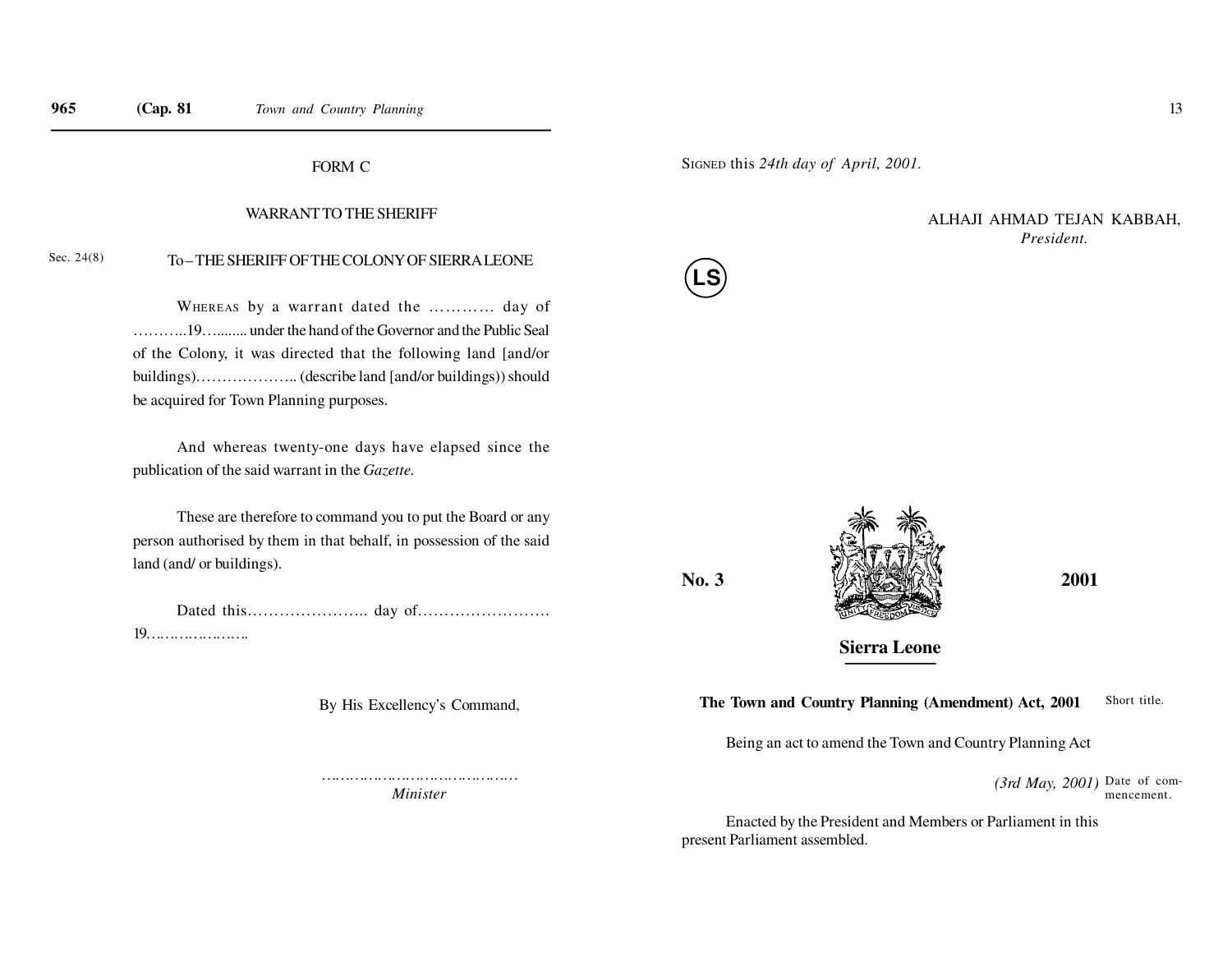**1.**Amendment Cap 81. Cap. 81.

 Section 6 of the Town and Country Planning Act ishereby repealed and replaced by the followingsection–

#### **6.** (1) If the Minister is of the opinion–"Declaration of PlanningArea.

- (a) In the case of the whole of Sierra Leone, thata scheme should be made for the whole ofSierra Leone; or
- (b) In the case of Freetown, after consultationwith the Freetown Committee of Management,in the case of other towns established under
- the Townships Act, with the Committees ofManagement of those towns; in the case ofthe Shebro Urban District, with the ShebroUrban District Committee of Management,and in the case of other parts of Sierra Leone,with the appropriate local authorities that ascheme should be made for that area; andCap 295.
	- After hearing the views of members of the public in the areas referred to in paragraph(a) and (b) in public hearings.

the Minister may by Order declare that the whole of Sierra Leone orthe area, so specified by a survey plan, as case may be, shall be aplanning area.

(2) Any person affected by an Order made undersubsection (1) May make a representation to the Minister and theMinister may modify the area specified in the plan after consideringsuch representation, by adding thereto or omitting therefrom anyportion or portions of land.

(3) An Order made under subsection (1) shall come intooperation in accordance with the provisions of subsection (7) ofsection 170 of the Constitution of Sierra Leone and shall cease tohave effect, if within three years from the date of its coming intooperation, no scheme has been approved under section 17.

(4) A copy of an Order made under subsection (1) shallalso be posted at such place or places within the planning area as theMinister shall direct.

(5) When an area has been declared a planning area thevalue of any building or land in such area shall, for the purposes ofdetermining the amount of compensation or betterment payable underthe provisions of this Act, be deemed to be the value of the buildingor land at the date of such declaration.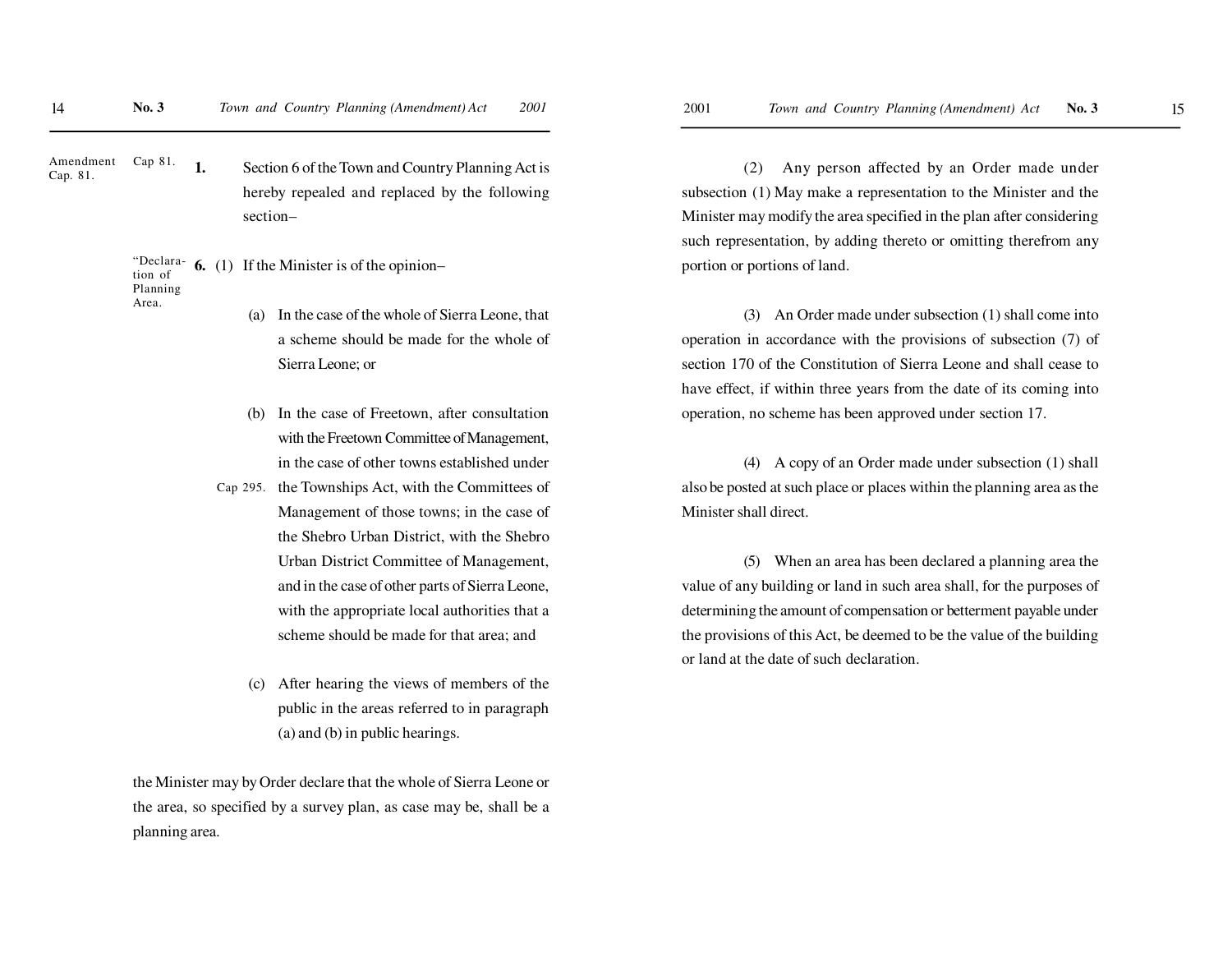PASSED in Parliament this *3rd day of April*, in the year of Our Lord twothousand and one.

> J. A. CARPENTER,*Clerk of Parliament*

**THIS PRINTED IMPRESSION** has been carefully compared by me with the Bill which has passed Parliament and found by me to be a true and correctly printedcopy of the said Bill.

> J. A. CARPENTER,*Clerk of Parliament*

PRINTED AND PUBLISHED BY THE GOVERNMENT PRINTING DEPARTMENT, SIERRA LEONE. *GAZETTE* <sup>N</sup>O. 23 OF 3RD MAY, 2001.

**N. R. C. Decree 1968 No. 7**





**Sierra Leone**

**The Non-Citizens (Interest in Land) Act, (Amendment)Decree, 1968**Short title.

> *(8th February, 2001)* Date of commencement.

PURSUANT to the Proclamation entitled "Administration of Sierra Leone (National Reformation Council) Proclamation, 1967", published in the *Gazette* on the 25th of March, 1967, the National ReformationCouncil hereby makes and issues the following Decree:–

**1.** Section 2 of the Non-Citizens (Interest in Land) Act, 1966 is Amendment hereby amended by substituting for the definition of "Board" therein, the following new definition–to section 2 of Act No. 30of 1966.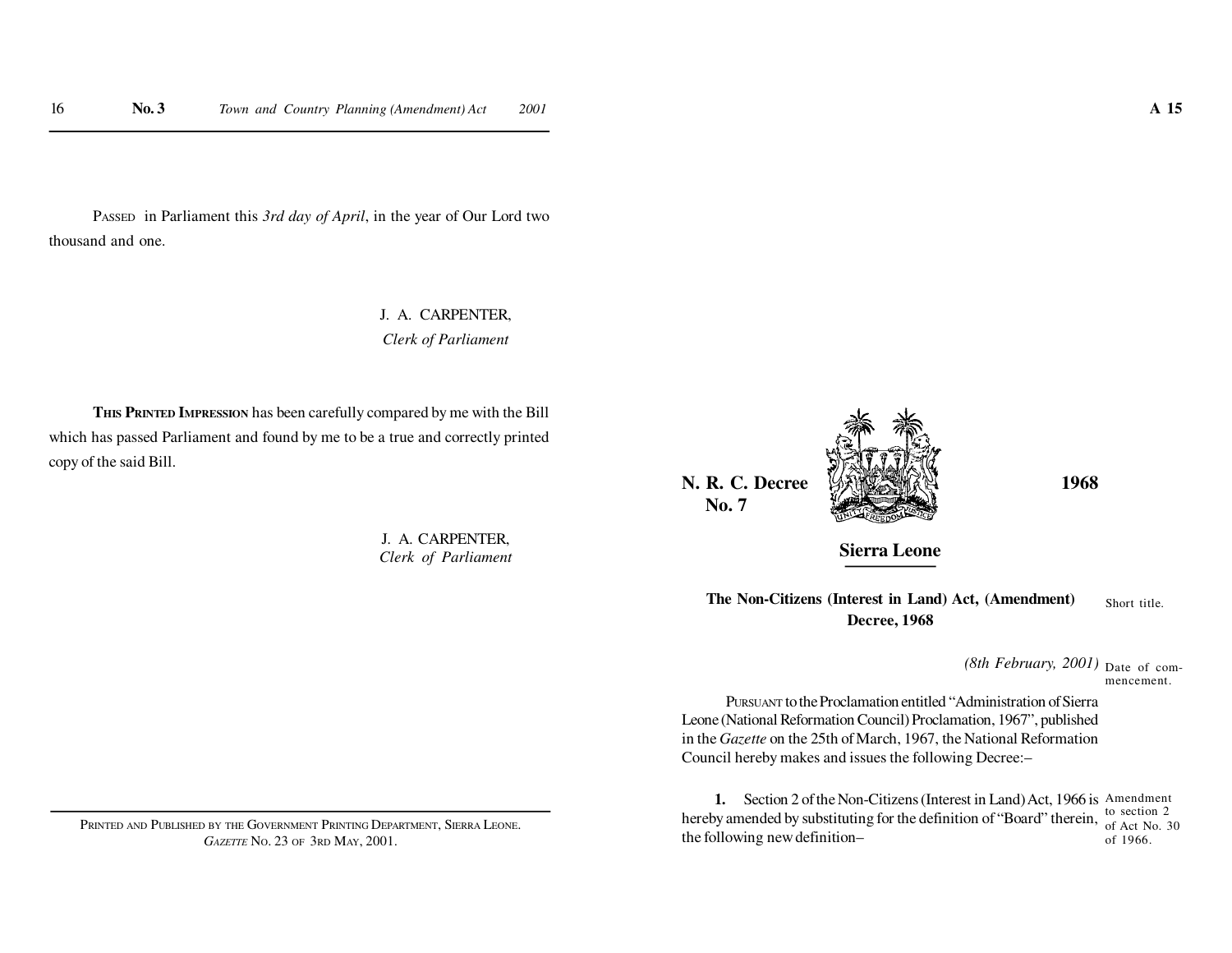"Board" means a Board consisting of –

- (i) The National Reformation Council Member withresponsibility for Trade, Industry and Agriculture;
- (ii) The National Reformation Council Member with responsibility for Works Transport and Communications;
- (iii) The National Reformation Council Member withresponsibility for Finance;
- (iv) The Attorney-General; and
- (v) The Secretary, Economic Development and Planning Division of the Department of Finance, of which the National Reformation Council Member with responsibility for Works, Transport and Communications shall be the Chairman".

MADE and <sup>I</sup>SSUED this *22nd* day of *January*, *1968.*

BRIG. A. T. JUXON-SMITHChairman,*National Reformation Council.*

Assented to in Her Majesty's name this *12th day of September, 1966.*

H. J. L. BOSTON,*Governor-General.*



**No. 30**

**LS**

**Sierra Leone**

**The Non-Citizens (Interests in Lands) Act, 1966**

Short title.

*(22nd September, 1966)* Date of commencement.

BE IT ENACTED by the Queen's Most Excellent Majesty, by and with the advice and consent of the House of Representatives in this present Parliament assembled, and by the authority of the same,as follows:–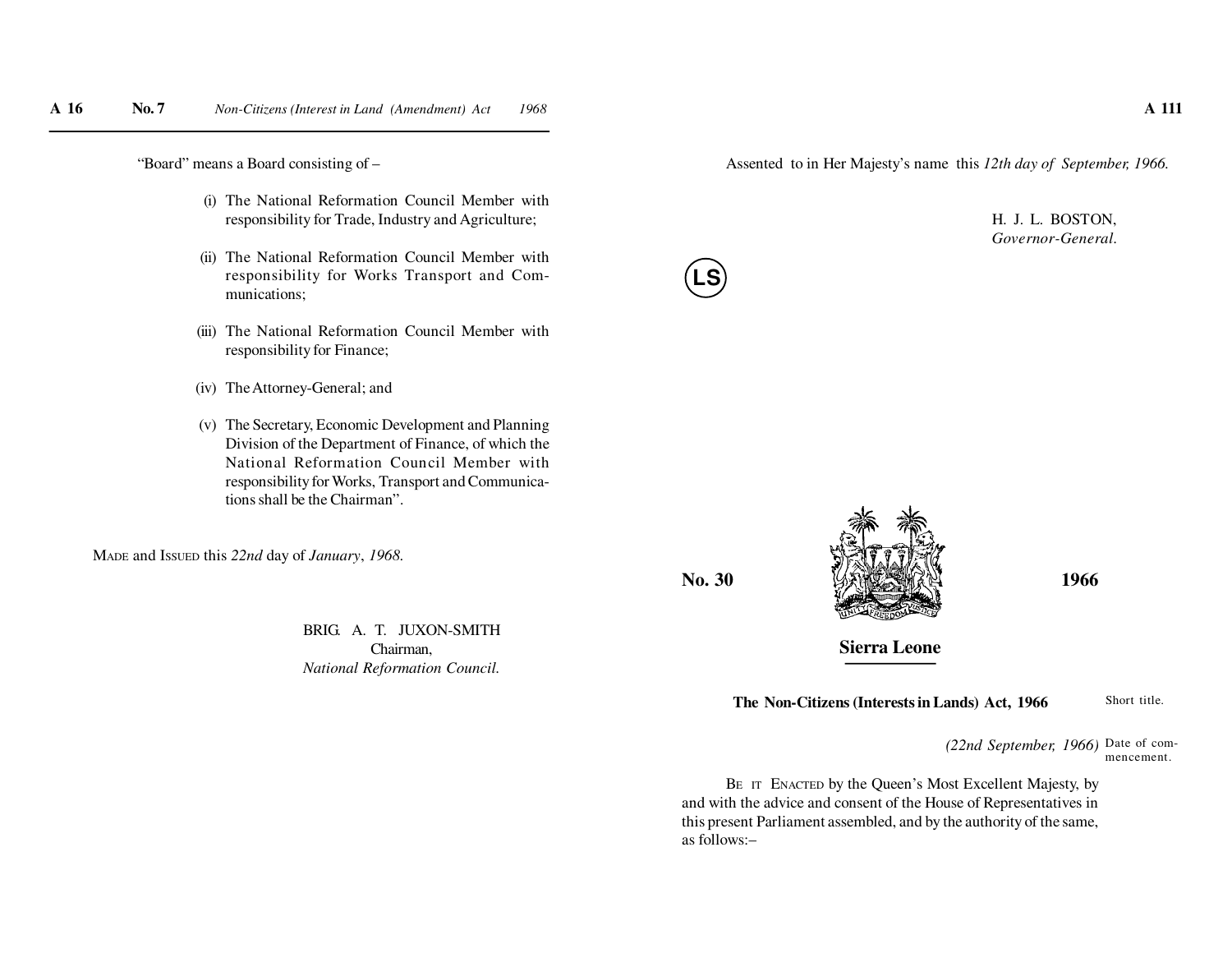1. This Act shall apply to the Western Area only. Application.

2. In this Act–Interpretation.

> "Board" means a Board consisting of the Ministers responsible for Trade and Industry, Lands, Finance,and Development and the Attorney-General, ofwhich the Minister of Lands shall be the Chairman.

"Non-Citizen" means–

- (a) Any individual who is not a citizen of SierraLeone, and
- (b) Any company, association or body ofpersons corporate or incorporate-
	- (i) More than one half of the members of which are persons who are not citizensof Sierra Leone; or
	- (ii) Which by any means is controlled whether directly or indirectly by suchpersons; or
	- (iii) In the case of a company having a share capital, in which more than one half of the share capital is held beneficially by or on behalf of or in trust for suchpersons;

"Reserved Leaseholds" means leaseholds of whichthe unexpired term exceeds twenty-one years.

3. No non-citizen shall purchase or receive in exchange or asa gift any freehold land in the Western Area.Non-Citizensnot to purchasefreeholds.

4. (1) No non-citizens shall purchase or receive in exchange Non-Citizens or as a gift any reserved leaseholds in the Western Area without firstobtaining a licence from the Board.not to purchase longleases in

Western Area

(2) The Board may grant licences to purchase or receive  $\frac{\text{without the}}{\text{Licence of}}$  in exchange or as a gift reserved leaseholds to non-citizens on such the Board. terms and conditions as it shall think fit and every such licence shallcontain a description of the land to which it applies.

(3) At least three weeks before the grant of any such licence the Board shall publish a notice of its intention to grant the licence in the *Gazette* specifying the land and the name of theintending purchaser.

(4) The provisions of subsection (3) shall not apply tosales by public auction.

5. (1) Any conveyance, lease, grant, transfer, declaration, Powers ofagreement, settlement or other disposition (other than an assent infavour of persons entitled under a Will or on an intestacy) which, by Nonapart from the provisions of this Act would have vested – Board over land receivedcitizens.

- (a) Freehold land; or
- (b) Reserved leaseholds, where the purchaser has not been previously authorised by alicence issued under section 4.

In a non-citizen (whether alone or together with any other person) shall vest such land (whether freehold or leasehold) in the Board for the whole estate or interest conferred by, or in virtue of, the instrumentand the Board shall cause the Sheriff to sell the same by public auction.

(2) If satisfied that failure to observe the law was due to genuine and excusable mistake or ignorance (whether of law or fact)the Board may either–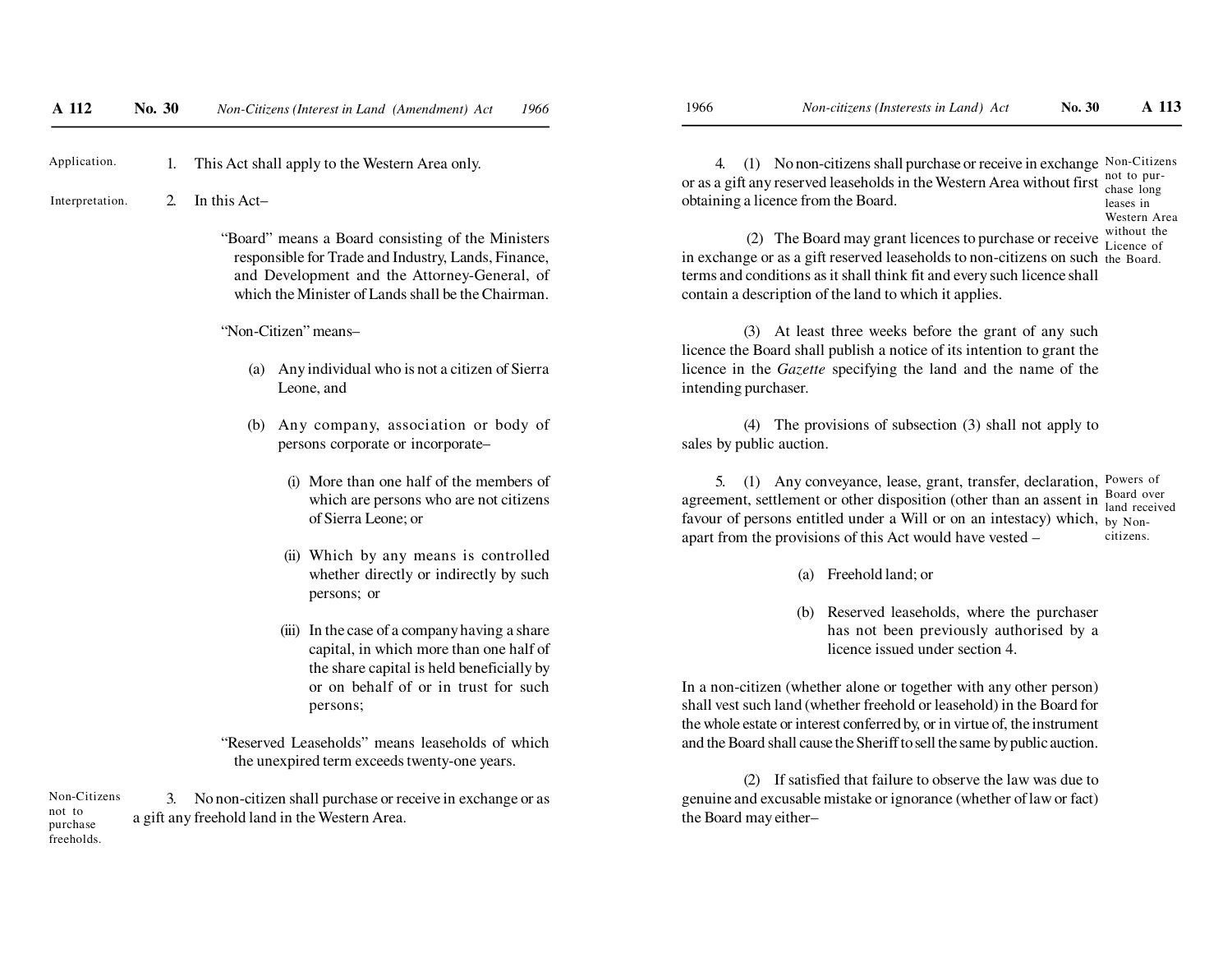- (a) permit the parties to annul the transaction or modify it in such manner as may be approved by the Board and grant such licence as maybe necessary in relation thereto; or
- (b) cause the Sheriff to sell the property by public auction and if it thinks fit cause to be paid out of the residual proceeds of the sale to the person or persons whose purchase of the freehold or leasehold land caused it to vestin the Board, a sum not exceeding the purchase price stipulated in the disposition which has been avoided (or in the case of a gift or exchange such sum as the Board shallthink fit).

(3) The proceeds of sale which have been not disposedof by paragraph (b) of subsection (2), after deducting –

- (a) the costs of the sale and
- (b) any payments which may have become due under a lease, vested in the Board by virtue of this section, shall be paid into theConsolidated Revenue Fund.

6. (1) The Registrar-General shall not register any such instrument relating to freehold land or reserved leaseholds other than an assent in favour of persons entitled under a will or on an intestacyuntil he is satisfied either–Instrumentsnot to be registeredunless provisions ofthis Act have

beenobserved.

- (a) that a licence covering the transaction soughtto be registered has been obtained undersection 4, or
- (b) that the person to whom the freehold land or reserved leaseholds are being transferred orgranted is not a non-citizen.

(2) Where registration of any instrument is delayed on account of enquires into the citizenship of an applicant, the registration shall be deemed to have been effective for all purposes as from thedate the application was first received by the Registrar-General.

(3) The Registrar-General shall keep a separate register of all such pending applications arranged alphabetically according to the surname of the owners of the properties and shall permit the same to be searched by any member of the public for a fee of twentyfive cents

7. The following provisions shall apply to a mortgage made Mortgage before the 17th of January, 1963, namely – prior to ActNo. 61 of

- 1962.
- (a) With the exception of the provisions which require a non-citizen purchaser to obtain a licence from the Board, nothing in this Actshall in any way affect such mortgage or in any way limit the powers or remedies of themortgagee of any such property.
- (b) Notwithstanding the provisions of section 3, a non-citizen may, after obtaining a licence for this purpose from the Board (which shallgrant the same unless it shall see strong reason to the contrary) purchase the freeholdof such property on a sale by the mortgagee.

8. The following provisions apply to a mortgage made on or Mortgages after the 17th of January, 1963, namely – after Act 61of 1962.

- (a) Nothing in this Act shall affect the right totransfer property by way of mortgage;
- (b) No order of foreclosure shall be made in favour of a non-citizen mortgagee of propertyunless he has previously obtained a licence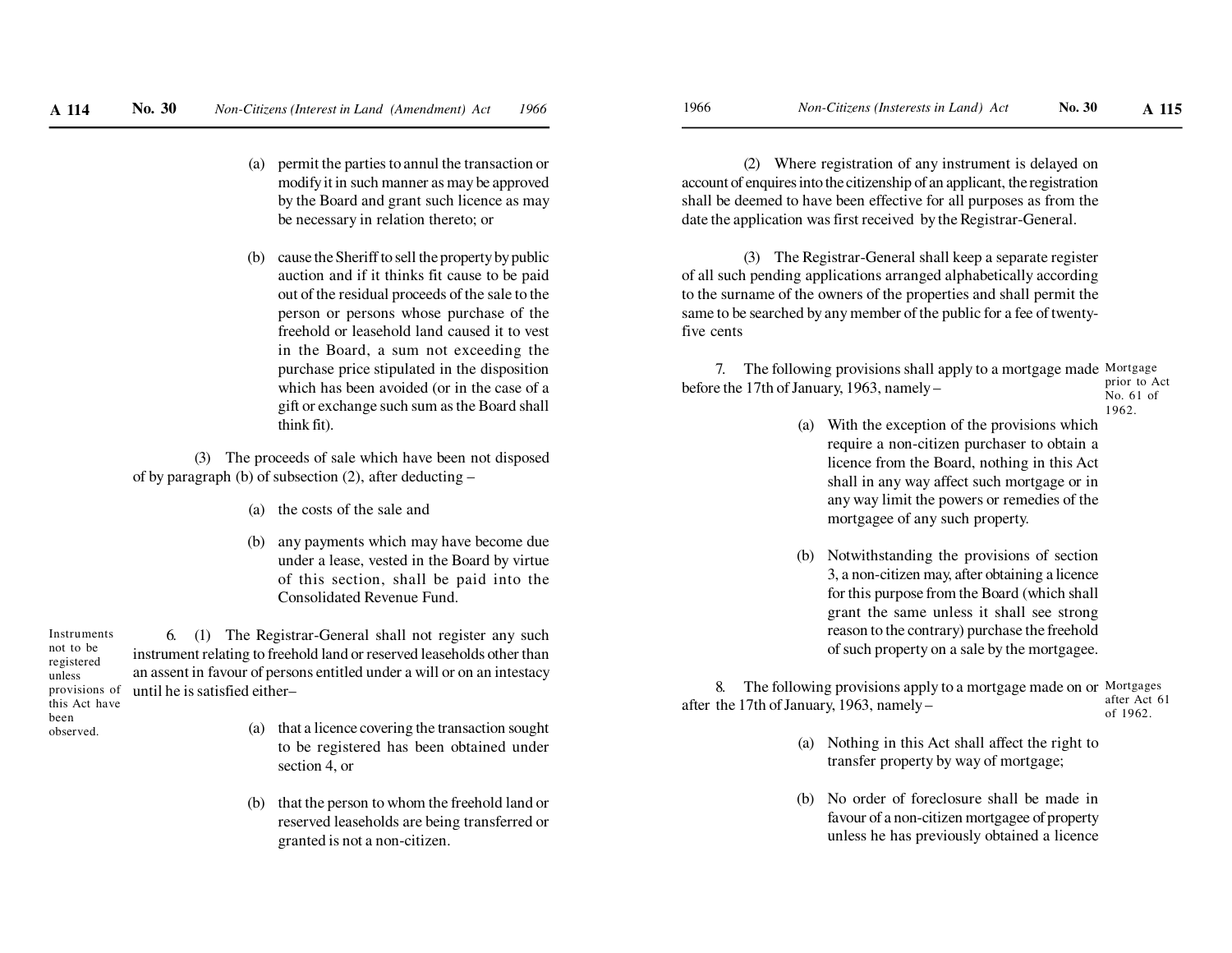from the Board authorizing him to take foreclosure proceedings with respect to theproperty in question.

(c) Nothing in this section shall be construed as exempting any non-citizen who purchases or leases property from the mortgagor or mortgagee thereof from complying with theprovisions of section 4.

9. All licences granted and acts done under the Land Development (Protection) Act, 1962, hereby repealed shall remain inforce as if they were granted or done under this Act.Act No. 61of 1962.

Passed in the House of Representatives this *13th day of July*, in the year ofour Lord one thousand nine hundred and sixty-six.

## J. W. E. DAVIES,*Acting Clerk of the House of Representatives.*

THIS PRINTED IMPRESSION has been carefully compared by me with the Bill which has passed the House of Representatives and found by me to be a truecorrectly printed copy of the said Bill.

## J. W. E. DAVIES,*Acting Clerk of the House of Representatives.*

M.P. SF/MS/51/1

<sup>1289</sup>

#### SURVEY

#### ARRANGEMENT OF SECTIONS

*SECTION*

- 1. Short title and application.
- 2. Interpretation.
- 3. Enrolment of pupil surveyors and licensing of surveyors.
- 4. Board of Examiners. Appointment of Members and Officers.
- 5. Board to conduct examinations.
- 6. Chairman to be notified by candidate for examination.
- 7. Examination fees.
- 8. Qualifications of and enrolment as pupil surveyor.
- 9. Conditions precedent to examination for a Surveyor's Licence.
- 10. Grant of licence to practice surveying.
- 11. Temporary suspension of licence whilst in Governmentservice.
- 12. Suspension or cancellation of licence.
- 13. Fees payable to surveyors.
- 14. (1) Unqualified person not to make a survey for fee or reward.
	- (2) Unqualified person not to hold himself out as surveyor.
	- (3) Surveyor not to sign plan unless he personally madewhole survey.
	- (4) Penalty for breaches of this section.
- 15. Copies of plans to be sent to the Director of Surveys andLands.
- 16. Powers to direct demarcation.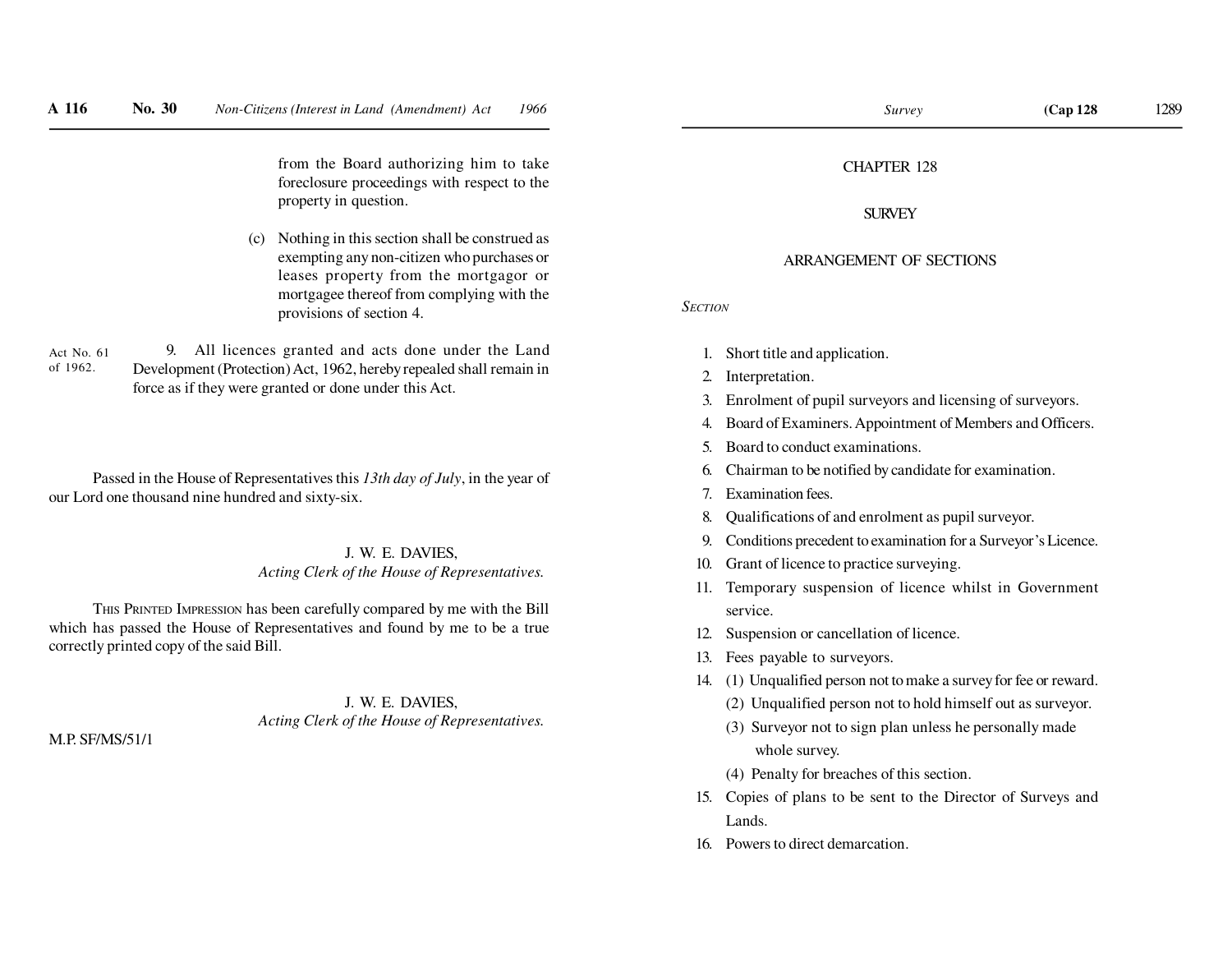- 18. Power of surveyor to enter upon land.
- 19. Penalty for removing etc., survey and boundary marks.
- 20. Duty of owners and occupiers of land in relation to survey marks.
- 21. Duty of native authority.
- 22. Penalty for uncovering survey beacons.
- 23. Obstructing surveyor.
- 24. False certificates.
- 25. Recovery of moneys due.
- 26. Power of Governor in Council to make rules.
- 27. Repeal .

#### CHAPTER 128

## SURVEY

An Ordinance to Provide for and regulate the Survey of Lands and the Licensing of Surveyors.11 of 1950 35 of 1954.

#### *(1ST FEBRUARY, 1951)*

1. (1) This Ordinance may be cited as the Survey Ordinance Short title and and shall apply to the Colony and Protectorate.application.

(2) This Ordinance shall come into operation on such dateas the Governor may, by Order, appoint.

2. In this Ordinance unless the context otherwise requires – Interpretation.

"Government Surveyor" means a surveyor in theGovernment Service;

- "Licensed Surveyor" means a surveyor licensed underthis Ordinance or under the Ordinance herebyrepealed;
- "Owner" in relation to any land includes the person for the time being receiving the rent of the land,whether on his own account or as agent or trusteefor any other person or who would receive the sameif the land was let at a rent;
- "Public Authority" means such persons or bodies ofpersons as may be prescribed under this Ordinance;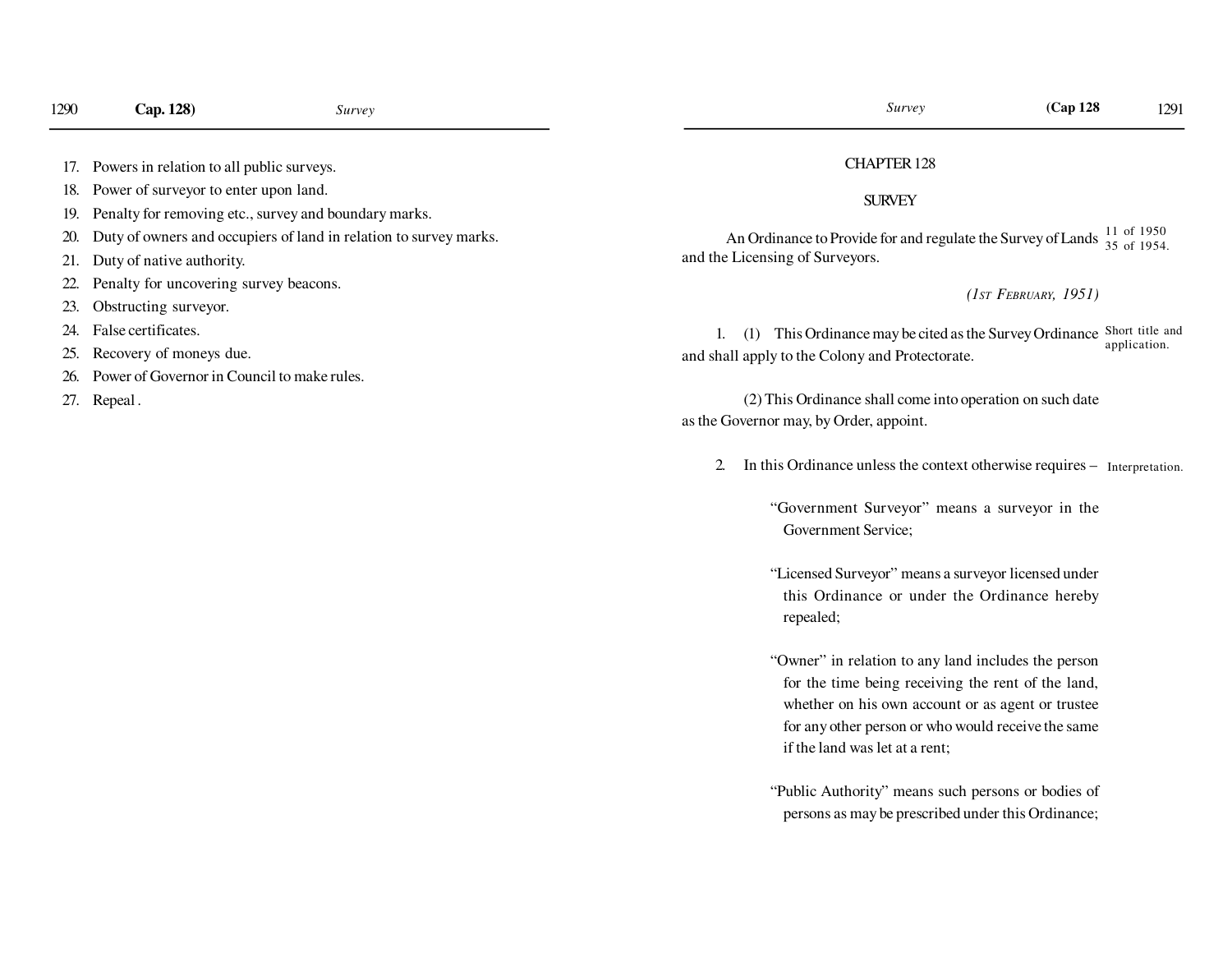"Public Survey" means any survey ordered by theGovernor under the provisions of section 16 of thisOrdinance or any survey made for the purpose ofdefining the boundaries of any land which is owned by the Crown or any Public Authority or in which the Crown or any Public Authority possesses orintends to possess or dispose of any interest or any survey which forms part of the general survey ofSierra Leone or any part thereof;

"Surveyor" means a Government surveyor or alicensed surveyor;

"Director of Surveys and Lands" means the Head ofthe Surveys and Lands Department and shall includeany duly appointed officer acting on his behalf.

3. (1) The Director of Surveys and Lands shall keep aRegister to be called the Licensed Surveyors Register, and a Registerto be called the Pupil Surveyors Register.Enrolment ofpupilsurveyors andlicensing ofsurveyors.

> (2) Subject to the provisions of this Ordinance theDirector of Surveys and Lands may grant a licence in the form set outin the schedule to this Ordinance to any person to practice surveyingand may enroll any person as a pupil surveyor.

> (3) The Director of Surveys and Lands shall once in everyyear, as soon as conveniently may be after the first day of January,make and publish in the Gazette a list containing the names andqualifications of all licensed surveyors.

4. (1) There shall be a Board of Examiners for the purposesof this Ordinance (in this Ordinance referred to as "the Board") which Appointmentshall consist of the Director of Surveys and Lands, who shall be ex- $\frac{\text{of Member}}{\text{and Offion}}$ officio Chairman of the Board and two other persons, appointed from time to time by the Governor for such period as he may think fit oneof whom shall be a Licensed Surveyor in private practice.Board of Examinersand Officers.

(2) The Governor may, for any cause which shall think sufficient, revoke the appointment of any person appointed by him to be a member of the Board and may nominate any person to fill theplace of any member of the Board by this Ordinance and such personsshall hold office during the pleasure of the Board.

(3) Notice of all appointments to the Board other than the nomination of any person temporarily to fill the place of anymember of the Board shall be published in the *Gazette.*

(4) The Board may from time to time appoint a Secretaryand such examiners and other officers as may be necessary for fulfilling the duties imposed upon the Board by this Ordinance and suchpersons shall hold office during the pleasure of the Board.

5. (1) The Board shall conduct the examinations for the  $B$ oard to enrolment of pupil surveyors and for the grant of licences to practice examinations. surveying in such manner and at such times as may be prescribed.conduct

(2) Notice of the time and place of every examination shallbe published in the three consecutive weekly issues of the *Gazette*and at least two months prior to the date upon which the examinationis to take place.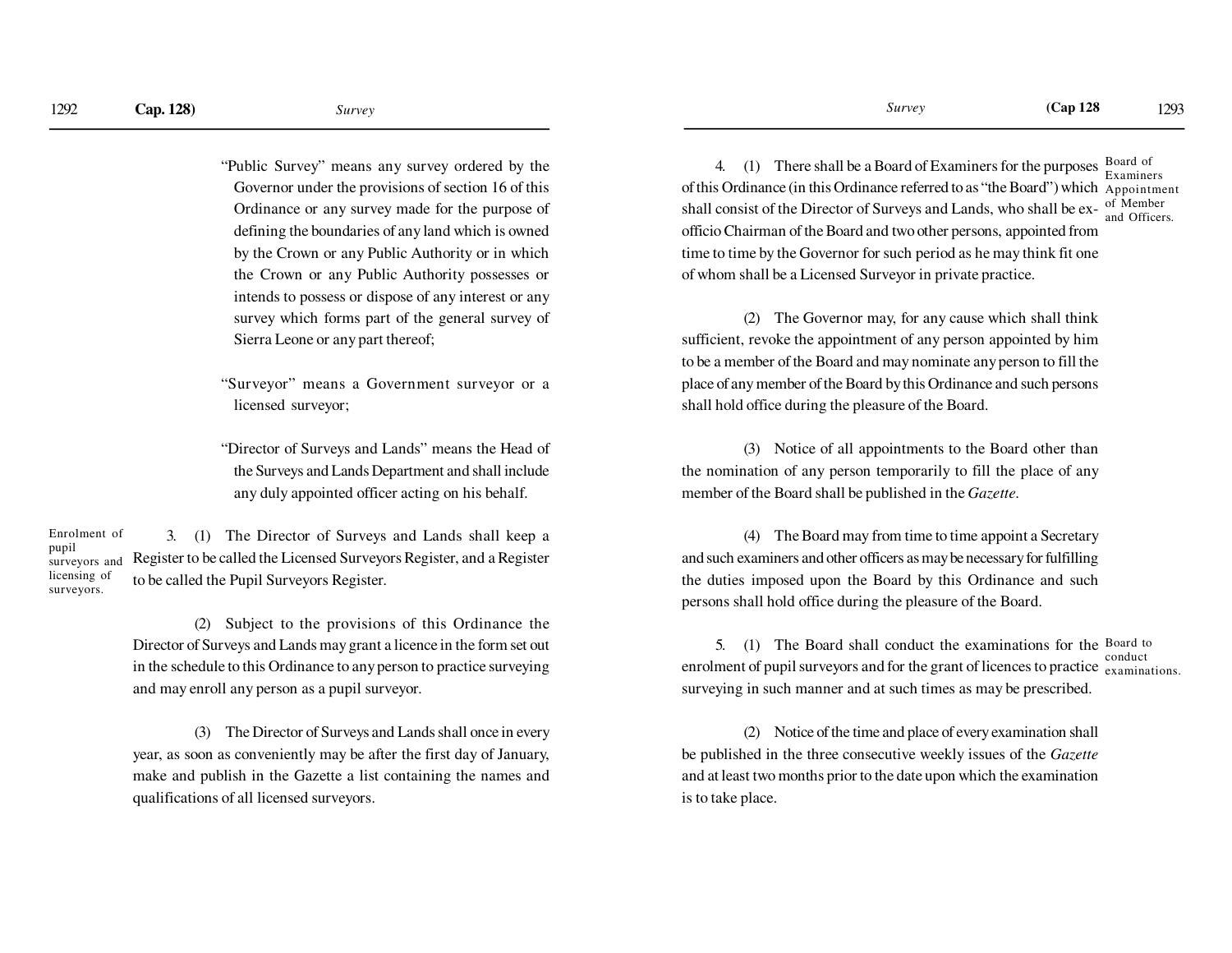Chairman to be notified by candidate forexamination.

6. Every person who desires to be examined by the Board whether for enrolment as a pupil surveyor or for the grant of a licenceto practice surveying shall notify the Chairman of the Board in writingat least one month prior to the date on which the examination is to take place and such application shall be accompanied by suchinformation and such examination fee as may be prescribed.

7. (1) The examination fee shall be refunded if the applicationfor examination is refused.Examinationfees.

> (2) Examination fees shall be paid over, by the Chairman, to the Accountant-General.

8. (1) No person shall be enrolled as a pupil surveyor unlessenrollment as he– Qualificationsof andpupilsurveyor.

- (a) has attained the age of 18 years;
- has furnished testimonials or other evidence of good character to the satisfaction of theBoard;
- (c) has satisfied the Board as to his actualpractice in the field by the production ofwritten evidence or otherwise at thediscretion of the Board;
- (d) has passed an examination in such subjectsas may be prescribed and has paid theprescribed fee for such examination:

Provided that a Survey Student under bond in the Surveys and LandsDepartment who has completed a probationary period of one year in training in the Surveys and Lands Department and who has not beenrejected during his training may be enrolled as a pupil surveyor withoutfurnishing testimonials or other evidence of good character andwithout passing any examination.

(2) The Chairman of the Board shall enter or cause to be entered in the Pupil Surveyors Register the name of every person who hassatisfied the Board that he is qualified to be enrolled as a pupilsurveyor in accordance with the provisions of sub-section (1) of thissection.

9. (1) No person shall be accepted for examination for a Conditions licence to practice surveying unless he –precedent toexamination

| precedent to |
|--------------|
| examination  |
| for a        |
| Surveyor's   |
| Licence.     |
|              |

- (a) has attained the age of 21 years;
- (b) (i) has, in the case of a person who is not a Government Surveyor or who has notbeen enrolled as a pupil surveyor,survey qualifications and experiencewhich are satisfactory to the Board, or
	- (ii) has been a Government Surveyor for aperiod of not less than three years and is still employed as a GovernmentSurveyor on the date on which theexamination begins having had during such employment at least twelve monthsactual practice in the field, or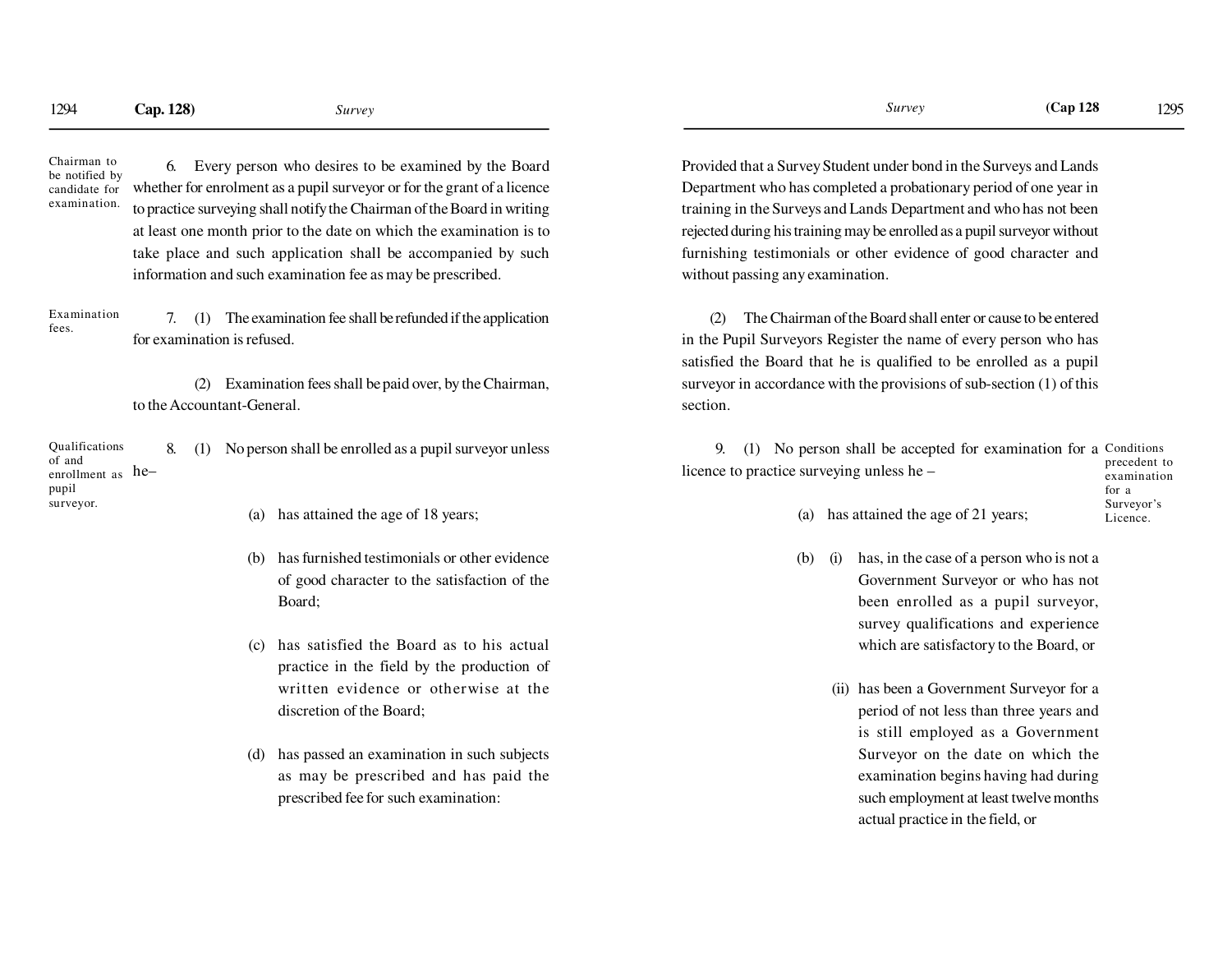- (iii) has been enrolled as a pupil surveyorand has, subsequent thereto served asa Government Surveyor or with alicensed surveyor for a period of notless than three years having had during such employment at least twelve monthsactual practice in the field;
- (c) produces a certificate from the person underwhom he has received his training in suchform as may be prescribed

Provided that the Board on being satisfied that such certificate forsome *bona fide* reason cannot be produced may accept in lieu thereofsuch other evidence of the applicant's training as the Board maydeem fit;

> (d) has paid the prescribed fee for the examination.

(2) In respect of the qualification of an application forexamination set out in paragraph (b) (iii) of sub-section (1) of thissection the period of service of three years as a pupil surveyor maybe served with more than one licensed surveyor:

Provided that –

(a) no period of less than six months' continuoustraining shall count towards the qualifyingperiod of three years, and

(b) the applicant produces a certificate in theprescribed form from each licensed surveyorfrom whom he has received his training or inthe event of the Board being satisfied forsome *bona fide* reason such certificate cannotbe produced, such other evidence in respectof such period of service as the Board maydeem fit.

10. (1) Save as otherwise provided in any rules made under Grant of paragraph (n) of section 26 no person shall be granted a licence to <sub>practice</sub> practice surveying unless he–licence tosurveying.

- (a) (i) has passed to the satisfaction of the Board the prescribed examination for a licence topractise surveying, or
	- (ii) is a retired Government Surveyor, with notless than ten years' service as a GovernmentSurveyor, whose service was not terminatedon grounds of inefficiency; and
	- (b) has paid a licence fee of two pounds to theAccountant-General.

(2) The Chairman of the Board shall enter in the Licensed Surveyors Register the name of every person who has satisfied theconditions specified in sub-section (1) of this section or who holds alicence under the Ordinance hereby repealed and shall grant to everysuch person a licence in the prescribed form.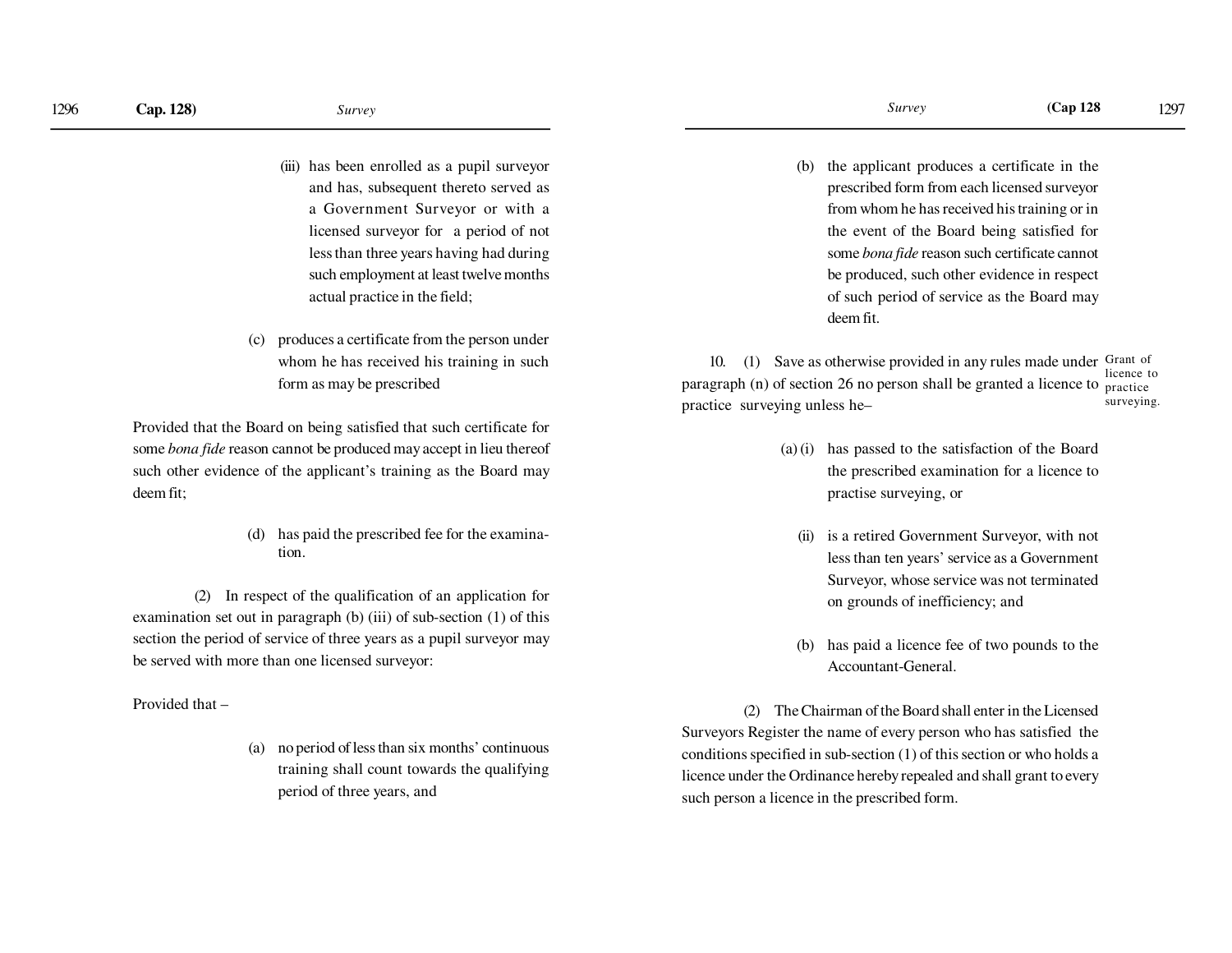Temporary suspension of licence whilstin Governmentservice.

11. Any licensed surveyor who is employed in Governmentservice shall not during such employment carry on private practiceas a licensed surveyor and, if called upon to do so, shall surrenderhis licence his to the Board during the continuance of suchemployment.

Suspension orcancellationof licence.

12. (1) If a licensed surveyor –

- *(*a) Has obtained his licence by misrepresentation; or
- (b) has intentionally or through negligence, carelessness or incompetence made an incorrect survey or delivered an incorrectdiagram or plan of any land or a diagram orplan which does not conform with the rulesmade under this Ordinance; or
- (c) has signed a diagram or plan of any land in respect of which he has not personally carried out the whole of the survey, unless thediagram or plan is a compilation form previoussurveys by surveyors in which case thenames of the surveyors who carried out thesurveys shall be stated on the diagram orplan by the surveyor who signs it; or
- (d) has made an entry in a field book, copy of a field book or other document which purportsto have been derived from actual observationor measurement in the field when it was notin fact so derived; or
- (e) has made an untrue report or memorandumof any survey; or
- (f) has contravened any section of thisOrdinance or any rule made under thisOrdinance; or
- (g) has, subsequent to the issue of his licence, been sentenced by any competent British Court whether in Sierra Leone or elsewherefor any offence punishable by death orimprisonment for any period exceeding oneyear and has not received a free pardon from Her Majesty for the offence for which he isso sentenced; or
- (h) is guilty of such improper conduct as rendershim unfit to practice as a surveyor,

the Attorney General may, in his discretion, at the request of theDirector of Surveys and Lands, apply to the Supreme Court by wayof motion for the suspension or cancellation of the licence of suchsurveyor and the court may thereupon suspend or cancel the licenceor make such other order as it thinks fit

Provided that the provisions of this section shall be without prejudiceto any liability to an action for damages to which such surveyor maybe liable.

(2) The suspension or cancellation of any licence topractice surveying shall be notified in the *Gazette* and noted in theLicensed Surveyors Register.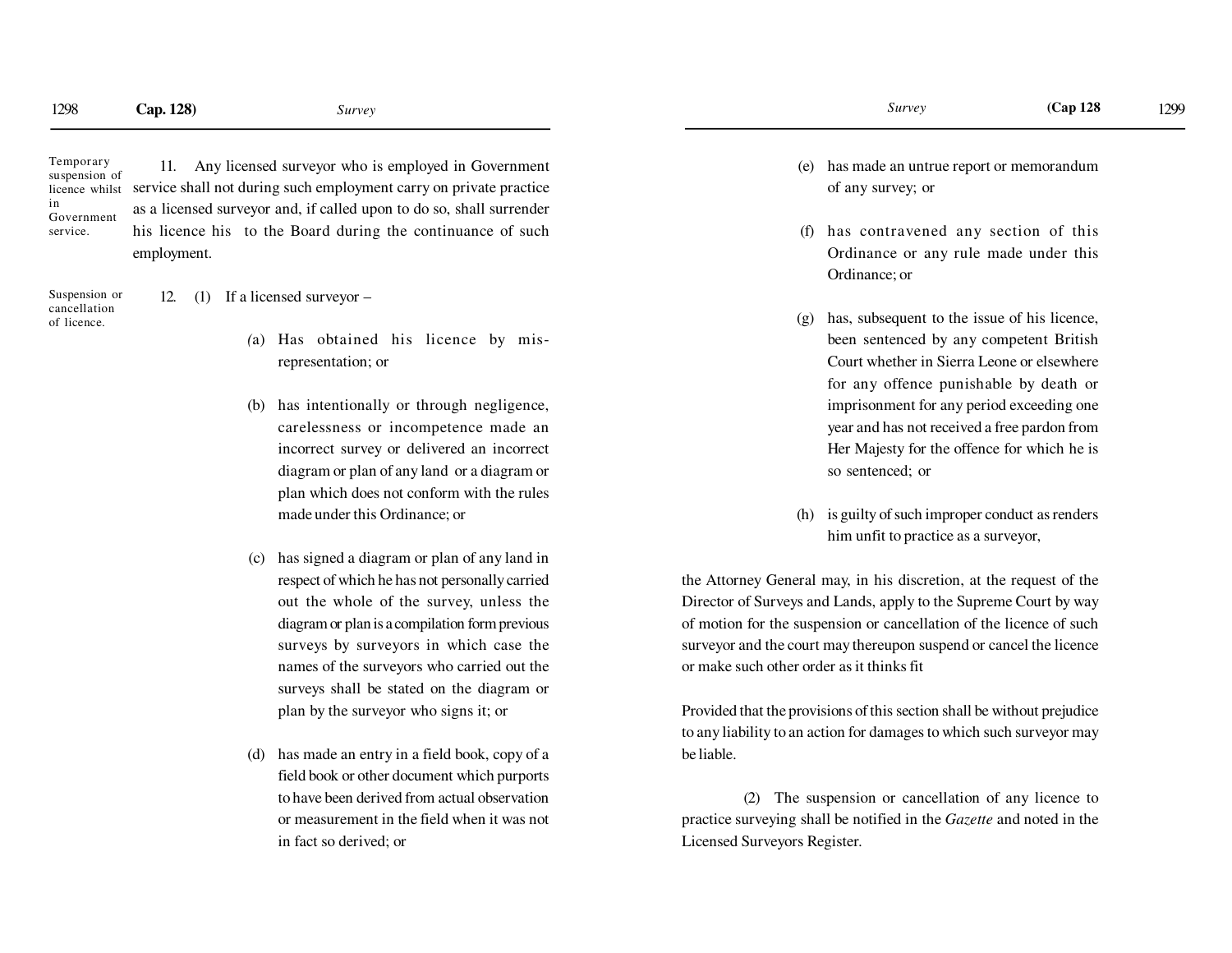(3) Any Order made by the Supreme Court under thissection shall be appealable as a final decision of the court determininga civil right above the value of five hundred pounds.

Fees payableto surveyors.

13. (1) The fees which a licensed surveyor may charge fordefining boundaries, making surveys, preparing plans, or for anyother work connected therewith, shall not exceed such fees as maybe prescribed.

(2) Notwithstanding provision of sub-section (1) of thissection a surveyor may, subject to such conditions as may beprescribed, enter into an agreement to make a survey or to do any,other work for which fees are prescribed for an inclusive fee, andwhere a surveyor enters into such an agreement and the prescribed conditions are complied with the preceeding sub-section shall notapply.

(3) Any dispute as to the amount of fees payable to asurveyor shall be determined by the Director of Surveys and Landswho shall have power to reduce the fees specified in any agreementmade under sub-section (2) where he considers it to be excessive.

Unqualified person not to make a surveyfor fee orreward.

14. (1) No person other than a surveyor shall make or agreeor offer to make for fee or reward a survey of any land for the purposeof defining boundaries or for the purpose of preparing a diagram orplan for any purpose for which it is prescribed by, rules made underthis Ordinance that the diagram or plan shall be signed by the surveyor.

Provided that this sub-section shall not affect the operation of any existing law relating to the survey of land for the purpose of the grantof an exclusive prospecting licence.

(2) No person other than a surveyor shall hold himself  $U_{\text{nquadified}}$ out in any manner as a surveyor.person not to hold himselfout as sur-

veyor.

(3) No surveyor shall sign any diagram or plan of any Surveyor not land in respect of which he has not personally carried out the whole  $\frac{10 \text{ kg}}{10 \text{ mless he}}$  of the survey unless the diagram or plan is a compilation from previous personallysurveys by surveyors in which case the names of the surveyors who  $\frac{ma}{survey}$ . carried out the surveys must be stated on the diagram or plan by thesurveyor who signs it.to sign planmade whole

(4) Any person who contravenes any of the provisions Penalty for of this section shall be guilty of an offence and shall be liable, on this section. summary conviction, to a fine of one hundred pounds or to imprisonment for six months or to both such fine and imprisonment.breaches of

15. A licensed surveyor who shall prepare any plan to be used Copies of in connection with any instrument which is required to be registeredunder the provisions of the Registration of Instruments Ordinance Director of may if he so desires send two copies of the plan signed by himself to Lands. the Director of Surveys and Lands for his counter-signature, togetherwith such information as may be required by the Director of Surveysand Lands. The Director of Surveys and Lands shall retain one copy of the plan and shall, if he is satisfied that there is no defect on theface of the plan, return the other copy duly countersigned to thelicensed surveyor. plans to be sent to theSurveys andCap. 256.

16. The Governor may, by notification published in the *Gazette* Powers to and in one or more newspapers circulating in the area affected, direct  $\frac{direct}{demarcation}$ . that the boundaries of lands within such local limits as may be defined in such notification shall be demarcated by public survey and suchpublic survey shall be carried out in such manner as maybe prescribed: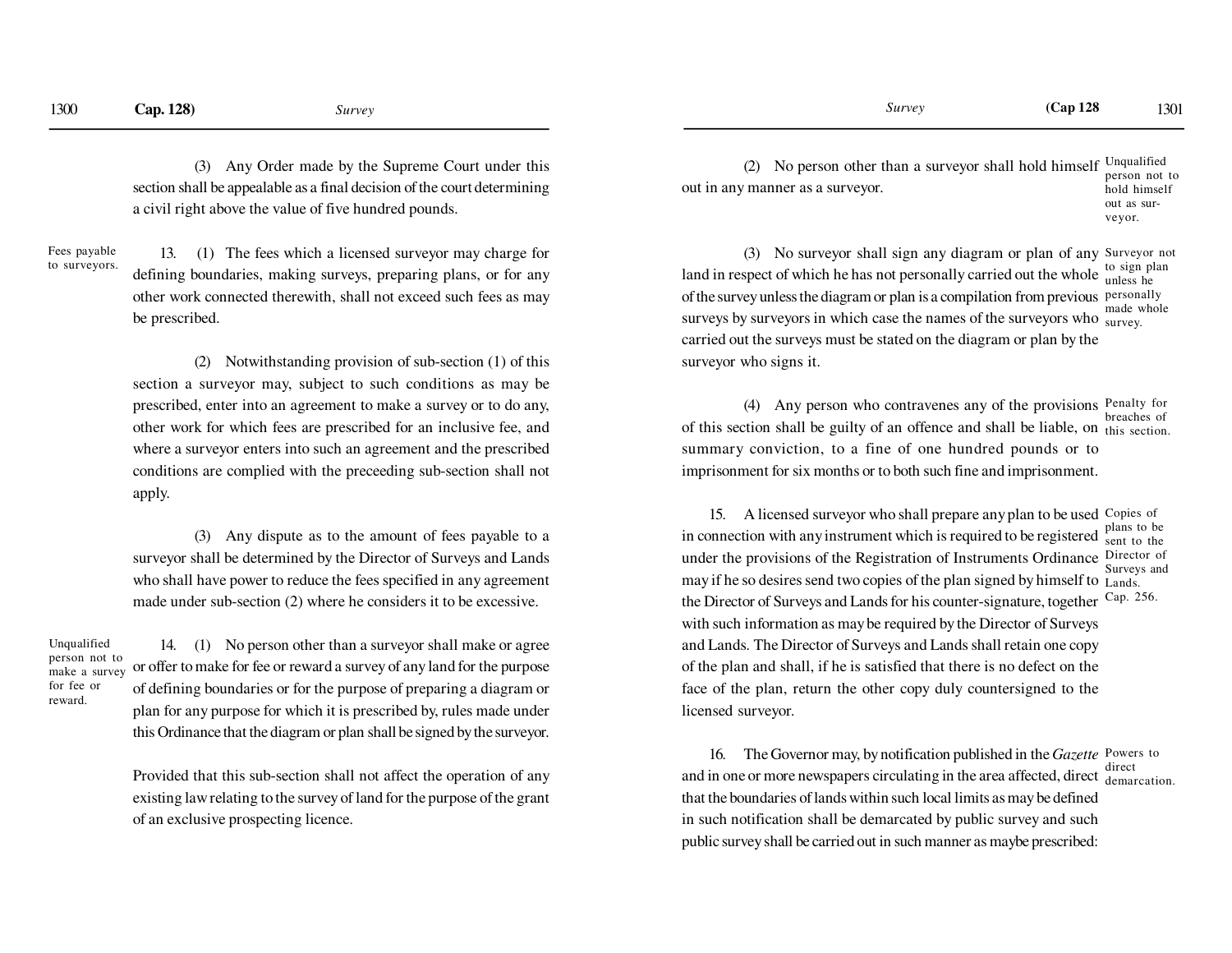Provided that when the area affected is within the Colony, publication shall be made in one or more daily newspapers circulating withinsuch area.

Powers in relation to allpublicsurveys.

17. (1) For the purposes of any public survey, the Director ofSurveys and Lands or any surveyor authorised by him may ,enterupon any land with such assistants as may be required, and may affix or set up or place thereon or therein trigonometrical stations, surveybeacons, marks or poles, and do all things necessary for such survey.

 (2) Any surveyor, when employed on a public survey, shall, when practicable, give reasonable notice to the owner oroccupier of the land of his intention to enter thereon.

(3) Compensations shall be paid by the Government tothe owner of any crops or trees cut or damaged in the exercise of thepowers granted by this section.

Powers to enter uponland.

 18. Any surveyor may, for the purpose of surveying any land which he is employed to survey, enter on and pass over any land,whether private or public, causing as little inconvenience to the owneror occupier of such land as is consistent with his duties.

Penalty forremoving, etc., survey and boundarymarks..

19. Any unauthorised person who shall willfully obliterate, remove or injure any trigonometrical station, survey beacon mark orpole or any boundary mark affixed, set up or placed for the purposesof any survey shall be guilty of an offence and on summary convictionbe liable to a fine not exceeding twenty pounds or in default thereofto a period of imprisonment not exceeding three months and, in addition, may be ordered to pay three times the cost of repairing orreplacing the thing obliterated removed or damaged and of making any survey rendered necessary by the act in respect of which he wasconvicted.

20. (1) It shall be the duty of the Owner and the occupier of  $_{\text{Duty of}}$ any land on or in, or on the boundaries of which, any trigonometrical  $\frac{\text{owness and}}{\text{occupiers of}}$ station, survey beacon mark or pole has been affixed, set up or placed land in forthwith to report to the nearest District Commissioner or to the relation to Director of Surveys and Lands if to his knowledge any such survey marks. trigonometrical station, survey beacon, mark or pole shall have beenobliterated, removed or injured or shall be in need of repair.owners and

Provided that the Director of Surveys and Lands may by writing under his hand exempt any owner or occupier of land from theobligation imposed by this section

(2) Any person who willfully or knowingly fails to report in accordance with the provisions of this section shall be guilty of an offence and liable on summary conviction to a fine not exceeding five pounds or in default thereof to imprisonment with hard labour for aterm not exceeding one month.

21. Where any trigonometrical station or any survey beacon Duty of mark or pole or any boundary mark within the local limits of a Chief or  $\frac{\text{native}}{\text{ortho}}$  Tribal Authority is obliterated, removed or damaged, the Chief or Tribal Authority shall forthwith report such obliteration removal ordamage to the District Commissioner of the district.authority.

22. (1) Any person who, unless acting on the authority of Penalty for the Director of surveys and Lands, knowingly uncovers any survey uncovering beacon or mark buried below the surface of the ground or covered beacons. with a pile of earth or stone shall be guilty of an offence and liable onsummary conviction to a fine not exceeding twenty pounds.survey

(2) Any person who, having uncovered a survey beacon or mark with the authority of the Director of Surveys and Lands, shallneglect–

- (a) in the case of a covered beacon or mark tocover the same in the prescribed manner, or
- (b) in the case of a buried beacon or mark properly to fill up the hole with the same material as the ground or road under whichthe beacon mark is buried,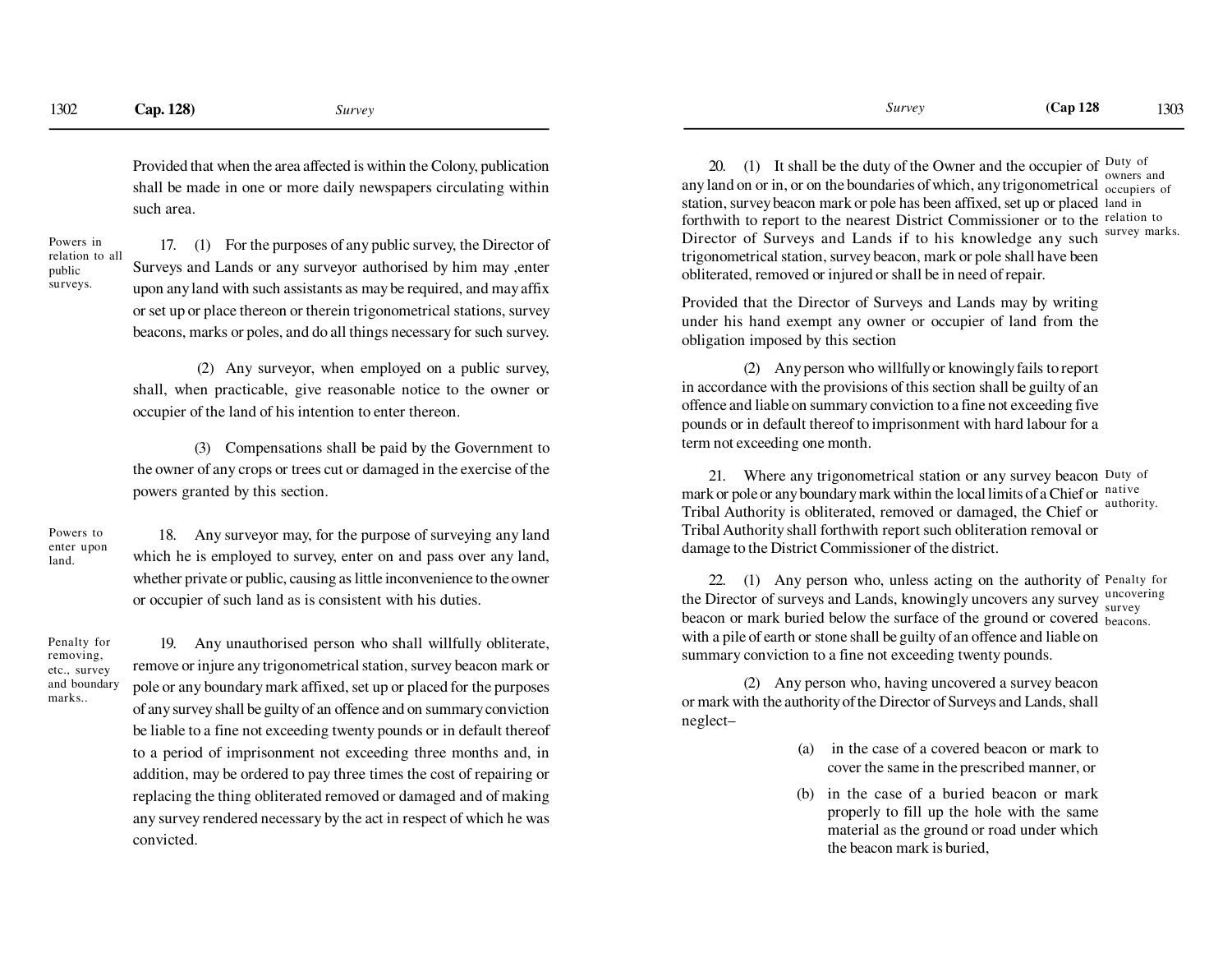Shall be guilty of an offence and liable on summary conviction to afine not exceeding twenty pounds

23. Any person who willfully obstructs, or hinders, resist or threatens any surveyor in· the execution of his duty in or about the conduct of any public surveyor any survey ordered by a court, or any workmen or other person acting in aid of any such surveyor, shall be guilty of an offence and liable on summary conviction to a fine not exceeding fifty pounds or imprisonment for a period notexceeding six months, or to both such fine and imprisonment.Obstructingsurveyor.

24. Any person who issues or signs a certificate for the purposes of this Ordinance either knowing it to be false or no believing it to be true shall be guilty of an offence and shall liable on summary conviction to imprisonment with hard labour for six months or to a fine of one hundred pounds or to both such imprisonment and fine.Falsecertificates

25. Any sum due to the Government under the provisions of this Ordinance or the rules thereunder may be sued for and recovered by the Director of Surveys and Lands or any person authorised byhim in that behalf.Recovery ofmoneys due.

Power of Governor inCouncil tomake rules.

26. The Governor in council may make rules–

- (a) prescribing the manner in which surveys are to be made, the records to be kept by licensed surveyors and the manner of keeping suchrecords.
- (b) prescribing the manner of the demarcation ofboundaries in connection with surveys.
- (c) with regard to plans of surveys and their preparation and the matters to be shown thereon and prescribing for what purposesdiagrams and plans shall be signed;

(d) prescribing the manner in which public surveys shall be carried out and the manner in which boundaries shall be finally determined when a public survey has been carriedout;

(e) prescribing the fees which may be charged by the survey and Lands Department and by licensed surveyors, and prescribing the conditions on which a licensed surveyormay enter into an agreement to make for any inclusive fee.

any survey, to do any other work for which fees areprescribed

- (f) with regard to the publication, issue, service and form of notices to be published, issued or served under thisOrdinance or rules made thereunder;
- (g) rescribing the returns to be made by licensed surveyors tothe Director of Surveys and Lands;
- (h) requiring surveyors to report to the Director of Surveys and Lands matters connected with surveys on which they are engaged or with previous surveys, ascertained by themduring the course of their work;
- (i) for securing the maintenance of boundary marks in theircorrect position and the preservation of the same;
- (j) providing for the checking of surveys alleged to be erroneous and for the incidence of the expenses of suchchecking;
- (k) providing for the checking and correction of tapes andinstruments used by surveyors;
- (l) providing for and regulating the inspection and the taking of copies of plans of surveys in the office of the Director ofSurveys and Lands.
- (m) prescribing the subjects in which an applicant for a licenceas a surveyor shall be examined;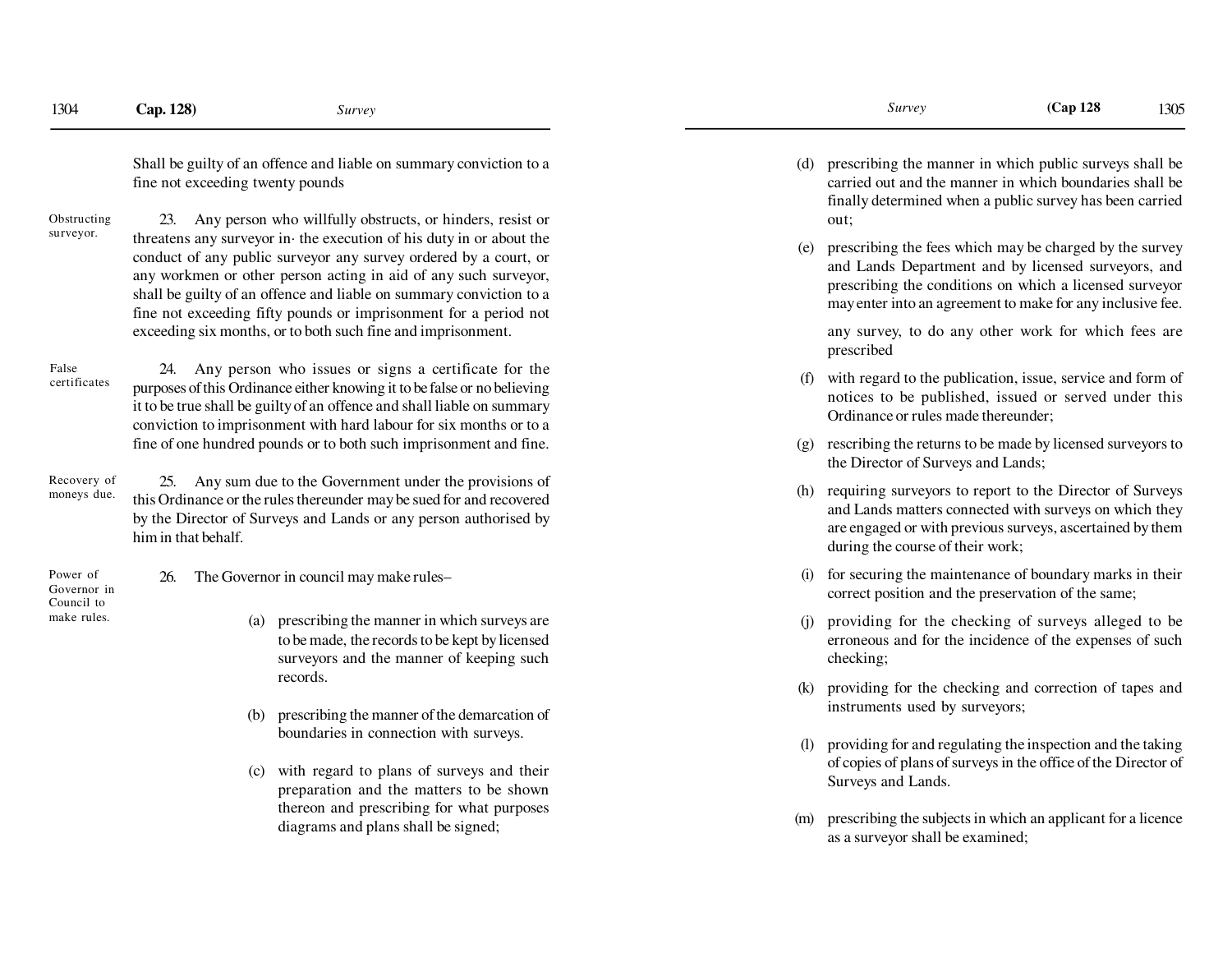- (n) prescribing the conditions under which a person, who while holding qualifications entitling him to practise as a surveyor in a country other than Sierra Leone is not entitled to be licenced under section 10, may nevertheless be granted a licence under thisOrdinance;
- (o) prescribing any other matters or things required to be prescribed under theprovisions of this Ordinance, and
- (p) generally for giving effect to the purposes ofthis Ordinance.

Any rules made under this section may apply generally or insuch circumstances or cases as may be specified.

27. The Survey Ordinance is hereby repealed. Repeal.

Section 3 (2) **SCHEDULE** 

THE SURVEY ORDINANCE

# LICENCE

A. B. having satisfied the requirements of the above mentioned Ordinance ishereby licensed to practice as a Surveyor in Sierra Leone in accordance with theprovisions of the said Ordinance.

Dated this ……...........................…………day of …..........………….. 19…… at

………………………………………………………… *Director of Surveys and LandsChairman, Board of Examiners.*



SIERRA LEONE

### **PUBLIC NOTICE No.92 OF 1953 M.P.12062/1**

*Published 24th September, 1953*

THE SURVEY ORDINANCE, 1950(No. 11 of 1950)

# THE SURVEY RULES, 1953

In exercise of the powers conferred upon the Governor in Council by section 26 of the Survey Ordinance, 1950 (hereinafter called the Ordinance), the followingRules are hereby made:–

1. These Rules may be cited as the Survey Rules, 1953 and shall come intoforce on the 24<sup>th</sup> day of September, 1953.

## DEFINITIONS

 2. "Beacon" means a permanent survey mark of any kind made of concrete, iron or stone, or of two or more of these materials.

> "Colony Bearing" means the angle measured clockwise and referredto the twelfth meridian west of Greenwich.

"Country Lands" means all lands which are not town lands.

"Demarcation" means the marking of lines on the ground by means of posts, pillars, beacons or blazed trees and cognate words shallbe construed accordingly.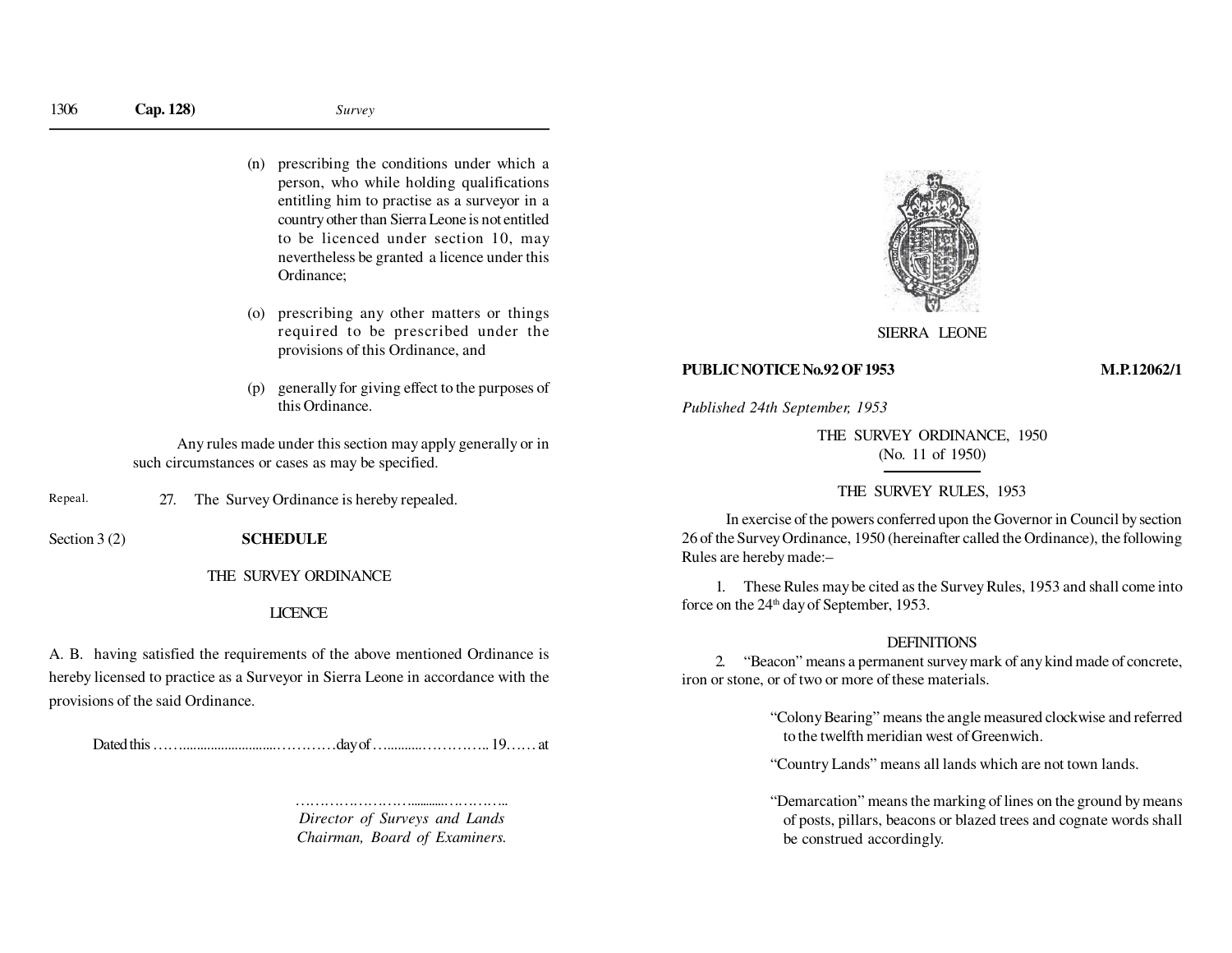- "Government Survey Beacon" means any beacon erected by a Government Surveyor or by a licensed surveyor employed for thepurpose by Government.
- "Town Lands" means plots of land not exceeding ten acres in extent lying within a health area, the Colony, Peninsula, or Sherbro Urban District, or within one mile of the boundary of a health area or theSherbro Urban District.
- "True Bearing" means the angle measured clockwise and referred totrue North.

3. (1) The survey of any land for the purpose of judgment or order of a court or of any instrument registrable under the Registration of Instruments Ordinance shall be made with theodolite and steel band and each change of direction of the boundary shall be demarcated. The error in the surround shall not exceed one in three thousand in the case of country lands and one in four thousandin the case of town lands.

Provided that the Director of Surveys and Lands at his discretion may in writing authorise any such survey to be made without a theodolite and with such instruments and by such method as he may specify and upon the completion of the plan the Director of Surveys and Lands shall endorse thereon the instruments and method employed and the degree of accuracy of the plan and shall sign anddate such endorsement.

(2) This rule shall not apply to a survey for the purpose of a miningright under the Minerals Ordinance.

4. (1) Wherever possible each survey will be connected by traverse or triangulation to a Government survey beacon. If such a beacon exists within one mile of the survey the connection shall, provided local conditions permit, be made by a theodolite traverse which shall be double chained and, if exceeding twenty traverse stations, a stellar or solar determination shall be taken to confirm thebearings;

(2) When a survey is connected to a Government survey beacon by triangulation no angle of any triangle from which the connection is computed shallbe less than twenty-five degrees.

(3) If no Government survey beacon exists to which the survey can be connected by traverse as described in sub-rule (1) of this rule or by the observing of triangle as described in sub-rule (2) of this rule, a local origin, which shall be permanently beaconed and the position of which shall be described by reference to the chief local objects, landmarks and topographical features such as hills, rivers and villages, shall be adopted and the bearings of the survey shall be based on stellar or solar determinations of azimuth. Wherever possible the local originshall be situated on some prominent land mark.

 (4) It shall be lawful for the Director of Surveys and Lands at his discretion to allow any modification or departure from this rule in so far as it affects any specific survey subject to his written permission being first obtained. In a case of such written permission being given to a licensed surveyor it may be made conditional on a Government Surveyor carrying out any work from which the licensed surveyor is relieved by such permission and on the licensed surveyorbeing charge for any such work in accordance with fees prescribed in these rules.

5. (1) In the case of a survey to which rule 3 does not apply, other than a survey of land the subject of an application for an exclusive prospecting licence or mining right, it shall not be necessary to employ more accurate method than that of compass and steel band, but the error in linear measurement shall not exceed one in one thousand and while such survey is being made a reference to true north shall be obtained either by solar or stellar observations or by connecting thesurvey to a line the azimuth of which has already been determined.

(2) The survey of all land, the subject of an application for an exclusive prospecting licence (which has not been exempted from survey under the proviso to section 57 of the Minerals Ordinance), shall be effected by theodolite and steel band, and shall form a closed traverse the linear misclosure of which shall Notexceed one in one thousand and shall be carried out, demarcated and plotted on a plan as required by these rules in so far as these rules are not modified by Rulesunder the Minerals Ordinance in force at the date of the application.

(3) The survey of the portion of a stream, the subject of a mining right, shall be by compass and steel band traverse and shall be double chained; the linear difference between the two chaining shall not exceed one in one thousandand shall be carried out, demarcated and plotted on a plan as required by these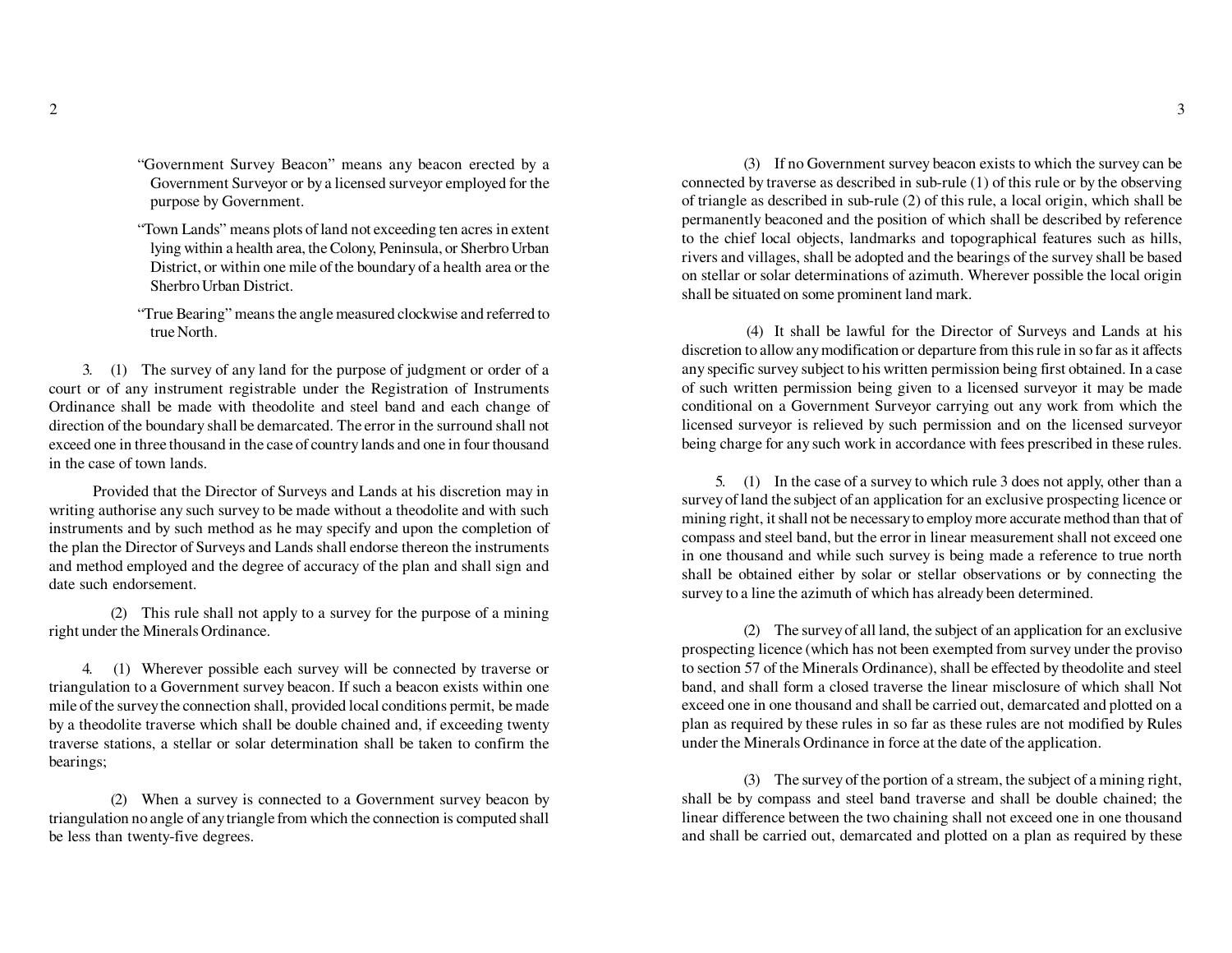rules in so far as these rules are not modified by Rules under the Minerals Ordinance in force at the date of the application. The traverse shall be fixed or tied to a permanent beacon or natural feature as shall be in accordance with rule 4 or as mayotherwise be directed by the Director of Surveys and Lands.

# METHODS OF SURVEY

6. (1) Subject to any modifications contained elsewhere in these rules, the survey shall be a closed traverse on a true bearing or Colony bearing which shall be determined by stellar or solar observations, or by connection to a line theazimuth of which is known.

(2) Within the Colony Peninsula, Colony bearings shall be used in all surveys connected to the main triangulation framework of the colony of SierraLeone. In all other areas, true bearings shall be used.

 (3) Licensed Surveyors when in doubt as to whether a meter survey shall be carried out on true bearings or Colony bearings shall apply for informationto the Director of Surveys and Lands.

7. The angular measurements shall be made with a Micrometer Theodolite or with a Vernier Theodolite the horizontal plate of which has a diameter of not less than four and half inches with direct reading to not more than thirty seconds of arc. One Face Left and one Face Right observation of each angle will be made and bothmicrometers and Verniers read.

8. The bearings of traverses shall be controlled by solar or stellar observations for azimuth. An azimuth observation shall comprise three separate determinations the total range of which shall not exceed thirty seconds. Such astronomical determinations of azimuth on a traverse shall be taken at intervals notexceeding thirty stations, and the maximum misclosure of the bearings of the traverse between astronomical determinations shall not exceed two minutes andthirty seconds.

9. All linear measurements shall be measured and recorded in feet anddecimals of a foot to two places of decimals.

10. Measurements shall be made with a steel band of 100 feet, 200 feet, 300 feet or 500 feet and the usual corrections for standard, sag, slope, and, when necessary, temperature shall be made. A spring balance shall be used with a pull of fifteen pounds and the angle of slope determined by one Face Left and one FaceRight observation on the theodolite.

11. Where a survey begins or ends on beacons erected in the course of a previous survey the accuracy of the origin shall be verified by reference to Surveys and Lands Department and by angular and linear measurements. On long lines of frame work or primary traverse the linear measurement may be dispensed with, butthe accuracy of the position of the beacons shall be checked by angular measurement. When such beacons are found to be out of position, a full reportshall be made to the Director of Surveys and Lands so that inquiry may be made and steps taken if necessary and possible to correct their positions. A new origin or datum from another beacon whose position is know to be correct shall then beselected or astronomical observations taken to establish a correct bearing

12. Where a boundary side of a new survey is coterminous with a longer boundary side of an area previously surveyed, the boundary beacons of the new survey shall be placed exactly on the line between the boundary beacons of theprevious survey.

13. Boundaries of land surveyed under rule 3 shall be laid out with as fewangular points as local conditions and the requirements of the survey demand.

14. Where a boundary is irregular, compass or theodolite traverse lines shall follow approximately the course of the boundary and offsets shall be taken atsuitable points along the traverse lines to determine the exact position of theboundary.

# FIELD BOOKS

15. All linear and angular measurements necessary for the survey or demarcation of boundaries shall be entered in a field book in ink as they are made. Each field book shall be fully indexed and referenced, with a table of contents on the inside of the cover or at the beginning of the book together with the surveyor'sname, the title of the survey, the district and province, the kind of survey and the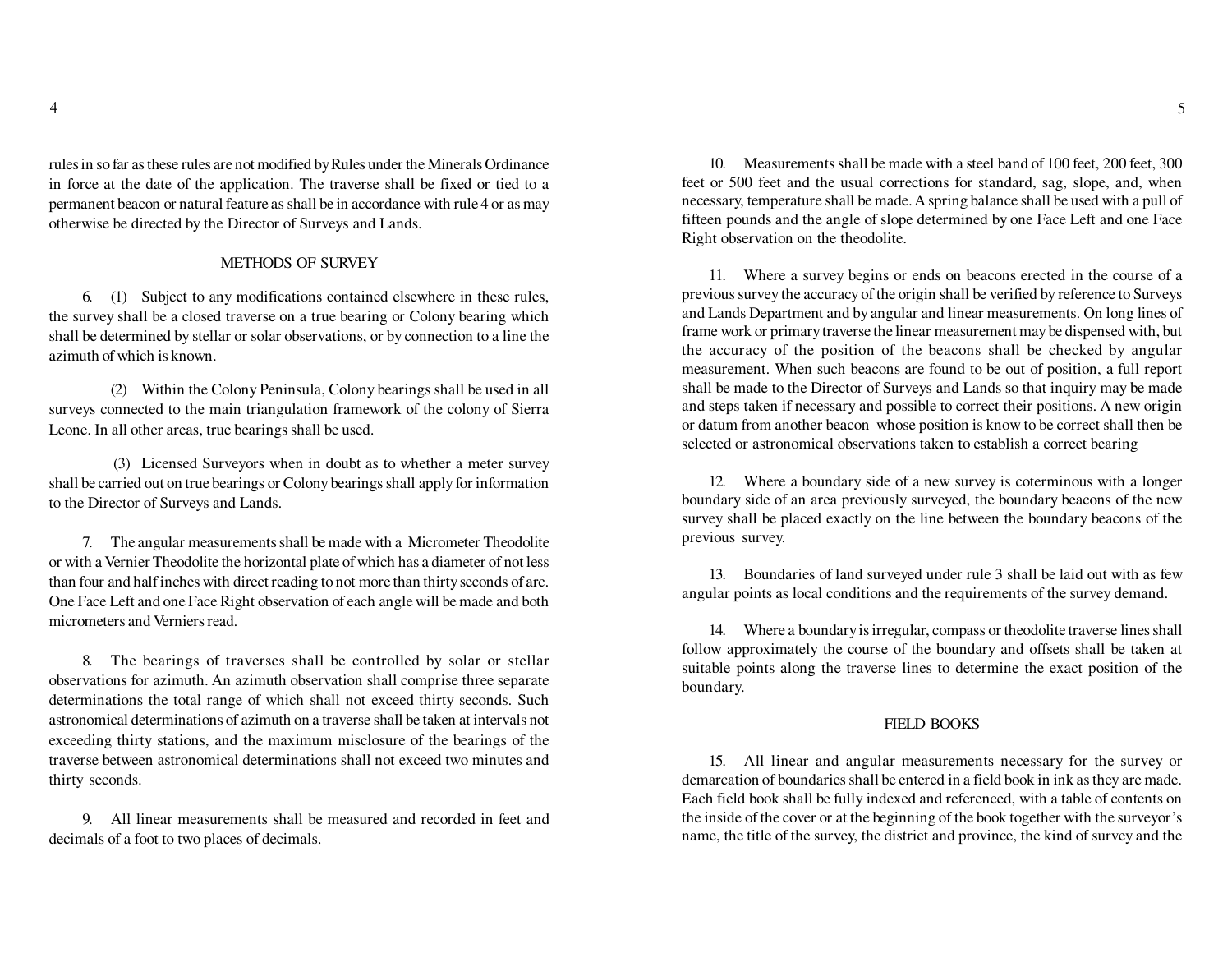instruments used. No erasures shall be made nor shall pages be torn out of any field book. If a wrong figure is written or it is necessary to alter an entry the erroneous entry shall be crossed out and the correct one written above. Simple diagrams shall be drawn on a page of the field book so as to make the measurements readily understood. The description of each beacon shall be given and the description shall state *inter alia* whether the beacon is "found", "replaced", or "newly" "emplaced". Measurements which are taken to fix the position of physical features, structures, and other features adjacent to the boundaries shall be shown on the diagrams in a clear and legible fashion. The date shall be entered against all work done on that date. The error of the field tape compared with the standard tape kept by the Director of Surveys and Lands and the date on which it was lastcompared with the standard tape shall also be recorded. On the last page of the notes of each survey the following certificate, signed and dated by the surveyorshall be entered:–

> "THIS IS TO CERTIFY that the figures contained in the fore-going field notes are the actual figures recorded by me as the result of my observations and measurements in the field, and that the survey has been made in accordance with the provisions of the SurveysOrdinance, 1950, and the rules made thereunder".

16. The recorded measurement of each surveyed line shall be made separately in the order in which it is measured. Diagrams shall not be submitted for the recordedmeasurement, but shall be used for the elucidation of detail.

17. Topographical features shall be shown with special care in the vicinity of beacons. The field notes shall be lucidly kept so as to enable a draughtsmanwithout other information to draw a true plan of the survey.

18. A surveyor submitting a plan under section 15 of the Ordinance if so required by the Director of Surveys and Lands shall also submit for inspection by the Director of Surveys and Lands, the field book and computation files relating to the observations made to determine the azimuth of the survey or, if observations have been dispensed with, a description of the means employed to determine theazimuth.

# COMPUTATIONS

19. All computations shall be made on the forms approved by the Director of Surveys and Lands which may be purchased from the Survey and LandsDepartment, or on good quality fool-scrap paper similarly ruled and tabulated.

20. The measurements of each portion of land to be surveyed under rule 3 shall be mathematically computed to the nearest 30 seconds in bearing and the nearest hundredth of a foot in length. The closing error of the bearings and the closing linear error of the surround shall be clearly shown on the computation forms. The position of each permanent mark shall be rigorously computed and adjusted for the linear close, and where a mark has been placed by offset its position shall be computed from two stations on the main traverse. In allcomputations trigonometrical tables of not less than five figures shall be used.

21. The area of a piece of land surveyed under rule 3 shall, if bounded by straight lines, be mathematically computed from the co-ordinates of the corners. In the case of a piece of land having an irregular boundary, such as a stream, the area enclosed by straight lines shall be computed as above and added to the part contained between such irregular boundary and the straight lines, which part shallbe computed as a series of triangles.

22. The area of a piece of land surveyed by a method other than that mentioned in rule 3 may be obtained by planimeter or computing scale, and shall be shown on the plan correct to within two per centum of the area of the figure asplotted.

## DEMARCATION

23. (1) For the demarcation of the boundaries of all areas surveyed under rule 3, other than areas the subject of applications made under the provisions of the Minerals Ordinance, from time to time in force, beacons or pillars of concrete mixed in the proportions of five parts of sand or sand and rubble to one of cement being not less than six inches square and being three inches above ground and one foot nine inches below and having an iron pin or spike in the centre of the topshall be used.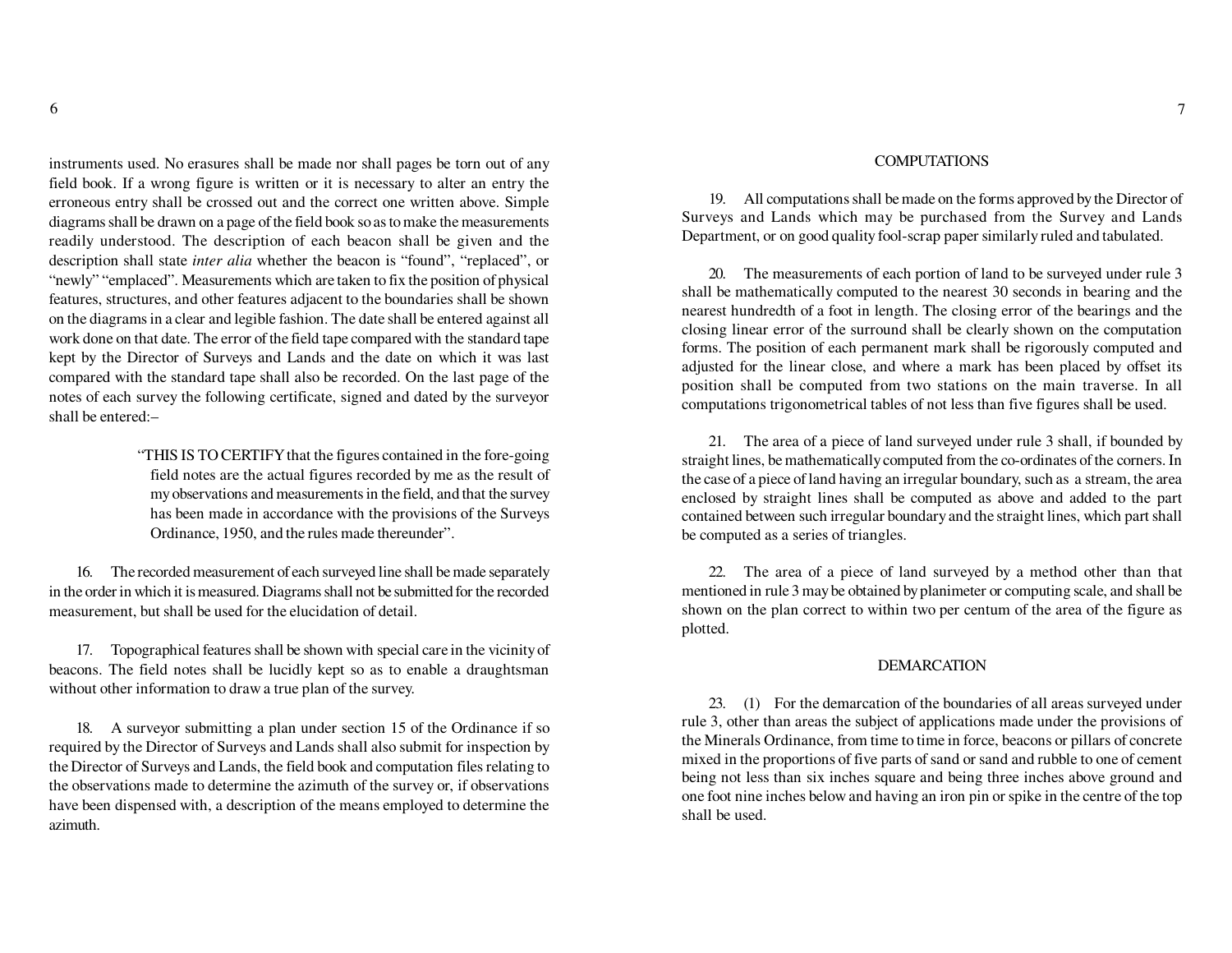Provided that in the case of plots of land forming part of a general lay-out a plan or copy of plan of which has been deposited in the office of the Survey and Lands Department, beacons not being less than four inches square in section and being three inches above the ground and one foot nine inches below the groundlevel may be used.

(2) The symbol '!, the letters P.B. (Denoting Property Beacon) and an identification letter and number shall be stamped upon beacons used to demarcateboundaries of land surveyed by a Government Surveyor.

(3) An identification letter and number shall be stamped upon beacons used to demarcate the boundaries of land surveyed by a licensed surveyor and the symbol '! shall also be stamped thereon when such demarcation is made on behalfof Government.

24. (1) For the demarcation of the boundaries of all lands the subject of applications made under the provisions of the Minerals Ordinance, from time to time in force, boundary beacons shall be constructed as prescribed in the MineralsOrdinance or Rules made thereunder.

(2) A surveyor appointed or approved by the Director of Surveys and Lands to carry out a survey of a mining application shall before making the survey obtain a written statement from the applicant or his duly authorised agent as towhether or not the applicant will provide all beacons or materials for it.

(3) A line of stones or a trench not less than one foot deep and one foot wide shall be made along the boundary lines for a distance of eighteen feet on eachside of a boundary beacon.

25. (1) The area as finally marked and beaconed under the direction of the surveyor shall conform as nearly as possible with the area beaconed before application made under the provisions of the Minerals Ordinance, from time to time in force, the beacons erected before such application being adjusted by the surveyor where necessary. The ruling of the surveyor as to the position of beacons shall be final, subject to any other ruling for this purpose prescribed in Rules under the Minerals Ordinance. The area of the land covered by an application made under the provisions of the Minerals Ordinance, from time to time in force, shall be accepted as determined by the survey, and the plan made by the surveyor shall beaccepted as the correct plan.

(2) If the area of the land in respect of which an application under the provisions of the Minerals Ordinance, from time to time in force, has been made is found by the surveyor to exceed the area allowed under that Ordinance the Director of Surveys and Lands shall have entire discretion to alter the position of thebeacons in order to bring the area within the limit allowed.

(3) The surveyor shall report to the Director of Surveys and Lands ifthe area applied for cannot be identified on the ground by means of the plan.

26. The demarcation or the marking of all boundaries shall be prepared prior to, or simultaneously with, the measurements which determine their position. The substitution of permanent for temporary marks in the few cases in which marking after measurement is permissible shall in all cases be done under the directsupervising of the surveyor himself.

27. Where boundaries of surveys carried out under rule 3 about on roads, all boundary marks shall be placed to conform with such regulations and by-lawsdefining the building lines or width of roads as may be in force in that place.

28. When a beacon is placed in accordance with computed data the position of such beacon shall, after placing, be determined by measurement as if it had beenan existing beacon.

29. When a beacon is to be placed in such a position that it will interfere withor be inconvenient to traffic.

30. No property beacon shall be placed in such a position that it will interferewith or be inconvenient to traffic.

31. Where objection is made by the owner of the adjoining land to the position of a boundary as pointed out by the person for whom a survey is being made, or as located by the surveyor from the documents of title under which the land is claimed, the surveyor shall survey the position of this boundary and show the same on his plan, but may decline to survey that portion to which objection has been made. In such case the survey and demarcation shall not be regarded asincomplete, so far as the surveyor is concerned.

32. The Director of Surveys and Lands may cause notices in accordance with Form 1in the schedule to be served upon the owners or occupiers of any land the boundaries of which have been defined by boundary marks under the Ordinance, and may cause similar notices to be served upon Native Authorities and Chiefs within the local limits of whose jurisdiction any trigonometrical station, surveybeacon, mark or pole or boundary mark is situated.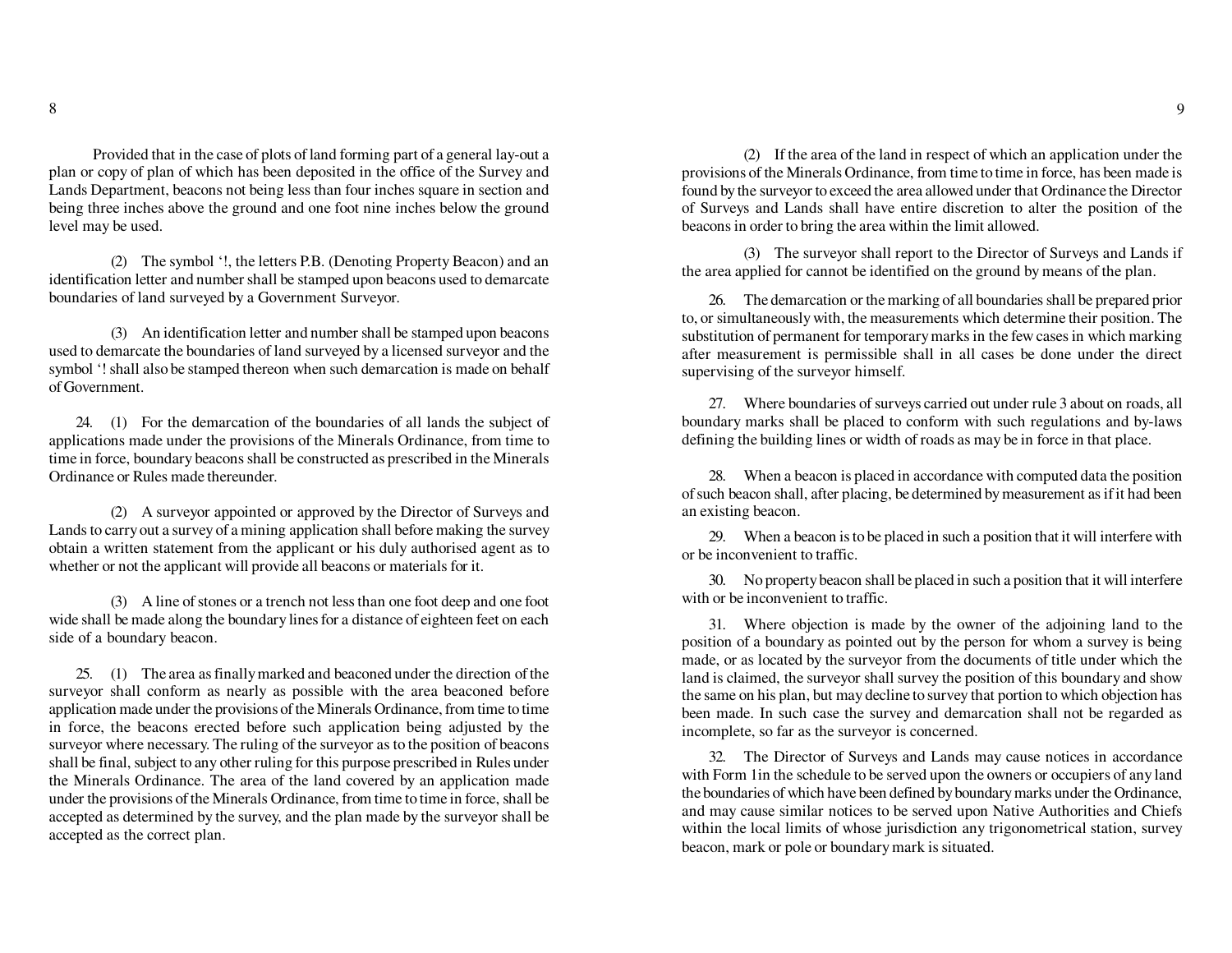33. Beacons shall be placed at the points where the boundaries intersect roads and streams of importance. On straight lines of more than 660 feet, beaconsshall be placed at intervals of not more than 660 feet.

34. (1) Where a railway reserves forms a boundary of a property being surveyed, the positions of all tangent points shall be beaconed and the radii of thecurves and the lengths of the chords shall be recorded.

(2) Where a road forms a boundary of country lands that are being surveyed, beacons shall be placed not nearer than 50 feet from the centre line of the road at all turning points of the road and the boundary will be defined by thechords joining such beacons.

(3) Whenever possible, the use of curves as boundaries shall be avoided, straight lines form point to point being used as boundaries instead ofcurves.

35. In the re-survey of land a surveyor shall observe principle that the beacons originally placed on the ground may be the true boundary, even though the data of such boundary may not be found on re-survey to agree with the data recorded on the original plan within the limit prescribed by rules made under theOrdinance, provided always that the beacons have not obviously been disturbed.

36. Survey marks shall on no account be moved unless it is clearly established that they have been tampered with or have become displaced. In that case the surveyor shall transmit to the Director of Surveys and Lands an accurate record ofthe position in which they were found, together with a sketch.

37. The removal, obliteration or defacement of any survey mark which comes to the notice of a surveyor shall be reported by him in writing to the Director ofSurveys and Lands.

38. When surveys have to be amended on instruments from the Director of Surveys and Lands, all erroneous beacons shall be removed or re-sited and the surveyor shall report in writing to the Director of Surveys and Lands when this hasbeen done.

39. To prevent the perpetuation of errors in the original survey, and to guard against fraud, in every case where material disagreement is found to exist between new and old surveys the surveyor shall forward to the Director of Surveys andLands a full report thereon accompanied by–

- (1) A sketch showing the position of old survey marks.
- (2) Descriptions of such marks and
- (3) Particulars of all development on or near the boundary linesand of any other evidence bearing on the matter.

The surveyor shall make a careful search and inquiry for evidence of originalsurvey marks.

40. The Director of Surveys and Lands shall allot to licensed surveyors a distinctive letter or letters for their use as a prefix to the consecutive numbers to bestamped on all property beacons they may put up.

41. Licensed surveyors shall forward to the Director of Surveys and Lands, by the 10th day of each month, a list of all the numbered beacons put up by them during the previous month. If no beacons have been put up a "nil" return shall berendered.

# SPECIAL PROVISIONS WITH REGARD TO DEMARCATIONOF COUNTRY LANDS

42. Rules 42 – 49 shall apply to surveys of country lands only.

43. In the demarcation of country lands, beacons shall be placed at all changes of direction of the boundary, except where the point of change of direction is obstructed by a building standard in a town or village plot, in which case theprocedure prescribed in regulations 52 and 53 shall be followed.

44. Where a river constitutes a boundary, beacons shall only be placed at the points between which such rivers is the boundary. These beacons shall be placed on the river bank above flood level and the distance from the beacons to theriver shall be shown on the plan.

45. (1) Where a beacon cannot be placed at a corner, two beacons shall be placed, one on each of the lines which would intersect at the corner, and as near aspossible to the corner.

(2) In forest or scrub country, boundary lines shall be cleared to a width or four feet of all undergrowth and trees of no enonimic value of less girththan two feet six inches.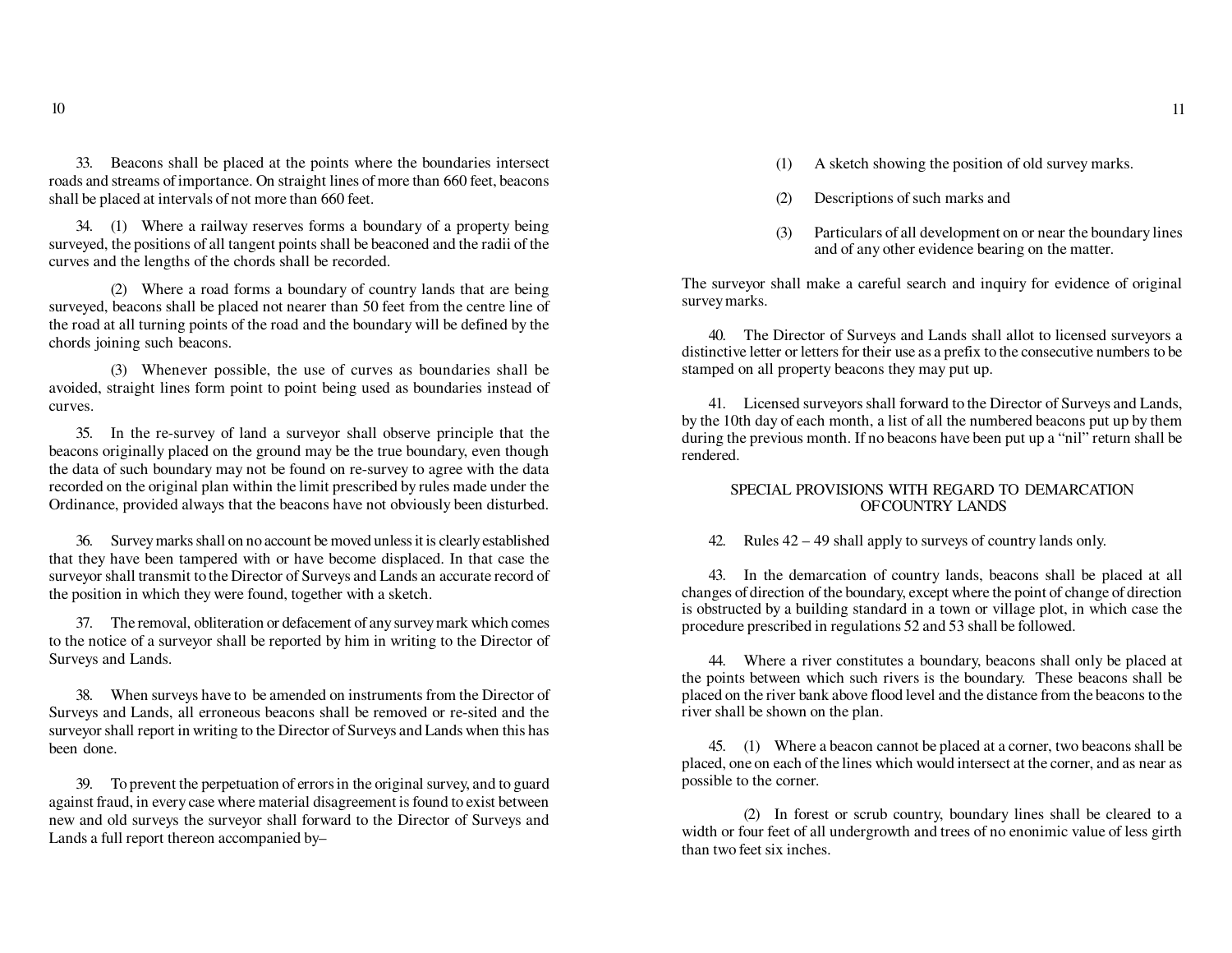46. Trees within two feet of the line, provided their economic value is not impaired thereby, shall be blazed on both sides in the direction of the line, and those through which the line passes shall be double blazed on each side in thedirection of the line.

47. In open country, at every boundary pillar, a trench or lockspit six feet long and one foot deep shall be dug on each side of and not nearer than three feet from, the pillar in the direction of the line, or where this is impossible, owing to the presence of rock, a line of stones six feet long shall be placed to indicate thedirection.

48. For the demarcation of lands surveyed otherwise than by theodolite and steel band and not surveyed for the purpose of a judgment or order of a court or any registrable instrument or an application for an exclusive prospecting licence, mining right or mining lease, hardwood pegs or angle irons shall be placed at all changes of the general direction of the boundary and, where the boundary is other than a stream or well-defined road, they shall also be placed at the intersections of the boundary with principal roads or streams, provided that it shall not be necessary to place two such additional hard-wood pegs or angle irons less than 660 feetapart.

49. For the demarcation of lands surveyed other than by theodolite and steel band and not surveyed for the purpose of a judgment or order of a court or any registrable instrument or application for an exclusive prospecting licence, mining right or mining lease, each mark shall be connected by compass bearing and distance to two trees, blazed and marked with the same distinguishing letter or number shown on the marks, or if trees are not available, to two mounds of earth orstones three feet high.

# SPECIAL PROVISIONS WITH REGARD TODEMARCATION OF TOWN LANDS

50. Save as otherwise provided in rule 43, rules 50 to 53 shall apply to surveysof town lands only.

51. (1) In the demarcation of town lands beacons shall be placed at everychange of direction in the boundaries.

(2) If for any reason it is not convenient to place a beacon at a point where there is a change of direction of the boundary, a beacon shall be placed on each of the boundary lines that would intersect at that point and as close aspossible thereto.

52. Where, owing to an obstacle, the beacon cannot be placed in the correct position, an iron pin shall be set in concrete in the obstacle, and the identification number stamped near the pin, and if the obstacle is of such material that a pin cannot be sunk, nor the numbers cut or stamped, a dot may be marked thereon, along with identification marks. The position of the pin or dot relative to the trueposition of the beacon shall be clearly shown in the field book.

53. Where the position for a property beacon falls inside a building, a cross (X) with an identification number shall be cut or painted on the outside of the building at the points where it is intersected by the lines. Surveyors working forthe Government will use a double arrow.

# PLANS

54. The original plan of every survey shall be drawn in waterproof ink on mounted drawing paper. The minimum size of a plan shall not be less than thirteeninches in one direction and eight inches in a direction at right angles to the first.

55. Every plan (hereinafter called a cadastral plan) to a scale of not less than 25 inches to one mile and showing the position of buildings shall bear in prominent letters the title of the survey, the description of the land and its locality and the name of the person owning or occupying the land included in the survey or for whom the survey is made. The names of the adjoining owners or occupiers shallalso be shown.

56. All plans of theodolite surveys shall be graticuled on the true north or Colony north and shall have a true north and south line and a true east and west line, or a Colony north and south line and a Colony east and west line as the case may be, drawn in blue across the length and breadth of the paper. "True north" or"Colony north" as the case may be, shall be written along the north and south line.

57. Plans of surveys made on the magnetic north shall show the variation ofthe compass from true north.

58. The scale of a plan shall be stated and shown by a graphic representationin feet.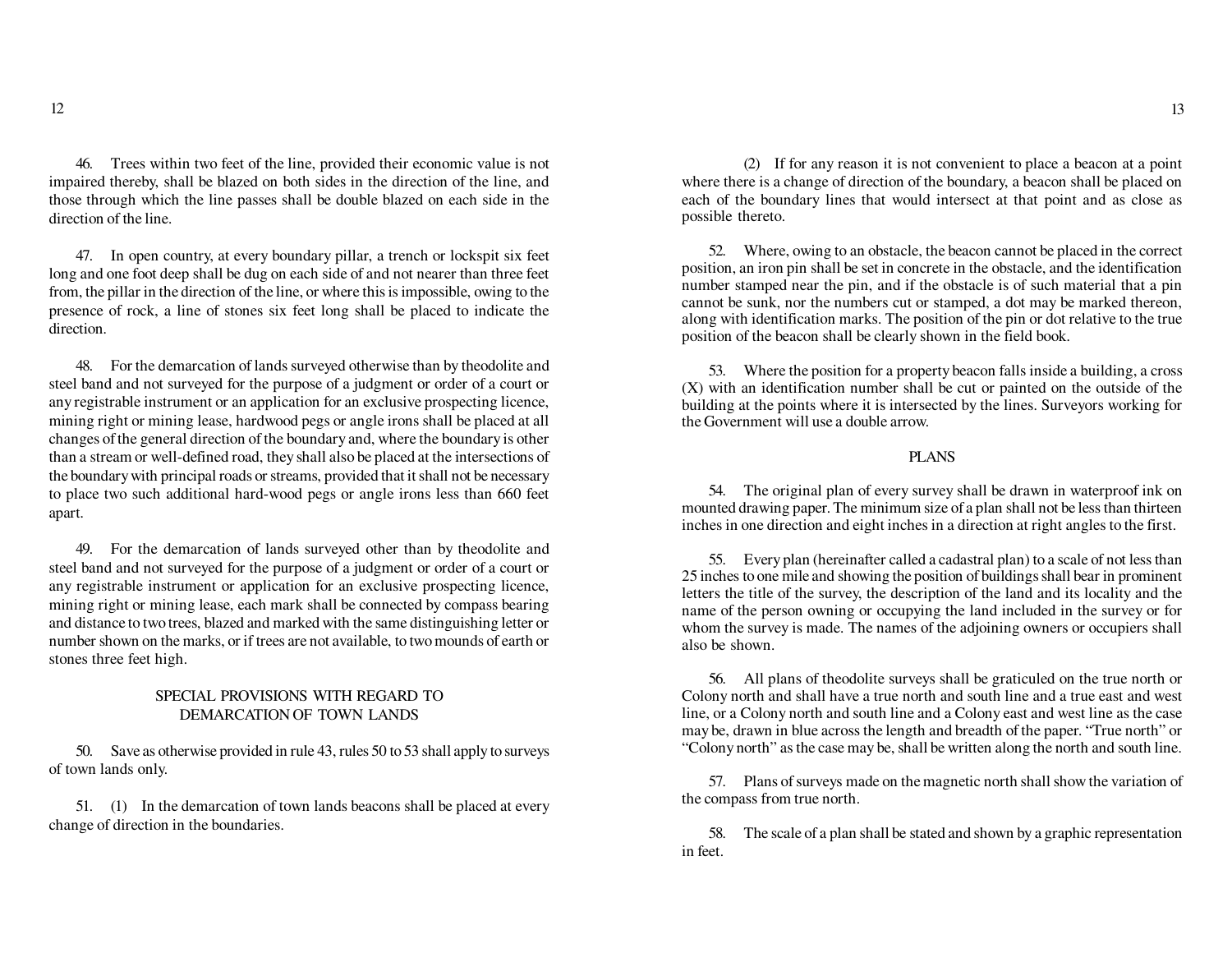59. All theodolite surveys shall be plotted by means of rectangular coordinates from a graticuled drawn on the plan. A description of the location of the origin of co-ordinates shall be given in the field books, computation sheets, and on the plan. Detail and irregular boundaries may be plotted by bearing and distance. There shall be no disagreement within limits of the scale used between the numericaldata and the plan.

60. Demarcated boundaries shall be shown in firm red lines, except where they follow the frontages of buildings, when they shall be shown by a red verge. Traverse lines not intended as boundaries, connections, and bearings to trigonometrical points, shall be shown in blue. Offsets shall be shown by figures inblack between arrows.

61. Where boundaries of surveys carried out under rule 3 abut on roads to which legislation relating to a building line has been applied, the building line shallbe clearly shown on the plan by a blue marked "Building Lines."

62. when the survey is carried out under mileage rates as defined in Appendix A. topographical and other features occurring on any line run by the surveyor in connection with the survey shall be shown. Such detail within the boundaries of the area under survey as may be required by the person for whom the survey is made shall be shown except that in the case of the survey of land the subject of an application for a mining lease of all interior topographic detail shall be shown. The positions of all beacons and boundary marks, temporary or otherwise, shall, in allcases be shown and the nature of the marks clearly indicated.

63. The position to all government survey beacons to which connection has been made or the co-ordinates of some point on the plan refereed to such beaconsshall be shown

64. The following shall be the scales for ordinary plans made to show theboundaries or property:–

Surveys in Freetown municipality ........................ 1/240; 1/480; 1/250 and 1/2500 surveys elsewhere ............... 1/240; 1/480; 1/1250; 1/5000; 1/10,000 and 1/25,000. Mining surveys-

Areas the subject of application for exclusive prospecting license ........ 1/25,000

Areas the subject of application for mining license ................................. 1/6.250Areas the subject of application for mining rights .................................. 1/5,000

- 65. The numerical data on cadastal plans shall include-
	- (a) The bearing and distance of each boundary line, connecting line, and controlling traverse line, such bearings and distances shall be given to the nearest minute and thenearest tenth of a foot respectively;
	- (b) The area of each lot–

Areas of ten acres and to the three places of deci-

| under                                          | mals of an acre       |
|------------------------------------------------|-----------------------|
| Areas of from ten acres to two places of deci- |                       |
| $100$ acres                                    | mals of an acre       |
| Areas of from 100 acres                        | to one place of deci- |
| to $1,000$ acres                               | mals of an acre       |
| Areas over 1,000 acres                         | to the nearest acre.  |

The area of building lots and sites, if under two acres to four place ofdecimals of an acre;

- (c) Any measurement to permanent structures which will assistin locating marks of pillars on the grounds;
- (d) Adjacent lot names or numbers if ascertainable;
- (e) The initial bearing adopted for the survey marked "I.B." Calculated bearings and distances shall be distinguished from direct measurements by the addition of the letters "Cal", and bearings and distances adopted from a previous survey shall be shown by the addition of the letters "P.O."(Per Original).

66. Copies of plans may be made on drawing paper or tracing cloth, but in all cases the copies shall be faithful reproductions of the originals, and detailsrepresented in colour on the originals shall be similarly represented on the copies.

67. Copies of plans sent by a licensed surveyor to the Director of Surveys and Lands under section 15 of the Ordinance shall bear the following certificatesigned by the surveyor and dated:–

19………"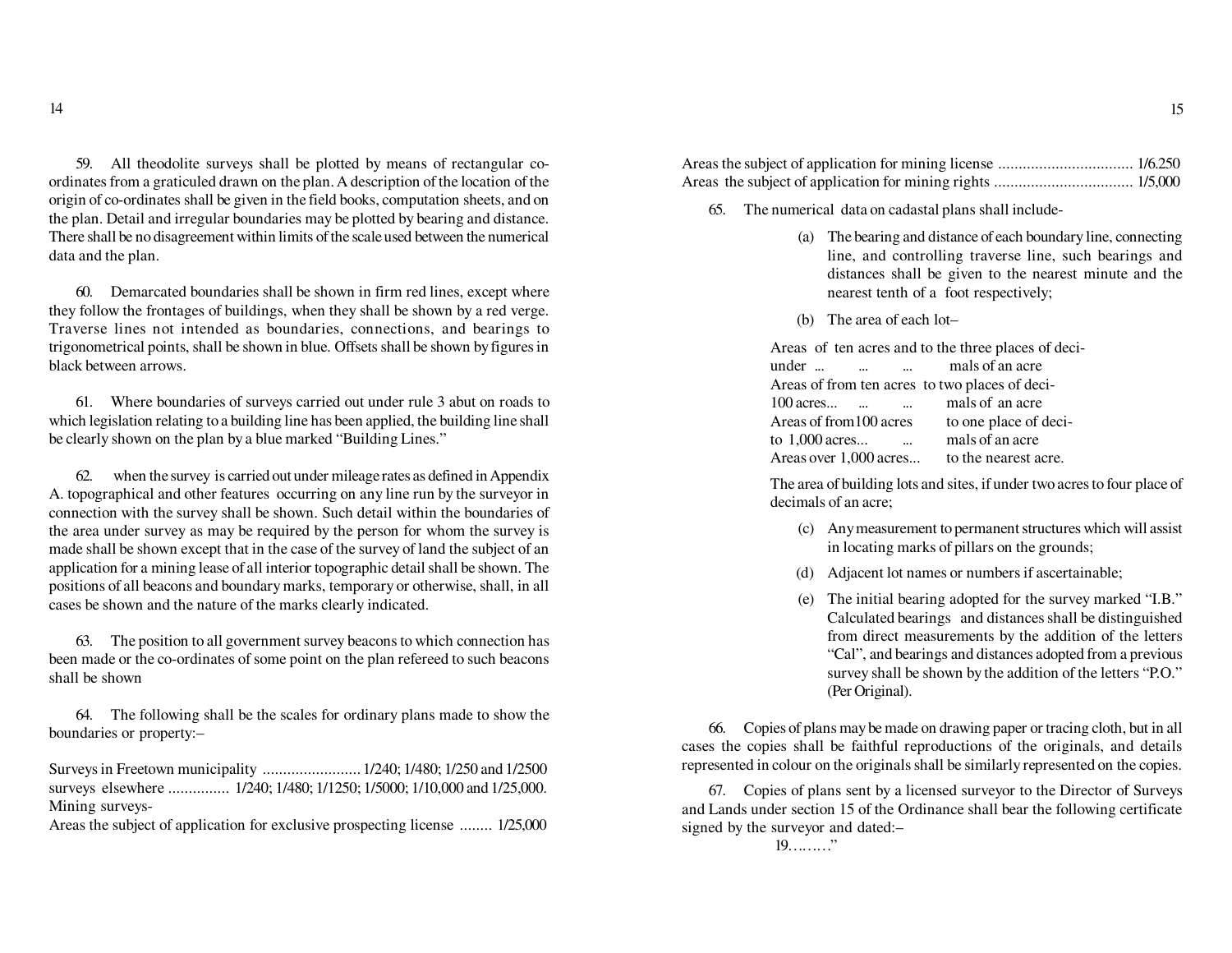# FEES AND CHARGES BY LICENSED SURVEYORS

68. (1) The charges prescribed in the second schedule will be made by the Survey and Lands Department, and may be made by licensed surveyors for surveyscarried out by themselves.

 (2) These charges shall not apply to surveys made for the purpose ofthe Minerals Ordinance.

69. Notwithstanding the scale of charges prescribed in the Second Schedule it shall be lawful for any licensed surveyor to enter into an agreement with a client to make any survey (including any work connected therewith) for him for any agreed charge, provided that every such agreement shall be in writing and signed by the licensed surveyor and the client, and if the agreed charge exceeds the amount prescribed in the Second Schedule, shall be witnessed by an AdministrativeOfficer or a Justice of the Peace.

# APPLICATION FOR SURVEY BY A GOVERNMENT SURVEYOR

70. Applicants for survey or demarcation of land by a Government surveyor shall be made to the Director of Surveys and Lands, giving particulars as to locality, ownership, area of the property and the nature of the work required, and shall beaccompanied by a sketch of the land to which the application relates.

71. Upon receipt of an application, the Director of Surveys and Lands shall inform the applicant whether or not the survey or demarcation can be undertaken by a Government surveyor and, if it can be undertaken by a Government surveyor, the Director of Surveys and Lands shall assess the cost of the work required and shall inform the applicant who shall thereupon deposit the amount at the nearestTreasury Office.

72. As soon as may be, after satisfying himself that the deposit has been paid, the Director of Surveys and Lands shall acquaint the applicant with the approximate date on which it is intended to make the survey or demarcation, and shall later, if necessary, appoint a date and place at which the owner or his representative shall be required to meet the surveyor for the purpose of pointingout the boundaries.

73. If the applicant, having in his application expressed willingness to clear the boundaries, or to provide boundary marks, shall cause delay to the surveyor by insufficient clearing, or by an inadequate supply of beacons or by the supply of beacons not of the prescribed construction or dimensions, the surveyor shall make good the deficiencies, and the cost estimated in accordance with the provisionsof the Second Schedule shall be charged to the applicant.

74. If, after reasonable notice has been given, the applicant shall delay the surveyor by failing to send a representative or by giving erroneous information as to boundaries, the cost occasioned by the delay, estimated in accordance with theprovisions of the Second Schedule, shall be charged to the applicant.

75. If the deposit shall, owing to the fault of the applicant or underestimation of the cost or form any reasonable cause, be insufficient to cover the cost of survey, the balance shall be recovered from the applicant and if the deposit exceeds the total cost of the survey, the balance shall be refunded to the applicant on thecompletion of the work.

76. The Director of Surveys and Lands may, in his discretion, supply information from his records to any licensed surveyor to enable him to connect asurvey he is making to Government survey beacons in the neighborhood.

77. When in the opinion of the Director of Surveys and Land it is desirable for the purpose of a survey he may give a licensed surveyor permission in writing to uncover a buried or covered Government survey beacon and may give himdirections for the restoration of the covering.

78. Upon application at the Cadastral Branch of the Director of Surveys and Lands Office, any person shall be allowed to inspect, during the hours of public business a copy of any plan submitted under section 15 of the Ordinance. The fee for inspection for each period of half-an-hour or part thereof shall be two shillingsand sixpence.

79. A plan made by a Government surveyor shall, at the discretion of the Director of Surveys and Lands, be available for inspection by the public, on paymentof the fee prescribed in the last preceding rule.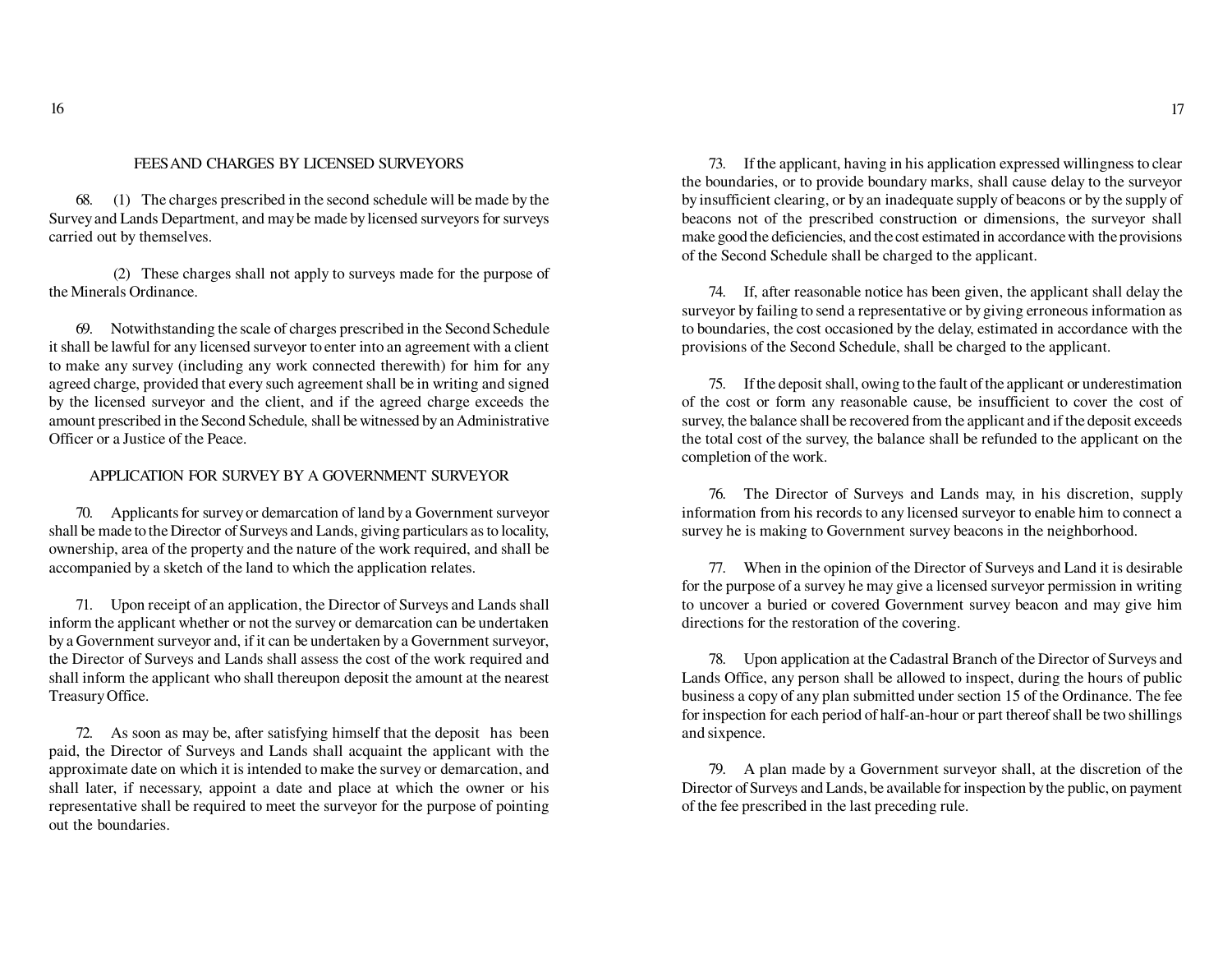80. No information or certificate shall be copied from a plan so open toinspection except at the discretion of the Director of Surveys and Lands.

81. Copies of plans made by Government surveyors shall, at the discretion of the Director of Surveys and Lands, be available for the public on payment of thefees prescribed in the Second Schedule.

82. Copies of plans deposited by licensed surveyors under section 15 of the Ordinance shall on payment of the fees prescribed in the Second Schedule beavailable for issue to persons having an interest in the land surveyed.

## GENERAL DUTIES OF LICENSED SURVEYORS

83. (1) The Licensed Surveyors Register and the Pupil Surveyors Register shall be kept at the office of the Director of Surveys and Lands at Freetown. Everylicensed survey or shall, before the 15 <sup>th</sup> day of January in each year, make a return in writing to the Director of Surveys and Lands at Freetown of the following matters, that is to say, his full name and postal address and the full name and postal address of each pupil surveyor who is being trained under him and shall likewise make a return of any subsequent change in the above-mentioned matters whenevera change occurs.

(2) Every licensed surveyor who engages a pupil surveyor to work with him shall make a return in writing of the engagement to the Director of Surveys and Lands for entry in the register, and shall likewise give notice of any subsequentchange of engagement whenever a change occurs.

84. Licensed surveyors shall obtain a certificate of standardization of their tapes at least once a year. For the certificate of standardization, the fees specified in the Second Schedule shall be paid in advance. Whenever a tape is repaired it shall be standardized before use. Standards of length shall be maintained at the office of the Director of Surveys and Lands at Freetown where tapes will bestandardized during office hours after giving one day's notice.

85. Examinations for enrolment as a pupil surveyor and for a licence to practicesurveying shall be conducted as provided for in the Third Schedule.

## **MISCELLANEOUS**

86. A Government or licensed surveyor shall, wherever practicable, give notice of his intention to enter upon occupied land. Such notice may be given inaccordance with Form 2 in the First Schedule.

87. No excavation for the purpose of buying or uncovering a beacon shall be made in any street or road unless a red flag is provided and displayed on each side of the excavation to warn approaching traffic, and no such excavation shall beleft unfilled after sunset.

88. Copies of plans made by Government surveyors and of plans or copies deposited under section 15 of the Ordinance shall bear the following certificatesigned and dated by the Director of Surveys and Lands.

| Made<br>Deposited | bv | Licensed | Government or Surveyors |
|-------------------|----|----------|-------------------------|
|                   |    |          |                         |

 89. (1) If any person complains to the Director of Surveys and Lands that a plan made by a surveyor is inaccurate the Director Of Surveys and Lands shall, upon the complaint depositing a sum sufficient to cover the cost, make such inspection or re-survey of the land as may be necessary to discover inaccuraciesor to the correctness of the plan and shall make a full report to the Governor.

(2) If, after such further enquiry as he may think fit, the Governor decides that the plan is not inaccurate, the cost of the inspection or re-survey made by the Director of Surveys and Lands assessed on the scales laid down in the Second Schedule shall be deducted from the sum deposited and the balance thereof shall be refunded to the person entitled thereto; but if it is found that the plan was made by a Government Surveyor and was inaccurate the sum deposited shall be refundedin full.

90. Notwithstanding the provisions of rule 89, the Director of Surveys and Lands may investigate and report to the Governor on any survey which he hasreason to believe is erroneous, without a complaint being lodged.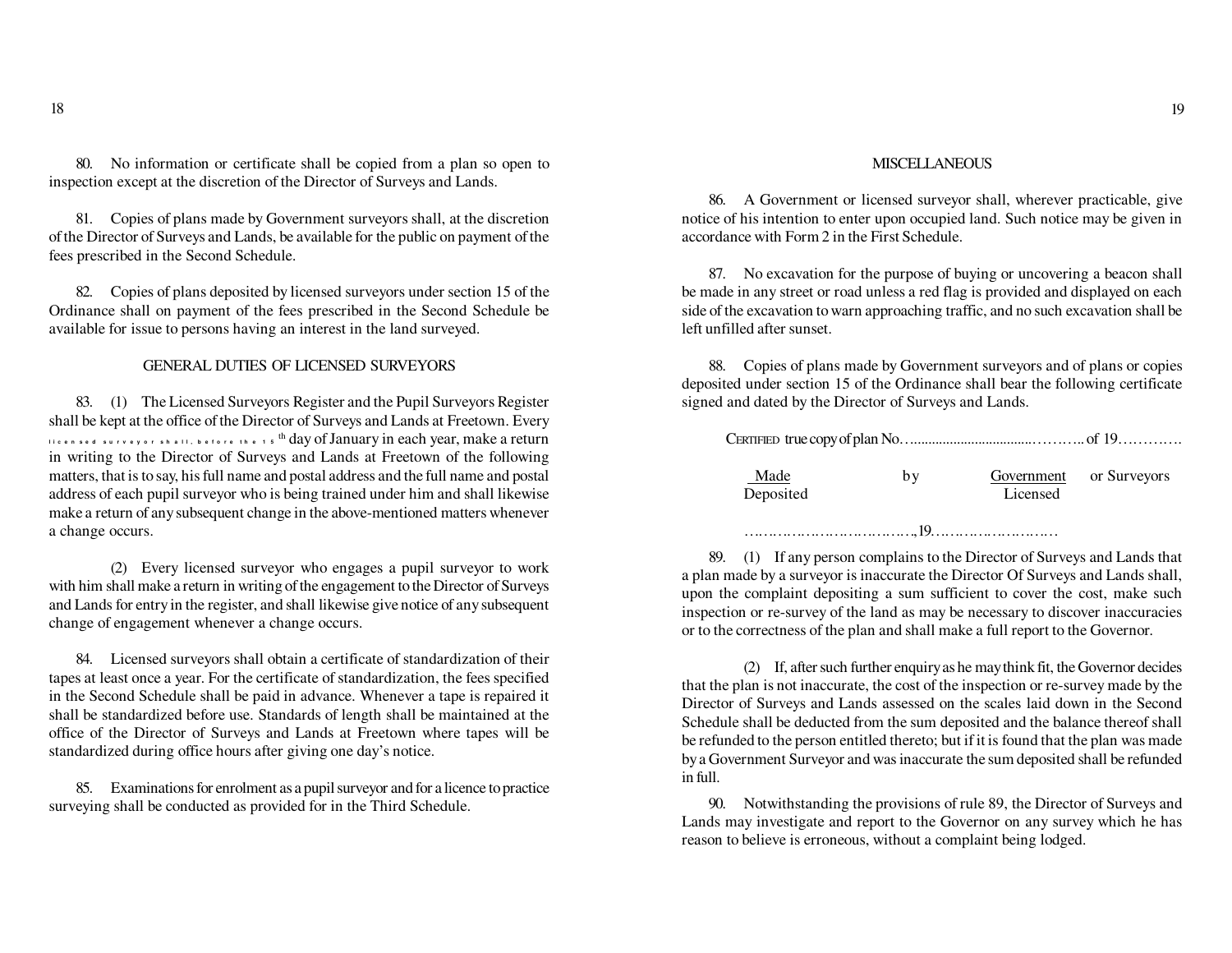### FIRST SCHEDULE———————

 FORM 1 THE SURVEY RULES, 1953*(Notice under Rule 32)*

*To……………………………………………*

Take notice that you are required to report to the Director of Surveys and Lands or to the District Commissioner of your district if any of the trigonometrical stations, survey beacons marks, poles or boundary marks on the land described below areobliterated, removed or injured or in need of repairs.

### SITUATION AND DESCRIPTION OF LAND——————————-

*Director of Surveys and Lands*

*Date…………………………………………*

FORM 2 THE SURVEY RULES, 195*(Notice of entry on Land under Rule 86)*

*To……………………………………*

Take notice that on the ………………… day of …………….. ….19………., between the hours of …………..and ………………., I shall enter on your land situate at…………………………………………………………………for the purpose of asurvey.

I shall cause as little inconvenience as is consistent with my duties.

*(Signed)* Government

Licensed Surveyor

*Date………………………………………*

# FEES AND CHARGES FOR SURVEY SERVICES

*(Other than those rended for surveys under the Minerals Ordinance)*

## PRELIMINARY CHARGES

*Nature of Survey Basis of charges*

- (a) Single plots for residential orbusiness purposes.
- (b) Plots surveyed in conformity with a design or layout beforethe land is taken.
- (c) Other contiguous plots surveyed by theodolite andsteel band.

ment.surveved in accordance with a design or lavout and shown on plan or copies of same deposited in the Survey and Lands Department.

(d) Plots of Crown Lands for settle-

- Preliminary fee of £2: 12:6 for town lands, or £5:5s, forcountry lands.
- (ii) Mileage rates, subject to aminimum of £2:12s. 6d.
- (iii) Charges for detail, if surveyed, subject to a minimum of  $£1:11s$ . 6d.

 As for paragraph (a) above but only one preliminary fee for all plots surveyed at the same time. Common boundaries between plots only charged for once if surveyed for thesame owner or occupier.As for paragraph (b) above

- (i) Leases not exceeding sevenyears – 10s. Per plot.
- (ii) Leases exceeding seven years but not exceeding twenty-oneyears - £1 per plot.
- (iii) Leases exceeding twenty-oneyears - £3 per plot:

Provided that these charges shall be made by the Survey and Lands Department on each and every occasion that the lease is transferred or renewed,and that no other survey charges will be made.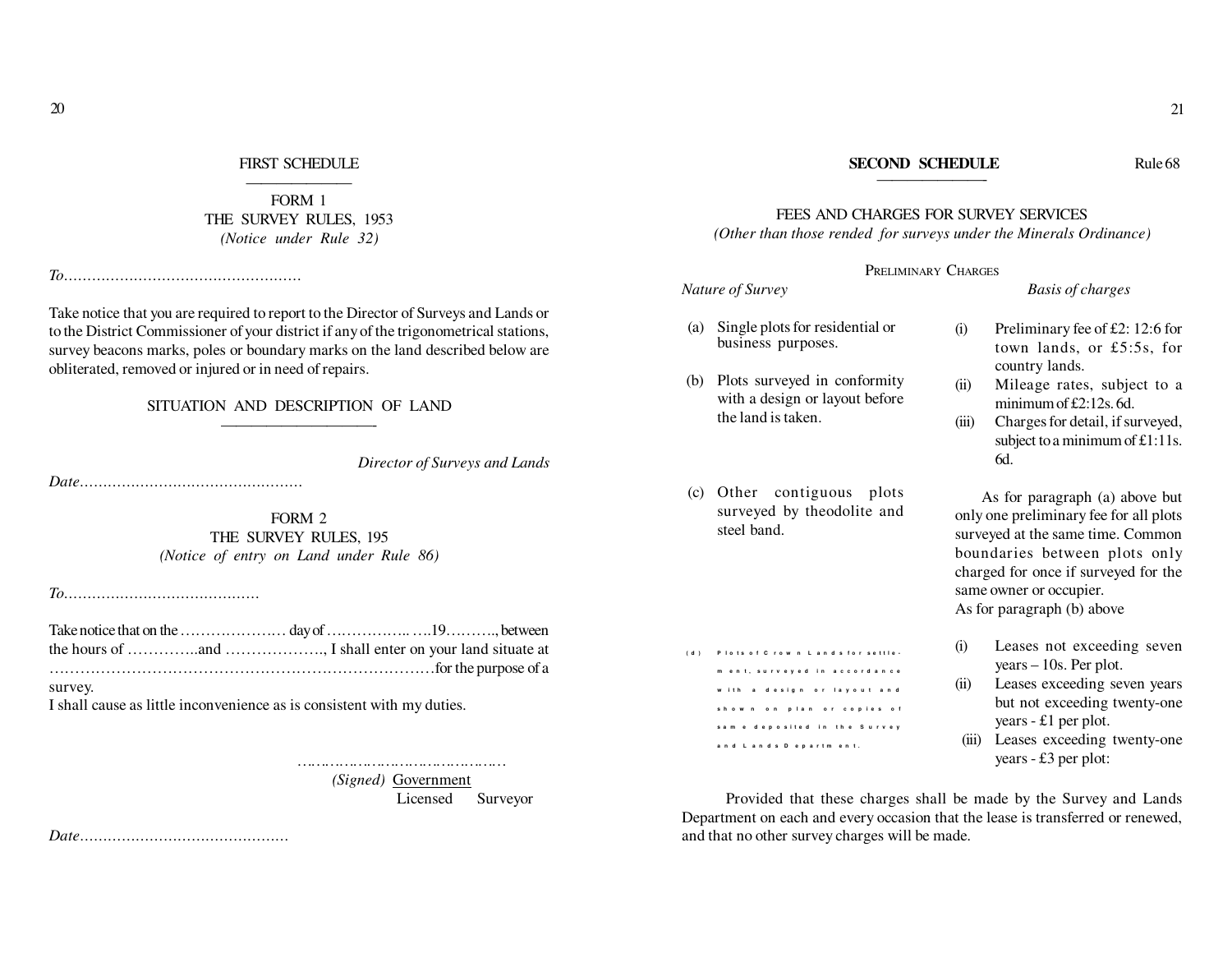(e) Plots of land in the Protectorate for settlement As for paragraphsurveyed in accordance with a design or layout (d) above and shown on plans or copies of same depositedin the Survey and Lands Department:

Provided that these charges shall be made by the Survey and Lands Department on each and every occasion that the lease is transferred or renewed,and that no other survey charges will be made.

| (f)              | Re-establishing boundary marks     | $\cdots$  | Time rates                     |
|------------------|------------------------------------|-----------|--------------------------------|
|                  | <b>Check Surveys</b>               | $\cdots$  | Time rates                     |
|                  | Boundaries of land in dispute      | $\cdots$  | Time rates                     |
|                  | Surveys for investigation of title | $\cdots$  | Time rates                     |
| $(\mathfrak{g})$ | Traverse connections               | $\cdots$  | Mileage rates                  |
| (h)              | Compass Surveys of town or         | $\ddotsc$ | Preliminary fee of £2:2s for   |
|                  |                                    |           | town lands or $f \Delta A$ for |

- town lands, or £ 4:4s forcountry lands.
- (ii) Mileage rates.
- (iii) Detail survey rates for anydetail surveyed, whenrequired:

Provided that only one preliminary fee will be charged for two or morecontiguous surveys carried out at the same time.

**2.**

**MILEAGE RATES**

 *(i.e. Rates of survey charges based on the mileage of traces cut when little orno interior detail is shown) Rigid Surveys of Boundariesby Theodolite and Steel TapeRates are per Mile*

| Nature of     | Open    | Thick Grass | Light  | Heavy  | Secondary | Secondary |
|---------------|---------|-------------|--------|--------|-----------|-----------|
| Country       | Country | or Patches  | Forest | Forest | Bush      | Bush with |
|               |         | of Trees    |        |        |           | Heavy     |
|               |         |             |        |        |           | Timber    |
| Level         | £4      | £7          | £10    | £25    | £35       | £60       |
| <b>Broken</b> |         | 10          | 15     | 30     | 40        | 80        |
| Rugged        |         | 15          | 30     | 35     | 50        | 100       |

For work done by chain and compass, ½ of the above rates.

 For work done by theodolite if all traces or lines are cut by the applicant tothe satisfaction of the surveyor,  $\frac{1}{2}$  of above rates.

 For work done by compass if all traces or lines are cut by the applicant to thesatisfaction of the surveyor,  $\frac{1}{4}$  of the above rates.

All lines necessary for the survey will be charged for.

 The decision of the Director of Surveys and Lands as to the nature of thecountry shall be final.

For the survey of boundaries which require to be fixed by frequent offsets, a surcharge at the rate of 6d per 100 feet, measured along the length of the boundary,will be made.

All lines necessary for a survey will be charged for, but no charges will be made for random or trial lines unless such lines are required by the applicant, or aremade as the result of wrong information supplied by the applicant.

# **3. ACREAGE RATES**

 *(i.e. Rates of Survey charges based on acreage when all necessary interiordetail is shown*)

| Scale of Survey                               |  |           | Charge per Acre or |  |
|-----------------------------------------------|--|-----------|--------------------|--|
|                                               |  | part Acre |                    |  |
|                                               |  | S         | d                  |  |
| Exceeding $1/3,000$<br><br>                   |  |           |                    |  |
| Exceeding 1/4,000 but not exceeding 1/3,000   |  |           | 6                  |  |
| Exceeding 1/6,000 but not exceeding 1/4,000   |  |           | 6                  |  |
| Exceeding 1/8,000 but not exceeding 1/6,000   |  |           |                    |  |
| Exceeding 1/13,000 but not exceeding 1/8,000  |  |           | 3                  |  |
| Exceeding 1/24,000 but not exceeding 1/13,000 |  |           | 9                  |  |
| Not exceeding 1/24,000                        |  |           |                    |  |

These rates are subject to an addition for the nature of vegetation and afurther addition for the character of country as follows:–

| <i>Vegetation:</i>                |          |          |          | Per cent   |
|-----------------------------------|----------|----------|----------|------------|
| Medium Forest                     | .        | .        | $\cdots$ | 10         |
| Heavy forest or dense undergrowth |          | $\cdots$ | $\cdots$ | $33^{1/3}$ |
| Character of Country:             |          |          |          |            |
| Broken or swampy                  | $\cdots$ | .        | $\cdots$ | 10         |
| Rugged                            | .        |          |          | $\infty$   |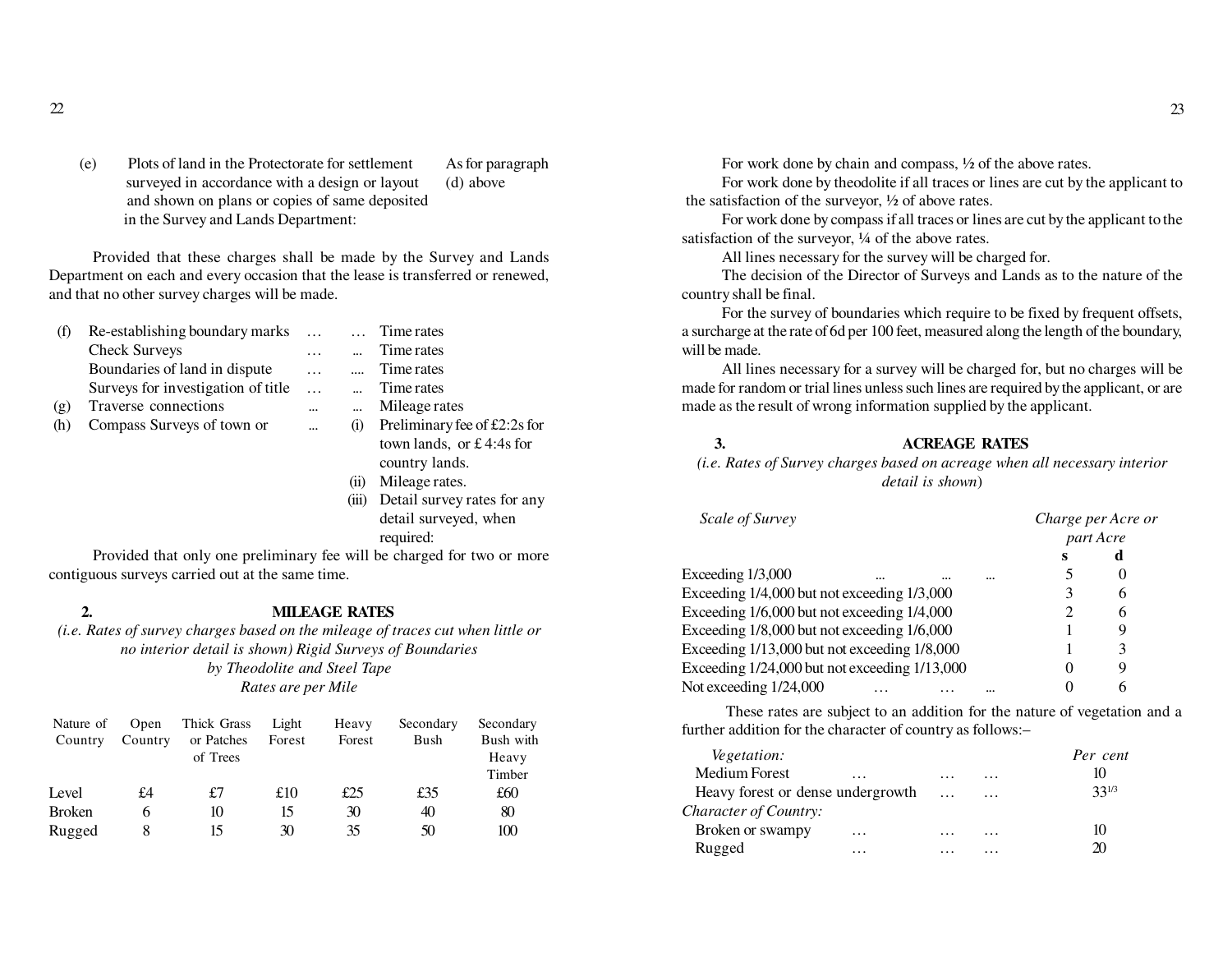# **4. TIME RATES**

*(i.e. Rates of survey charges based on time spent on the survey)*

For charges calculated on a daily basis: at the rate of £5:5s per day for a 7½– hour day and *pro rata.*

# **5. CHARGES FOR MISCELLANEOUS SERVICES**

In addition to the charges already defined, the following charges, when incurred, will be made by the Survey and Lands Department, and may be made byLicensed Surveyors for surveys carried out by themselves:–

(a) Astronomical observations for surveys made at mileagerates.

£10 for a set of accepted astronomical determinations at one traverse station,from which a mean bearing to or from thestation is deduced and accepted.

(b) Transport Charges

Where surveys are done by Government surveyors, the cost of transport of the surveyor, survey party and stores to and from the survey shallbe charged to the applicant at actual cost. This charge shall include the salary of the surveyor and the wages of his gangfor the time necessarily spent in travelling.

Where surveys are done by licensed surveyors, the surveyor shall be entitled to first class transport, when available,for himself and third class transport for his survey gang, and the actual cost of transport of the survey party and stores to and from the survey shall be charged to the applicant. The surveyor shall in addition be entitled to remuneration at the rate of £3:3s whichever is less, for the time agreed to for travelling. Such charges shall be arranged between the surveyorand his client before the survey is begun.

- (c) Delay to the Surveyor causedby the applicant.
- (d) Beacons –
	- (i) When the survey is paid for at mileage rates – (seeparagraph 2 above)
	- (ii) When the survey is paid for at acreage rates or time rates – (see paragraph 3and paragraph 4 above)

Property beacons, 10s each if cementsupplied by the applicant, 5s each. Small layout or cemetery type beacons, notexceeding 384 cubic inches, 2s each: if cement supplied by the applicant, 1s 6deach.

Daily time rates

Property beacons 1s 6d each; if cement supplied by the applicant, no charge. Small layout or cemetery type beacons, 6d each: if cement supplied bythe applicant, no charge.

In layouts and other contiguous surveys where the same beacons are commonto adjoining properties the full charge will be made to each owner or occupier.

- (e) Professionals work not otherwise 13s per hour or part of hourspecified
- (f) Plans–

| (i)   | Finished drawings on<br>the on mounted paper | According to the amount of work involved.<br>The cost of making the original drawing,<br>when it is the representation of a survey<br>charged for at the regulation rates, is<br>incorporated in those rates and no<br>additional charge will be made for it. |
|-------|----------------------------------------------|---------------------------------------------------------------------------------------------------------------------------------------------------------------------------------------------------------------------------------------------------------------|
| (11)  | Tracings of single plots                     | At the rate of 30.s a square foot of tracing                                                                                                                                                                                                                  |
|       | Other tracings                               | According to the amount of work involved,<br>but in no case more than 50 per cent of the<br>cost of the original drawing                                                                                                                                      |
| (iii) | Lithoprints and sun-<br>prints               | At the rate of 1s 6d a square foot of print.                                                                                                                                                                                                                  |
| (g)   | Tape standardizations                        | First 100 feet £1 1s each additional 100 feet<br>5s.                                                                                                                                                                                                          |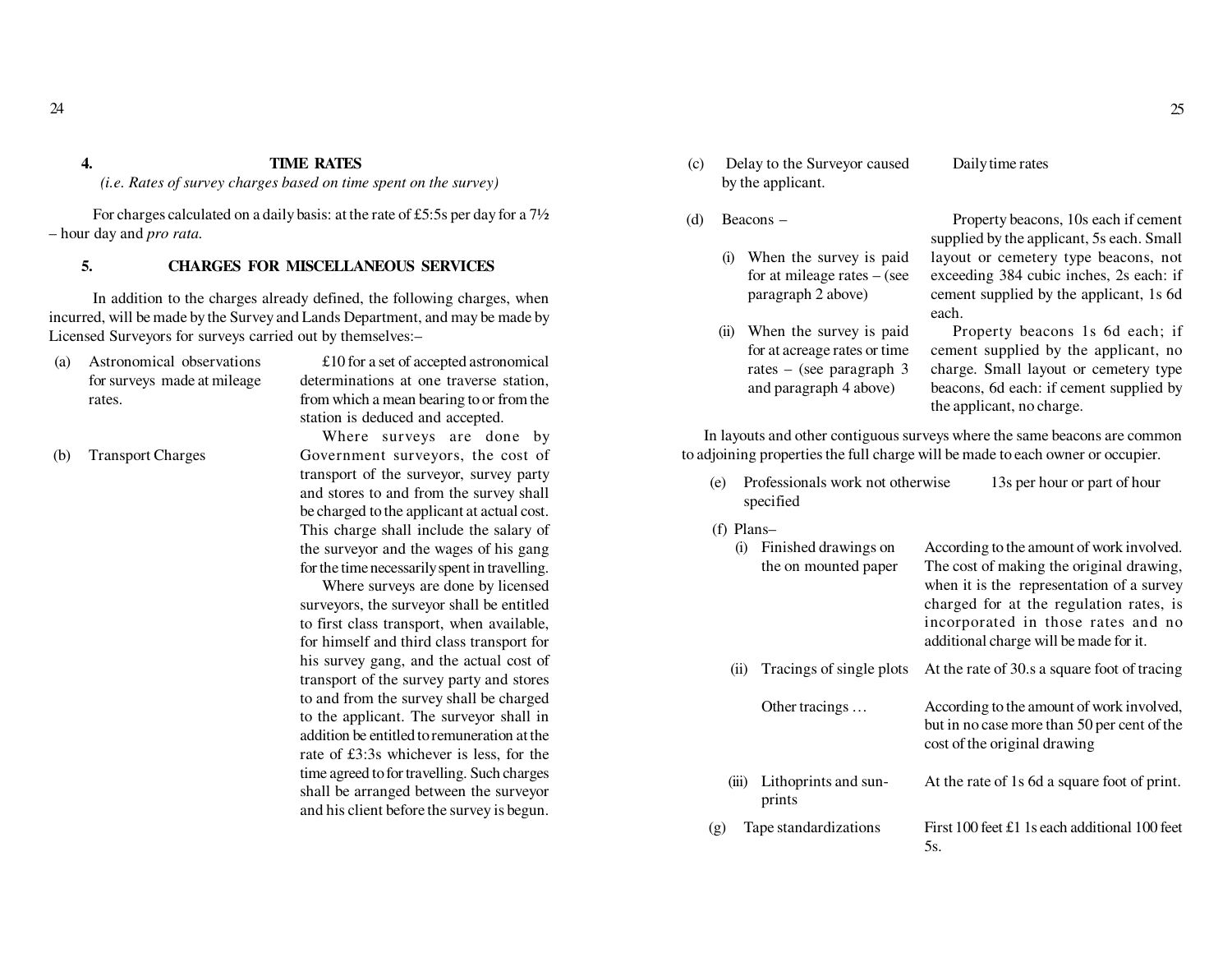The cost of postage shall be added to the above charges.

| Inspection by the public of plans or<br>(h)<br>prints deposited in the Survey and<br>Lands Department                                                              | 2s 6d for each period of<br>inspection of half an<br>hour or part thereof. |
|--------------------------------------------------------------------------------------------------------------------------------------------------------------------|----------------------------------------------------------------------------|
| Scrutiny of licensed surveyors plans<br>(i)<br>where the Director of Surveys and<br>Lands accept such plans for scrutiny:-<br>(i) Township plots or small plots of | £sd                                                                        |
| up to 2 acres $\dots$<br>Township plots or plots exceeding<br>(ii)                                                                                                 | 0, 5, 0                                                                    |
| 2 acres but not exceeding 10 acres<br>Farm or country plots exceeding 10 acres<br>(iii)                                                                            | 010 6<br>1 1 0                                                             |
| Certification of true copies of plans and<br>$\ddot{\theta}$<br>diagrams:-                                                                                         |                                                                            |
| (i) Areas of up to 100 acres<br>Areas over 100 acres<br>(ii)                                                                                                       | 0 2 6<br>050                                                               |

### THIRD SCHEDULE—————————

 1. (1) The examination for enrolment as a pupil surveyor will consist offour three-hour papers in the following subjects:–

- (a) Arithmetic and mensuration;
- (b) Algebra including quadratic equations;
- (c) Geometry of the point, line, rectilinear figures and circles;
- (d) Plane trigonometry up to and including the solution of triangles.

A Knowledge of the use of logarithms is essential and penmanship, orthographyand neatness will be taken into account in marking the papers.

(e) A general knowledge paper will also be set. Time two hours.

 (2) The Board may exempt any applicant for enrolment as a pupil surveyor from any subject, on his producing evidence that satisfies the Board thathe has reached the required standard in that subject in a public examination.

2. A candidate will not be deemed to have passed the examination for enrolment as a pupil surveyor unless he has obtained at least sixty per centum ofthe possible marks in each paper.

3. The examination for a license to practice surveying shall consist of twoparts, namely: –

 Part I –Elementary Mathematics and Theory of Surveying. The Laws of Sierra Leone and the Rules and Regulations made under themin so far as they relate to survey.Part II –Practical Surveying

4. A candidate may take Part I and Part II at the same examination or he may take Part II at a subsequent examination to that at which he takes Part I: provided that the whole examination must be completed not later than the examination in the corresponding month of the next ensuring year to that in which the candidate tookPart I.

- 5. (1) The following three-hour papers will form Part I of the examination:-
	- (a) Geometry of the point, line, rectilinear figures and circles; coordinate geometry;
	- (b) Plane trigonometry up to and including the solution of triangles; spherical trigonometry up to and including the solution oftriangles and its application to surveying.
	- (c) The elements of astronomy and their practical application to thedetermination of latitude, longitude, time and azimuth.
	- (d) Survey computations.
	- (e) Topographical and tachometric surveying; leveling by theodolite or level and contouring; minor triangulation in so far as it relatesto the connection of surveys to the control surveys of the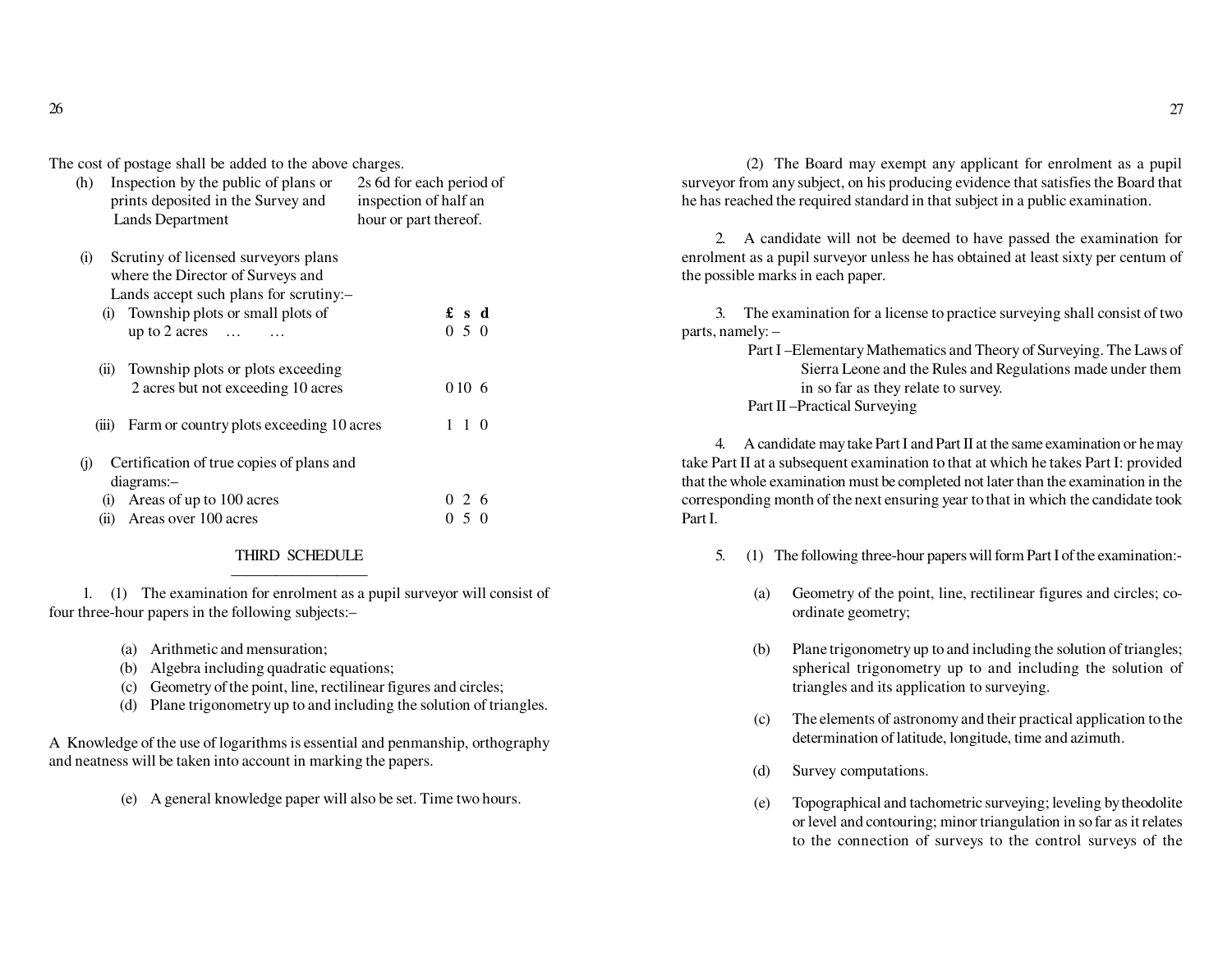country; the principles of the construction and adjustment of the following instruments – theodolite, tachometer, plane table, level, compass, clinometers, barometer, thermometer, steel band,abney level, planimeter and pantograph.

- (f) Theodolite traverse including reduction of measured distances for standard, sag, slope, temperature and height above sea level; measurement of angles and reduction of bearings; astronomicalobservations for latitude, time and azimuth.
- (g) Setting out roads and curves; descriptions of lands by measurement and bounds for title; an elementary knowledge ofmap projections.
- (h) Knowledge of:–
	- (a) The survey Ordinance
	- (b) The Minerals Ordinance
	- (c) The Building Lines Regulation Ordinance
	- (d) The Freetown Improvement Ordinance
	- (e) The Town and Country Planning Ordinance,
	- (f) And the rules and regulations in force under the aboveOrdinances.

 Penmanship, orthography and neatness will be taken into account in markingthe papers.

(2) The following subjects may form Part II of the examination:–

- (a) Survey of an area by closed theodolite traverse, including connection by traverse or triangulation to control survey,observation for latitude, time and azimuth, simple topography, traverse of an irregular boundary and re-establishment of a lostbeacon.
- (b) Survey of a town area, including boundary beacons, buildingsand natural features.
- (c) Leveling and contouring.
- (d) Lay-out of plots
- (e) Chain survey and compass traverse.
- (f) Adjustment of instruments
- (g) Drawing which will normally be marked on the plans submittedin connection with the other subjects of Part II.

The original field books, in which records must be made in ink, computationsand finished plan shall be submitted in all cases.

6. (1) A candidate will not be deemed to have passed Part I of the examination unless he shall have obtained at least fifty per cent of the possible marks in each of papers (a), (b) (c), (d), (e), (f) and (g) and at least seventy per centof the possible marks in paper (h).

(2) A candidate will not be deemed to have passed Part II of the examination unless he shall have obtained at least sixty per cent of the possiblemarks in each subject.

7. A Candidate who fails to obtain the requisite number of marks in any one paper of Part I or in any one subject of Part II may be allowed, in the discretion of the Board of Examiners, to be re-examined in such paper or such subject only, or in both, if he has obtained at least sixty per cent of the marks possible in Part I of theexamination:

Provided that such re-examination will be allowed on only one occasion and that the whole examination must be completed not later than the examination in the corresponding month of the next ensuing year to that in which he took Part I of theexamination. In such cases no further examination fee will be charged.

8. A reasonable time limit will be allowed within which each subject of PartII must be completed.

9. The examination will normally be held in January for licensed surveyorsand December for pupils in each year.

10. An examination fee of ten shillings will be charged for the examination for enrolment as a pupil surveyor and an examination fee of £ 2 will be charged for the examination for a license to practice surveying. The above fees shall be paid to the Chairman of the Board of Examiners at the office of the Survey and Lands Department, Freetown, by candidates on each occasion when they make applicationto be allowed to take the examination.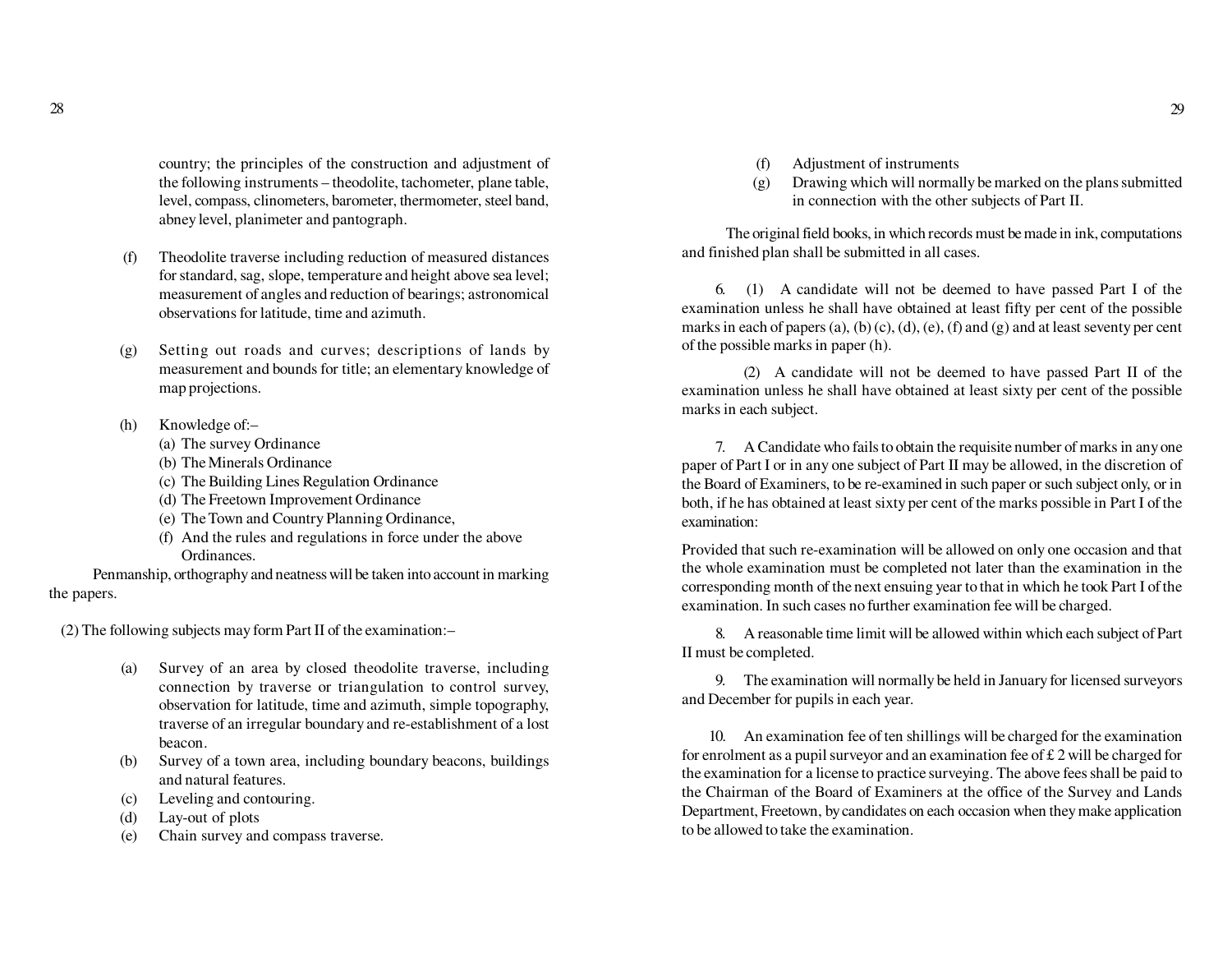11. Fees payable under section 10 shall be paid at least one month before theproposed date of the examination.

12. Examination fees shall be divided in equal proportion among theexaminers.

# EXEMPTIONS FROM EXAMINATION

13. The Board of Examiners may without any examination give a license to practice as a surveyor to any person who is licensed to practice as a surveyor in acountry other than Sierra Leone and who has any of the following qualifications:-

 (1) A degree of a British University with Honours in any of the followingsubjects:–

- (a) Mathematics
- (b) Physical Science
- (c) Engineering or
- (d) Geography provided the course leading up to the degreehas included Geodetic and trigonometrical surveying; or

(2) The special diploma in land surveying issued by the Royal Institutionof Chartered Surveyors.

MADE by the Governor in Council this 21st day of September, 1953.

 A. F. MEREDITH,*Clerk of Executive Council.*

 PRINTED AND PUBLISHED BY THE GOVERNMENT PRINTERS, SIERRA LEONE Price 4d during the twelve months following publication To be purchased from the Government Printer, or from the Crown Agentsfor the Colonies 4 Millbank, London S.W. 1 2079/53/275/9.53

\_\_\_\_\_\_\_\_\_\_\_\_\_\_\_\_\_\_\_\_\_\_\_\_\_\_\_\_\_\_\_\_\_\_\_\_\_\_\_\_\_\_\_\_\_\_\_\_\_\_\_\_\_\_\_\_\_\_\_\_\_\_

# CHAPTER 255

# GENERAL REGISTRATION

# ARRANGEMENTS OF SECTIONS

**S** ECTION

- 1. Short title and application.
- 2. (1) Supplementary to other Registration Ordinances. (2) Interpretation.
- 3. Appointment of Registrar General, etc.
- 4. Office in Freetown.
- 5. Registrar General's office to be the General Registry.
- 6. Registrars to be officers in the Registrar General's department.
- 7. Preparation of Indexes.
- 8. Preparation of returns.
- 9. Searches in registry.
- 10. Penalty for making false statement to be inserted in register.
- 11. Penalty for destroying or counterfeiting registers, etc.
- 12. (1) Prosecutions to be within three years. (2) Recovery of penalties.
- 13. Penalty for default by Registrar.
- 14. Mode of making alterations in registers or extracts.
- 15. Instruments deposited with Registrar General receivable inevidence.
- 16. Production of documents.
- 17. Certified copy receivable in evidence in civil cases.
- 18. Notice of intention to use certified copy at trial to be given toopposite party.
- 19. Notice of intention to use original to be given to oppositeparty.
- 20. Description of original in certified copy.
- 21. Production of original in criminal cases.
- 22. Power in Registrar General to make rules.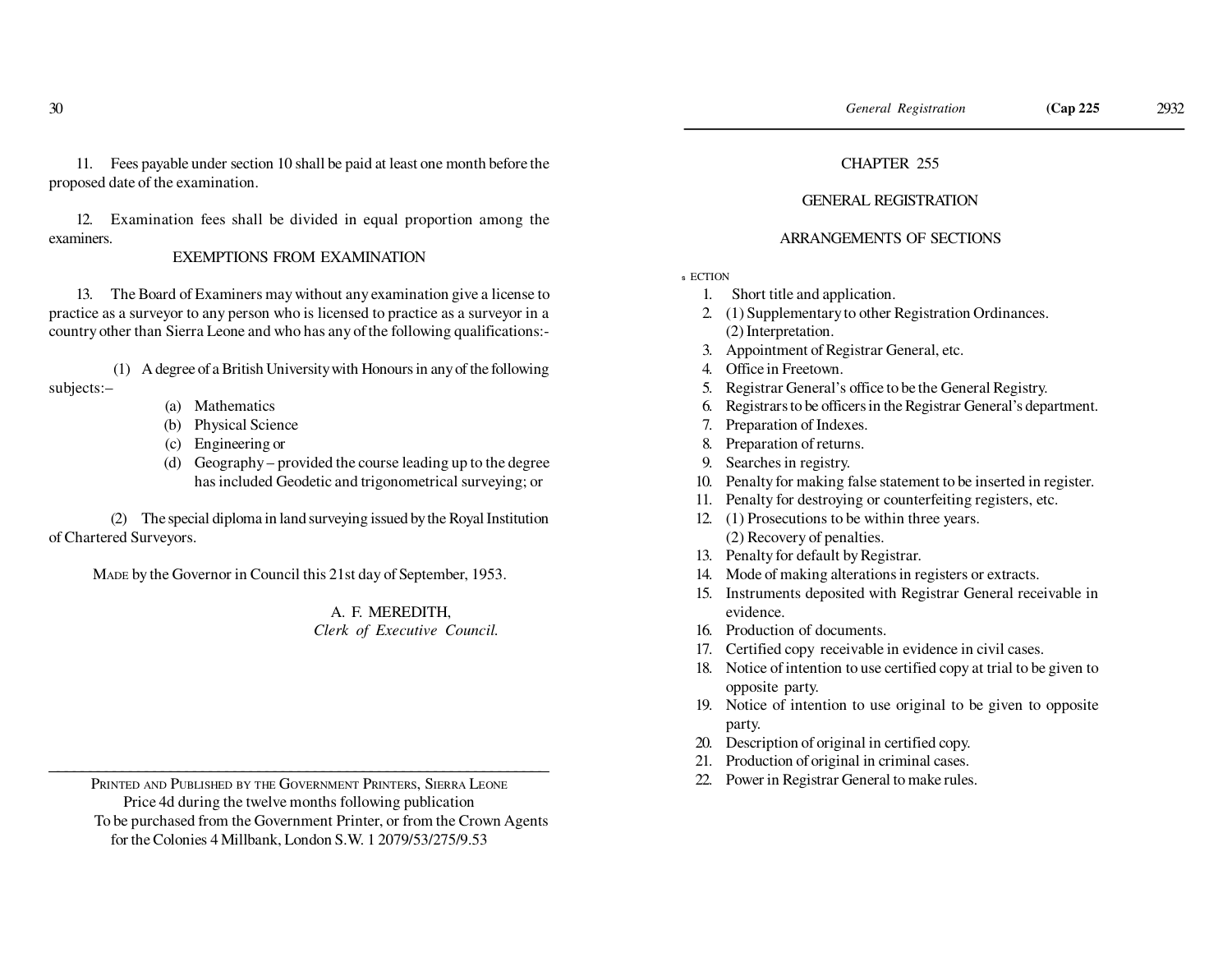# CHAPTER 255GENERAL REGISTRATION

| 31 of 1905. | An Ordinance to consolidate and amend the General Laws |
|-------------|--------------------------------------------------------|
| 2 of 1909.  | establishing and regulating the office of Registrar    |
| 5 of 1915.  |                                                        |
| 28 of 1929. | <b>General of Sierra Leone</b>                         |
| 2 of 1930.  |                                                        |
| 22 of 1953. | (AS TO THE COLONY - 27TH OCTOBER, 1905)                |
|             | (AS TO THE PROTECTORATE-11TH NOVEMBER, 1954)           |
|             |                                                        |
|             |                                                        |

1. This Ordinance may be cited as the General RegistrationOrdinance, and shall apply to the colony and ProtectorateShort title andapplication22 of 1953.

2. (1) The provisions of this Ordinance shall be deemed to be supplementary to any Registration Ordinance now or hereafter in force, or to any provisions as to registration contained in any Ordinance now or hereafter in force, so far as the same are applicablethereto:Supplementaryto other RegistrationOrdinances.

 Provided that this Ordinance shall not be deemed to besupplementary to the Births and Deaths Registration OrdinanceCap. 92.

(2) In this Ordinance the expression "registration" means registration by the Registrar General or any person declared by this or any Ordinance now or hereafter in force to be an officer of, orunder the control of, the Registrar General.Interpretation.

Appointmentof RegistrarGeneral, etc.

3. (1) The Governor may from time to time, subject to the provisions of sub-section (3) hereof, appoint a fit and proper person to be Registrar General, and such other officers, clerks, and servants as any be necessary to assist him in the conduct of the business ofhis office.

(2) The Governor may also from time to time appoint a fit and proper person to be Deputy Registrar General, who shall perform the duties of the office of Registrar General when the Registrar General is temporarily unable, from illness or other unavoidable cause, to do so, and the Governor may, for good cause, appoint a fit and proper person to act as Registrar General, and may revoke such appointments. The Deputy Registrar General and acting Registrar General shall, when acting as such, have all the powers, and dischargeall the duties, and be under the same liabilities as the Registrar General.

4. The Registrar General's office shall be at Freetown. Office inFreetown.

5. (1) The Registrar General's office shall be the General Registrar Registry for, and depository of, all registers, instruments and records  $\frac{General's}{office to be}$ and copies thereof as are directed by any Ordinance, now or hereafter the General in force, to be delivered to, and deposited with, the Registrar General, Registry. or to be registered at his office.

(2) The Registrar General shall be the custodian of, and itshall be his duty to keep, all records and documents, whether originalor not, which have been deposited with him or his predecessors under the provisions of any Ordinance, whether such Ordinance is inforce or not.

(3) The Registrar General, and every Registrar, shall use such official stamp and seal as the Governor may by Order determine,and till any Order is made by the Governor under the provisions of this sub-section, the official stamp and seal in use at the date whenthis Ordinance comes into force shall continue to be used.

6. All Registrars and other registration officers appointed Registrars to under the provisions of any ordinance now or hereafter in force shall be deemed to be officers of the department of the Registrar General, General's and shall be under his direction and control, and such Registrars and departments. other officers shall comply with, and conform to, such orders and directions as they may from time to time receive from the Registrar General, in addition to such specific duties, if any, imposed uponthem by the Ordinance under which they are appointed.be officers in the Registrar

7. The Registrar General shall cause indexes of all registers, Preparationinstruments, records and copies of registers, and records deposited in the General Registry, to be made and kept in the General Registry.Such indexes shall contain such particulars, and shall be prepared in such form, and by officer or officers, as the Registrar General, with the approval of the Governor, shall from time to time direct, and shallbe kept at the General Registry.of indexes.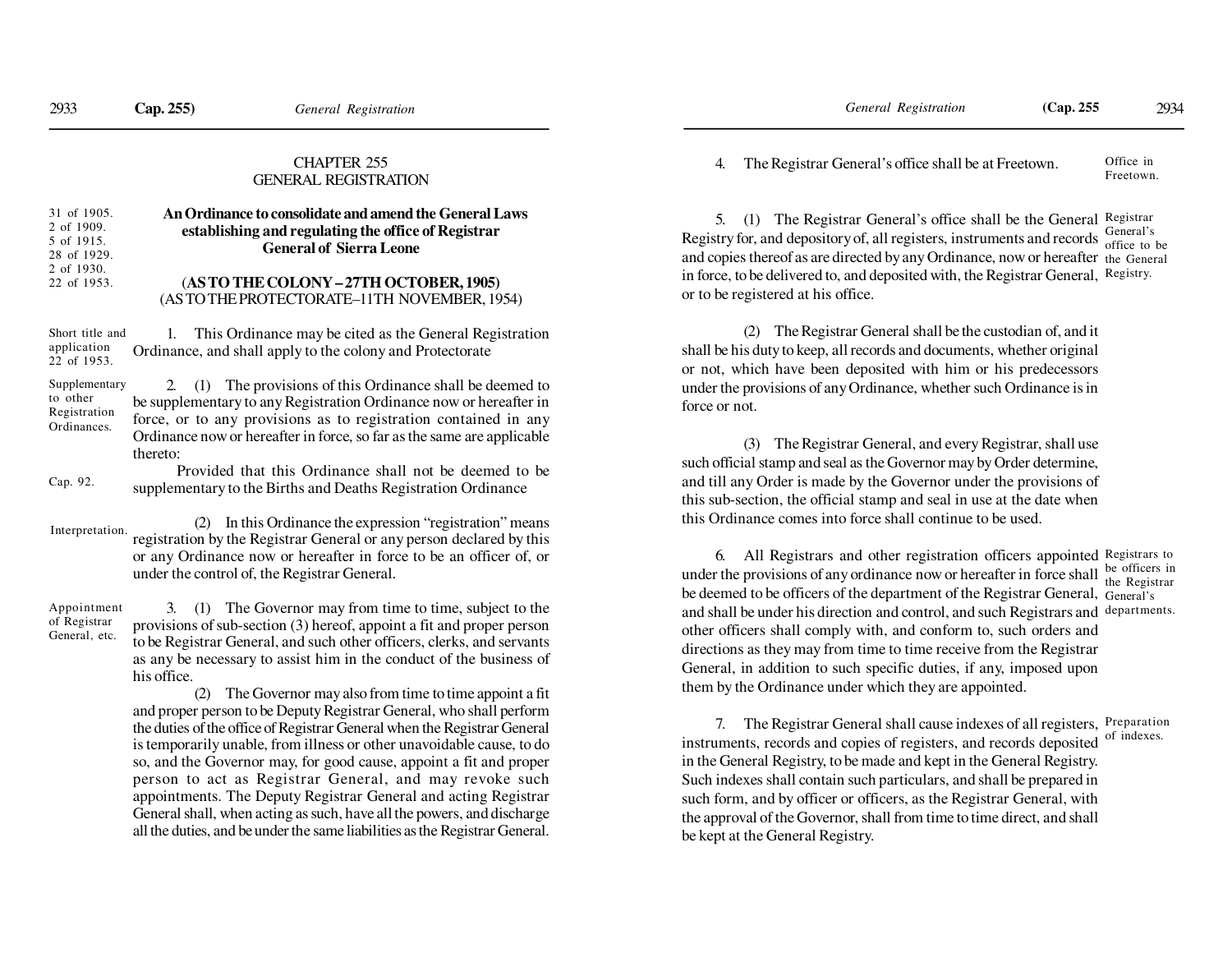8. The Registrar General shall furnish, on or before the thirtyfirst day of January in every year, to the Governor, a general abstractof the number of instruments and marriages registered during thepreceeding year, in such form as the Governor may direct.Preparationof returns

Searches inregistry.

9. (1) The Registrar General and all Registrars shall permitsearch to be made in the records, instruments, registers, or copies of records, instruments or registers deposited with him or them, and shall give certified copies of extracts from such instruments, records,registers or copies thereof when required.

(2) Any person desiring to make such search or requiring such certified copy shall first pay the appointed fees.

| Penalty for<br>making<br>false | 10. Any person who shall willfully make, or cause to be made,<br>for the purpose of being inserted in any register, any false statement |
|--------------------------------|-----------------------------------------------------------------------------------------------------------------------------------------|
| statement to                   | touching any particular required by law to be registered, shall be                                                                      |
| be<br>inserted in              | guilty of a misdemeanor, and upon conviction on information of the                                                                      |
| register.                      | offence, he shall be liable to pay a fine notex ceeding fifty pounds, or                                                                |
|                                | to be imprisoned, with or without hard labour, for any term not                                                                         |
|                                | exceeding one vear.                                                                                                                     |

11. Any person who shall will fully destroy or inquire or cause destroying or<br>counterfeiting <sup>to be</sup> destroyed or injured, any register, instrument, record, copy, TCO SECTS, CLC. document or index, or any certified copy thereof deposited or kept with the Registrar General, or any Registrar or registration officer, in pursuance of this or any Ordinance, or shall falsely make or counterfeit. or cause to be falsely made or counterfeited, any such register, copy of a register or index, or shall willfully insert, or cause to be inserted, in any register, record, copy or index, any false entry, or shall willfully give a false certificate relating to any such register, record, copy or index, or to any entry in any such register, record, copy or index, or shall certify any writing to be a copy or extract of an entry in any such register, record, copy or index, know ing such register, record, copy or index, or such writing, to be false in any part thereof, or shall counterfeit the seal of the Registrar General, shall be guilty of felony, and liable upon conviction on information, to imprisonment, with or with out hard labour, for any term not exceeding five years. Penalty fordestroying or

12. (1) A prosecution for an offence under this or any Ordinance relating to registration, or under any provision relating to three years. registration in any Ordinance contained, shall be commenced withinthree years after the commission of such offence.Prosecutions to be within

(2) All penalties, fines and forfeitures imposed by this or Recovery of any Ordinance relating to registration, or by any provision relating to <sup>penalties.</sup> registration in any Ordinance contained, may, unless otherwise directed, be recovered on summary conviction, and when sorecovered shall be paid into Treasury for the general revenue.

(3) Where the Court before whom a person is charged summarily with an offence under this Ordinance, which is also punishable on information, is of opinion that proceedings ought to be taken against such person by information, Such Court may adjournthe case to enable such proceedings to be taken.

13. Every Registrar or other registration officer who shall refuse, Penalty for or without reasonable cause omit, to register any matter concerning Registrar. which information has been tendered to him, and which it is his duty under the provisions of any Ordinance to register, and every person having the custody of any instrument, register or record, copy orindex, who shall carelessly lose or injure the same, or allow the same to be lost or injured, shall be liable on summary conviction thereof toa fine not exceeding fifty pounds.default by

14. No erasure shall be made in any register or certified copy  $\frac{\text{Mode of}}{\text{Total}}$ thereof, or extract therefore, but if any error shall occur, a line of red alterations in ink shall be drawn through any word improperly inserted, so as to registers or leave the original word legible, and any word which may have been omitted shall either be interlined or written in the margin with red ink (and always when practicable by the same hand as the rest of the same, writing), and the Registrar General or Registrar or otherregistration officer shall subscribe his name in the margin opposite toeach correction.extracts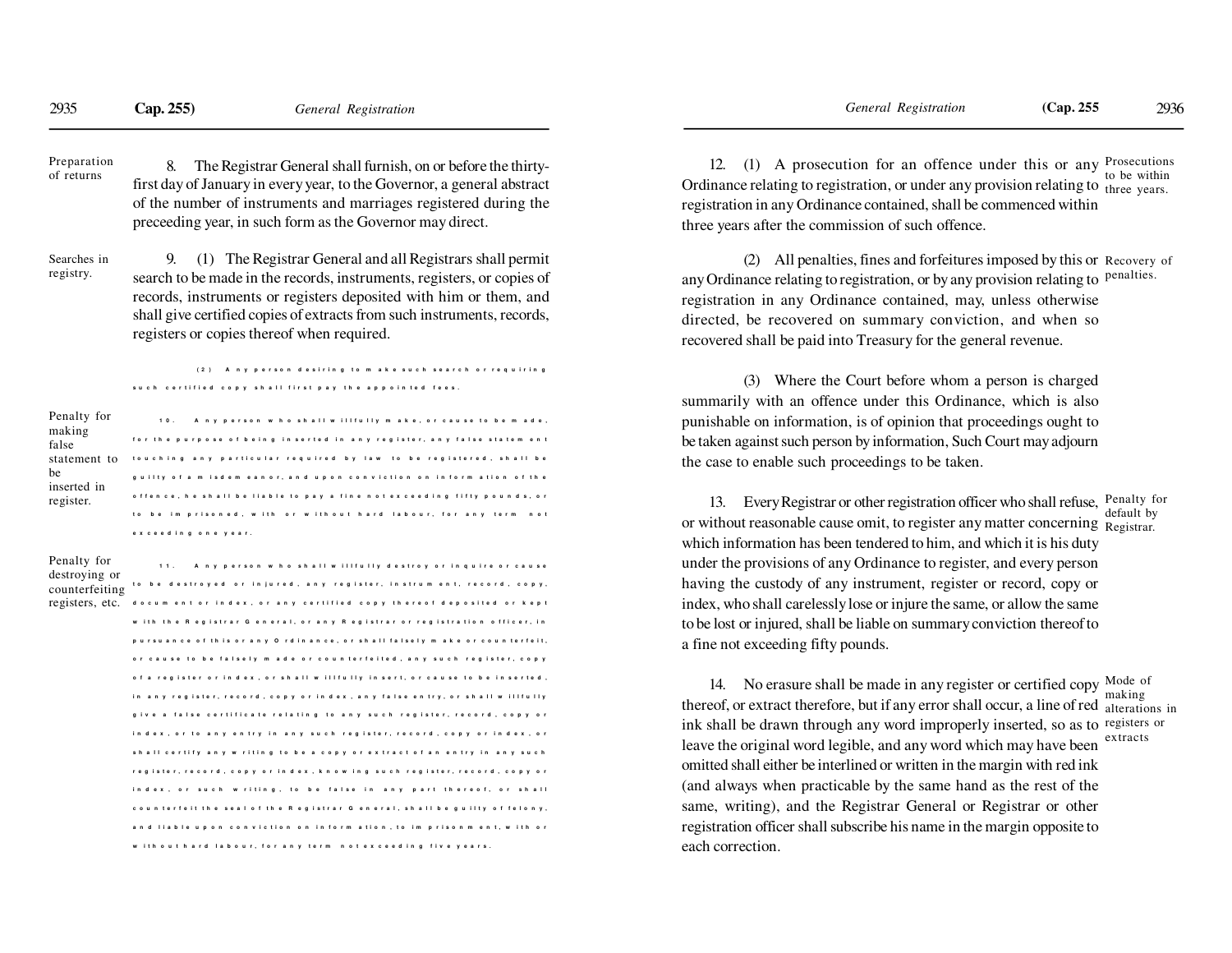15. All instruments, registers and records, deposited with the Registrar General or Registrar or officer of the Registrar General's Department, shall be deemed to be in legal custody and shall be receivable in evidence in all Courts of the Colony and Protectorate,subject to the provisions hereinafter contained.Instruments deposited withRegistrarGeneral receivable inevidence.

16. The Registrar General and any Registrar or officer in the Department of the Registrar General shall produce or cause to be produced, any instrument, register, or record in his custody on subpoena or order of any competent Court, and on payment of a reasonable sum, to be taxed as the Court shall direct, and to be paid to the Registrar General on account of the loss of time of the officer by whom such instrument, register, record or document shall beproduced.Production ofdocuments.

17. Every certified copy made under the provision of this or any Ordinance, purporting to be signed by the Registrar General, or the proper person to sign the same, shall be receivable in evidence in all civil cases instead of the original thereof, unless it is proved that such copy is a forgery, and subject always to the provision of section20 hereof.Certified copyreceivable in evidence incivil cases.

Notice of intention to use certified copy at trial to be given tooppositeparty.

18. Any person intending to use such certified copy in a civil case before a Court shall give notice to the opposite party, his attorney or agent, of such intention, and with such notice shall deliver a copy of the certified copy, and on proof of service and receipt of the copy, or admission of the receipt of such notice and copy, such certified copy shall be received in evidence at the trial, if the Court shall be of opinion that such service has been made in sufficient time before the trial to enable the opposite party to examine the original of the certifiedcopy.

Notice of intention to use original tobe given tooppositeparty.

19. Any party intending to use in evidence in any civil or criminal trial any original instrument, record, register or document deposited with the Registrar General or Registrar, or any officer of the Registrar General's Department, instead of a certified copy, shall nevertheless give to the opposite party within a reasonable time of the trial notice of such intention and deliver to such party a copy ofthe entry or extract which he intends to use.

20. Every certified copy given under the provision of section 9  $\frac{\text{Description}}{\text{S}}$ hereof shall describe the original from which it is taken, and shall certified copy. express that such original is deposited with the Registrar General orRegistrar, or other officer of the Registrar General's Department, asthe case maybe, and the production of any original in the custody ofan officer of the Department, or of a certified copy containing thedescription aforesaid, shall be sufficient proof that such original isdeposited with the Registrar General, or Registrar, or other officer ofthe Registrar General's Department, in all cases where such originalsor copies thereof are receivable in evidence.of original in

21. In all criminal cases in which it may be necessary to use in Production of evidence any instrument, record, register or document, or any portion  $\frac{\text{original}}{\text{ criminal}}$  thereof, the original shall be produced to the Court after due noticeas aforesaid.original in

22. It shall be lawful for the Registrar General, with the approval Power in of the governor, to make rules for the guidance of the Registrars and  $\frac{\text{Registrar}}{\text{General to}}$  other officers under his control in the performance of their duties, make rules.with respect to the hours of attendance of Registrars and other officers,and generally for the carrying out of the provisions of this or any Ordinance relating to registration, or of any provisions relating toregistration in any Ordinance contained.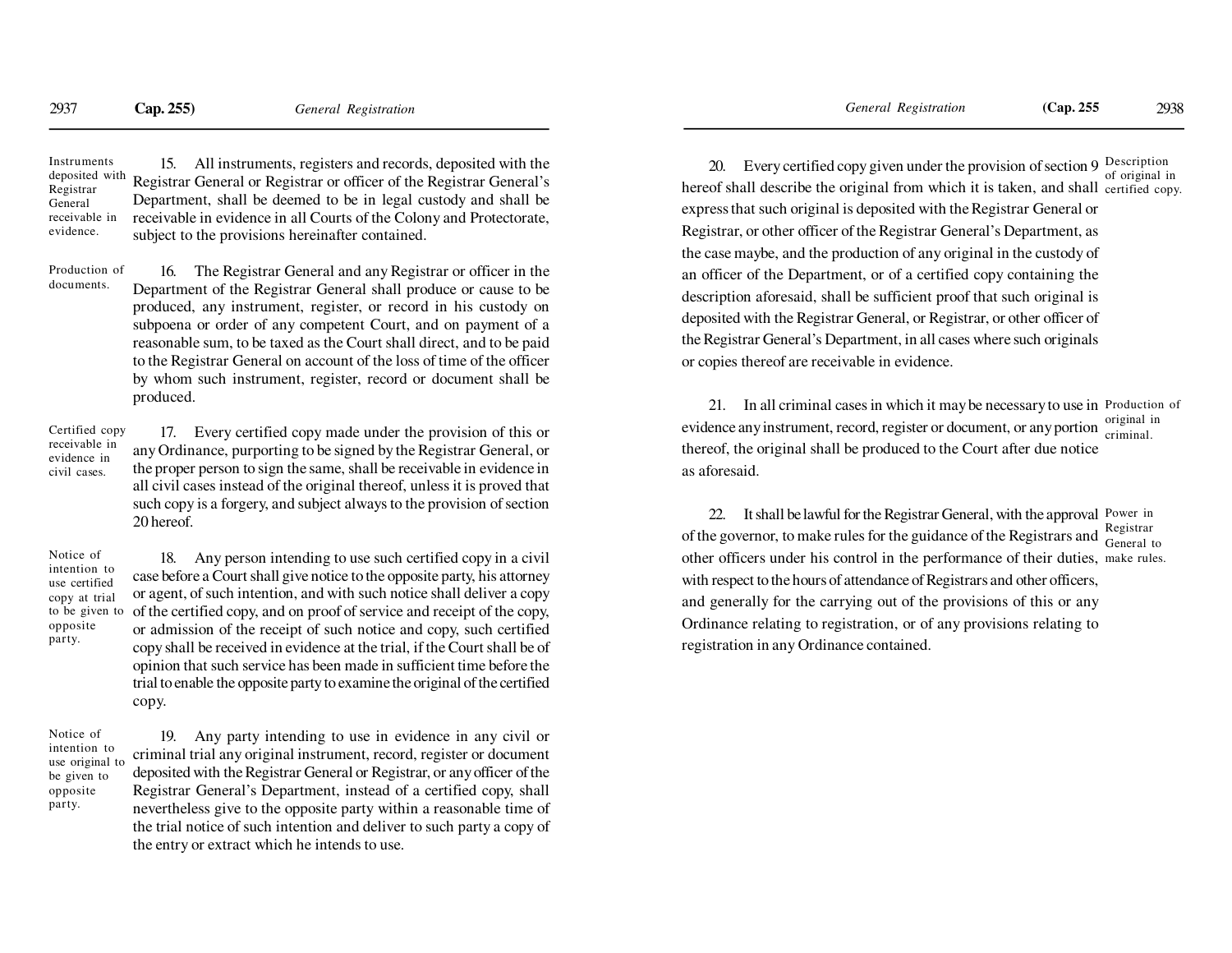# CHAPTER 256

# REGISTRATION OF INSTRUMENTSARRANGEMENTS OF SECTIONS

SECTION.

- 1. Short title and construction.
- 2. Interpretation.
- 3. Crown grants.
- 4. Conveyances.
- Power of attorney.
- 5. Wills when to take effect from the date of registration. When from the death of the testator.
- 6. Judgment, to take effect from registration.
- 7. Memorial of private Ordinance.
- 8. Memorial of judgment.
- 9. Memorial of inquisition.
- 10. Memorial of bankruptcy.
- 11. Registration of Crown grant.
- 12. Description of land in instrument and memorial.
- 13. Proof of memorial.
- 14. (1) Mode of acknowledgement.
	- (a) In Sierra Leone
	- (b) In other parts of Her Majesty's Dominions, Protectorates, etc. (c) In foreign countries.
	- (2) Power to administer oaths and take statutory declarations.
	- (3) Certificate of registry.
	- (4) Registration of instruments executed by the Queen, theGovernor, Secretary of State etc.
	- (5) Presumption of due execution.
		- Special provisions as to leases of Protectorate lands.
- 15. False statement on Oath etc.
- 16. Will to be registered where attesting witnesses dead or not to be found.
- 17. Exemplification of original instrument deposited in public office abroad tobe registered as original.
- 18. Register of instrument not acknowledged or proved not to be evidence incause.
- 19. Office of Registrar General to be office for registration, for purpose of makingall instruments valid.
- 20. Record books.
- 21. Any legal instrument may be registered.
- 22. Deposit of instruments with Registrar General for safe custody.
- 23. Short form of grant.
- 24. Instruments not duly stamped.
- 25. Plans to be signed by surveyor.
- 26. Inspection of records.
- 27. Fees.
- 28. Power in Governor to register plan of Crown land.
- 29. Direction that parcels granted shall be delineated andnumbered on registered plan.
- 30. Rules.
- 31. Repeal.

# FIRST SCHEDULE.SECOND SCHEDULE.THIRD SCHEDULE.

# CHAPTER 256

# REGISTRATION OF INSTRUMENTS

| An Ordinance to Amend and Consolidate the Law relating to the | 23 of 1906 |
|---------------------------------------------------------------|------------|
|                                                               | 3 of 1907  |
| <b>Registration of Instruments</b>                            | 8 of 1909  |
|                                                               | 12 of 1924 |
| $(12\pi H$ NOVEMBER, 1906)                                    | 18 of 1927 |
|                                                               | 12 of 1928 |
|                                                               | 10 of 1930 |
|                                                               | 12 of 1932 |
|                                                               | 9 of 1941  |
|                                                               | P.N. 51    |
|                                                               | of 1941 5  |
|                                                               | of 1950 17 |
|                                                               | of 1953.   |
|                                                               |            |

1. This Ordinance maybe cited as the Registration of Short title and Instruments Ordinance, it shall be read as one with the General Registration Ordinance, and shall apply to the Colony andProtectorate.construction Cap.255.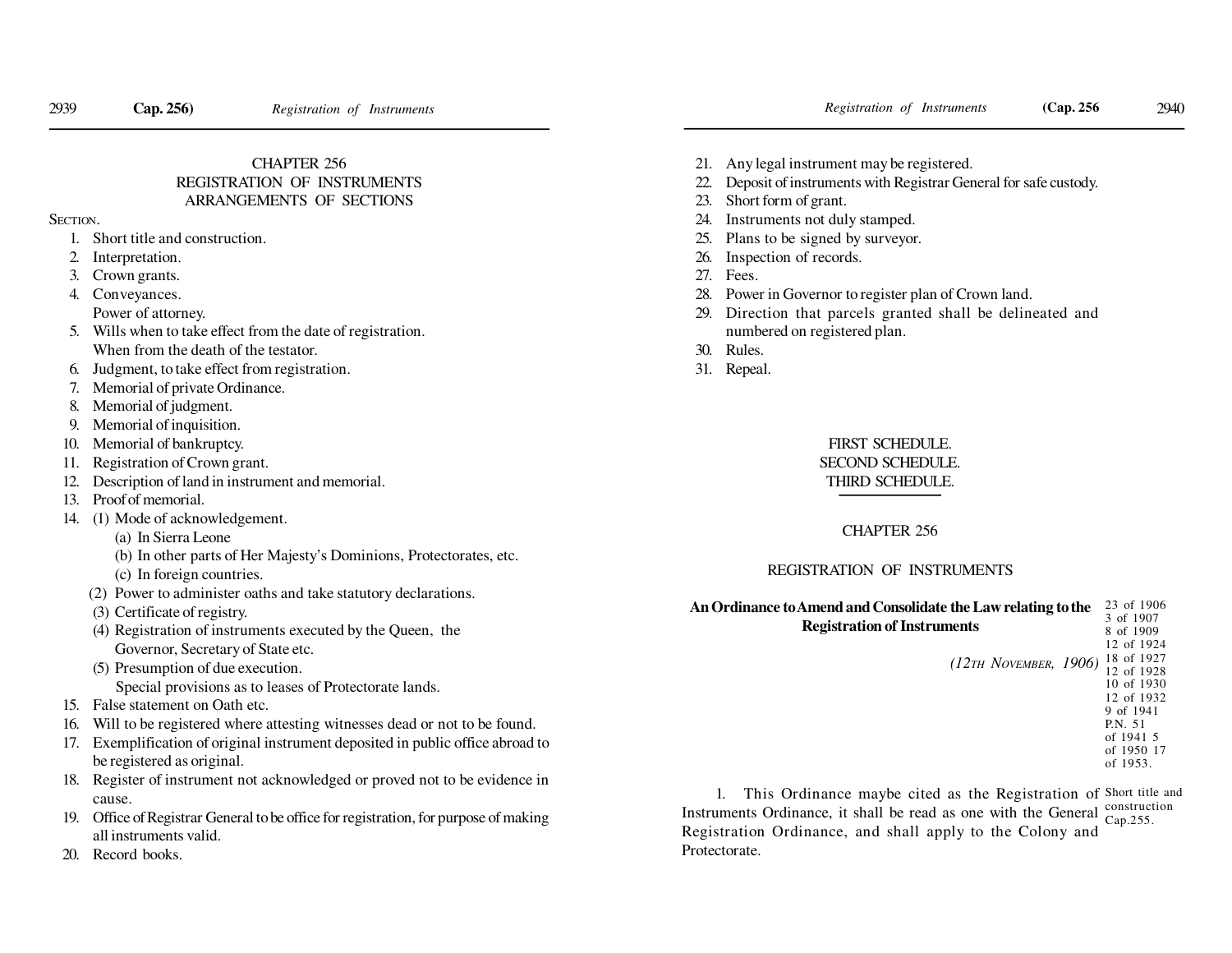2. In this Ordinance, unless the context otherwise requires–Interpretation.

- "Judgment" shall include decree or order of any Court;"Land" shall include all estate or interest whatever in real property and chattels real within the Colony orProtectorate;
- "Crown grant" shall mean a grant of land made by the Governor under the Public Seal of the Colony, in the name, and on behalf of, Her Majesty, Her heirs andsuccessors;
- "Conveyance" shall include assignment, appointment,lease, settlement and other assurance and covenantto surrender made by deed in a sale, mortgage,demise, or settlement of any land or any other dealingwith or for any land;
- "Convey" shall have a meaning corresponding withthat of conveyance;
- "Inquisition" shall include any inquisition or office found by virtue whereof the Crown became, or shallbecome entitled to any land;
- "Will" shall include a codicil;
- "Instrument" shall mean any Crown grant, deed,contract, will, or memorial hereby authorised to beregistered.
- "Registration" shall mean registration at the office ofthe Registrar General of the Colony;
- "Person" or "party" shall include any body of personscorporate or unincorporated;
- "Registrar General" shall include a Deputy RegistrarGeneral;
- "Freetown" shall mean the City of Freetown, as definedby the Freetown Municipality Ordinance.Cap. 65.

3. Every Crown grant, unless registered within one year of itsdate, shall be void.Crown grants

4. Every deed, contract, or conveyance, executed after the Conveyances. ninth day of February, eighteen hundred and fifty seven, so far as regards any land to be thereby affected, shall take effect, as againstother deeds affecting the same land, from the date of its registration, Power of and every power of attorney, unless for the institution or defence of Attorney.judicial proceedings only, and executed in the Colony or Protectorate,shall take effect from the date of its registration.

Provided that every such instrument shall take effect from the date of its execution, if registered within any of the periods limited forregistration, as follows, that is to say–

- (a) If such instrument be executed Freetown, ifregistered within ten days from its date;
- (b) If such instrument be executed elsewhere in the Colony or Protectorate, if registered withinsixty days from its date;
- (c) If such instrument be executed elsewhere than in the Colony or Protectorate, if registeredwithin one year from its date.

5. Every will executed after ninth day of February, eighteen wills when hundred and fifty-seven, so far as regards any lands to be thereby to take affected, shall take effect, as against other instruments affecting the effect, fromsame land, from the date of its registration:

 the date ofregistration.

Provided that every such will shall take effect from the death of the testator, if registered within any of the periods limited forregistration, as follows, that is to say–

When from the death ofthe testator.

- (a) Of any person dying in the Colony or Protectorate, if registered within two monthsnext after death of the testator;
- (b) Of any person dying elsewhere than in the Colony or Protectorate, if registered within eighteen months next after the death of thetestator.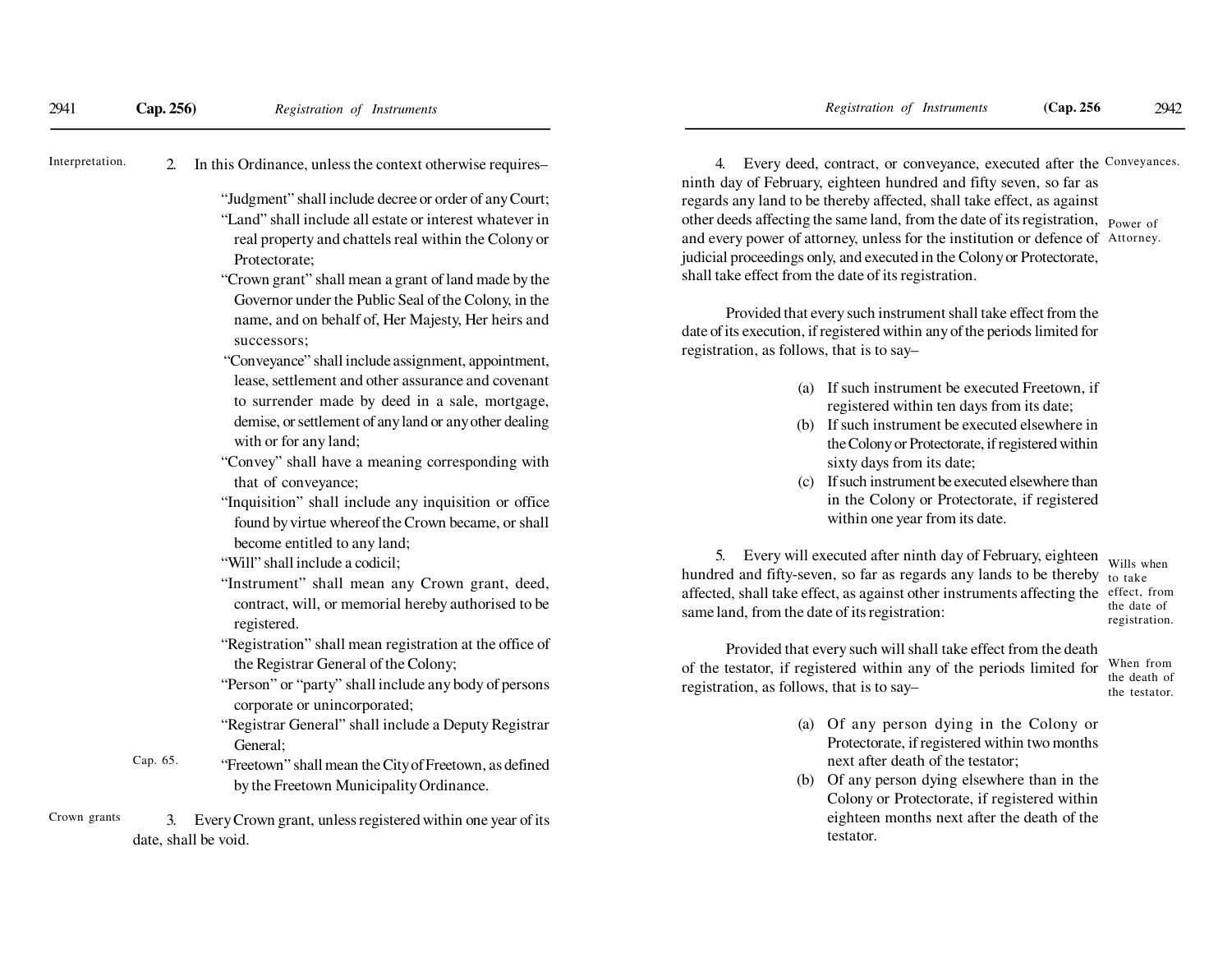Judgment to take effectfromregistration

6. Every judgment, private Ordinance, or inquisition made passed, or found, shall, so far as regards any land to be thereby affected, take effect, as against any other instrument affecting the same land, from the date of the registration, by memorial of suchjudgment, private Ordinance, or inquisition.

7. The memorial of a private Ordinance shall express the title, date, and number of such Ordinance.Memorial ofprivateOrdinance.

Memorial ofjudgment.

8. The memorial of a judgment in an action, cause, or matter, shall express the name of the Court, and the title of the action, cause,or matter, in which such judgment was, or is, given or made, the date of such judgment, the name of the person whose title to the land,referred to in the memorial, was, or is, affected by such judgment, and the name of the person in whose favour such judgment was, or is,given or made.

### Memorial ofinquisition.

9. The memorial of an inquisition shall express the date of the inquisition, the name of the office in which the same was, or is, enrolled or registered, and of the persons whose title to the land referred to insuch memorial was, or is, affected by such inquisition.

10. The memorial of a bankruptcy shall express the name of thebankrupt, and the date of the declaration of bankruptcy.Memorial ofbankruptcy.

Registrationof Crowngrant.

11. The Registrar General, on the production, and upon the request of the holder of a Crown grant, within the period of one yearfrom the date of such Crown grant, shall cause the same to be copied and registered in a register book, or books, to be kept for that purpose,and, before delivering the grant to the person entitled to the same, he shall place upon it a certificate of registry, under his signature, in the words, as near as may be or to the effect of the Form A of the FirstSchedule hereto, of the day, hour, and year, and of the person bywhom it was delivered to him for registration.

12. Each instrument, other than a will, and each memorial, before  $\frac{Description}{if$ any certificate of registry be placed thereon, shall have, on the margin instrument or back, or annexed thereto, a plan of the land signed by the person who made it, and shall, describe the land to which the same shallrelate, and, if possible, shall refer to the allotment of the land asnumbered, or described, in the instrument of conveyance from theCrown, if any:of land inand memorial.

Provided that, in order to have registered any instrument ormemorial affecting the whole of any one or more town lots, or lots ofland in Freetown, where such lot, or lots, of land is, or are, described in such instrument or memorial, either wholly, or partly, by referenceto the number by which the same may be described or known in thePublic Register and plan of town lots of land in Freetown, it shall notbe necessary to have any plan of such lot or lots land drawn, orendorsed upon, or annexed to such instrument or memorial:

Provided also that where an exclusive prospecting licence,mining right or mining lease shall have been registered in accordancewith the provisions of this section, an assignment of the whole estateand interest comprised therein may be registered under this Ordinancewithout having any plan as aforesaid drawn on the margin or back,thereof or annexed thereto:

Provided further that the Registrar General may admit an exclusive prospecting licence, granted under section 22 of the MineralsOrdinance, to be registered although it has no plan as aforesaid drawnon the margin or back, thereof or annexed thereto in any case where,by reason of the size of the area over which such exclusive prospecting licence is granted or otherwise, it appears to him, in his discretion,that such a plan is unnecessary.Cap.196.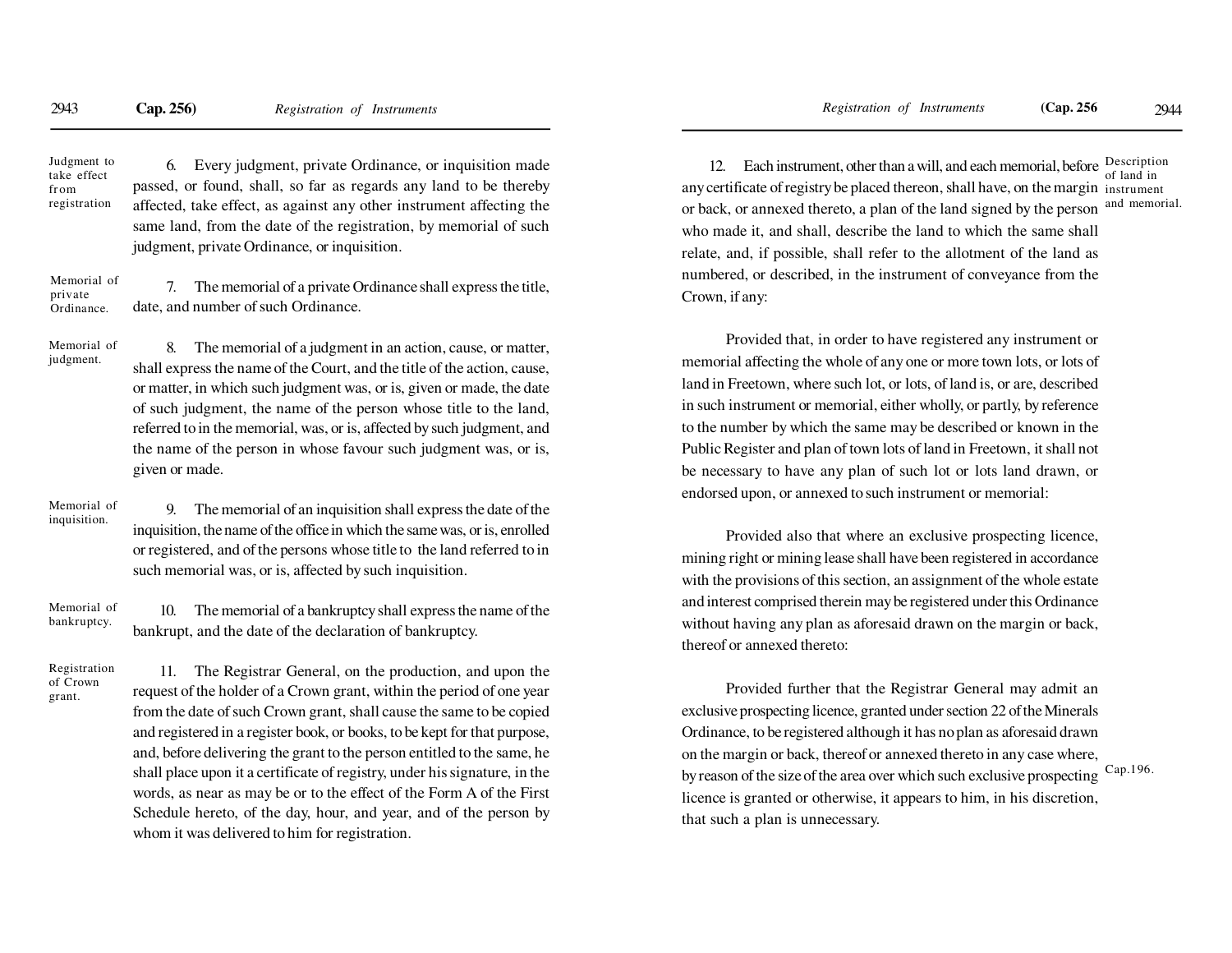Proof ofmemorial.

13. Every memorial shall be kept by the Registrar General in hisoffice, in such order and manner as he shall think fit, so that the samemay be most readily seen and inspected, and shall be as near as maybe in the words, or to the effect, of such one of the Forms B in the First Schedule hereto as shall be applicable; and every memorial shallbe verified by the oath of some competent person that the samecontains a true and just account of the several particulars therein setforth, which oath shall be made, and taken, before the RegistrarGeneral, who is hereby authorised and empowered to administer thesame; and the Registrar General shall give a receipt in the Form C in the First Schedule hereto for each memorial, specifying the day, and time, when received, and shall place upon the back of the memorial acertificate of registry, stating the day, and time, when received, andthe name and abode of the person verifying the same.

Mode of acknowledgment.

14. (1) To entitle any instrument, executed after the ninth day of February, eighteen hundred and fifty-seven, to be registered,it must be acknowledged by the vendor, donor, mortgagor, lessor, orother person, conveying, transferring, mortgaging, charging, ordemising the land, or by some person authorised by him in writing to acknowledge the same, or proved upon oath, or by statutorydeclaration, by one or more of the subscribing witnesses, to havebeen duly executed, such proof or acknowledgement being made asfollows–

In SierraLeone.

(a) If such instrument be executed in Freetown, or within ten miles thereof, before theRegistrar General; if elsewhere in the Colony or Protectorate, before the Registrar Generala judge of the Supreme Court, a Magistrate,or any Government official temporarily incharge of the headquarters of a district.

- (b) If executed in any other part of Her Majesty's  $\frac{In \ other}{In \$ Dominions or Protectorates, or in any territory Majesty's in respect of which a mandate on behalf of the United Nations has been accepted by Heretc. Majesty, before any Judge, Mayor,Magistrate, Resident or Assistant Resident,District Commissioner or Assistant DistrictCommissioner, or before any person administering the government of any ColonyProtectorate or Mandated Territory, or beforea Notary Public or Commissioner for Oaths;of Her Dominions, Protectorates,
- (c) If executed in any foreign country, before any  $\text{In }$  foreign British Consul or other accredited British representative, or a Judge, Mayor,Magistrate, Notary Public or Commissionerfor Oaths.countries.

(2) For the purposes of this Ordinance every person  $P_{\text{over to}}$ hereinbefore authorised to receive proof of the due execution of any <sub>oaths</sub> and instrument shall be deemed to have, and always to have had, powerto administer an oath and take a statutory declaration. administer take statutorydeclarations.

(3) To entitle any instrument, not proved or acknowledged Certificate of before the Registrar General, to be registered, such instrument musthave upon it a certificate, as near as may be, in the Form D in the FirstSchedule hereto, purporting to be under the hand and official seal, orprivate seal (if there should be no official seal), or the hand alone, ifthe person shall have no official or private seal, of some one of thepersons hereinbefore authorised to receive such proof oracknowledgment, purporting that such instrument has been proved,or acknowledged, as the case may be, and the Registrar General,upon the production of any such instrument, shall place upon theregistry.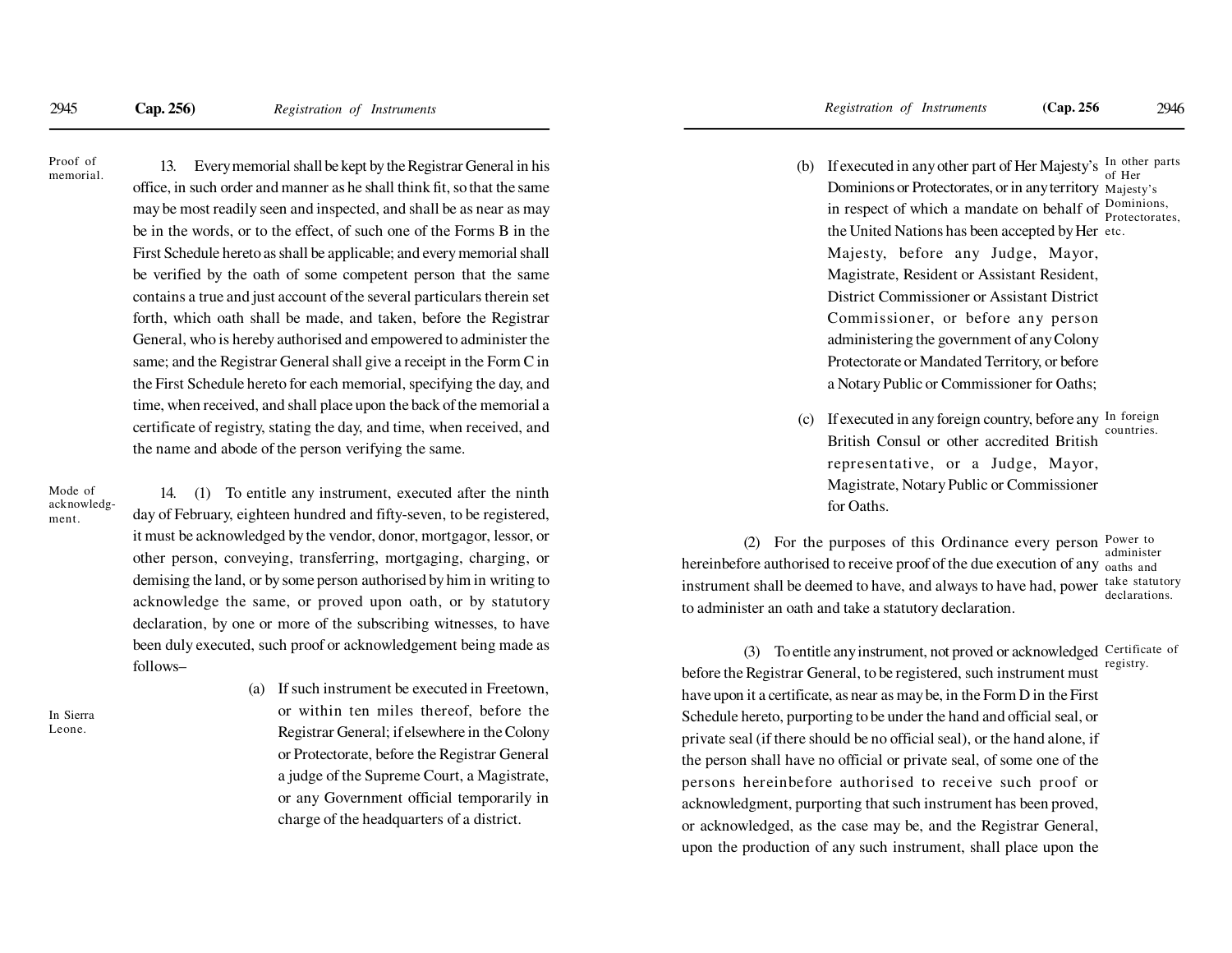instrument a certificate of registry, under his signature, in the words,as near as may be, in the Form A in the First Schedule hereto, or to thelike effect and shall cause such instrument to be registered, in thesame way as directed with respect to any instrument acknowledgedor proved before himself.

S.L. – VOL. V -18\*

Registrationof instruments executed by the Queen, the Governor,Secretary ofState, etc.

(4) Any instrument presented for registration, andexecuted by, or on behalf of Her Majesty, the Governor, Her Majesty'sPrincipal Secretary of State for War, the Commissioners for executing the office of Lord High Admiral of the United Kingdom, shall, ifforwarded through the Deputy Governor for registration, be admitted to registration, and the Registrar General shall place upon any such instrument the certificate of registry, as prescribed in the lastpreceeding sub-section, notwithstanding that the requirements ofthis section, as to acknowledgement, have not been complied with.

Presumptionof dueexecution.

(5) Any instrument, registered or presented forregistration under the provisions of the last preceeding sub-section,and purporting to be executed as aforesaid, shall be presumed to beso executed until the contrary be shown:

Provided that any deed of lease creating a tenancy of land in

Special provisions asto leases of Protectoratelands.

Cap. 122.

the Protectorate, which has been executed by the lessor before theDistrict Commissioner of the district in which the land is situated,and by the lessee or his attorney or his agent before a DistrictCommissioner or a Magistrate, in accordance with the terms of theProtectorate Land Ordinance, or any Ordinance amending orsubstituted for the same, shall not require acknowledgment or proofof execution, as provided by this section, to entitle it to be registered.

15. If any person in any oath taken or statutory declaration  $F_{\text{at}}$ made under the last preceeding section willfully makes a statement oath etc. false in any material particular, he shall be guilty of perjury as though such statement had been made upon oath or affirmation in openCourt, and may be prosecuted and punished accordingly.statement on

16. Where, after the death of a testator, the witnesses attesting Will to be the due execution of the will of such testator shall be dead, or shall  $\frac{1}{\text{where}}$ not be found, or shall refuse to appear before the Registrar General, attesting to prove such will, such will shall be registered by the Registrar General, upon the production of any other evidence of the due found. attestation thereof; and, if no such evidence shall be obtained, the said will shall be registered by the Registrar General, who shall attach a certificate of registry to such will, and shall, in the said certificate,state by what means, if any, such will was proved before him, or thatthere was no proof of the due execution of such will, as the case may,be, and the reason for the registration of the said will without the oath or statutory declaration of one of the attesting witnesses thereto.registeredwitnesses dead or not to be

17. When any registration is executed in any place abroadwhere, by law, the original of such instrument is kept in any public of original office in the said place, the exemplification of such instrument, underthe seal of the said office, or purporting to be under the hand of the public office public officer, in whose custody the original is kept, shall be deemed and taken to be of equal validity as the original, and shall be admitted to be registered by the Registrar General in the same manner as the original instrument; and it shall not be necessary, in order to entitle the same to be so admitted to be registered by the Registrar General,that the due execution thereof shall be proved, or acknowledged, inany manner.original.

Exemplification instrument deposited in abroad to beregistered as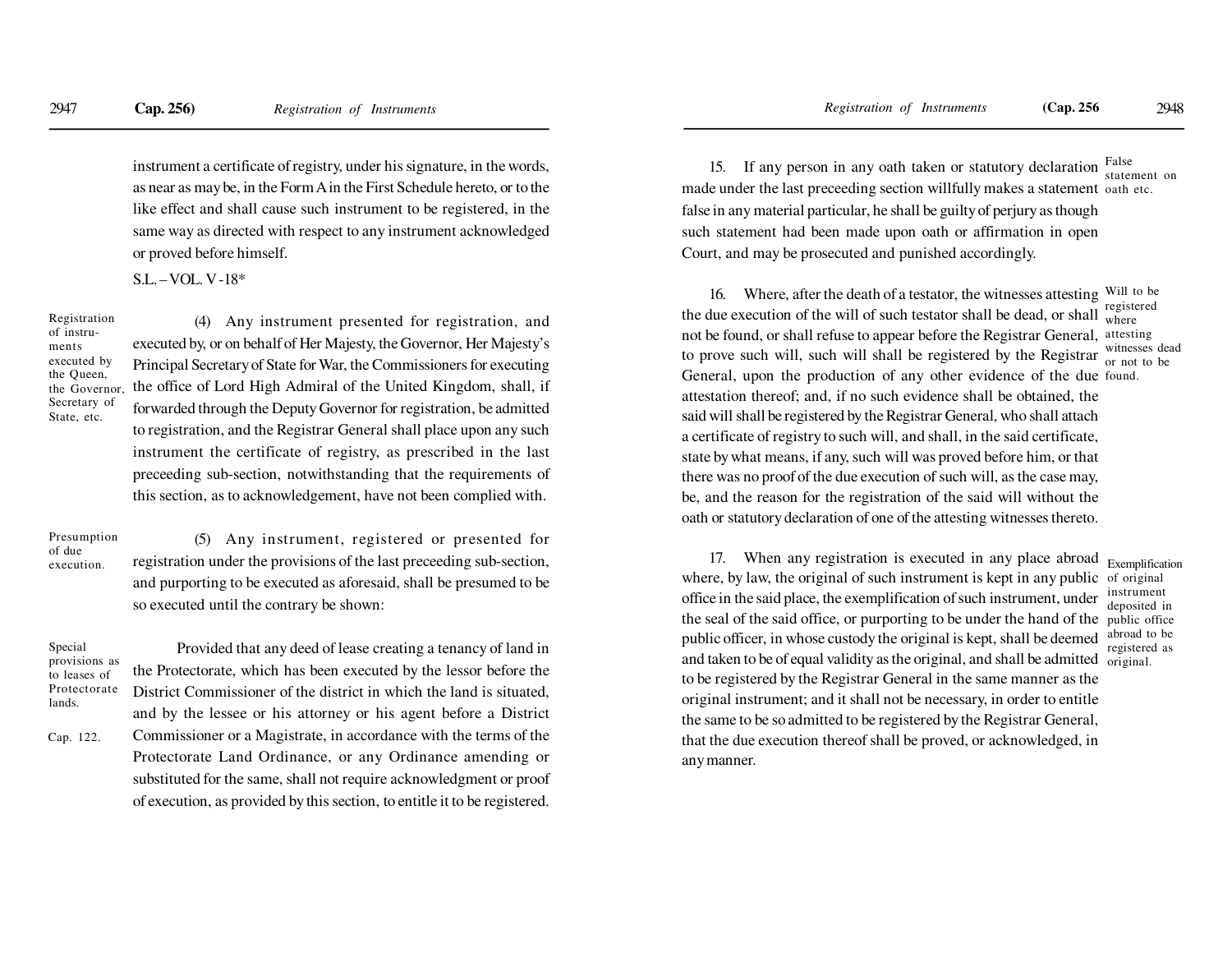18. The register of any instrument of the following description, or of any extract of such register, shall not be receivable in evidencein any action, cause, or matter, that is to say–Register of instrument not acknowledged orproved not to

be evidence in

cause.

Any instrument, other than a Crown grant, or a grantexecuted and registered in pursuance of sub-section (4) of section 14 hereof, or a grant executed before the Registrar General, in pursuance of section 24 of this Ordinance, or of section 21 of the GeneralRegistration Ordinance, which shall be registered without the due execution thereof, having either in the Colony or Protectorate, or abroad, where such instrument is executed in any place abroad, been acknowledged by the person executing such instrument as vendor,donor, mortgagor, lessor, or other person conveying, transferring,mortgaging, charging, or demising, the land, or by any person authorised by him to acknowledge the same, or proved by the oath orstatutory declaration of one of the subscribing witnesses thereto.

Office of Registrar General to beoffice for registration, for purpose ofmaking all instrumentsvalid.

19. Where, by any Imperial Statute in force, by adoption, or otherwise, in the Colony or Protectorate, any instrument relating to land is required to be registered, or enrolled, in any Court or office in England, for the purpose of giving validity thereto, or otherwise, the registration of the said instrument in the office of the Registrar General in Sierra Leone, or in any other public office, in which titles to land were heretofore registered in the Colony, shall be sufficient for thelike purpose or purposes.

20. (1) The Registrar General shall keep such registers as may be prescribed, and subject to the provisions of this Ordinance,he shall register therein all instruments required to be registered anddelivered to him for registration.

 (2) Each register and each instrument presented for registration shall be numbered consecutively, and each register shall have an index, in which shall be stated, in alphabetical order, the name of every party to every instrument recorded in the register, with a reference to the page of the register where the instrument is recordedto which the individual is a party.

(3) Any person desiring that any instrument shall be registered shall deliver the same together with a true copy thereof in manuscript, typescript or print and the prescribed fee to the RegistrarGeneral.

(4) The Registrar General may refuse to accept any duplicate or copy of any instrument that is in his opinion made on paper less durable than that prescribed or is not of the prescribed size and may refuse to accept any typewritten duplicate or copy which in his opinion is typed by any method which does not producea permanent impression.

(5) The Registrar General shall, immediately after such delivery, place upon the instrument and upon the copy thereof acertificate in the Form "A" in the First Schedule.

(6) Unless the instrument is one which is declared by this Ordinance to be void or the registration of which is prohibited by this Ordinance, the Registrar General shall compare the copy of the instrument with the original and if he shall find such copy to be a true copy and to comply with this Ordinance he shall certify the same by writing thereon the words "certified true copy" and appending hissignature thereto.

(7) The Registrar General shall thereupon register the instrument by causing the copy so certified to be pasted or bound in one of the prescribed registers and by endorsing on the originalinstrument a certificate in the Form "E" in the First Schedule; and upon such registration the year, month, day and hour specified in the certificate endorsed on the instrument in pursuance of sub-section (5) shall be taken to be the year, month, day and hour at which theinstrument was registered.